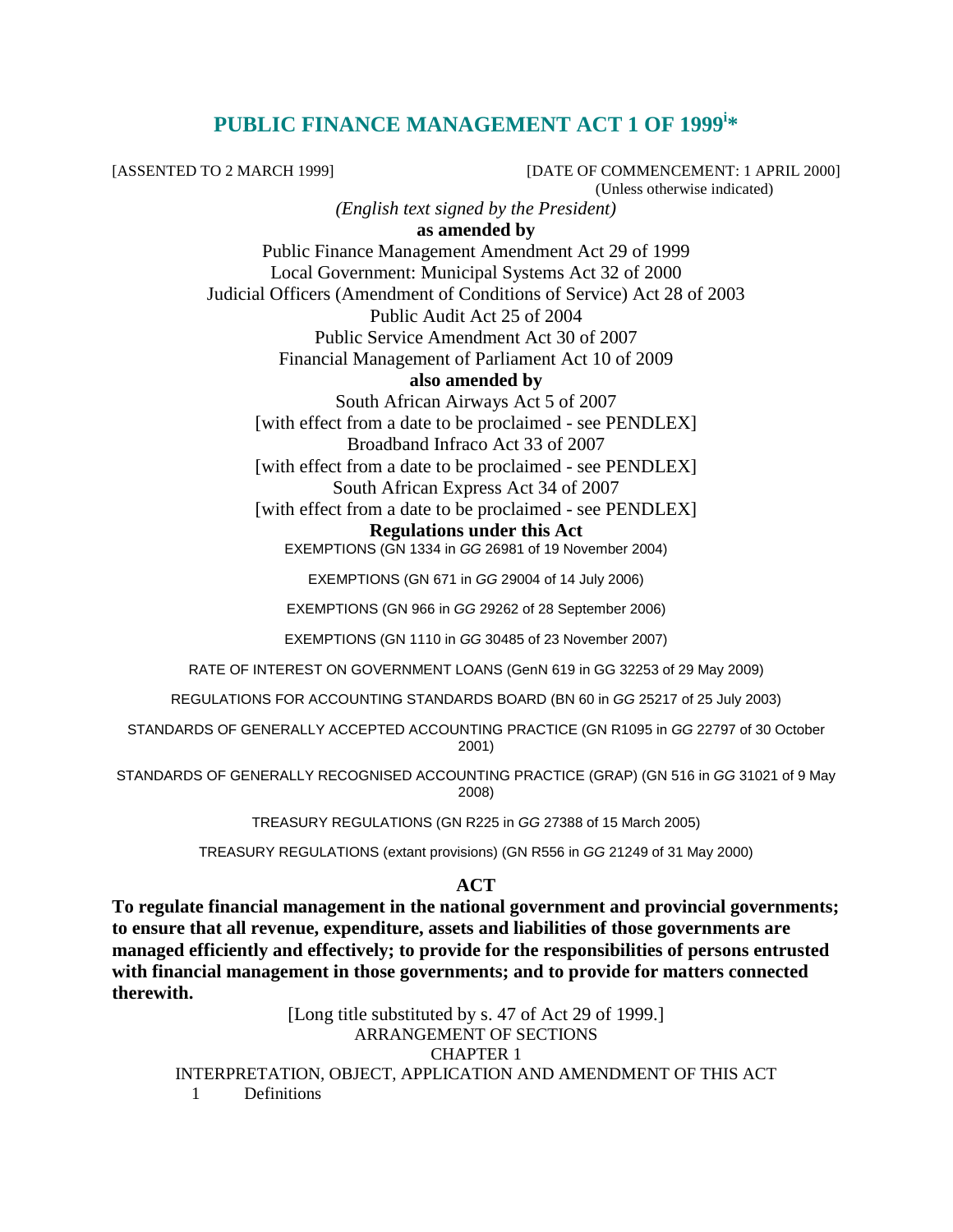- 2 Object of this Act<br>3 Institutions to whi
- Institutions to which this Act applies
- 4 Amendments to this Act

### CHAPTER 2

## NATIONAL TREASURY AND NATIONAL REVENUE FUND

#### *Part 1*

#### *National Treasury*

- 5 Establishment
- 6 Functions and powers
- 7 Banking, cash management and investment framework
- 8 Annual consolidated financial statements
- 9 Financial statistics and aggregations
- 10 Delegations by National Treasury

#### *Part 2*

#### *National Revenue Fund*

- 11 Control of National Revenue Fund
- 12 Deposits and withdrawals by South African Revenue Services in Revenue Funds
- 13 Deposits into National Revenue Fund
- 14 Withdrawal of exclusions
- 15 Withdrawals and investments from National Revenue Fund
- 16 Use of funds in emergency situations

#### CHAPTER 3

#### PROVINCIAL TREASURIES AND PROVINCIAL REVENUE FUNDS

[Chapter 3 inserted by s. 48 *(a)* of Act 29 of 1999.]

#### *Part 1*

#### *Provincial treasuries*

- 17 Establishment
- 18 Functions and powers
- 19 Annual consolidated financial statements
- 20 Delegations by provincial treasuries

#### *Part 2*

### *Provincial Revenue Funds*

- 21 Control of Provincial Revenue Fund<br>22 Deposits by provincial departments in
- Deposits by provincial departments into Provincial Revenue Fund
- 23 Withdrawal of exclusions from Provincial Revenue Funds
- 24 Withdrawals from Provincial Revenue Funds
- 25 Use of funds in emergency situations

#### CHAPTER 4

#### NATIONAL BUDGETS

- 26 Annual appropriations
- 27 National budgets
- 28 Multi-year budget projections
- 29 Expenditure before annual budget is passed
- 30 National adjustments budget
- 31 Provincial adjustments budgets

#### [S. 31 inserted by s. 48 *(b)* of Act 29 of 1999.]

- 32 Publishing of reports on state of budget
- 33 Withholding of appropriated funds
- 34 Unauthorised expenditure
- 35 Unfunded mandates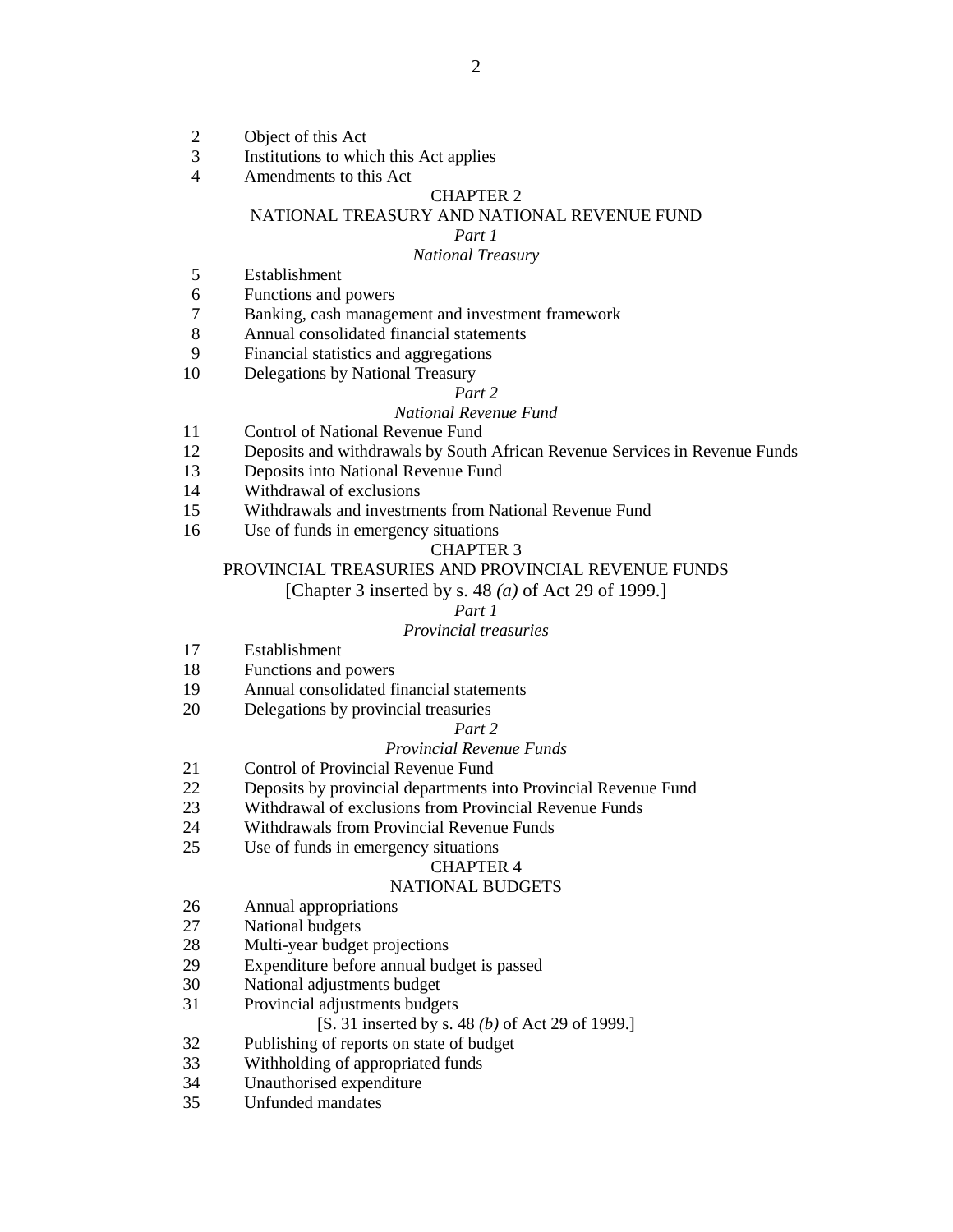#### [S. 35 inserted by s. 48 *(c)* of Act 29 of 1999.] CHAPTER 5

### DEPARTMENTS AND CONSTITUTIONAL INSTITUTIONS

#### *Part 1*

#### *Appointment of accounting officers*

- 36 Accounting officers
- 37 Acting accounting officers

#### *Part 2*

#### *Responsibilities of accounting officers*

- 38 General responsibilities of accounting officers
- 39 Accounting officers' responsibilities relating to budgetary control
- 40 Accounting officers' reporting responsibilities
- 41 Information to be submitted by accounting officers
- 42 Accounting officers' responsibilities when assets and liabilities are transferred
- 43 Virement between main divisions within votes

#### *Part 3*

#### *Other officials of departments and constitutional institutions*

- 44 Assignment of powers and duties by accounting officers
- 45 Responsibilities of other officials

#### CHAPTER 6

### PUBLIC ENTITIES

### *Part 1*

#### *Application of this Chapter*

- 46 Application
- 47 Unlisted public entities
- 48 Classification of public entities

#### *Part 2*

#### *Accounting authorities for public entities*

- 49 Accounting authorities
- 50 Fiduciary duties of accounting authorities
- 51 General responsibilities of accounting authorities
- 52 Annual budget and corporate plan by Schedule 2 public entities and government business enterprises
- 53 Annual budgets by non-business Schedule 3 public entities
- 54 Information to be submitted by accounting authorities
- 55 Annual reports and financial statements

#### *Part 3*

#### *Other officials of public entities*

- 56 Assignment of powers and duties by accounting authorities
- 57 Responsibilities of other officials

#### *Part 4*

#### 58 to 61 inclusive

#### [S. 58 to 61 inclusive repealed by s. 53 of Act 25 of 2004.]

62 ......

[S. 62 amended by s. 33 of Act 29 of 1999 and repealed by s. 53 of Act 25 of 2004.]

#### CHAPTER 7

#### EXECUTIVE AUTHORITIES

- 63 Financial responsibilities of executive authorities
- 64 Executive directives having financial implications
- 65 Tabling in legislatures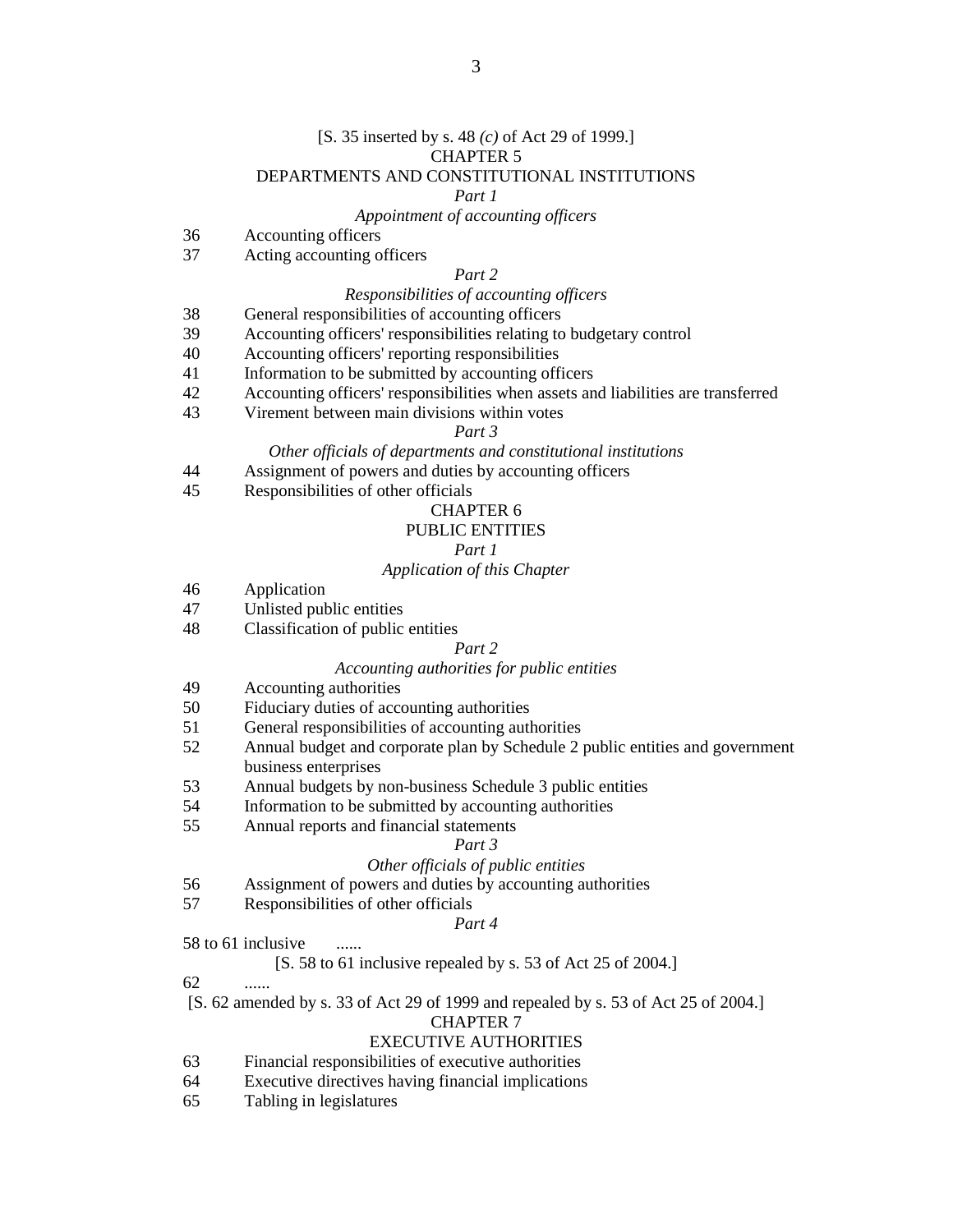#### CHAPTER 8

#### LOANS, GUARANTEES AND OTHER COMMITMENTS

#### *Part 1*

## *General principles*

- 66 Restrictions on borrowing, guarantees and other commitments
- 67 No provincial foreign commitments

#### [S. 67 inserted by s. 48 *(d)* of Act 29 of 1999.]

- 68 Consequences of unauthorised transactions
- 69 Regulations on borrowing by public entities
- 70 Guarantees, indemnities and securities by Cabinet members

#### *Part 2*

#### *Loans by national government*

- 71 Purposes for which Minister may borrow money
- 72 Signing of loan agreements
- 73 Interest and repayments of loans to be direct charges
- 74 Repayment, conversion and consolidation of loans
- 75 Obligations from lien over securities

#### CHAPTER 9

#### GENERAL TREASURY MATTERS

- 76 Treasury regulations and instructions
- 77 Audit committees
- 78 Publishing of draft treasury regulations for public comment
- 79 Departures from treasury regulations, instructions or conditions
- 80 Determination of interest rates for debt owing to state

#### CHAPTER 10

#### FINANCIAL MISCONDUCT

#### *Part 1*

#### *Disciplinary proceedings*

- 81 Financial misconduct by officials in departments and constitutional institutions
- 82 Financial misconduct by treasury officials
- 83 Financial misconduct by accounting authorities and officials of public entities
- 84 Applicable legal regime for disciplinary proceedings
- 85 Regulations on financial misconduct procedures

#### *Part 2*

### *Criminal proceedings*

86 Offences and penalties

#### CHAPTER 11

#### ACCOUNTING STANDARDS BOARD

- 87 Establishment
- 88 Composition
- 89 Functions of Board
- 90 Powers of Board
- 91 Regulations on accounting standards of Board

#### CHAPTER 12

#### **MISCELLANEOUS**

- 92 Exemptions
- 93 Transitional provisions
- 94 Repeal of legislation
- 95 Short title and commencement

#### SCHEDULES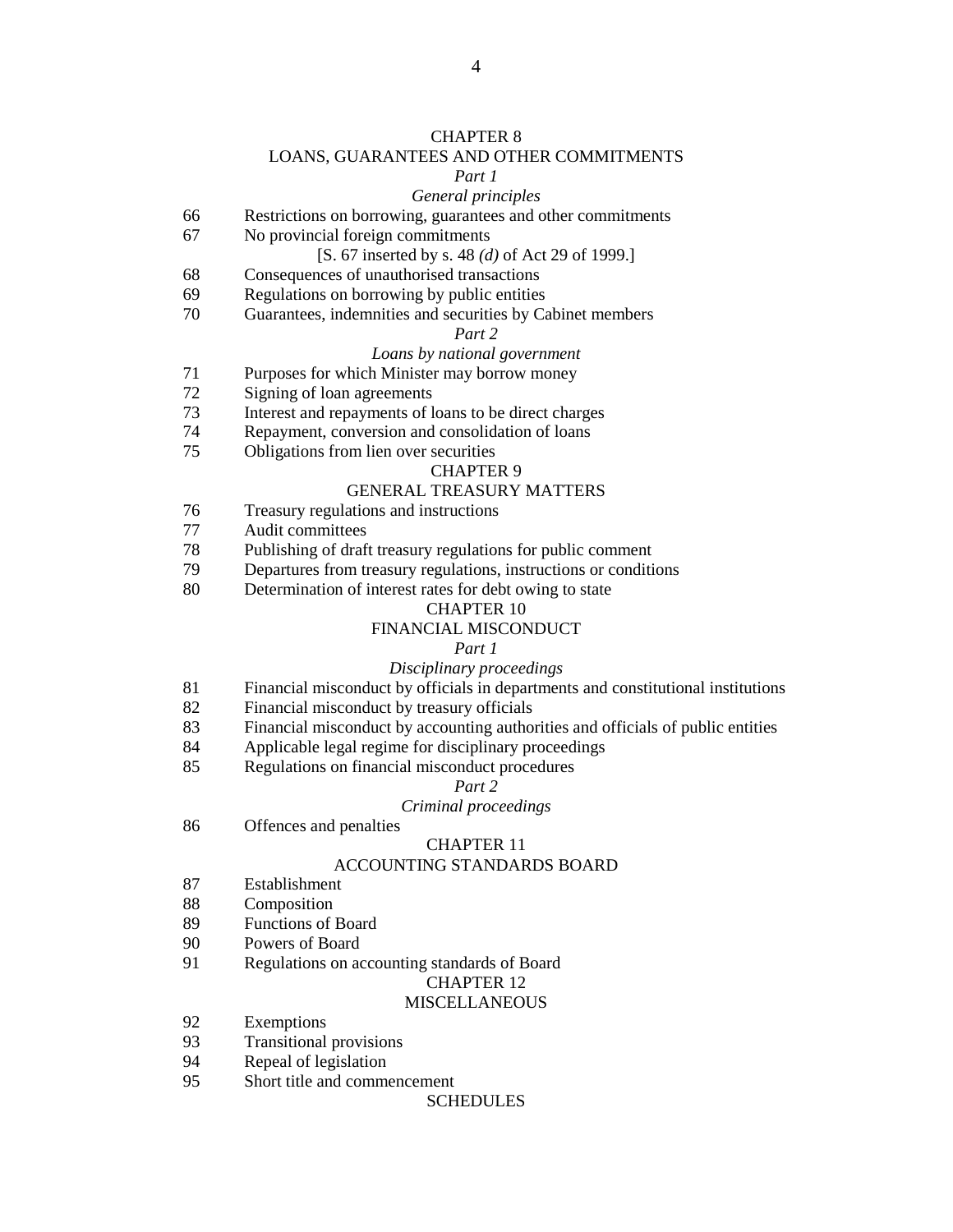### **CHAPTER 1**

# **INTERPRETATION, OBJECT, APPLICATION AND AMENDMENT OF THIS ACT (ss 1-4)**

### **1 Definitions**

In this Act, unless the context otherwise indicates-

**'accounting officer'** means a person mentioned in section 36;

**'accounting authority'** means a body or person mentioned in section 49;

**'Accounting Standards Board'** means the board established in terms of section 87;

**'annual Division of Revenue Act'** means the Act of Parliament which must annually be enacted in terms of section 214 (1) of the Constitution;

**'constitutional institution'** means an institution listed in Schedule 1;

**department'** means a national or provincial department or a national or provincial government component;

[Definition of 'department' substituted by s. 1 *(a)* of Act 29 of 1999 and by s. 42 of Act 30 of

2007.]

## **'executive authority'**-

- *(a)* in relation to a national department, means the Cabinet member who is accountable to Parliament for that department;
- *(b)* in relation to a provincial department, means the member of the Executive Council of a province who is accountable to the provincial legislature for that department;
- *(c)* in relation to a national public entity, means the Cabinet member who is accountable to Parliament for that public entity or in whose portfolio it falls; and
- *(d)* in relation to a provincial public entity, means the member of the provincial Executive Council who is accountable to the provincial legislature for that public entity or in whose portfolio it falls;

[Definition of 'executive authority' substituted by s. 1 *(b)* of Act 29 of 1999.] **'financial statements'** means statements consisting of at least-

- *(a)* a balance sheet;
- *(b)* an income statement;
- *(c)* a cash-flow statement;
- *(d)* any other statements that may be prescribed; and
- *(e)* any notes to these statements;

### **'financial year'**-

- *(a)* means a year ending 31 March; or
- *(b)* in relation to a public entity that existed when this Act took effect and that has a different financial year in terms of other legislation, means that financial year, provided the National Treasury has approved that other financial year;

[Para. *(b)* amended by s. 1 *(c)* of Act 29 of 1999.]

**'fruitless and wasteful expenditure'** means expenditure which was made in vain and would have been avoided had reasonable care been exercised;

**'generally recognised accounting practice'** means an accounting practice complying in material respects with standards issued by the Accounting Standards Board;

**'irregular expenditure'** means expenditure, other than unauthorised expenditure, incurred in contravention of or that is not in accordance with a requirement of any applicable legislation, including-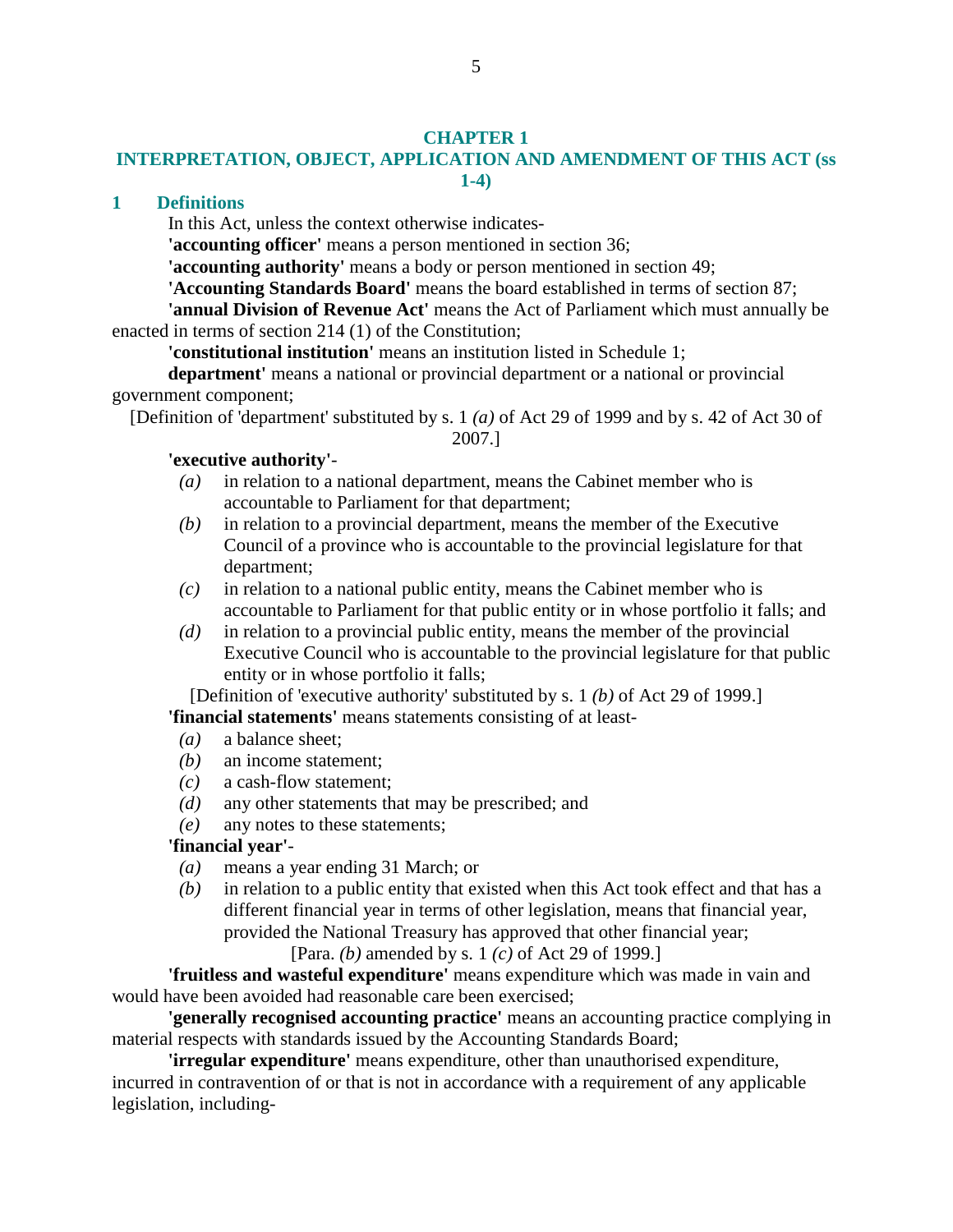- *(a)* this Act; or
- *(b)* the State Tender Board Act, 1968 (Act 86 of 1968), or any regulations made in terms of that Act; or
- *(c)* any provincial legislation providing for procurement procedures in that provincial government;

[Para. *(c)* added by s. 1 *(d)* of Act 29 of 1999.]

**'main division within a vote'** means one of the main segments into which a vote is divided and which-

- *(a)* specifies the total amount which is appropriated for the items under that segment; and
- *(b)* is approved by Parliament or a provincial legislature, as may be appropriate, as part of the vote;

[Para. *(b)* substituted by s. 1 *(e)* of Act 29 of 1999.]

**'MEC for finance'** means the member of an Executive Council of a province responsible for finance in the province;

[Definition of 'MEC for finance' inserted by s. 1 *(f)* of Act 29 of 1999.] **'Minister'** means the Minister of Finance;

**'national department'** means a department listed in Schedule 1 to the Public Service Act, 1994 (Proclamation 103 of 1994), but excluding the Office of a Premier;

[Definition of 'national department' substituted by s. 42 of Act 30 of 2007.]

**'national government component'** means a national government component listed in Part A of Schedule 3 to the Public Service Act, 1994;

[Definition of 'national government component' inserted by s. 42 of Act 30 of 2007.]

**'national government business enterprise'** means an entity which-

- *(a)* is a juristic person under the ownership control of the national executive;
- *(b)* has been assigned financial and operational authority to carry on a business activity;
- *(c)* as its principal business, provides goods or services in accordance with ordinary business principles; and
- *(d)* is financed fully or substantially from sources other than-
	- (i) the National Revenue Fund; or
	- (ii) by way of a tax, levy or other statutory money;

**'national public entity'** means-

- *(a)* a national government business enterprise; or
- *(b)* a board, commission, company, corporation, fund or other entity (other than a national government business enterprise) which is-
	- (i) established in terms of national legislation;
	- (ii) fully or substantially funded either from the National Revenue Fund, or by way of a tax, levy or other money imposed in terms of national legislation; and
	- (iii) accountable to Parliament;

**'National Treasury'** means the National Treasury established by section 5;

# **'overspending'-**

- *(a)* in relation to a vote, means when expenditure under the vote exceeds the amount appropriated for that vote; or
- *(b)* in relation to a main division within a vote, means when expenditure under the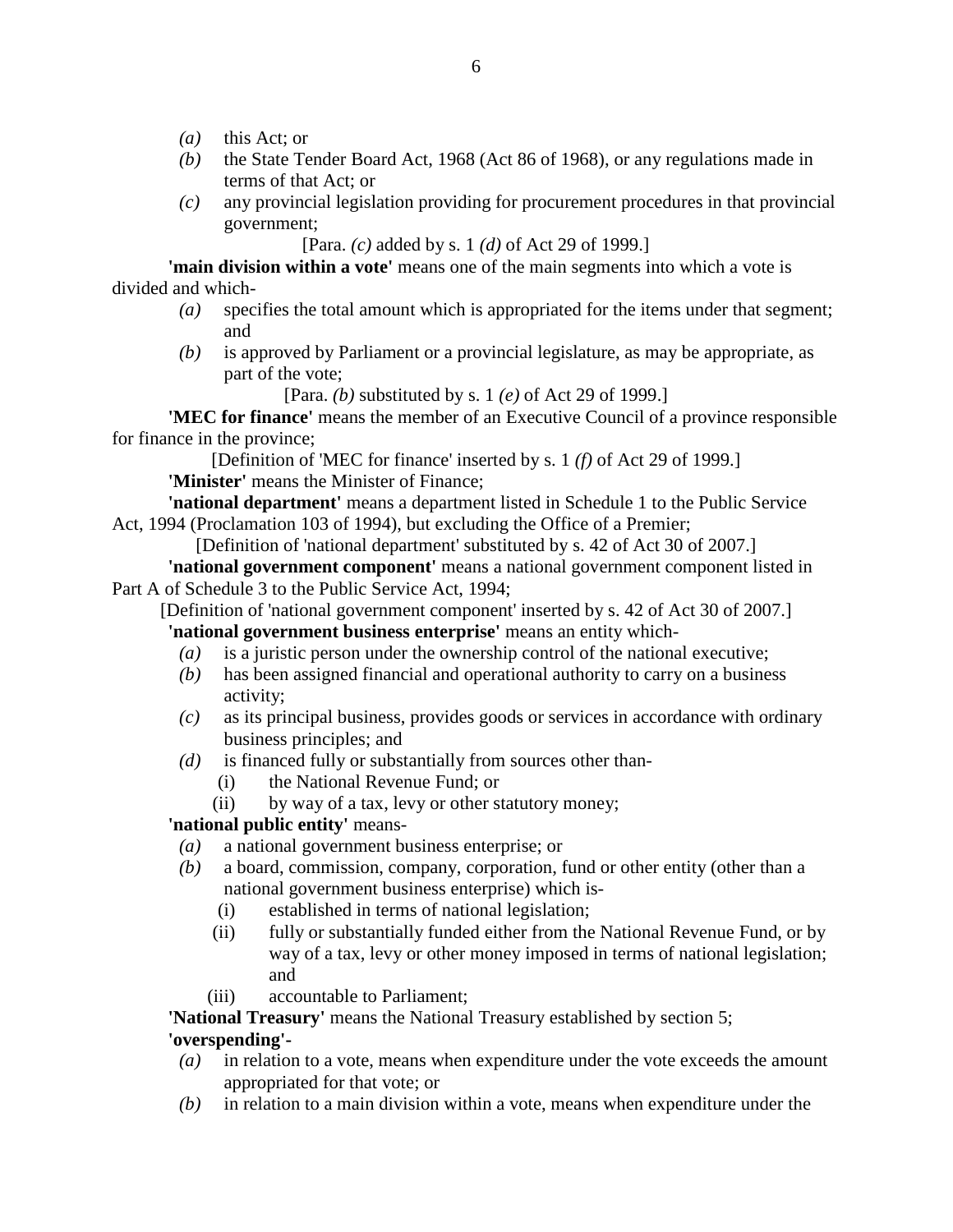main division exceeds the amount appropriated for that main division, subject to section 43;

**'ownership control'**, in relation to an entity, means the ability to exercise any of the following powers to govern the financial and operating policies of the entity in order to obtain benefits from its activities:

- *(a)* To appoint or remove all, or the majority of, the members of that entity's board of directors or equivalent governing body;
- *(b)* to appoint or remove that entity's chief executive officer;
- *(c)* to cast all, or the majority of, the votes at meetings of that board of directors or equivalent governing body; or
- *(d)* to control all, or the majority of, the voting rights at a general meeting of that entity;

**'prescribe'** means prescribe by regulation or instruction in terms of section 76; **'provincial department'** means-

*(a)* the Office of a Premier listed in Schedule 1 to the Public Service Act, 1994;

*(b)* a provincial department listed in Schedule 2 to the Public Service Act, 1994;

[Definition of 'provincial department' inserted by s. 1 *(g)* of Act 29 of 1999 and substituted by s. 42 of Act 30 of 2007.]

**'provincial government component'** means a provincial government component listed in Part B of Schedule 3 to the Public Service Act, 1994;

[Definition of 'provincial government component' inserted by s. 42 of Act 30 of 2007.]

**'provincial government business enterprise'** means an entity which-

- *(a)* is a juristic person under the ownership control of a provincial executive;
- *(b)* has been assigned financial and operational authority to carry on a business activity;
- *(c)* as its principal business, provides goods or services in accordance with ordinary business principles; and
- *(d)* is financed fully or substantially from sources other than-
	- (i) a Provincial Revenue Fund; or
	- (ii) by way of a tax, levy or other statutory money;

[Definition of 'provincial government business enterprise' inserted by s. 1 *(g)* of Act 29 of 1999.] **'provincial public entity'** means-

- *(a)* a provincial government business enterprise; or
- *(b)* a board, commission, company, corporation, fund or other entity (other than a provincial government business enterprise) which is-
	- (i) established in terms of legislation or a provincial constitution;
	- (ii) fully or substantially funded either from a Provincial Revenue Fund or by way of a tax, levy or other money imposed in terms of legislation; and
	- (iii) accountable to a provincial legislature;

[Definition of 'provincial public entity' inserted by s. 1 *(g)* of Act 29 of 1999.] **'provincial treasury'** means a treasury established in terms of section 17;

[Definition of 'provincial treasury' inserted by s. 1 *(g)* of Act 29 of 1999.]

**'public entity'** means a national or provincial public entity;

[Definition of 'public entity' substituted by s. 1 *(h)* of Act 29 of 1999.] **'Revenue Fund'** means-

*(a)* the National Revenue Fund mentioned in section 213 of the Constitution; or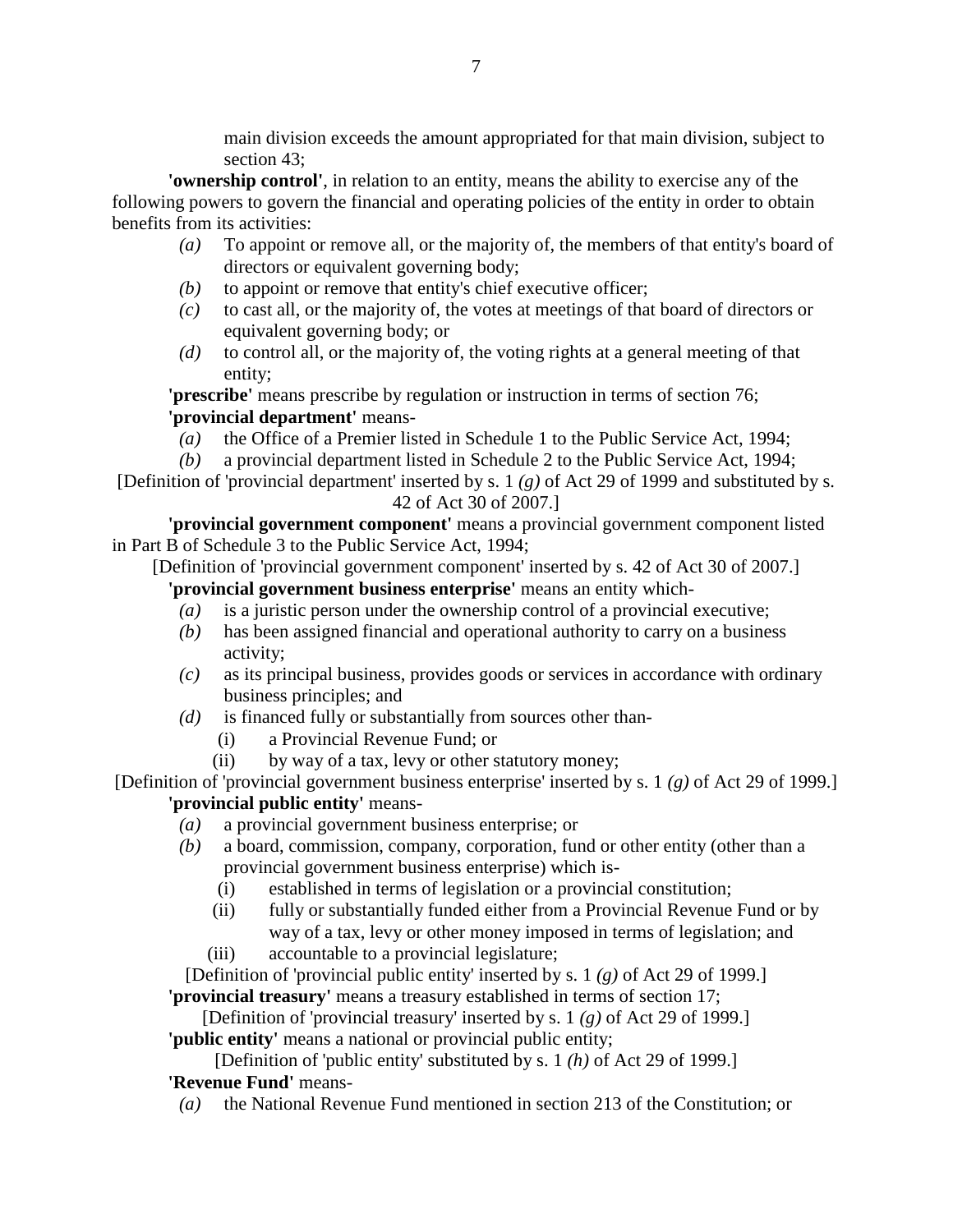*(b)* a Provincial Revenue Fund mentioned in section 226 of the Constitution; [Para. *(b)* added by s. 1 *(i)* of Act 29 of 1999.]

**'this Act'** includes any regulations and instructions in terms of section 69, 76, 85 or 91; **'trading entity'** means an entity operating within the administration of a department for the provision or sale of goods or services, and established-

- *(a)* in the case of a national department, with the approval of the National Treasury; or
- *(b)* in the case of a provincial department, with the approval of the relevant provincial treasury acting within a prescribed framework;

[Para. *(b)* added by s. 1 *(j)* of Act 29 of 1999.]

**'treasury'** means the National Treasury or a provincial treasury, as may be appropriate in the circumstances;

[Definition of 'treasury' substituted by s. 1 *(k)* of Act 29 of 1999.]

### **'unauthorised expenditure'** means-

- *(a)* overspending of a vote or a main division within a vote;
- *(b)* expenditure not in accordance with the purpose of a vote or, in the case of a main division, not in accordance with the purpose of the main division;

**'vote'** means one of the main segments into which an appropriation Act is divided and

### which-

- *(a)* specifies the total amount which is usually appropriated per department in an appropriation Act; and
- *(b)* is separately approved by Parliament or a provincial legislature, as may be appropriate, before it approves the relevant draft appropriation Act as such. [Para. *(b)* substituted by s. 1 *(l)* of Act 29 of 1999.]

### **2 Object of this Act**

 The object of this Act is to secure transparency, accountability, and sound management of the revenue, expenditure, assets and liabilities of the institutions to which this Act applies.

# **3 Institutions to which this Act applies**

- (1) This Act, to the extent indicated in the Act, applies to-
	- *(a)* departments;
	- *(b)* public entities listed in Schedule 2 or 3;
	- *(c)* constitutional institutions; and
	- *(d)* the provincial legislatures, subject to subsection (2).
- [Para. *(d)* substituted by s. 2 *(a)* of Act 29 of 1999 and amended by s. 72 *(b)* (i) of Act 10 of

#### 2009.]

(2) To the extent that a provision of this Act applies to-

*(a)* ......

[Para. *(a)* repealed by s. 72 *(b)* (ii) of Act 10 of 2009.]

 *(b)* a provincial legislature, any controlling and supervisory functions of the National Treasury and a provincial treasury in terms of that provision are performed by the Speaker of the provincial legislature.

[Para. *(b)* added by s. 2 *(b)* of Act 29 of 1999.]

 (3) In the event of any inconsistency between this Act and any other legislation, this Act prevails.

### **4 Amendments to this Act**

Draft legislation directly or indirectly amending this Act, or providing for the enactment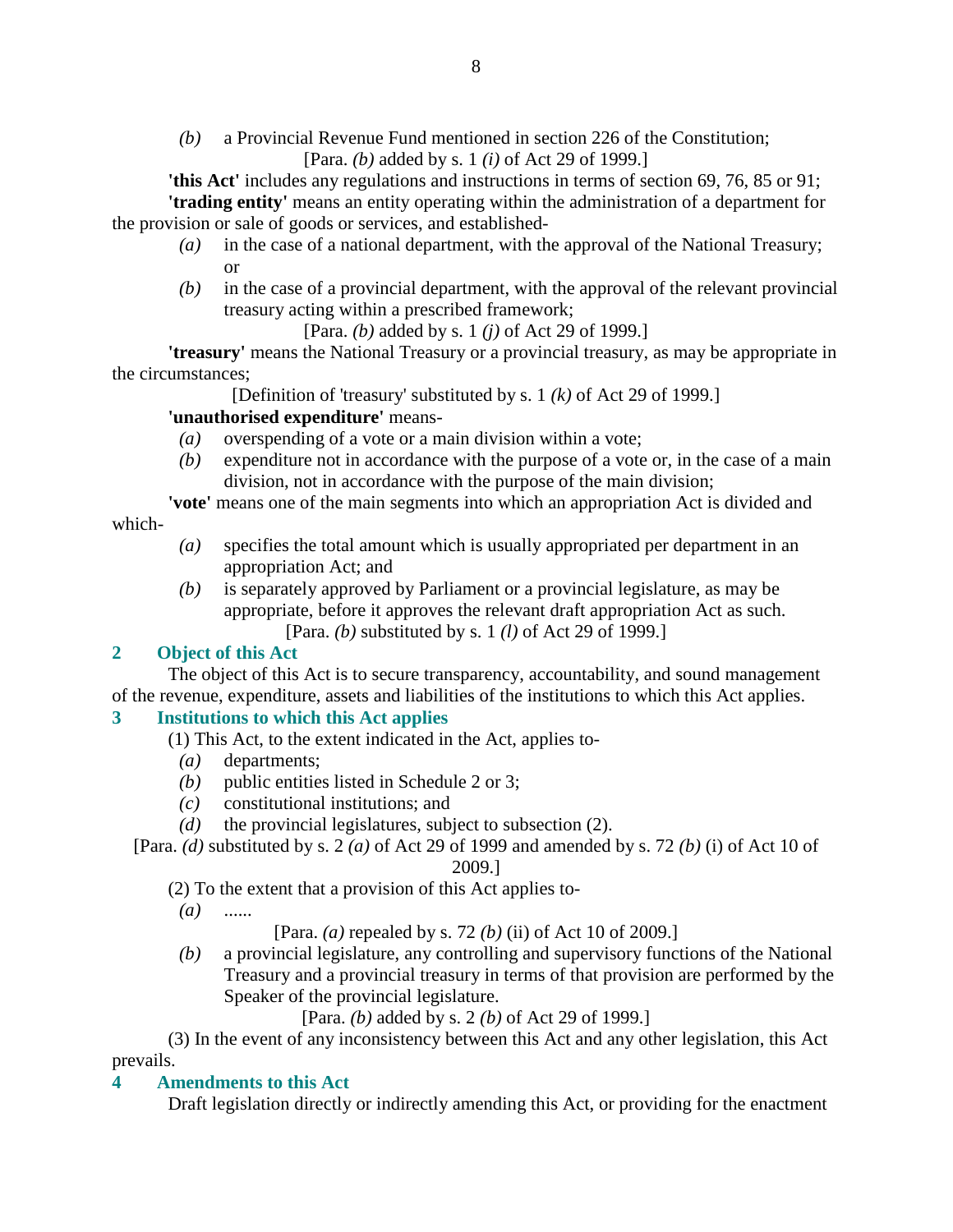of subordinate legislation that may conflict with this Act, may be introduced in Parliament-

- *(a)* by the Minister only; or
- *(b)* only after the Minister has been consulted on the contents of the draft legislation.

**CHAPTER 2** 

# **NATIONAL TREASURY AND NATIONAL REVENUE FUND (ss 5-16)**

*Part l* 

## *National Treasury* **(ss 5-10)**

## **5 Establishment**

(1) A National Treasury is hereby established, consisting of-

- *(a)* the Minister, who is the head of the Treasury; and
- *(b)* the national department or departments responsible for financial and fiscal matters.

 (2) The Minister, as the head of the National Treasury, takes the policy and other decisions of the Treasury, except those decisions taken as a result of a delegation or instruction in terms of section 10.

# **6 Functions and powers**

- (1) The National Treasury must-
	- *(a)* promote the national government's fiscal policy framework and the co-ordination of macro-economic policy;
	- *(b)* co-ordinate intergovernmental financial and fiscal relations;
	- *(c)* manage the budget preparation process;
	- *(d)* exercise control over the implementation of the annual national budget, including any adjustments budgets;
- *(e)* facilitate the implementation of the annual Division of Revenue Act;
- *(f)* monitor the implementation of provincial budgets;
- *(g)* promote and enforce transparency and effective management in respect of revenue, expenditure, assets and liabilities of departments, public entities and constitutional institutions; and
- *(h)* perform the other functions assigned to the National Treasury in terms of this Act.

 (2) To the extent necessary to perform the functions mentioned in subsection (1), the National Treasury-

- *(a)* must prescribe uniform treasury norms and standards;
- *(b)* must enforce this Act and any prescribed norms and standards, including any prescribed standards of generally recognised accounting practice and uniform classification systems, in national departments;
- *(c)* must monitor and assess the implementation of this Act, including any prescribed norms and standards, in provincial departments, in public entities and in constitutional institutions;

[Para. *(c)* substituted by s. 3 of Act 29 of 1999.]

- *(d)* may assist departments and constitutional institutions in building their capacity for efficient, effective and transparent financial management;
- *(e)* may investigate any system of financial management and internal control in any department, public entity or constitutional institution;
- *(f)* must intervene by taking appropriate steps, which may include steps in terms of section 100 of the Constitution or the withholding of funds in terms of section 216 (2) of the Constitution, to address a serious or persistent material breach of this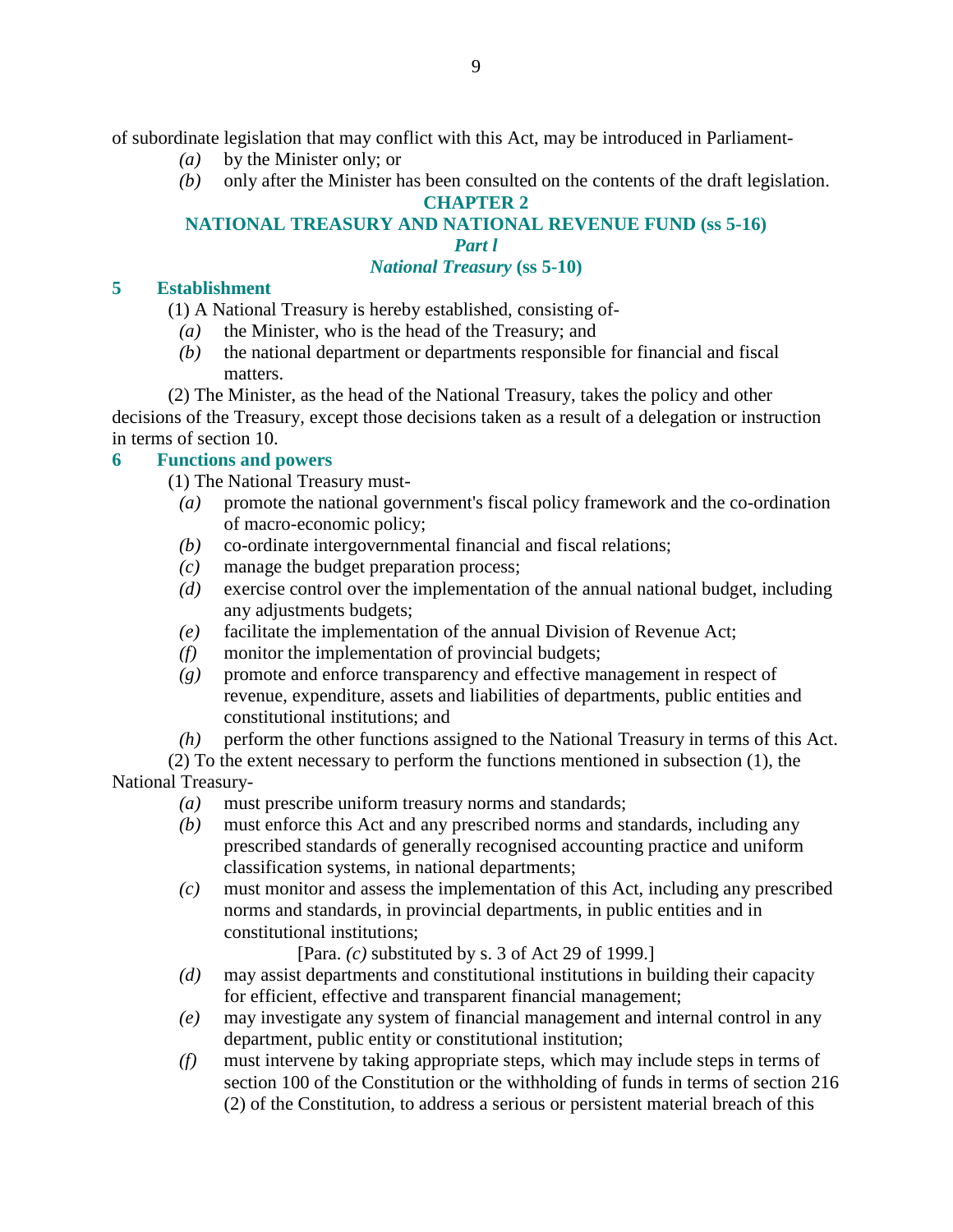Act by a department, public entity or constitutional institution; and

*(g)* may do anything further that is necessary to fulfil its responsibilities effectively.

 (3) Subsections (1) *(g)* and (2) apply to public entities listed in Schedule 2 only to the extent provided for in this Act.

# **7 Banking, cash management and investment framework**

 (1) The National Treasury must prescribe a framework within which departments, public entities listed in Schedule 3 and constitutional institutions must conduct their cash management.

 (2) A department authorised to open a bank account in terms of the prescribed framework, a public entity or a constitutional institution may open a bank account only-

- *(a)* with a bank registered in South Africa and approved in writing by the National Treasury; and
- *(b)* after any prescribed tendering procedures have been complied with.

 (3) A department, public entity listed in Schedule 3 or constitutional institution may not open a bank account abroad or with a foreign bank except with the written approval of the National Treasury.

 (4) The National Treasury may prescribe an investment policy for public entities, constitutional institutions and those departments authorised to open a bank or other account in terms of the prescribed framework.

 (5) A bank which has opened a bank account for a department, a public entity listed in Schedule 3 or a constitutional institution, or any other institution that holds money for a department, a public entity listed in Schedule 3 or a constitutional institution, must promptly disclose information regarding the account when so requested by the National Treasury or the Auditor-General, or, in the case of a provincial department or provincial public entity, by the National Treasury, the Auditor-General or the relevant provincial treasury.

[Sub-s. (5) substituted by s. 4 of Act 29 of 1999.]

# **8 Annual consolidated financial statements**

(1) The National Treasury must-

- (a) prepare consolidated financial statements in accordance with generally recognised accounting practice for each financial year in respect of-
	- (i) national departments;
	- (ii) public entities under the ownership control of the national executive;
	- (iii) constitutional institutions;
	- (iv) the South African Reserve Bank;
	- (v) the Auditor-General; and
	- (vi) Parliament; and
- *(b)* submit those statements for audit to the Auditor-General within three months after the end of that financial year.

 (2) The Auditor-General must audit the consolidated financial statements and submit an audit report on the statements to the National Treasury within three months of receipt of the statements.

 (3) The Minister must submit the consolidated financial statements and the audit report on those statements within one month of receiving the report from the Auditor-General, to Parliament for tabling in both Houses.

 (4) The consolidated financial statements must be made public when submitted to Parliament.

(5) If the Minister fails to submit the consolidated financial statements and the Auditor-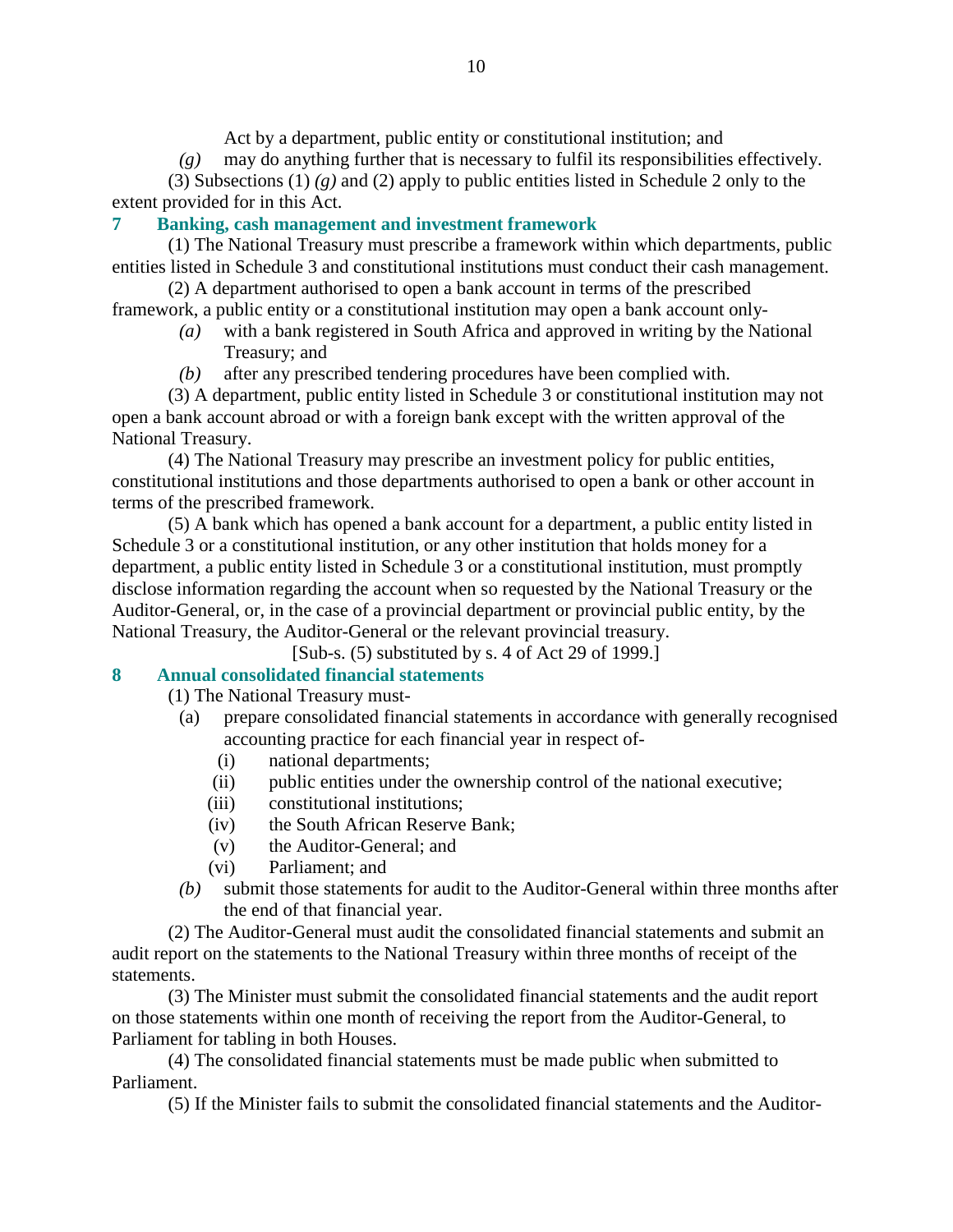General's audit report on those statements to Parliament within seven months after the end of the financial year to which those statements relate-

 *(a)* the Minister must submit to Parliament a written explanation setting out the reasons why they were not submitted; and

*(b)* the Auditor-General may issue a special report on the delay.

[Date of commencement of s. 8: 1 April 2003.]

# **9 Financial statistics and aggregations**

 The National Treasury may annually compile in accordance with international standards, and publish in the national *Government Gazette*, financial statistics and aggregations concerning all spheres of government.

# **10 Delegations by National Treasury**

(1) The Minister may-

- *(a)* in writing delegate any of the powers entrusted to the National Treasury in terms of this Act, to the head of a department forming part of the National Treasury, or instruct that head of department to perform any of the duties assigned to the National Treasury in terms of this Act; and
- *(b)* in relation to a provincial department or provincial public entity, in writing delegate any of the powers entrusted to the National Treasury in terms of this Act to a provincial treasury, or request that treasury to perform any of the duties assigned to the National Treasury in terms of this Act, as the Minister and the relevant MEC for finance may agree.

[Para. *(b)* added by s. 5 *(a)* of Act 29 of 1999.]

 (2) A delegation, instruction or request in terms of subsection (1) to the head of a department forming part of the National Treasury, or to a provincial treasury-

- *(a)* is subject to any limitations or conditions that the Minister may impose;
- *(b)* may authorise that head, in the case of subsection (1) *(a)*
	- (i) to sub-delegate, in writing, the delegated power to another National Treasury official, or to the holder of a specific post in the National Treasury, or to the accounting officer of a constitutional institution or a department, or to the accounting authority for a public entity; or
	- (ii) to instruct another National Treasury official, or the holder of a specific post in the National Treasury, or the accounting officer for a constitutional institution or a department, or the accounting authority for a public entity, to perform the assigned duty;
- *(c)* may authorise a provincial treasury, in the case of subsection (1) *(b)*
	- (i) to sub-delegate, in writing, the delegated power to an official in that provincial treasury, or to the holder of a specific post in that provincial treasury, or to the accounting officer for a provincial department, or to the accounting authority for a provincial public entity; or
	- (ii) to instruct an official in that provincial treasury, or the holder of a specific post in that provincial treasury, or the accounting officer for a provincial department, or the accounting authority for a provincial public entity, to perform the assigned duty; and

[Para. *(c)* inserted by s. 5 *(d)* of Act 29 of 1999.]

 *(d)* does not divest the Minister of the responsibility concerning the exercise of the delegated power or the performance of the assigned duty.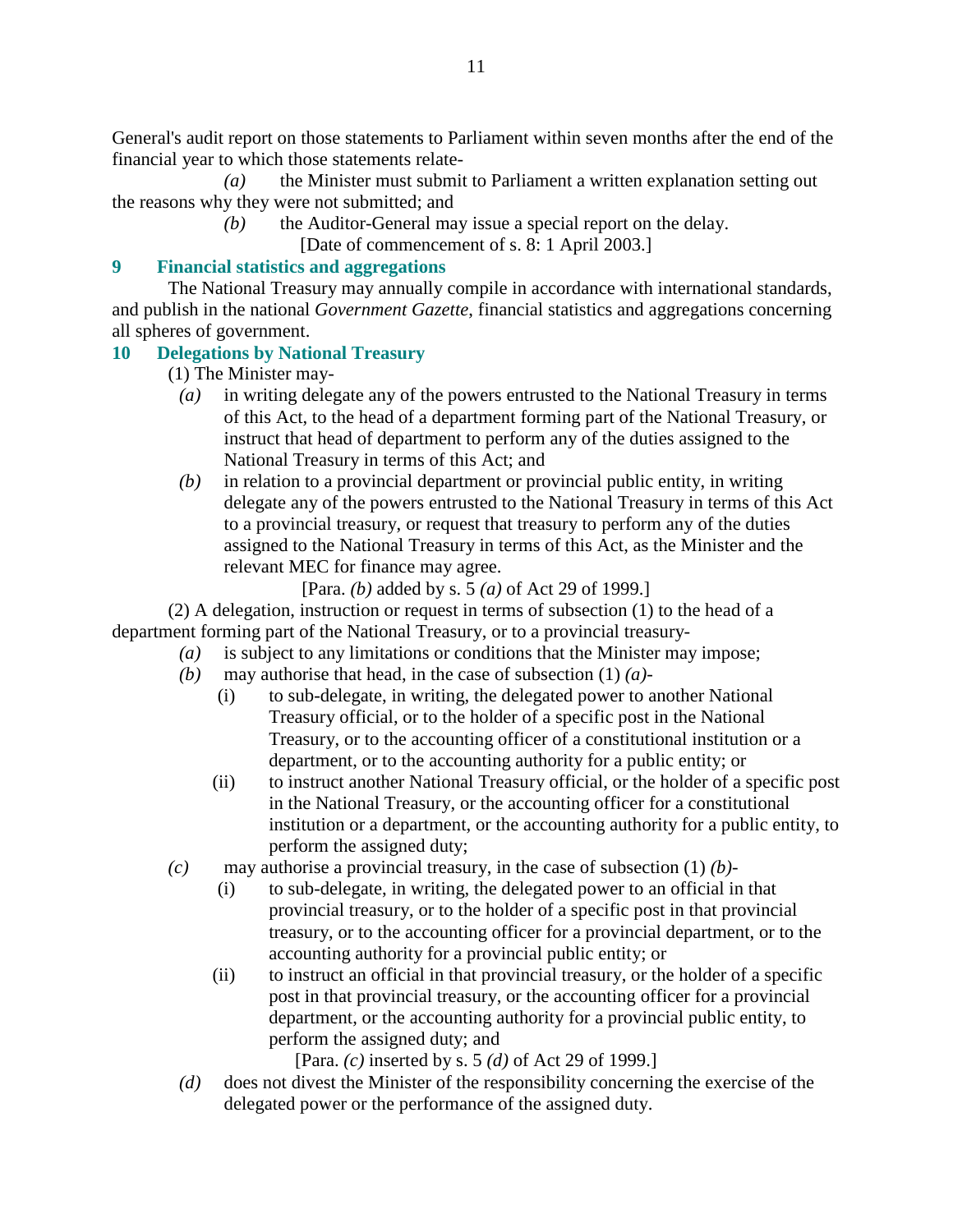### [Sub-s. (2) amended by s. 5 *(b)* of Act 29 of 1999.]

 (3) The Minister may confirm, vary or revoke any decision taken by the head of a department forming part of the National Treasury, or by a provincial treasury, as a result of a delegation, instruction or request in terms of subsection (1) *(a)* or *(b)*, or by a treasury official or accounting officer or accounting authority as a result of an authorisation in terms of subsection (2) *(b)* or *(c)*, subject to any rights that may have become vested as a consequence of the decision.

[Sub-s. (3) substituted by s. 5 *(e)* of Act 29 of 1999.]

#### *Part 2*

### *National Revenue Fund* **(ss 11-16)**

### **11 Control of National Revenue Fund**

 (1) The National Treasury is in charge of the National Revenue Fund and must enforce compliance with the provisions of section 213 of the Constitution, namely that-

- *(a)* all money received by the national government must be paid into the Fund, except money reasonably excluded by this Act or another Act of Parliament; and
- *(b)* no money may be withdrawn from the Fund except-
	- (i) in terms of an appropriation by an Act of Parliament; or
	- (ii) as a direct charge against the Fund, subject to section 15 (1) *(a)* (ii).

 (2) Draft legislation that provides for a withdrawal from the National Revenue Fund as a direct charge against the Fund, may be introduced in Parliament only after the Minister has been consulted and has consented to the direct charge.

 (3) Money that must be paid into the National Revenue Fund is paid into the Fund by depositing it into a bank account of the Fund in accordance with any requirements that may be prescribed.

 (4) The National Treasury must establish appropriate and effective cash management and banking arrangements for the National Revenue Fund.

 (5) The National Treasury must ensure that there is at all times sufficient money in the National Revenue Fund.

### **12 Deposits and withdrawals by South African Revenue Services in Revenue Funds**

 (1) The South African Revenue Services must promptly deposit into a Revenue Fund all taxes, levies, duties, fees and other moneys collected by it for that Revenue Fund, in accordance with a framework determined by the National Treasury.

 (2) The South African Revenue Services may, despite section 15 (1), withdraw money from the National Revenue Fund-

- *(a)* to refund any tax, levy or duty credits or any other charges in connection with taxes, levies or duties;
- *(b)* to make other refunds approved by the National Treasury; or
- *(c)* to transfer to a member of the South African Customs Union any money collected on its behalf.

 (3) The National Treasury must promptly transfer all taxes, levies, duties, fees and other moneys collected by the South African Revenue Services for a province and deposited into the National Revenue Fund, to that province's Provincial Revenue Fund.

 (4) Withdrawals in terms of subsection (2) or (3) are direct charges against the National Revenue Fund.

#### **13 Deposits into National Revenue Fund**

(1) All money received by the national government must be paid into the National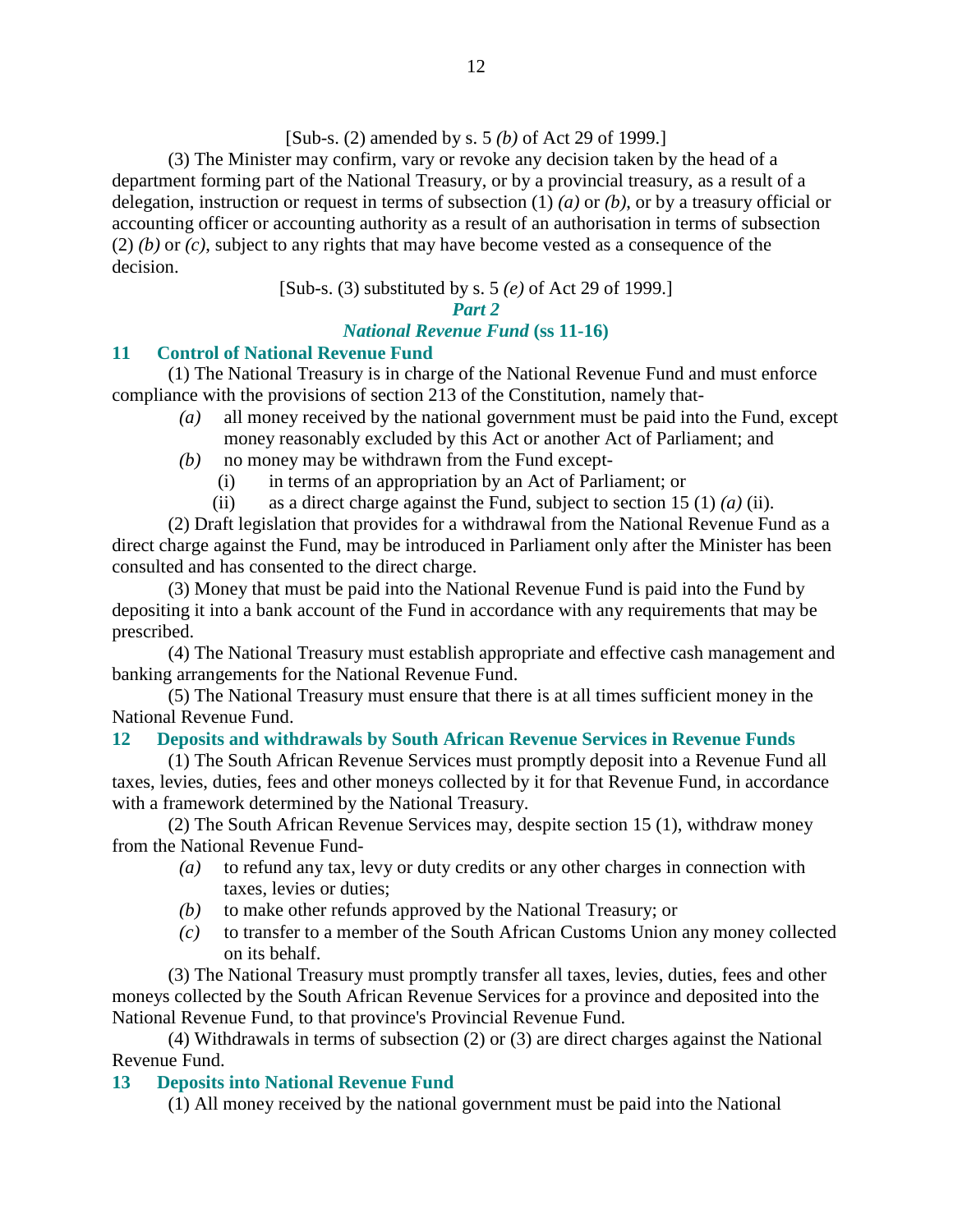Revenue Fund, except money received by-

*(a)* ......

[Para. *(a)* repealed by s. 72 *(b)* (iii) of Act 10 of 2009.]

- *(b)* a national public entity;
- *(c)* the South African Reserve Bank;
- *(d)* the Auditor-General;
- *(e)* the national government from donor agencies which in terms of legislation or the agreement with the donor, must be paid to the Reconstruction and Development Programme Fund;
- *(f)* a national department-
	- (i) operating a trading entity, if the money is received in the ordinary course of operating the trading entity;
	- (ii) in trust for a specific person or category of persons or for a specific purpose;
	- (iii) from another department to render an agency service for that department; or
	- (iv) if the money is of a kind described in Schedule 4; or
- *(g)* a constitutional institution-
	- (i) in trust for a specific person or category of persons or for a specific purpose; or
	- (ii) if the money is of a kind described in Schedule 4.

 (2) The exclusion in subsection (1) *(b)* does not apply to a national public entity which is not listed in Schedule 2 or 3 but which in terms of section 47 is required to be listed.

[Date of commencement of sub-s. (2): 1 April 2001.]

 (3) Draft legislation that excludes money from payment into the National Revenue Fund may be introduced in Parliament only after the Minister has been consulted on the reasonableness of the exclusion and has consented to the exclusion.

 (4) Any legislation inconsistent with subsection (1) is of no force and effect to the extent of the inconsistency.

 (5) Money received by a national public entity listed in Schedule 2 or 3, the South African Reserve Bank or the Auditor-General must be paid into a bank account opened by the institution concerned.

[Sub-s. (5) amended by s. 72 *(b)* (iv) of Act 10 of 2009.]

### **14 Withdrawal of exclusions**

 (1) The National Treasury may withdraw, from a date determined by it, any exclusion granted to a national department, a constitutional institution or a national public entity in terms of section 13 (1), either with regard to all money or with regard to money of a specific kind received by that department, constitutional institution or public entity, if-

- *(a)* the exclusion is not reasonable within the context of section 213 of the Constitution; or
- *(b)* the National Treasury regards the withdrawal of the exclusion to be necessary for transparency or more effective and accountable financial management.

 (2) The exclusion in terms of section 13 (1) of the following public entities may not be withdrawn:

- *(a)* A national government business enterprise which is a company and in which the state is not the sole shareholder; and
- *(b)* the national public entities listed in Schedule 2.

(3) From the date on which the withdrawal of an exclusion in terms of subsection (1)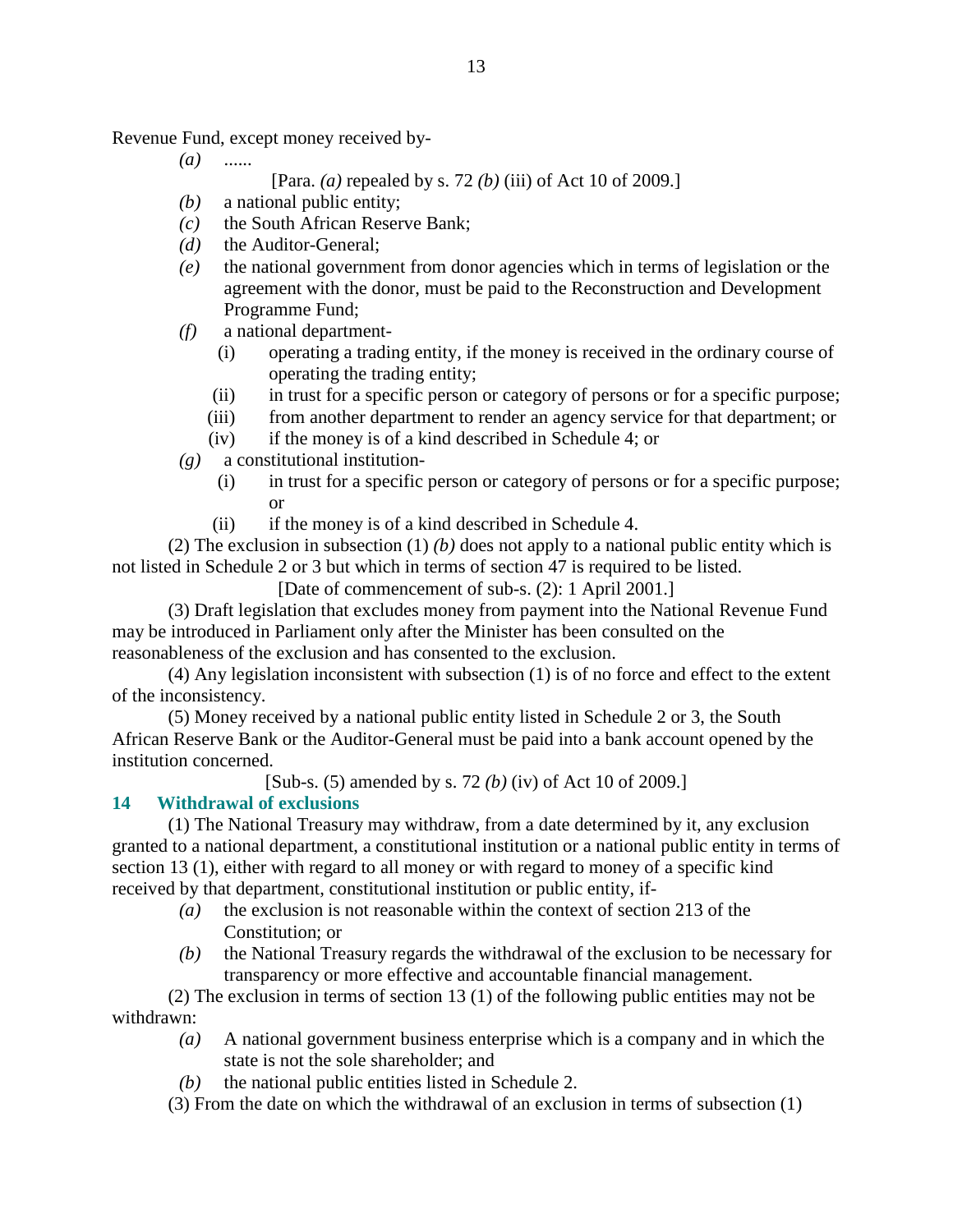takes effect until the end of the relevant financial year, the National Treasury may transfer money from the National Revenue Fund, as a direct charge against the Fund, to the national department or public entity affected by the withdrawal, provided that the amount of the transfer does not exceed the amount that would otherwise have been excluded from payment into the Fund.

 (4) The Minister must promptly inform Parliament of any withdrawal of an exclusion in terms of subsection (1).

## **15 Withdrawals and investments from National Revenue Fund**

 (1) Only the National Treasury may withdraw money from the National Revenue Fund, and may do so only-

- *(a)* to provide funds that have been authorised-
	- (i) in terms of an appropriation by an Act of Parliament; or
	- (ii) as a direct charge against the National Revenue Fund provided for in the Constitution or this Act, or in any other Act of Parliament provided the direct charge in such a case is listed in Schedule 5;

[Date of commencement of proviso to sub-para. (ii): 31 August 2001.]

- *(b)* to refund money invested by a province in the National Revenue Fund; or
- *(c)* to refund money incorrectly paid into, or which is not due to, the National Revenue Fund.

 (2) A payment in terms of subsection (1) *(b)* or *(c)* is a direct charge against the National Revenue Fund.

 (3) *(a)* The National Treasury may invest temporarily, in the Republic or elsewhere, money in the National Revenue Fund that is not immediately needed.

*(b)* When money in the National Revenue Fund is invested, the investment, including interest earned, is regarded as part of the National Revenue Fund.

# **16 Use of funds in emergency situations**

 (1) The Minister may authorise the use of funds from the National Revenue Fund to defray expenditure of an exceptional nature which is currently not provided for and which cannot, without serious prejudice to the public interest, be postponed to a future parliamentary appropriation of funds.

 (2) The combined amount of any authorisations in terms of subsection (1), may not exceed two per cent of the total amount appropriated in the annual national budget for the current financial year.

 (3) An amount authorised in terms of subsection (1) is a direct charge against the National Revenue Fund.

(4) An amount authorised in terms of subsection (1) must-

- *(a)* be reported to Parliament and the Auditor-General within 14 days, or if the funds are authorised for the deployment of the security services, within a period determined by the President; and
- *(b)* be attributed to a vote.

 (5) A report to Parliament in terms of subsection (4) *(a)* must be submitted to the National Assembly for tabling in the Assembly and made public.

 (6) Expenditure in terms of subsection (1) must be included either in the next adjustments budget for the financial year in which the expenditure is authorised or in other appropriation legislation tabled in the National Assembly within 120 days of the Minister authorising the expenditure, whichever is the sooner.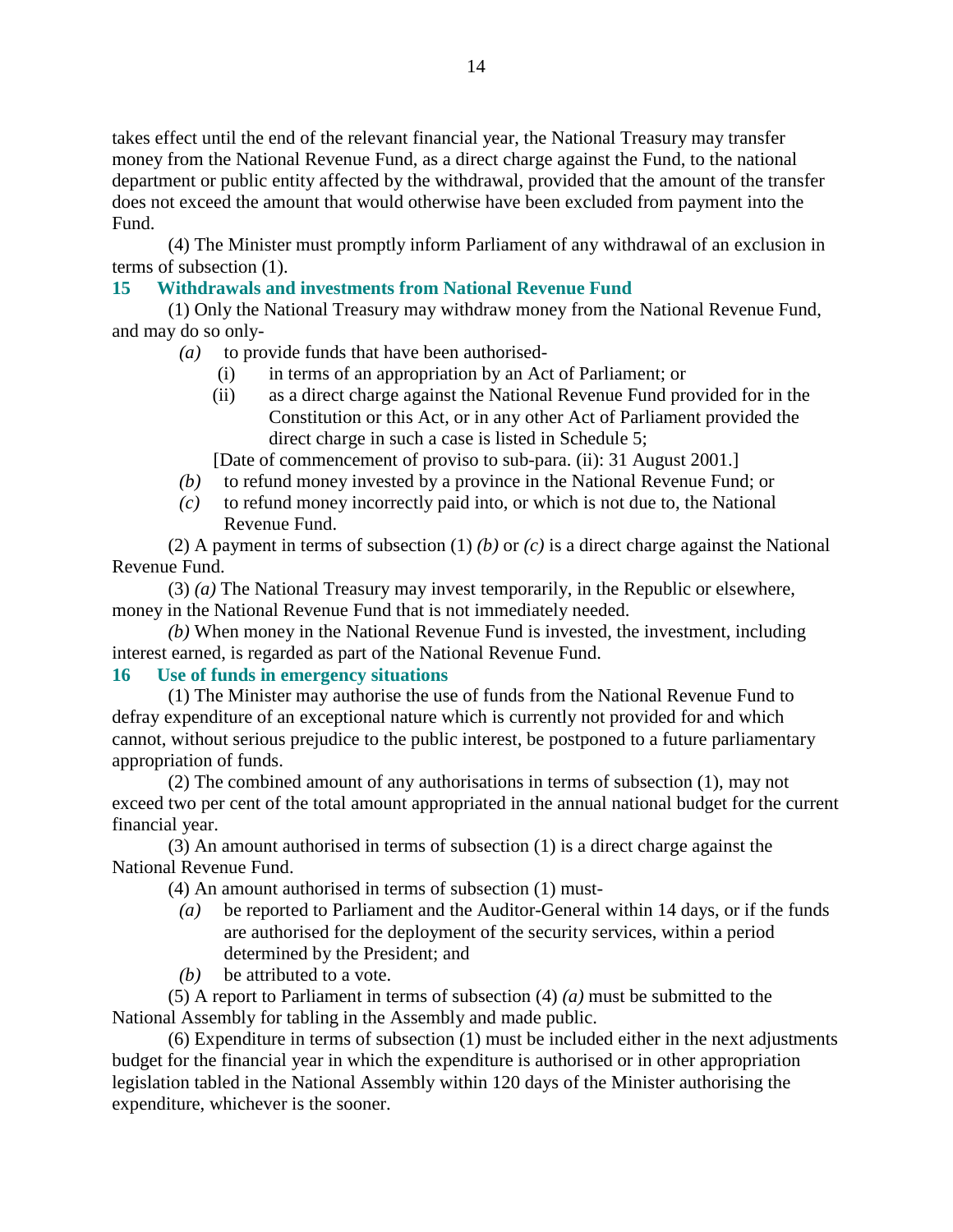## **CHAPTER 3**

# **PROVINCIAL TREASURIES AND PROVINCIAL REVENUE FUNDS (ss 17-25)**

[Chapter 3 inserted by s. 6 of Act 29 of 1999.]

*Part 1* 

## *Provincial treasuries* **(ss 17-20)**

## **17 Establishment**

- (1) There is a provincial treasury for each province, consisting of-
	- *(a)* the MEC for finance in the province, who is the head of the provincial treasury; and
	- *(b)* the provincial department responsible for financial matters in the province.
- (2) The MEC for finance as the head of a provincial treasury takes the policy and other decisions of the treasury, except those decisions taken as a result of a delegation or instruction in terms of section 20.

[S. 17 inserted by s. 6 of Act 29 of 1999.]

# **18 Functions and powers**

(1) A provincial treasury must-

- *(a)* prepare the provincial budget;
- *(b)* exercise control over the implementation of the provincial budget;
- *(c)* promote and enforce transparency and effective management in respect of revenue, expenditure, assets and liabilities of provincial departments and provincial public entities; and
- *(d)* ensure that its fiscal policies do not materially and unreasonably prejudice national economic policies.

(2) A provincial treasury-

- *(a)* must issue provincial treasury instructions not inconsistent with this Act; [Date of commencement of para. *(a)*: 31 August 2001.]
- *(b)* must enforce this Act and any prescribed national and provincial norms and standards, including any prescribed standards of generally recognised accounting practice and uniform classification systems, in provincial departments;
- *(c)* must comply with the annual Division of Revenue Act, and monitor and assess the implementation of that Act in provincial public entities;
- *(d)* must monitor and assess the implementation in provincial public entities of national and provincial norms and standards;
- *(e)* may assist provincial departments and provincial public entities in building their capacity for efficient, effective and transparent financial management;
- *(f)* may investigate any system of financial management and internal control applied by a provincial department or a provincial public entity;
- (*g)* must intervene by taking appropriate steps, which may include the withholding of funds, to address a serious or persistent material breach of this Act by a provincial department or a provincial public entity;
- *(h)* must promptly provide any information required by the National Treasury in terms of this Act; and
- *(i)* may do anything further that is necessary to fulfil its responsibilities effectively. [S. 18 inserted by s. 6 of Act 29 of 1999.]

# **19 Annual consolidated financial statements**

(1) A provincial treasury must-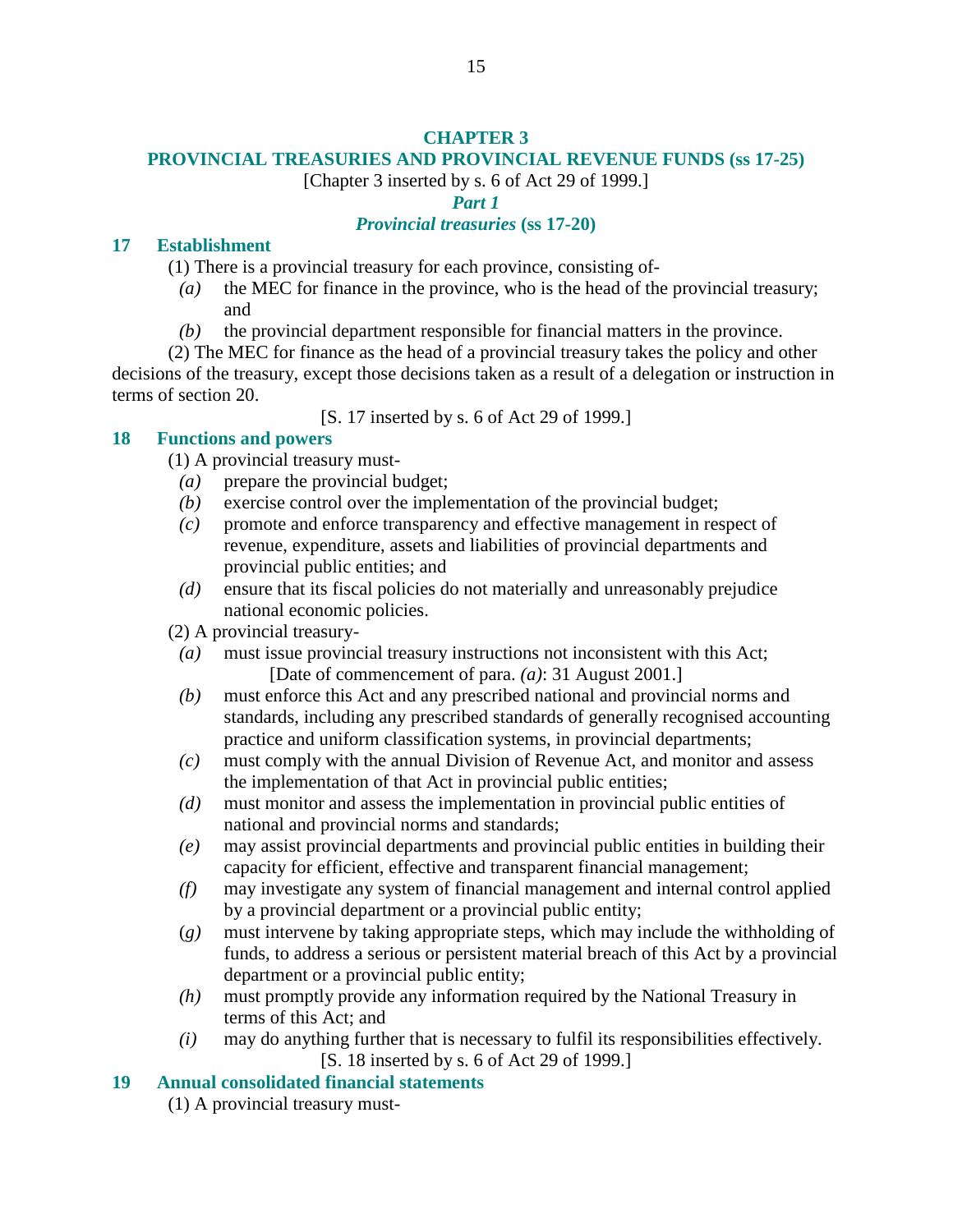- *(a)* prepare consolidated financial statements, in accordance with generally recognised accounting practice, for each financial year in respect of-
	- (i) provincial departments in the province;
	- (ii) public entities under the ownership control of the provincial executive of the province; and
	- (iii) the provincial legislature in the province; and
- *(b)* submit those statements to the Auditor-General within three months after the end of that financial year.

 (2) The Auditor-General must audit the consolidated financial statements and submit an audit report on the statements to the provincial treasury of the province concerned within three months of receipt of the statements.

 (3) The MEC for finance in a province must submit the consolidated financial statements and the audit report, within one month of receiving the report from the Auditor-General, to the provincial legislature for tabling in the legislature.

 (4) The consolidated financial statements must be made public when submitted to the provincial legislature.

 (5) If the MEC for finance fails to submit the consolidated financial statements and the Auditor-General's audit report on those statements to the provincial legislature within seven months after the end of the financial year to which those statements relate-

- *(a)* the MEC must submit to the legislature a written explanation setting out the reasons why they were not submitted; and
- *(b)* the Auditor-General may issue a special report on the delay.
	- [S. 19 inserted by s. 6 of Act 29 of 1999.]
	- [Date of commencement of s. 19: 1 April 2003.]

### **20 Delegations by provincial treasuries**

 (1) The MEC for finance in a province may, in writing, delegate any of the powers entrusted or delegated to the provincial treasury in terms of this Act to the head of the department referred to in section 17 (1) *(b)*, or instruct that head of department to perform any of the duties assigned to the provincial treasury in terms of this Act.

 (2) A delegation or instruction in terms of subsection (1) to the head of the department referred to in section 17 (1) *(b)*-

- *(a)* is subject to any limitations or conditions that the MEC for finance may impose;
- *(b)* may authorise that head-
	- (i) to, in writing, sub-delegate the delegated power to another treasury official or the holder of a specific post in that treasury, or to the accounting officer for a provincial department, or to the accounting authority for a provincial public entity in the province; or
	- (ii) to instruct another provincial treasury official or the holder of a specific post in that treasury, or the accounting officer for a provincial department, or the accounting authority for a provincial public entity in the province, to perform the assigned duty; and
- *(c)* does not divest the MEC for finance of the responsibility concerning the exercise of the delegated power or the performance of the assigned duty.

 (3) The MEC for finance may confirm, vary or revoke any decision taken by the head of the department referred to in section 17 (1) *(b)*, as a result of a delegation or instruction in terms of subsection (1), or by a treasury official or accounting officer or accounting authority as a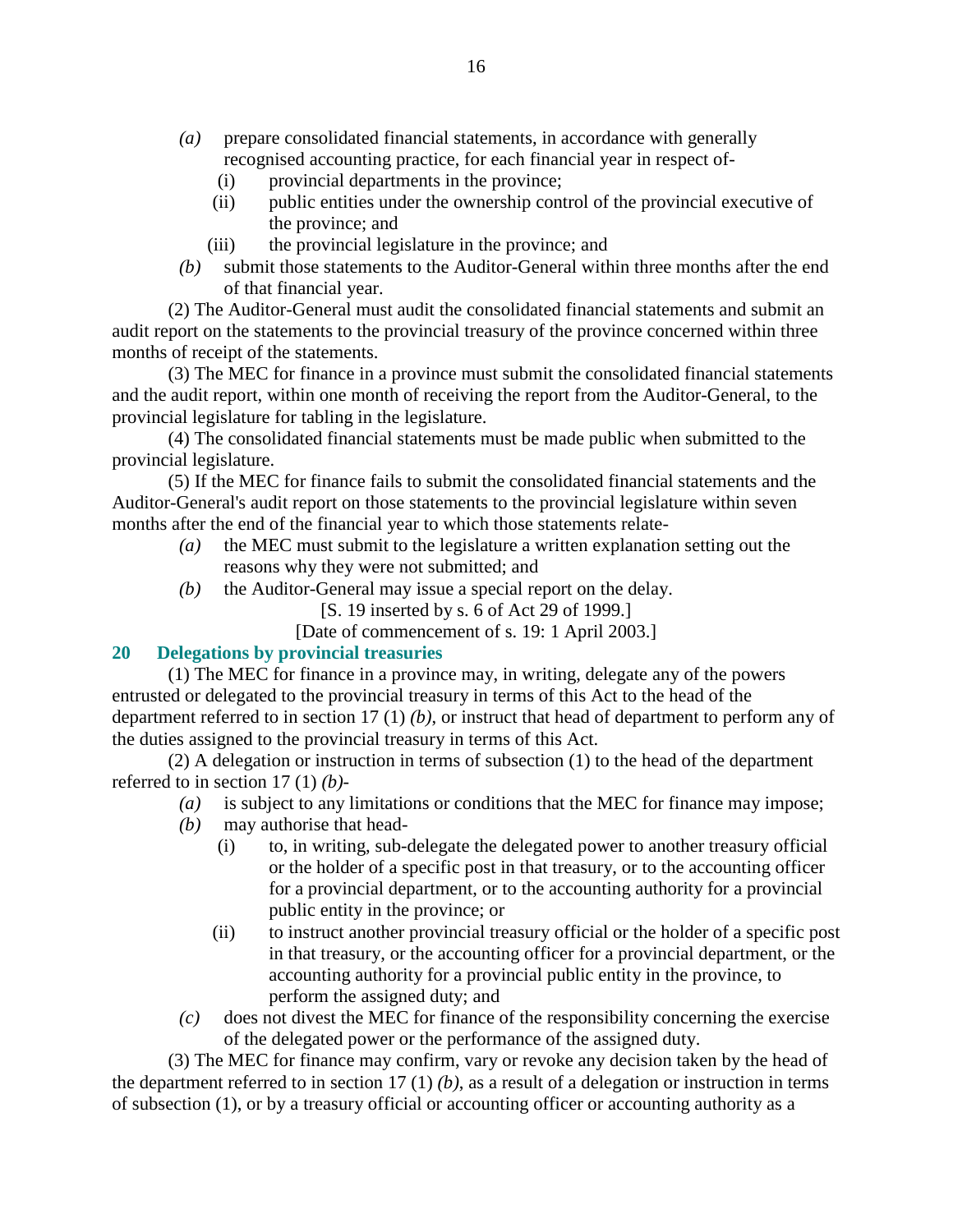result of an authorisation in terms of subsection (2) *(b)*, subject to any rights that may have become vested as a consequence of the decision.

[S. 20 inserted by s. 6 of Act 29 of 1999.]

#### *Part 2*

## *Provincial Revenue Funds* **(ss 21-25)**

## **21 Control of Provincial Revenue Funds**

 (1) The provincial treasury of a province is in charge of that province's Provincial Revenue Fund and must enforce compliance with the provisions of section 226 of the Constitution, namely that-

- *(a)* all money received by the provincial government must promptly be paid into the Fund, except money reasonably excluded by this Act or another Act of Parliament; and
- *(b)* no money may be withdrawn from the Fund except-
	- (i) in terms of an appropriation by a provincial Act; or
	- (ii) as a direct charge against the Fund when it is provided for in the Constitution or a provincial Act.

 (2) Money that must be paid into the Provincial Revenue Fund is paid into the Fund by depositing it into a bank account of the Fund in accordance with any requirements that may be prescribed.

 (3) A provincial treasury must establish appropriate and effective cash management and banking arrangements for its Provincial Revenue Fund in accordance with the framework that must be prescribed in terms of section 7.

[S. 21 inserted by s. 6 of Act 29 of 1999.]

# **22 Deposits into Provincial Revenue Funds**

 (1) All money received by a provincial government, including the province's equitable share, and grants made to it, in terms of the annual Division of Revenue Act, must be paid into the province's Provincial Revenue Fund, except money received by-

- *(a)* the provincial legislature in the province;
- *(b)* a provincial public entity in the province;
- *(c)* the provincial government from donor agencies which in terms of legislation or the agreement with the donor, must be paid to the Reconstruction and Development Programme Fund;
- *(d)* a provincial department in the province-
	- (i) operating a trading entity, if the money is received in the ordinary course of operating the trading entity;
	- (ii) in trust for a specific person or category of persons or for a specific purpose;
	- (iii) from another department to render an agency service on behalf of that department;
	- (iv) in terms of the annual Division of Revenue Act, if the money is exempted by that Act from payment into the Revenue Fund; or
	- (v) if the money is of a kind described in Schedule 4.

 (2) The exclusion in subsection (1) *(b)* does not apply to a provincial public entity in the province which is not listed in Schedule 3 but which, in terms of section 47, is required to be listed.

## [Date of commencement of sub-s. (2): 1 April 2001.]

(3) Draft legislation that excludes money from payment into a Provincial Revenue Fund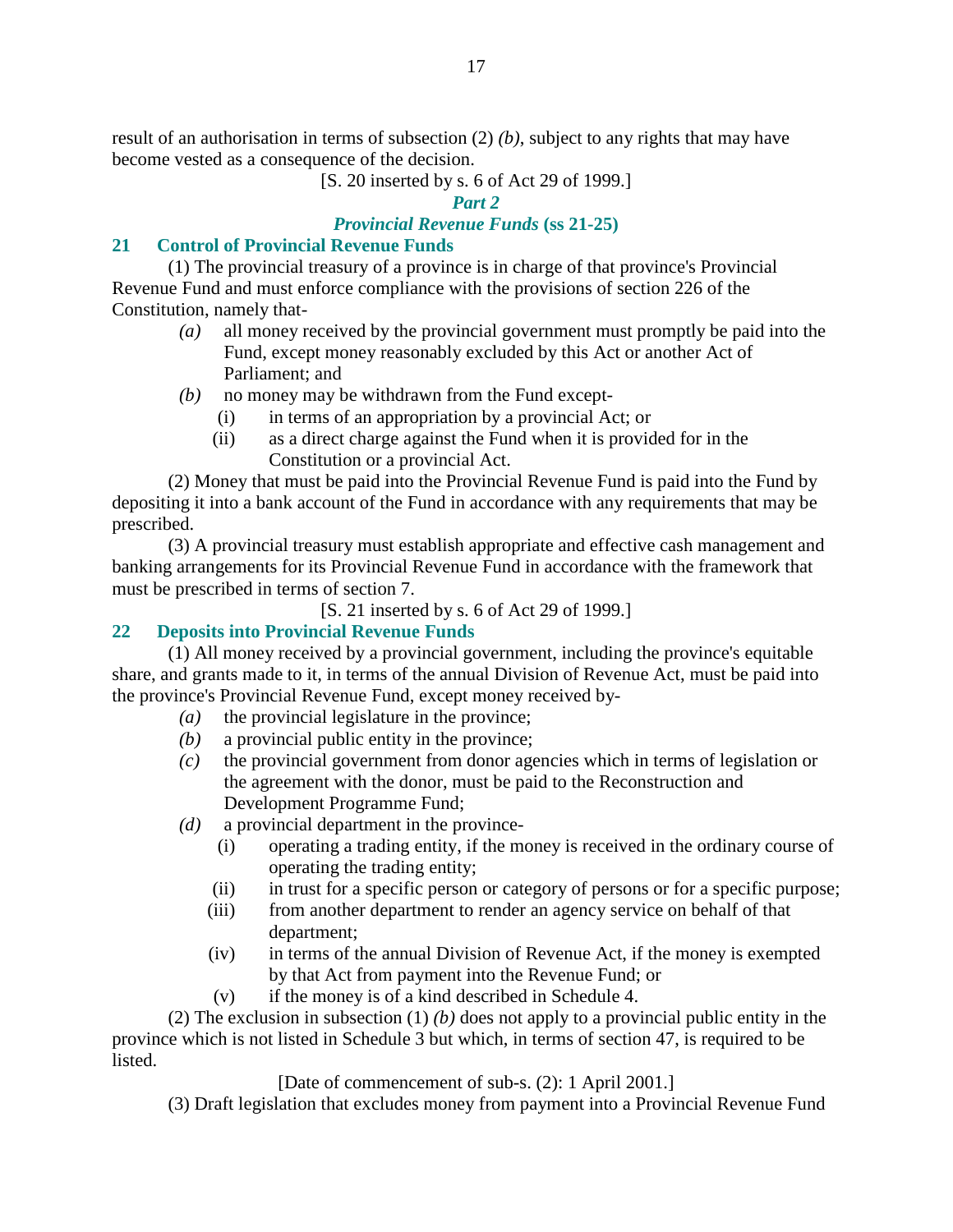may be introduced in Parliament only after the Minister has been consulted on the reasonableness of the exclusion and has consented to the exclusion.

 (4) Any legislation inconsistent with subsection (1) is of no force and effect to the extent of the inconsistency.

 (5) Money received by a provincial legislature or a provincial public entity listed in Schedule 3 must be paid into a bank account opened by the entity concerned.

# [S. 22 inserted by s. 6 of Act 29 of 1999.]

## **23 Withdrawal of exclusions from Provincial Revenue Funds**

 (1) The National Treasury, after having consulted the relevant provincial treasury, may withdraw, from a date determined by it, any exclusion granted to a provincial department or provincial public entity in terms of section 22 (1), either with regard to all money or with regard to money of a specific kind received by that department or public entity, if-

- *(a)* the exclusion is not reasonable within the context of section 226 of the Constitution; or
- *(b)* the National Treasury regards the withdrawal of the exclusion to be necessary for transparency or more effective and accountable financial management.

 (2) The exclusion in terms of section 22 (1) of a provincial government business enterprise which is a company and in which the relevant province is not the sole shareholder, may not be withdrawn, provided the National Treasury has given its prior written approval to the province to participate in a company that is not wholly owned by the province.

 (3) From the date on which the withdrawal of an exclusion in terms of subsection (1) takes effect until the end of the relevant financial year, a provincial treasury may transfer money from the Provincial Revenue Fund, as a direct charge against the Fund, to the provincial department or provincial public entity affected by the withdrawal of the exclusion-

- *(a)* if a provincial Act provides for the transfer to be a direct charge; and
- *(b)* provided that the amount of the transfer does not exceed the amount that would otherwise have been excluded from payment into the Fund.

 (4) The Minister must promptly inform Parliament of any withdrawal of an exclusion in terms of subsection (1).

[S. 23 inserted by s. 6 of Act 29 of 1999.]

# **24 Withdrawals and investments from Provincial Revenue Funds**

 (1) Only a provincial treasury may withdraw money from a Provincial Revenue Fund, and may do so only-

- *(a)* to provide funds that have been authorised-
	- (i) in terms of an appropriation by a provincial Act; or
	- (ii) as a direct charge against the Provincial Revenue Fund provided for in the Constitution or a provincial Act;
- *(b)* to refund money incorrectly paid into, or which is not due to, the Provincial Revenue Fund; or
- *(c)* to deposit into or invest money in the National Revenue Fund.

 (2) A payment in terms of subsection (1) *(b)* or *(c)* is a direct charge against a Provincial Revenue Fund if a provincial Act so provides.

 (3) *(a)* A provincial treasury, in accordance with a prescribed framework, may invest temporarily in the Republic money in the province's Provincial Revenue Fund that is not immediately needed.

*(b)* When money in a Provincial Revenue Fund is invested, the investment, including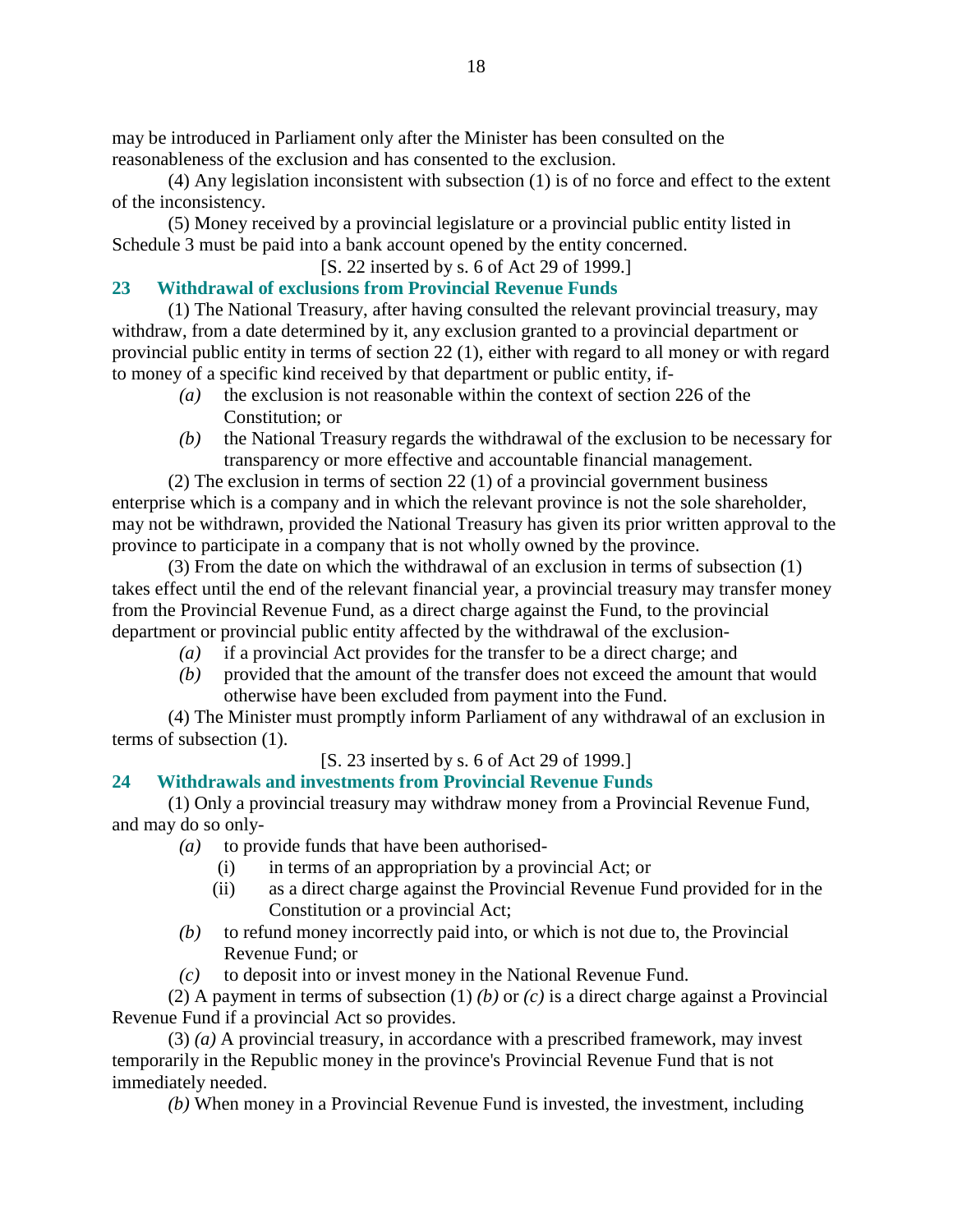interest earned, is regarded as part of that Fund.

[S. 24 inserted by s. 6 of Act 29 of 1999.]

# **25 Use of funds in emergency situations**

 (1) The MEC for finance in a province may authorise the use of funds from that province's Provincial Revenue Fund to defray expenditure of an exceptional nature which is currently not provided for and which cannot, without serious prejudice to the public interest in the province, be postponed to a future appropriation by the provincial legislature.

 (2) The combined amount of any authorisations in terms of subsection (1) may not exceed two per cent of the total amount appropriated in the annual provincial budget for the current financial year.

 (3) An amount authorised in terms of subsection (1) is a direct charge against the Provincial Revenue Fund if a provincial Act so provides.

(4) An amount authorised in terms of subsection (1) must-

- *(a)* be reported to the provincial legislature and the Auditor-General within 14 days; and
- *(b)* be attributed to a vote.

 (5) A report to a provincial legislature in terms of subsection (4) *(a)* must be submitted to the provincial legislature for tabling in the legislature and made public.

 (6) Expenditure in terms of subsection (1) must be included either in the next provincial adjustments budget for the financial year in which the expenditure is authorised, or in other appropriation legislation tabled in the provincial legislature within 120 days of the MEC for finance in the province authorising the expenditure, whichever is the sooner.

[S. 25 inserted by s. 6 of Act 29 of 1999.]

# **CHAPTER 4**

# **NATIONAL AND PROVINCIAL BUDGETS (ss 26-35)**

[Heading substituted by s. 8 of Act 29 of 1999.]

### **26 Annual appropriations**

 Parliament and each provincial legislature must appropriate money for each financial year for the requirements of the state and the province, respectively.

[S. 26 substituted by s. 9 of Act 29 of 1999.]

# **27 National annual budgets**

 (1) The Minister must table the annual budget for a financial year in the National Assembly before the start of that financial year or, in exceptional circumstances, on a date as soon as possible after the start of that financial year, as the Minister may determine.

 (2) The MEC for finance in a province must table the provincial annual budget for a financial year in the provincial legislature not later than two weeks after the tabling of the national annual budget, but the Minister may approve an extension of time for the tabling of a provincial budget.

[Sub-s. (2) inserted by s. 10 *(a)* of Act 29 of 1999.]

 (3) An annual budget must be in accordance with a format as may be prescribed, and must at least contain-

- *(a)* estimates of all revenue expected to be raised during the financial year to which the budget relates;
- *(b)* estimates of current expenditure for that financial year per vote and per main division within the vote;
- *(c)* estimates of interest and debt servicing charges, and any repayments on loans;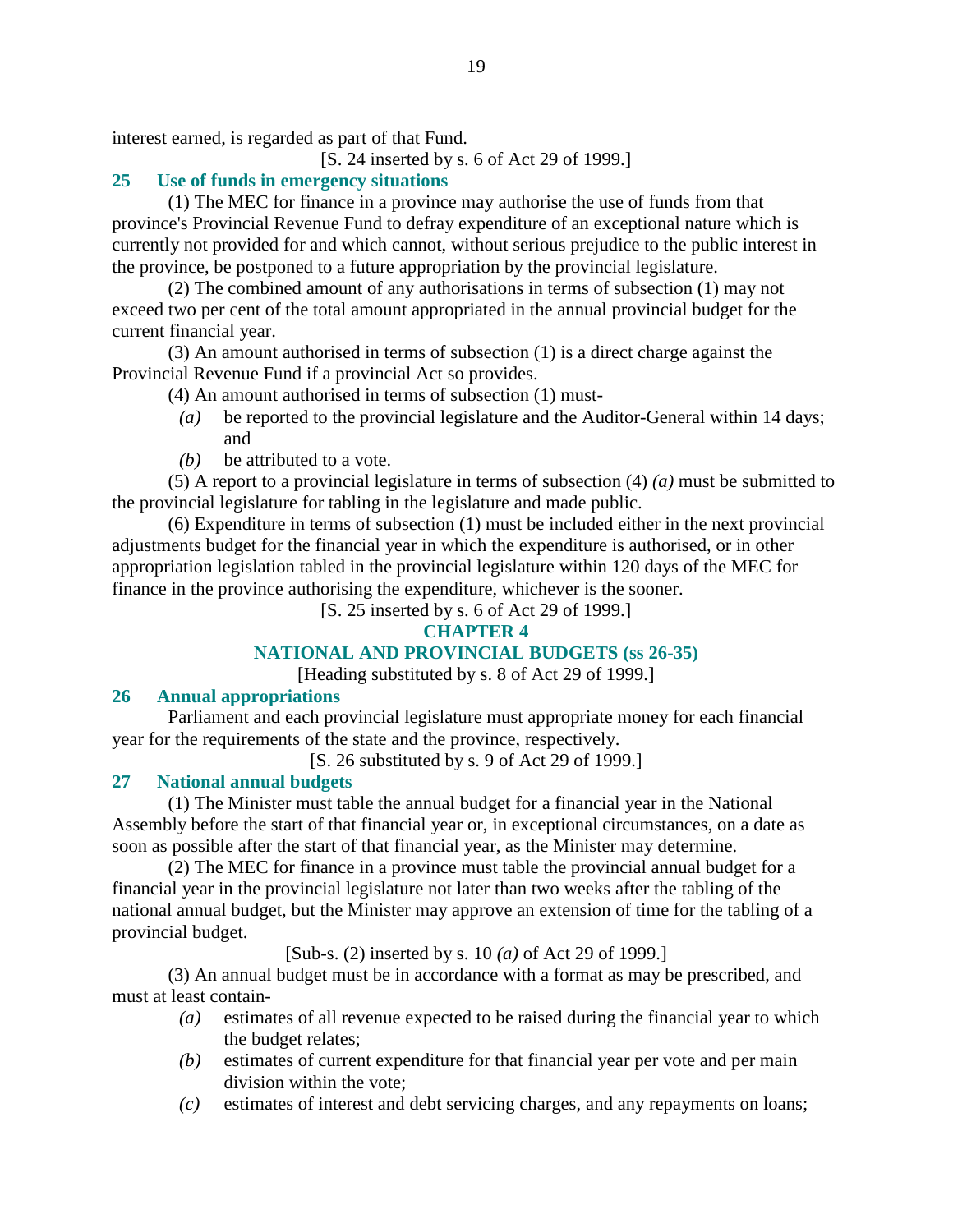- *(d)* estimates of capital expenditure per vote and per main division within a vote for that financial year and the projected financial implications of that expenditure for future financial years;
- *(e)* estimates of revenue excluded in terms of section 13 (1) or 22 (1) from the relevant Revenue Fund for that financial year;

[Para. *(e)* substituted by s. 10 *(b)* of Act 29 of 1999.]

[Date of commencement of para. *(e)*: 31 August 2001.]

 *(f)* estimates of all direct charges against the relevant Revenue Fund and standing appropriations for that financial year;

[Para. *(f)* substituted by s. 10 *(c)* of Act 29 of 1999.]

- $(g)$  proposals for financing any anticipated deficit for that financial year;
- *(h)* an indication of intentions regarding borrowing and other forms of public liability that will increase public debt during that financial year and future financial years;
	- (i) the projected-
	- (i) revenue for the previous financial year;
	- (ii) expenditure per vote, and per main division within the vote, for the previous financial year; and
	- (iii) borrowing for the previous financial year; and
- *(j)* any other information as may be prescribed, including any multi-year budget information.

 (4) When the annual budget is introduced in the National Assembly or a provincial legislature, the accounting officer for each department must submit to Parliament or the provincial legislature, as may be appropriate, measurable objectives for each main division within the department's vote. The relevant treasury may co-ordinate these submissions and consolidate them in one document.

[Sub-s. (4) substituted by s. 10 *(d)* of Act 9 of 1999.]

[Date of commencement of sub-s. (4): 1 August 2002.]

# **28 Multi-year budget projections**

 (1) The Minister and the MEC for finance in a province must annually table in the National Assembly and in that province's provincial legislature, respectively, a multi-year budget projection of-

- *(a)* the estimated revenue expected to be raised during each year of the multi-year period; and
- *(b)* the estimated expenditure expected to be incurred per vote during each year of the multi-year period, differentiating between capital and current expenditure.

[Sub-s. (1) amended by s. 11 of Act 29 of 1999.]

 (2) A multi-year budget projection tabled by the Minister must contain the Minister's key macro-economic projections.

# **29 Expenditure before annual budget is passed**

 (1) If an annual budget is not passed before the start of the financial year to which it relates, funds may be withdrawn in accordance with this section from the relevant Revenue Fund for the services of the state or the province concerned during that financial year as direct charges against the Fund until the budget is passed.

[Sub-s. (1) substituted by s. 12 *(a)* of Act 29 of 1999.]

(2) Funds withdrawn from a Revenue Fund in terms of subsection (1)-

*(a)* may be utilised only for services for which funds were appropriated in the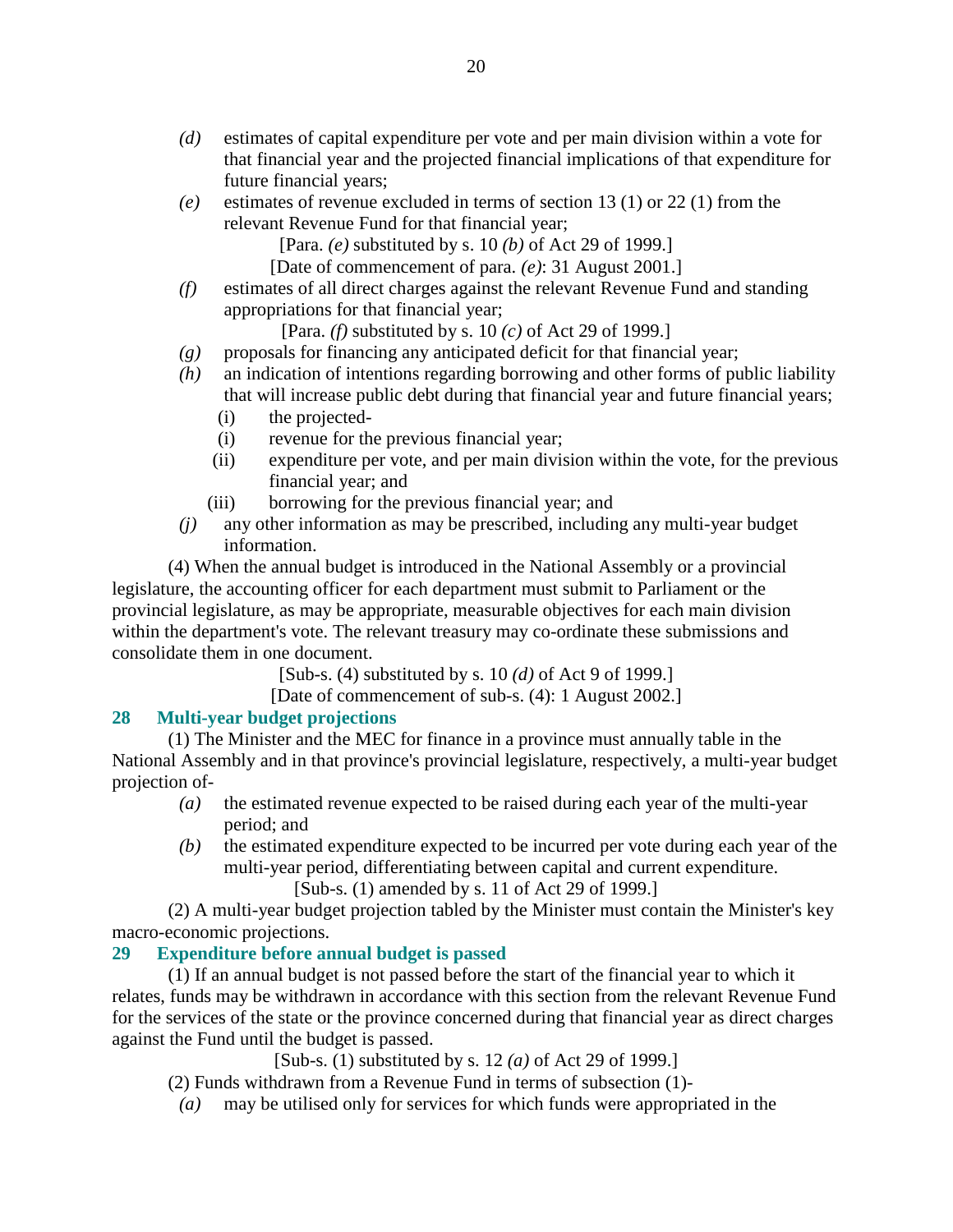previous annual budget or adjustments budget; and

- *(b)* may not-
	- (i) during the first four months of that financial year, exceed 45 per cent of the total amount appropriated in the previous annual budget;
	- (ii) during each of the following months, exceed 10 per cent of the total amount appropriated in the previous annual budget; and
	- (iii) in aggregate, exceed the total amount appropriated in the previous annual budget.

 (3) The funds provided for in subsection (1) are not additional to funds appropriated for the relevant financial year, and any funds withdrawn in terms of that subsection must be regarded as forming part of the funds appropriated in the relevant annual budget for that financial year.

[Sub-s. (3) substituted by s. 12 *(b)* of Act 29 of 1999.]

 (4) This section does not apply in respect of a province unless a provincial Act provides that the withdrawal of funds in terms of this section is a direct charge against that province's Revenue Fund.

[Sub-s. (4) added by s. 12 *(c)* of Act 29 of 1999.]

# **30 National adjustments budgets**

 (1) The Minister may table an adjustments budget in the National Assembly as and when necessary.

- (2) A national adjustments budget may only provide for-
	- *(a)* adjustments required due to significant and unforeseeable economic and financial events affecting the fiscal targets set by the annual budget;
	- *(b)* unforeseeable and unavoidable expenditure recommended by the national executive or any committee of Cabinet members to whom this task has been assigned;
	- *(c)* any expenditure in terms of section 16;
	- *(d)* money to be appropriated for expenditure already announced by the Minister during the tabling of the annual budget;
	- *(e)* the shifting of funds between and within votes or to follow the transfer of functions in terms of section 42;
	- *(f)* the utilisation of savings under a main division of a vote for the defrayment of excess expenditure under another main division of the same vote in terms of section 43; and
- *(g)* the roll-over of unspent funds from the preceding financial year.

# **31 Provincial adjustments budgets**

 (1) The MEC for finance in a province may table an adjustments budget in the provincial legislature, subject to subsection (3).

(2) An adjustments budget of a province may only provide for-

- *(a)* the appropriation of funds that have become available to the province;
- *(b)* unforeseeable and unavoidable expenditure recommended by the provincial Executive Council of the province within a framework determined by the Minister;
- *(c)* any expenditure in terms of section 25;
- *(d)* money to be appropriated for expenditure already announced by the MEC for finance during the tabling of the annual budget;
- *(e)* the shifting of funds between and within votes or to follow the transfer of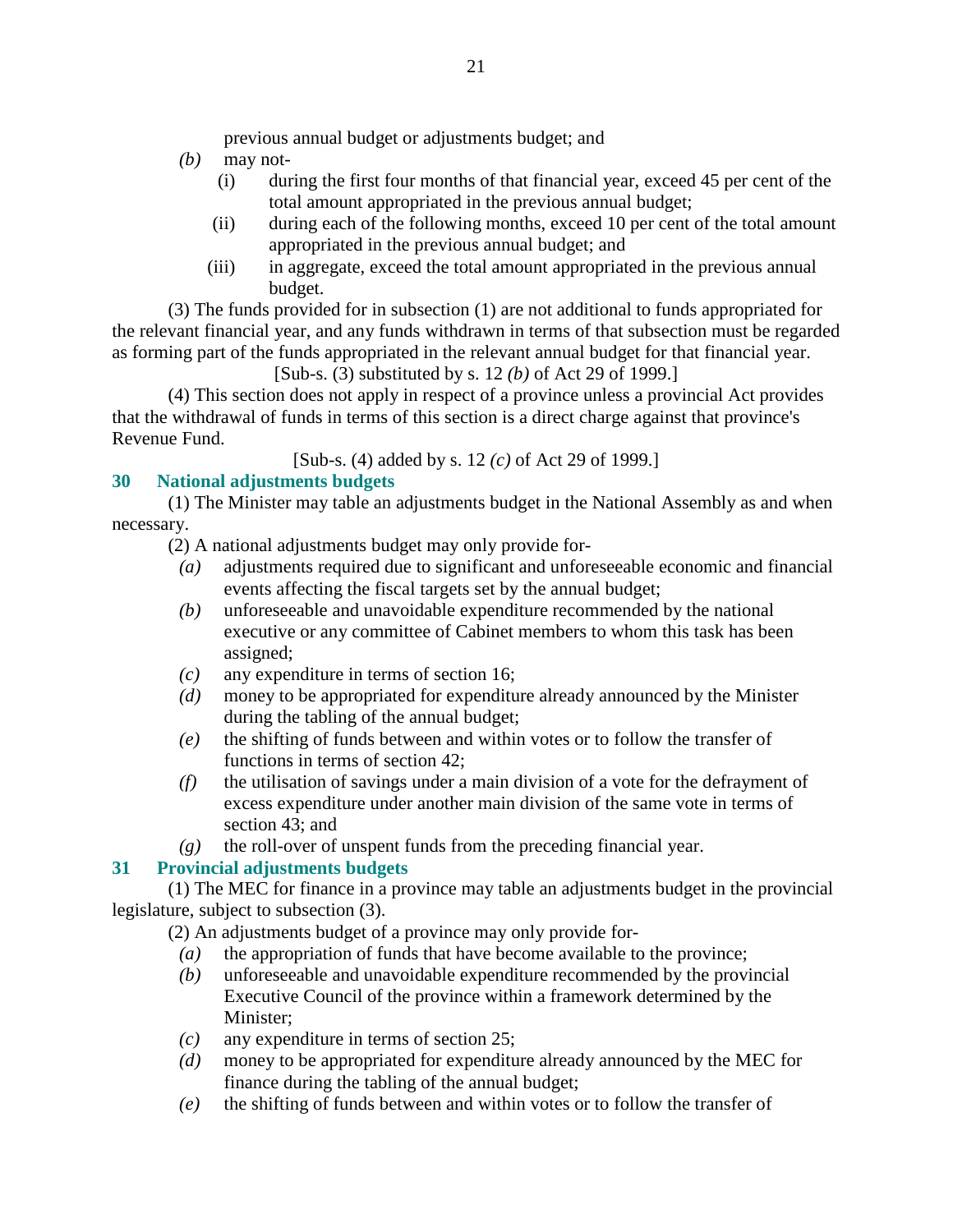functions in terms of section 42;

- *(f)* the utilisation of savings under a main division within a vote for the defrayment of excess expenditure under another main division within the same vote in terms of section 43; and
- *(g)* the roll-over of unspent funds from the preceding financial year.

 (3) The Minister may determine the time when an adjustments budget may be tabled in a provincial legislature, as well as the format for such budgets.

[S. 31 inserted by s. 13 of Act 29 of 1999.]

# **32 Publishing of reports on state of budget**

 (1) Within 30 days after the end of each month, the National Treasury must publish in the national *Government Gazette* a statement of actual revenue and expenditure with regard to the National Revenue Fund.

 (2) After the end of a prescribed period, but at least quarterly, every provincial treasury must submit to the National Treasury a statement of revenue and expenditure with regard to the Revenue Fund for which that treasury is responsible, for publication in the national *Government Gazette* within 30 days after the end of each prescribed period.

[Sub-s. (2) inserted by s. 14 of Act 29 of 1999.]

 (3) The statement must specify the following amounts and compare those amounts in each instance with the corresponding budgeted amounts for the relevant financial year:

- *(a)* The actual revenue for the relevant period, and for the financial year up to the end of that period;
- *(b)* the actual expenditure per vote (distinguishing between capital and current expenditure) for that period, and for the financial year up to the end of that period; and
- *(c)* actual borrowings for that period, and for the financial year up to the end of that period.
- (4) The National Treasury may determine-
- *(a)* the format of the statement of revenue and expenditure; and
- *(b)* any other detail the statement must contain.

# **33 Withholding of appropriated funds**

The relevant treasury-

- *(a)* may withhold from a department any remaining funds appropriated for a specific function if that function is transferred to another department or any other institution; and
- *(b)* must allocate those remaining funds to that other department or institution. [S. 33 amended by s. 15 of Act 29 of 1999.]

# **34 Unauthorised expenditure**

 (1) Unauthorised expenditure does not become a charge against a Revenue Fund except when-

- *(a)* the expenditure is an overspending of a vote and Parliament or a provincial legislature, as may be appropriate, approves, as a direct charge against the relevant Revenue Fund, an additional amount for that vote which covers the overspending; or
- *(b)* the expenditure is unauthorised for another reason and Parliament or a provincial legislature, as may be appropriate, authorises the expenditure as a direct charge against the relevant Revenue Fund.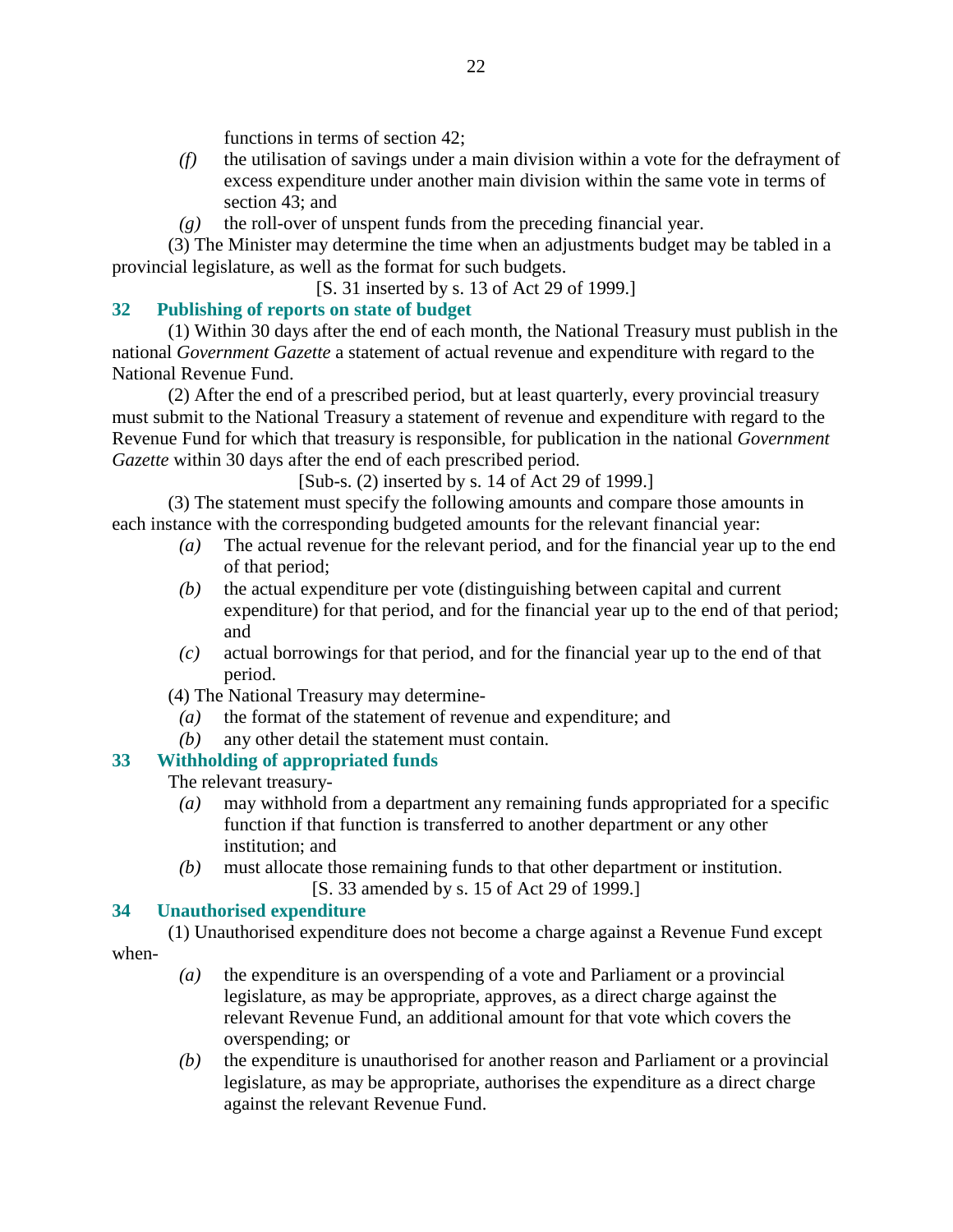(2) If Parliament or a provincial legislature does not approve in terms of subsection (1) *(a)* an additional amount for the amount of any overspending, that amount becomes a charge against the funds allocated for the next or future financial years under the relevant vote.

[S. 34 substituted by s. 16 of Act 29 of 1999.]

## **35 Unfunded mandates**

 Draft national legislation that assigns an additional function or power to, or imposes any other obligation on, a provincial government, must, in a memorandum that must be introduced in Parliament with that legislation, give a projection of the financial implications of that function, power or obligation to the province.

[S. 35 inserted by s. 17 of Act 29 of 1999.]

### **CHAPTER 5**

#### **DEPARTMENTS AND CONSTITUTIONAL INSTITUTIONS (ss 36-45)**  *Part 1*

## *Appointment of accounting officers* **(ss 36-37)**

### **36 Accounting officers**

 (1) Every department and every constitutional institution must have an accounting officer.

- (2) Subject to subsection (3)-
	- *(a)* the head of a department must be the accounting officer for the department; and
	- *(b)* the chief executive officer of a constitutional institution must be the accounting officer for that institution.

 (3) The relevant treasury may, in exceptional circumstances, approve or instruct in writing that a person other than the person mentioned in subsection (2) be the accounting officer for-

- *(a)* a department or a constitutional institution; or
- *(b)* a trading entity within a department.

[Sub-s. (3) amended by s. 18 *(a)* of Act 29 of 1999.]

 (4) The relevant treasury may at any time withdraw in writing an approval or instruction in terms of subsection (3).

[Sub-s. (4) substituted by s. 18 *(b)* of Act 29 of 1999.]

 (5) The employment contract of an accounting officer for a department, trading entity or constitutional institution must be in writing and, where possible, include performance standards. The provisions of sections 38 to 42, as may be appropriate, are regarded as forming part of each such contract.

### **37 Acting accounting officers**

 When an accounting officer is absent or otherwise unable to perform the functions of accounting officer, or during a vacancy, the functions of accounting officer must be performed by the official acting in the place of that accounting officer.

### *Part 2*

## *Responsibilities of accounting officers* **(ss 38-43)**

## **38 General responsibilities of accounting officers**

(1) The accounting officer for a department, trading entity or constitutional institution-

- *(a)* must ensure that that department, trading entity or constitutional institution has and maintains-
	- (i) effective, efficient and transparent systems of financial and risk management and internal control;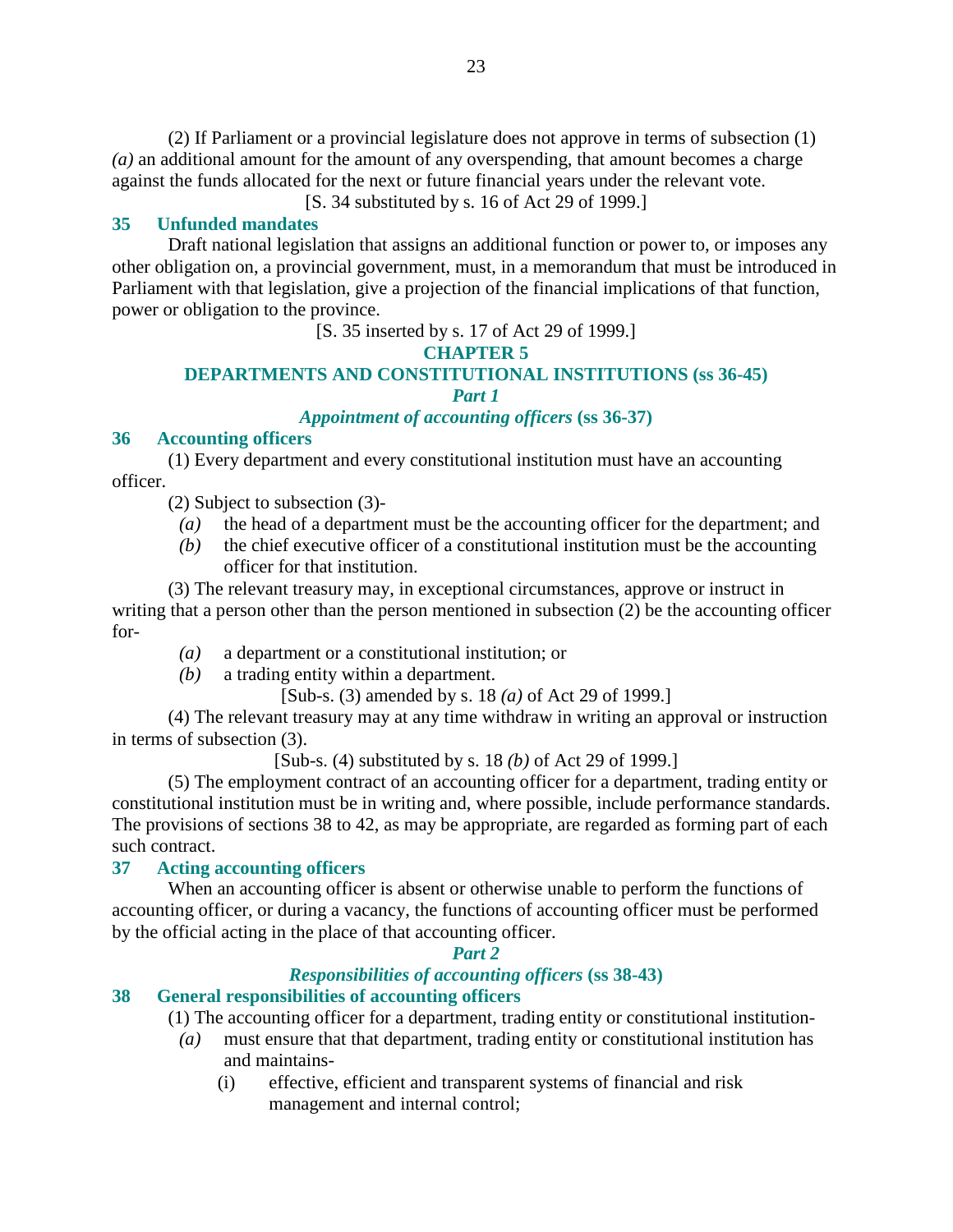- (ii) a system of internal audit under the control and direction of an audit committee complying with and operating in accordance with regulations and instructions prescribed in terms of sections 76 and 77;
- (iii) an appropriate procurement and provisioning system which is fair, equitable, transparent, competitive and cost-effective;
- (iv) a system for properly evaluating all major capital projects prior to a final decision on the project;
- *(b)* is responsible for the effective, efficient, economical and transparent use of the resources of the department, trading entity or constitutional institution;
- *(c)* must take effective and appropriate steps to-
	- (i) collect all money due to the department, trading entity or constitutional institution;
	- (ii) prevent unauthorised, irregular and fruitless and wasteful expenditure and losses resulting from criminal conduct; and
	- (iii) manage available working capital efficiently and economically;
- *(d)* is responsible for the management, including the safeguarding and the maintenance of the assets, and for the management of the liabilities, of the department, trading entity or constitutional institution;
- *(e)* must comply with any tax, levy, duty, pension and audit commitments as may be required by legislation;
- *(f)* must settle all contractual obligations and pay all money owing, including intergovernmental claims, within the prescribed or agreed period;
- *(g)* on discovery of any unauthorised, irregular or fruitless and wasteful expenditure, must immediately report, in writing, particulars of the expenditure to the relevant treasury and in the case of irregular expenditure involving the procurement of goods or services, also to the relevant tender board;

[Para. *(g)* substituted by s. 19 of Act 29 of 1999.]

- *(h)* must take effective and appropriate disciplinary steps against any official in the service of the department, trading entity or constitutional institution who-
	- (i) contravenes or fails to comply with a provision of this Act;
	- (ii) commits an act which undermines the financial management and internal control system of the department, trading entity or constitutional institution; or
	- (iii) makes or permits an unauthorised expenditure, irregular expenditure or fruitless and wasteful expenditure;
- *(i)* when transferring funds in terms of the annual Division of Revenue Act, must ensure that the provisions of that Act are complied with;
- *(j)* before transferring any funds (other than grants in terms of the annual Division of Revenue Act or to a constitutional institution) to an entity within or outside government, must obtain a written assurance from the entity that that entity implements effective, efficient and transparent financial management and internal control systems, or, if such written assurance is not or cannot be given, render the transfer of the funds subject to conditions and remedial measures requiring the entity to establish and implement effective, efficient and transparent financial management and internal control systems;
- *(k)* must enforce compliance with any prescribed conditions if the department,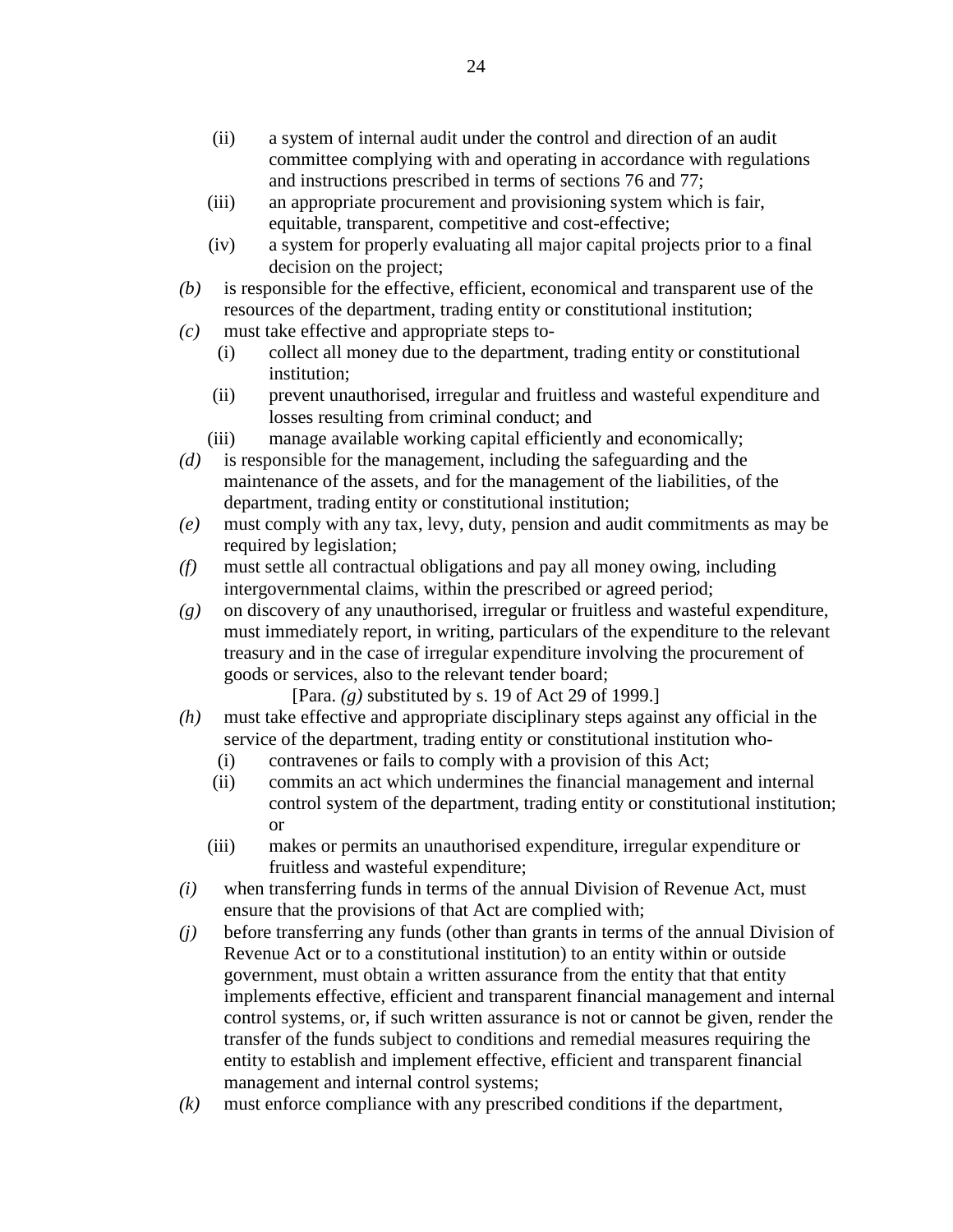trading entity or constitutional institution gives financial assistance to any entity or person;

- *(l)* must take into account all relevant financial considerations, including issues of propriety, regularity and value for money, when policy proposals affecting the accounting officer's responsibilities are considered, and when necessary, bring those considerations to the attention of the responsible executive authority;
- *(m)* must promptly consult and seek the prior written consent of the National Treasury on any new entity which the department or constitutional institution intends to establish or in the establishment of which it took the initiative; and
- *(n)* must comply, and ensure compliance by the department, trading entity or constitutional institution, with the provisions of this Act.

 (2) An accounting officer may not commit a department, trading entity or constitutional institution to any liability for which money has not been appropriated.

[Date of commencement of sub-s. (2): 31 August 2001.]

# **39 Accounting officers' responsibilities relating to budgetary control**

(1) The accounting officer for a department is responsible for ensuring that-

- *(a)* expenditure of that department is in accordance with the vote of the department and the main divisions within the vote; and
- *(b)* effective and appropriate steps are taken to prevent unauthorised expenditure.
- (2) An accounting officer, for the purposes of subsection (1), must-
- *(a)* take effective and appropriate steps to prevent any overspending of the vote of the department or a main division within the vote;
- *(b)* report to the executive authority and the relevant treasury any impending-
	- (i) under collection of revenue due;
	- (ii) shortfalls in budgeted revenue; and
	- (iii) overspending of the department's vote or a main division within the vote; and

[Para. *(b)* amended by s. 20 *(a)* of Act 29 of 1999.]

 *(c)* comply with any remedial measures imposed by the relevant treasury in terms of this Act to prevent overspending of the vote or a main division within the vote. [Para. *(c)* substituted by s. 20 *(b)* of Act 29 of 1999.]

# **40 Accounting officers' reporting responsibilities**

(1) The accounting officer for a department, trading entity or constitutional institution-

- *(a)* must keep full and proper records of the financial affairs of the department, trading entity or constitutional institution in accordance with any prescribed norms and standards;
- *(b)* must prepare financial statements for each financial year in accordance with generally recognized accounting practice;
- *(c)* must submit those financial statements within two months after the end of the financial year to-
	- (i) the Auditor-General for auditing; and
	- (ii) the relevant treasury to enable that treasury to prepare consolidated financial statements in terms of section 8 or 19;

[Sub-para. (ii) substituted by s. 21 *(a)* of Act 29 of 1999.]

 *(d)* must submit within five months of the end of a financial year to the relevant treasury and, in the case of a department or trading entity, also to the executive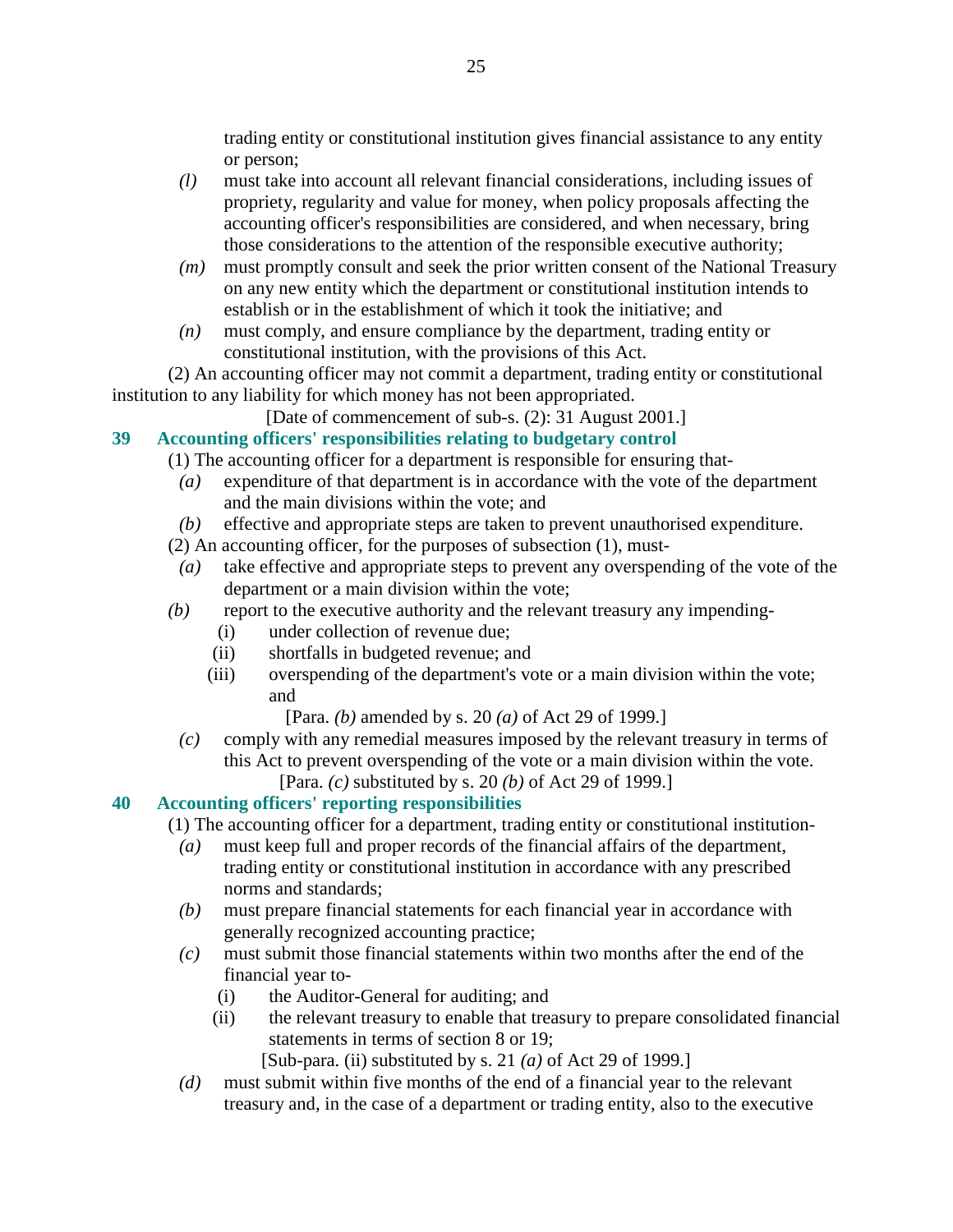authority responsible for that department or trading entity-

- (i) an annual report on the activities of that department, trading entity or constitutional institution during that financial year;
- (ii) the financial statements for that financial year after those statements have been audited; and
- (iii) the Auditor-General's report on those statements; [Para. *(d)* amended by s. 21 *(b)* of Act 29 of 1999.]
- *(e)* must, in the case of a constitutional institution, submit to Parliament that institution's annual report and financial statements referred to in paragraph *(d)*, and the Auditor-General's report on those statements, within one month after the accounting officer received the Auditor-General's audit report; and
- *(f)* is responsible for the submission by the department or constitutional institution of all reports, returns, notices and other information to Parliament, the relevant provincial legislature, an executive authority, the relevant treasury or the Auditor-General, as may be required by this Act.

[Para. *(f)* substituted by s. 21 *(c)* of Act 29 of 1999.]

 (2) The Auditor-General must audit the financial statements referred to in subsection (1) *(b)* and submit an audit report on those statements to the accounting officer within two months of receipt of the statements.

 (3) The annual report and audited financial statements referred to in subsection (1) *(d)* must-

- *(a)* fairly present the state of affairs of the department, trading entity or constitutional institution, its business, its financial results, its performance against predetermined objectives and its financial position as at the end of the financial year concerned; and
- *(b)* include particulars of-
	- (i) any material losses through criminal conduct, and any unauthorised expenditure, irregular expenditure and fruitless and wasteful expenditure, that occurred during the financial year;
	- (ii) any criminal or disciplinary steps taken as a result of such losses, unauthorised expenditure, irregular expenditure and fruitless and wasteful expenditure;
	- (iii) any material losses recovered or written off; and
	- (iv) any other matters that may be prescribed.

(4) The accounting officer of a department must-

 *(a)* each year before the beginning of a financial year provide the relevant treasury in the prescribed format with a breakdown per month of the anticipated revenue and expenditure of that department for that financial year;

[Para. *(a)* substituted by s. 21 *(d)* of Act 29 of 1999.]

- *(b)* each month submit information in the prescribed format on actual revenue and expenditure for the preceding month and the amounts anticipated for that month in terms of paragraph *(a)*; and
- *(c)* within 15 days of the end of each month submit to the relevant treasury and the executive authority responsible for that department-
	- (i) the information for that month;
	- (ii) a projection of expected expenditure and revenue collection for the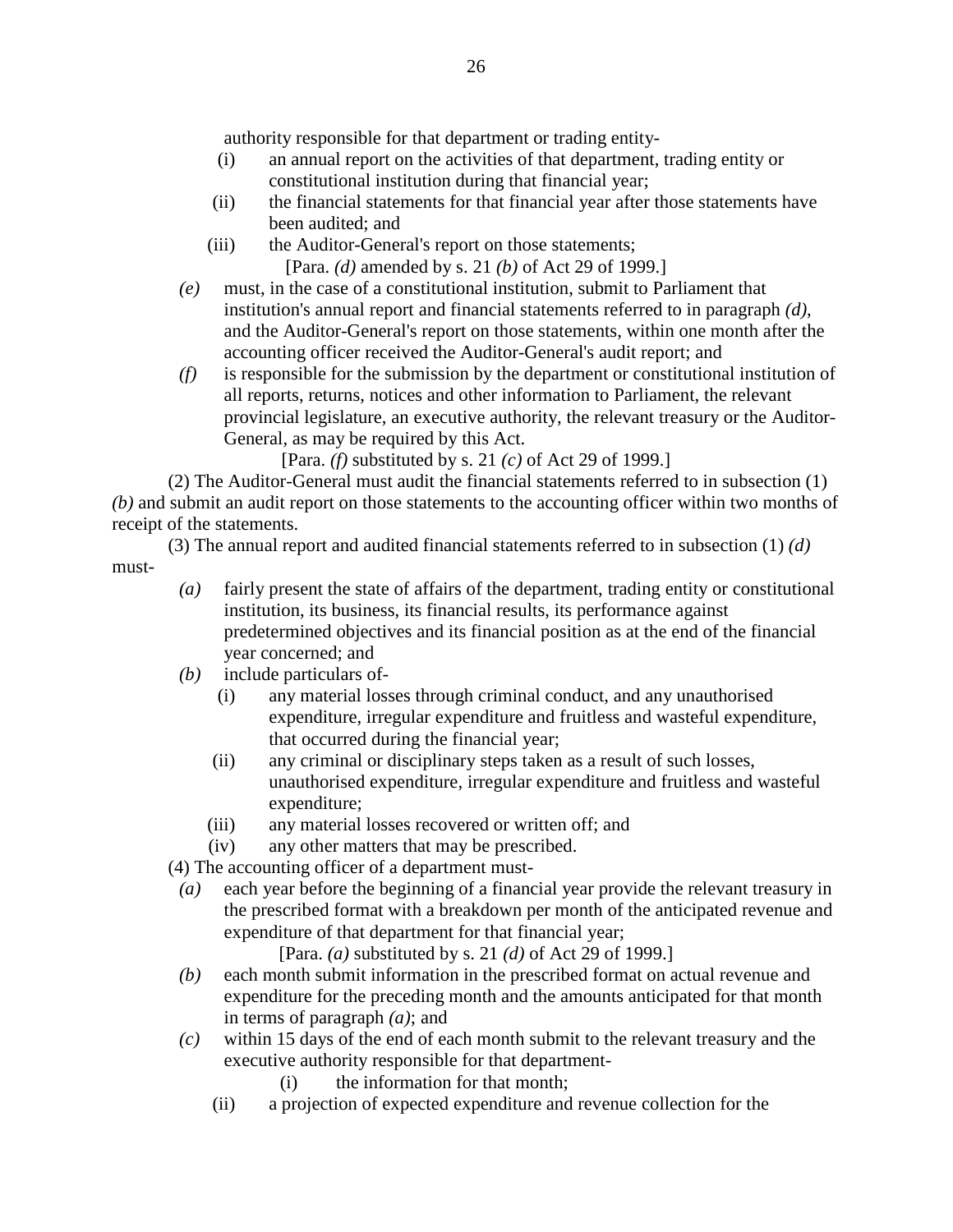remainder of the current financial year; and

 (iii) when necessary, an explanation of any material variances and a summary of the steps that are taken to ensure that the projected expenditure and revenue remain within budget.

[Para. *(c)* amended by s. 21 *(e)* of Act 29 of 1999.]

 (5) If an accounting officer is unable to comply with any of the responsibilities determined for accounting officers in this Part, the accounting officer must promptly report the inability, together with reasons, to the relevant executive authority and treasury.

# **41 Information to be submitted by accounting officers**

 An accounting officer for a department, trading entity or constitutional institution must submit to the relevant treasury or the Auditor-General, such information, returns, documents, explanations and motivations as may be prescribed or as the relevant treasury or the Auditor-General may require.

# [S. 41 substituted by s. 22 of Act 29 of 1999.]

# **42 Accounting officers' responsibilities when assets and liabilities are transferred**

 (1) When assets or liabilities of a department are transferred to another department or other institution in terms of legislation or following a reorganisation of functions, the accounting officer for the transferring department must-

- *(a)* draw up an inventory of such assets and liabilities; and
- *(b)* provide the accounting officer for the receiving department or other institution with substantiating records, including personnel records of staff to be transferred.

 (2) Both the accounting officer for the transferring department and the accounting officer for the receiving department or other institution must sign the inventory when the transfer takes place.

 (3) The accounting officer for the transferring department must file a copy of the signed inventory with the relevant treasury and the Auditor-General within 14 days of the transfer.

# [Sub-s. (3) substituted by s. 23 of Act 29 of 1999.]

# **43 Virement between main divisions within votes**

 (1) An accounting officer for a department may utilise a saving in the amount appropriated under a main division within a vote towards the defrayment of excess expenditure under another main division within the same vote, unless the relevant treasury directs otherwise.

[Sub-s. (1) substituted by s. 24 *(a)* of Act 29 of 1999.]

 (2) The amount of a saving under a main division of a vote that may be utilised in terms of subsection (1), may not exceed eight per cent of the amount appropriated under that main division.

 (3) An accounting officer must within seven days submit a report containing the prescribed particulars concerning the utilisation of a saving in terms of subsection (1), to the executive authority responsible for the department and to the relevant treasury.

[Sub-s. (3) substituted by s. 24 *(b)* of Act 29 of 1999.]

(4) This section does not authorise the utilisation of a saving in-

- *(a)* an amount specifically and exclusively appropriated for a purpose mentioned under a main division within a vote;
- *(b)* an amount appropriated for transfer to another institution; and
- *(c)* an amount appropriated for capital expenditure in order to defray current expenditure.
- (5) A utilisation of a saving in terms of subsection (1) is a direct charge against the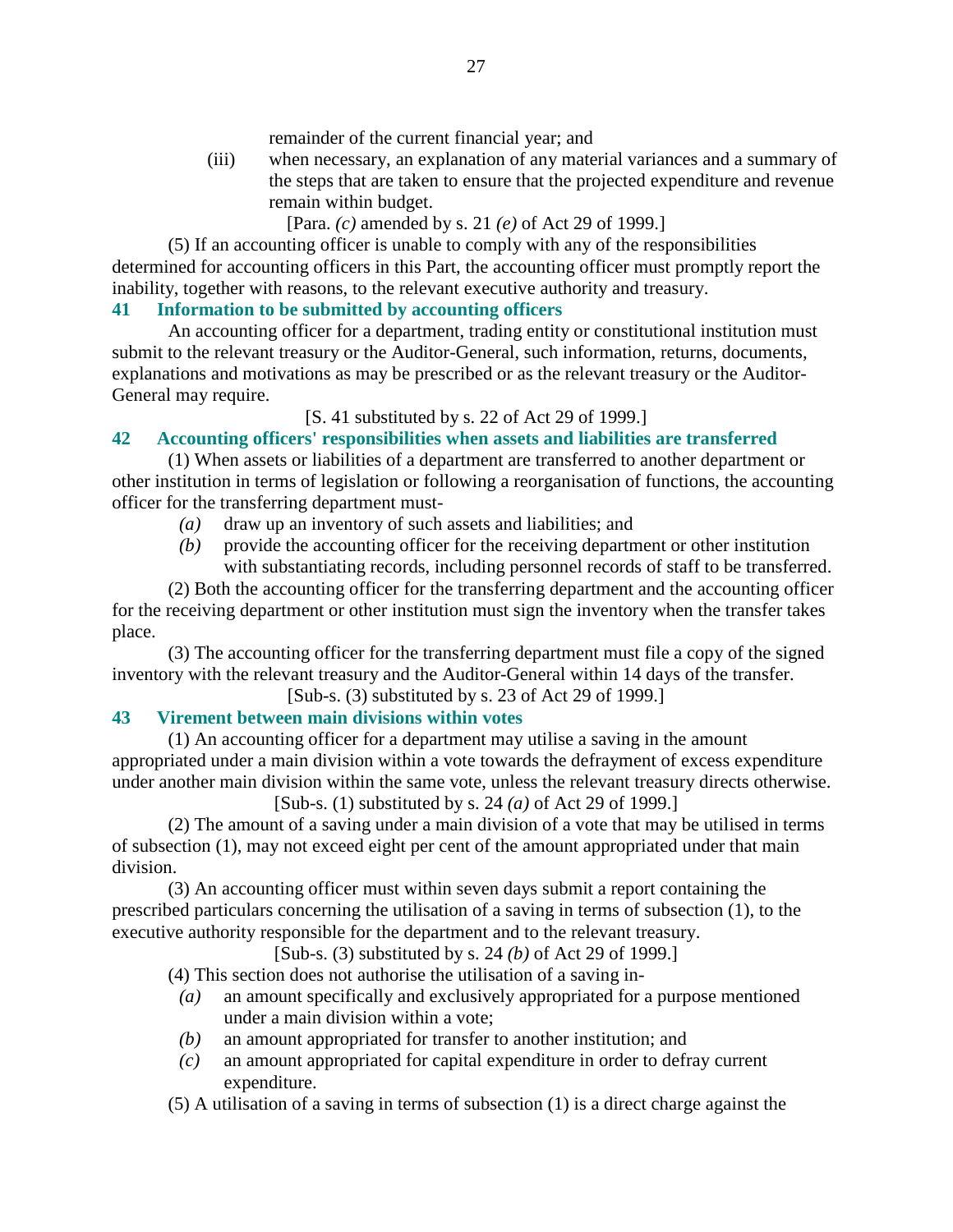relevant Revenue Fund provided that, in the case of a province, that province enacts such utilisation as a direct charge.

[Sub-s. (5) substituted by s. 24 *(c)* of Act 29 of 1999.]

 (6) The National Treasury may by regulation or instruction in terms of section 76 regulate the application of this section.

## *Part 3*

## *Other officials of departments and constitutional institutions* **(ss 44-45) 44 Assignment of powers and duties by accounting officers**

(1) The accounting officer for a department, trading entity or constitutional institution

may-

- *(a)* in writing delegate any of the powers entrusted or delegated to the accounting officer in terms of this Act, to an official in that department, trading entity or constitutional institution; or
- *(b)* instruct any official in that department, trading entity or constitutional institution to perform any of the duties assigned to the accounting officer in terms of this Act.
- (2) A delegation or instruction to an official in terms of subsection (1)-
	- *(a)* is subject to any limitations and conditions prescribed in terms of this Act or as the relevant treasury may impose;

[Para. *(a)* substituted by s. 25 of Act 29 of 1999.]

- *(b)* is subject to any limitations and conditions the accounting officer may impose;
- *(c)* may either be to a specific individual or to the holder of a specific post in the relevant department, trading entity or constitutional institution; and
- *(d)* does not divest the accounting officer of the responsibility concerning the exercise of the delegated power or the performance of the assigned duty.

 (3) The accounting officer may confirm, vary or revoke any decision taken by an official as a result of a delegation or instruction in terms of subsection (1), subject to any rights that may have become vested as a consequence of the decision.

# **45 Responsibilities of other officials**

An official in a department, trading entity or constitutional institution**-** 

- *(a)* must ensure that the system of financial management and internal control established for that department, trading entity or constitutional institution is carried out within the area of responsibility of that official;
- *(b)* is responsible for the effective, efficient, economical and transparent use of financial and other resources within that official's area of responsibility;
- *(c)* must take effective and appropriate steps to prevent, within that official's area of responsibility, any unauthorised expenditure, irregular expenditure and fruitless and wasteful expenditure and any under collection of revenue due;
- *(d)* must comply with the provisions of this Act to the extent applicable to that official, including any delegations and instructions in terms of section 44; and
- *(e)* is responsible for the management, including the safeguarding, of the assets and the management of the liabilities within that official's area of responsibility.

# **CHAPTER 6 PUBLIC ENTITIES (ss 46-62)**  *Part 1 Application of this Chapter* **(ss 46-48)**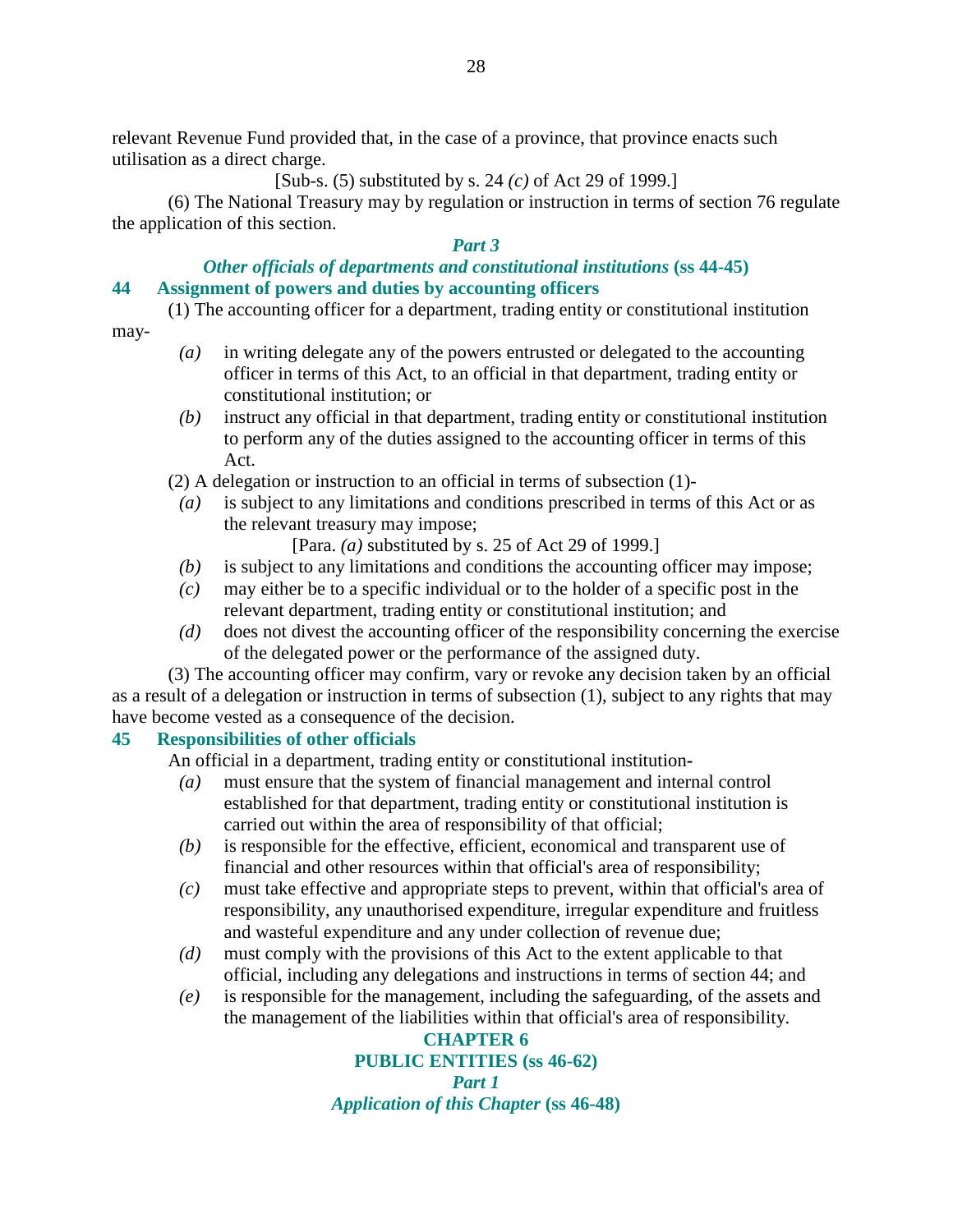## **46 Application**

 The provisions of this Chapter apply, to the extent indicated, to all public entities listed in Schedule 2 or 3.

## **47 Unlisted public entities**

- (1) The Minister, by notice in the national *Government Gazette*
	- *(a)* must amend Schedule 3 to include in the list all public entities that are not listed; and
	- *(b)* may make technical changes to the list.

 (2) The accounting authority for a public entity that is not listed in either Schedule 2 or 3 must, without delay, notify the National Treasury, in writing, that the public entity is not listed.

 (3) Subsection (2) does not apply to an unlisted public entity that is a subsidiary of a public entity, whether the latter entity is listed or not.

(4) The Minister may not list the following institutions in Schedule 3:

- *(a)* A constitutional institution, the South African Reserve Bank and the Auditor-General;
- *(b)* any public institution which functions outside the sphere of national or provincial government; and

[Para. *(b)* substituted by s. 26 of Act 29 of 1999.]

*(c)* any institution of higher education.

## **48 Classification of public entities**

 (1) The Minister may by notice in the national *Government Gazette* classify public entities listed in Schedule 3 in accordance with the relevant definitions set out in section 1, as-

- *(a)* national government business enterprises;
- *(b)* provincial government business enterprises;
- *(c)* national public entities; and
- *(d)* provincial public entities.

# [Sub-s. (1) substituted by s. 27 of Act 29 of 1999.]

 (2) A public entity is for the purposes of this Act regarded as belonging to the class in which it is classified in terms of subsection (1).

### *Part 2*

# *Accounting authorities for public entities* **(ss 49-55)**

### **49 Accounting authorities**

 (1) Every public entity must have an authority which must be accountable for the purposes of this Act.

(2) If the public entity-

- *(a)* has a board or other controlling body, that board or controlling body is the accounting authority for that entity; or
- *(b)* does not have a controlling body, the chief executive officer or the other person in charge of the public entity is the accounting authority for that public entity unless specific legislation applicable to that public entity designates another person as the accounting authority.

 (3) The relevant treasury, in exceptional circumstances, may approve or instruct that another functionary of a public entity must be the accounting authority for that public entity.

[Sub-s. (3) substituted by s. 28 *(a)* of Act 29 of 1999.]

 (4) The relevant treasury may at any time withdraw an approval or instruction in terms of subsection (3).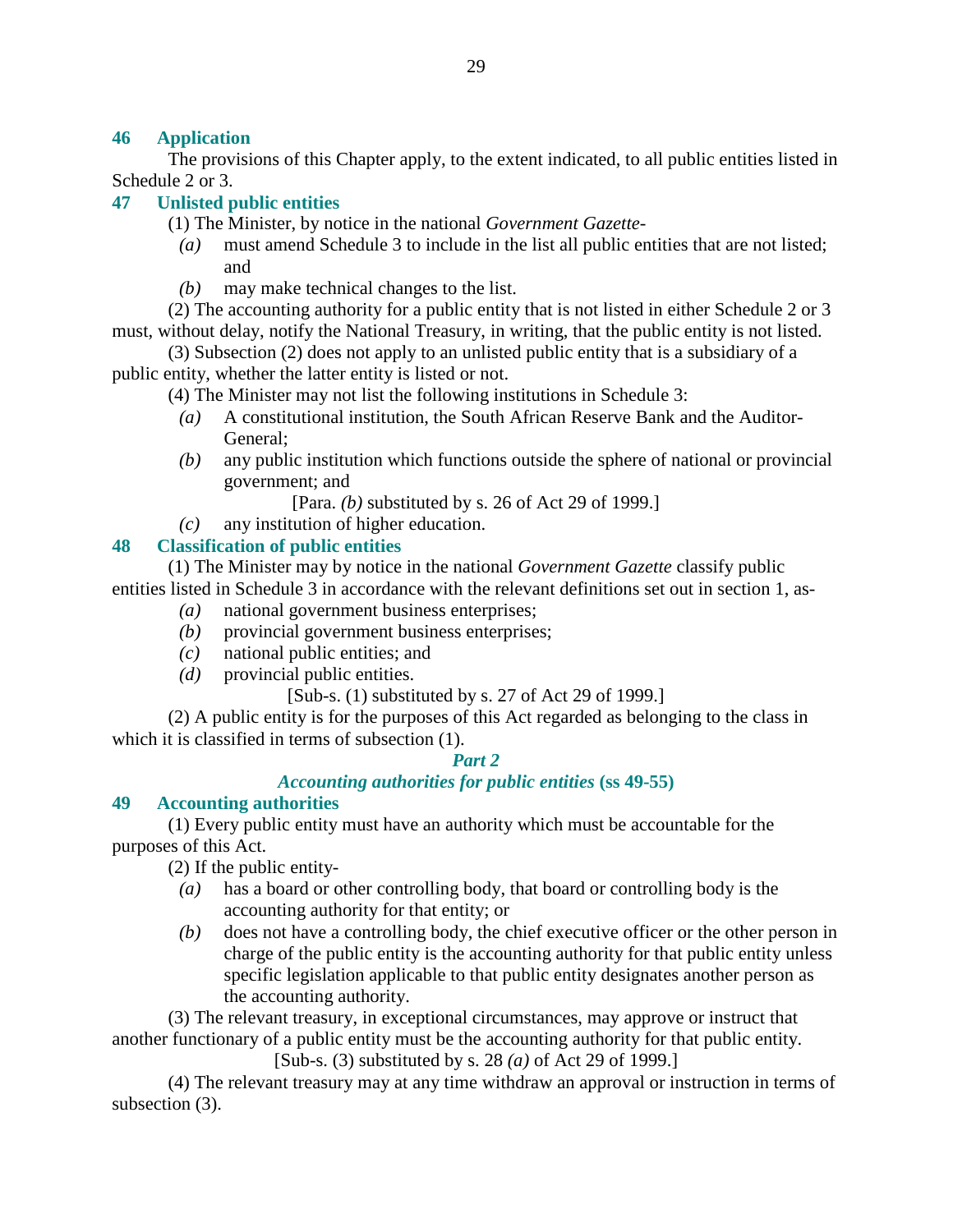[Sub-s. (4) substituted by s. 28 *(b)* of Act 29 of 1999.]

 (5) A public entity must inform the Auditor-General promptly and in writing of any approval or instruction in terms of subsection (3) and any withdrawal of an approval or instruction in terms of subsection (4).

# **50 Fiduciary duties of accounting authorities**

(1) The accounting authority for a public entity must-

- *(a)* exercise the duty of utmost care to ensure reasonable protection of the assets and records of the public entity;
- *(b)* act with fidelity, honesty, integrity and in the best interests of the public entity in managing the financial affairs of the public entity;
- *(c)* on request, disclose to the executive authority responsible for that public entity or the legislature to which the public entity is accountable, all material facts, including those reasonably discoverable, which in any way may influence the decisions or actions of the executive authority or that legislature; and
- *(d)* seek, within the sphere of influence of that accounting authority, to prevent any prejudice to the financial interests of the state.

 (2) A member of an accounting authority or, if the accounting authority is not a board or other body, the individual who is the accounting authority, may not-

- *(a)* act in a way that is inconsistent with the responsibilities assigned to an accounting authority in terms of this Act; or
- *(b)* use the position or privileges of, or confidential information obtained as, accounting authority or a member of an accounting authority, for personal gain or to improperly benefit another person.
- (3) A member of an accounting authority must-
	- *(a)* disclose to the accounting authority any direct or indirect personal or private business interest that that member or any spouse, partner or close family member may have in any matter before the accounting authority; and
	- *(b)* withdraw from the proceedings of the accounting authority when that matter is considered, unless the accounting authority decides that the member's direct or indirect interest in the matter is trivial or irrelevant.

# **51 General responsibilities of accounting authorities**

(1) An accounting authority for a public entity-

- *(a)* must ensure that that public entity has and maintains-
	- (i) effective, efficient and transparent systems of financial and risk management and internal control;
	- (ii) a system of internal audit under the control and direction of an audit committee complying with and operating in accordance with regulations and instructions prescribed in terms of sections 76 and 77; and
	- (iii) an appropriate procurement and provisioning system which is fair, equitable, transparent, competitive and cost-effective;
	- (iv) a system for properly evaluating all major capital projects prior to a final decision on the project;
- *(b)* must take effective and appropriate steps to-
	- (i) collect all revenue due to the public entity concerned; and
	- (ii) prevent irregular expenditure, fruitless and wasteful expenditure, losses resulting from criminal conduct, and expenditure not complying with the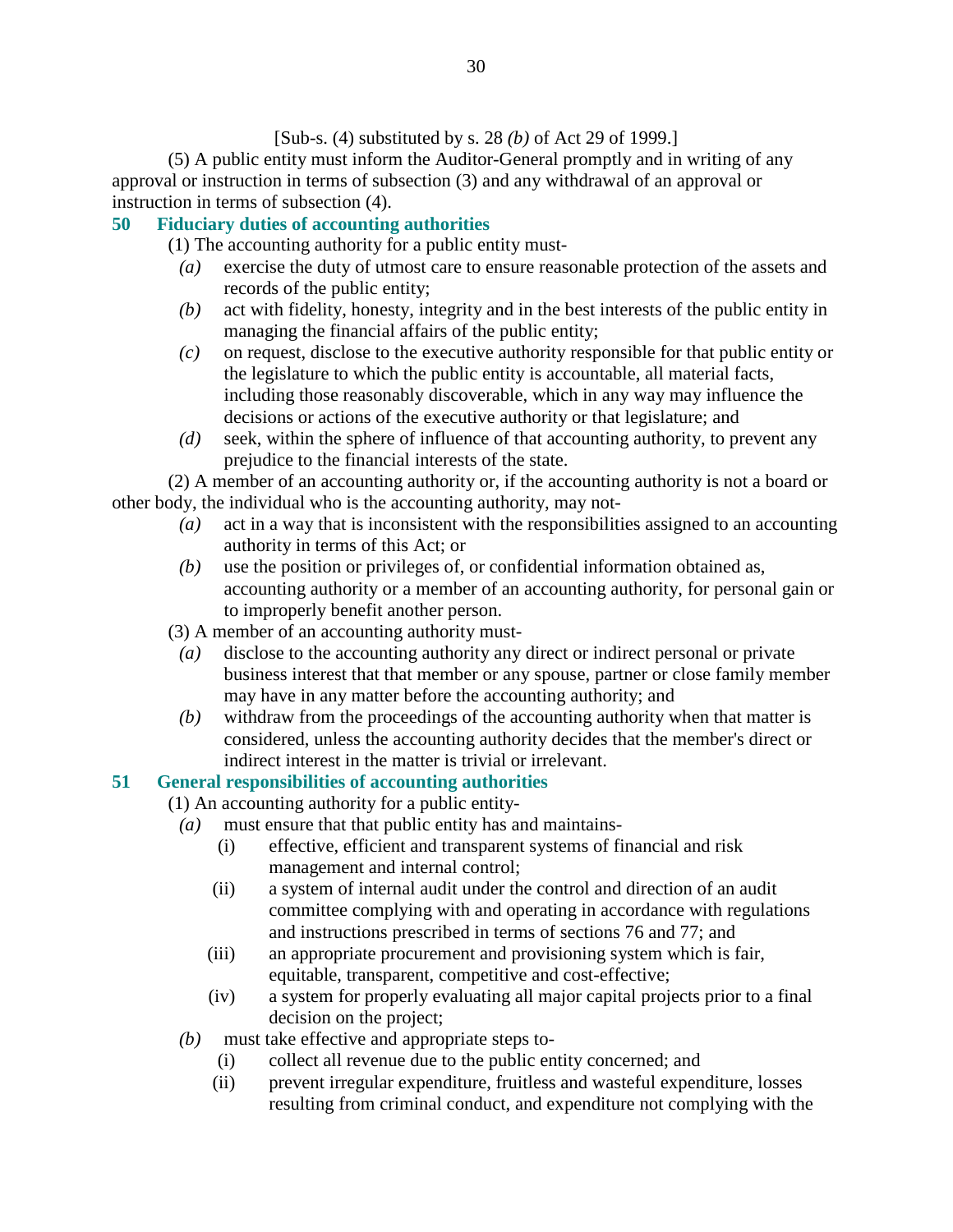operational policies of the public entity; and

- (iii) manage available working capital efficiently and economically;
- *(c)* is responsible for the management, including the safeguarding, of the assets and for the management of the revenue, expenditure and liabilities of the public entity;
- *(d)* must comply with any tax, levy, duty, pension and audit commitments as required by legislation;
- *(e)* must take effective and appropriate disciplinary steps against any employee of the public entity who-
	- (i) contravenes or fails to comply with a provision of this Act;
	- (ii) commits an act which undermines the financial management and internal control system of the public entity; or
	- (iii) makes or permits an irregular expenditure or a fruitless and wasteful expenditure;
- *(f)* is responsible for the submission by the public entity of all reports, returns, notices and other information to Parliament or the relevant provincial legislature and to the relevant executive authority or treasury, as may be required by this Act; [Para. *(f)* substituted by s. 29 of Act 29 of 1999.]
- *(g)* must promptly inform the National Treasury on any new entity which that public entity intends to establish or in the establishment of which it takes the initiative, and allow the National Treasury a reasonable time to submit its decision prior to formal establishment; and
- *(h)* must comply, and ensure compliance by the public entity, with the provisions of this Act and any other legislation applicable to the public entity.

 (2) If an accounting authority is unable to comply with any of the responsibilities determined for an accounting authority in this Part, the accounting authority must promptly report the inability, together with reasons, to the relevant executive authority and treasury.

## **52 Annual budget and corporate plan by Schedule 2 public entities and government business enterprises**

 The accounting authority for a public entity listed in Schedule 2 or a government business enterprise listed in Schedule 3 must submit to the accounting officer for a department designated by the executive authority responsible for that public entity or government business enterprise, and to the relevant treasury, at least one month, or another period agreed with the National Treasury, before the start of its financial year-

- *(a)* a projection of revenue, expenditure and borrowings for that financial year in the prescribed format; and
- *(b)* a corporate plan in the prescribed format covering the affairs of that public entity or business enterprise for the following three financial years, and, if it has subsidiaries, also the affairs of the subsidiaries.

[S. 52 amended by s. 30 of Act 29 of 1999.]

[Date of commencement of s. 52: 1 April 2001.]

# **53 Annual budgets by non-business Schedule 3 public entities**

 (1) The accounting authority for a public entity listed in Schedule 3 which is not a government business enterprise must submit to the executive authority responsible for that public entity, at least six months before the start of the financial year of the department designated in terms of subsection (2) or another period agreed to between the executive authority and the public entity, a budget of estimated revenue and expenditure for that financial year, for approval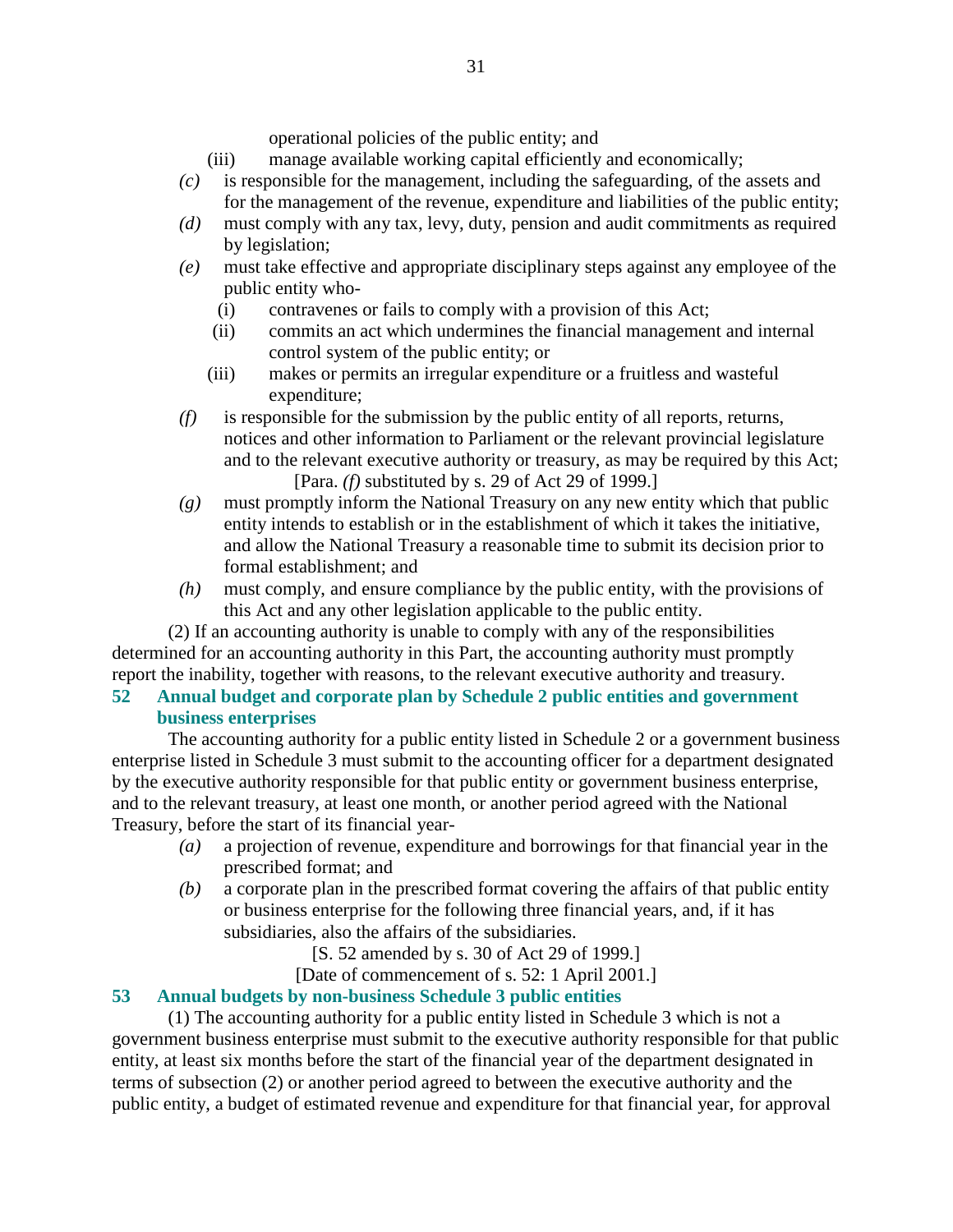by the executive authority.

 (2) The budget must be submitted to the executive authority through the accounting officer for a department designated by the executive authority, who may make recommendations to the executive authority with regard to the approval or amendment of the budget.

 (3) A public entity which must submit a budget in terms of subsection (1), may not budget for a deficit and may not accumulate surpluses unless the prior written approval of the National Treasury has been obtained.

 (4) The accounting authority for such a public entity is responsible for ensuring that expenditure of that public entity is in accordance with the approved budget.

 (5) The National Treasury may regulate the application of this section by regulation or instruction in terms of section 76.

## **54 Information to be submitted by accounting authorities**

 (1) The accounting authority for a public entity must submit to the relevant treasury or the Auditor-General such information, returns, documents, explanations and motivations as may be prescribed or as the relevant treasury or the Auditor-General may require.

[Sub-s. (1) substituted by s. 31 *(a)* of Act 29 of 1999.]

 (2) Before a public entity concludes any of the following transactions, the accounting authority for the public entity must promptly and in writing inform the relevant treasury of the transaction and submit relevant particulars of the transaction to its executive authority for approval of the transaction:

- *(a)* establishment or participation in the establishment of a company;
- *(b)* participation in a significant partnership, trust, unincorporated joint venture or similar arrangement;
- *(c)* acquisition or disposal of a significant shareholding in a company;
- *(d)* acquisition or disposal of a significant asset;
- *(e)* commencement or cessation of a significant business activity; and
- *(f)* a significant change in the nature or extent of its interest in a significant partnership, trust, unincorporated joint venture or similar arrangement.

[Sub-s. (2) amended by s. 31 *(b)* of Act 29 of 1999.]

 (3) A public entity may assume that approval has been given if it receives no response from the executive authority on a submission in terms of subsection (2) within 30 days or within a longer period as may be agreed to between itself and the executive authority.

 (4) The executive authority may exempt a public entity listed in Schedule 2 or 3 from subsection  $(2)$ .

# **55 Annual report and financial statements**

- (1) The accounting authority for a public entity-
	- *(a)* must keep full and proper records of the financial affairs of the public entity;
	- *(b)* prepare financial statements for each financial year in accordance with generally accepted accounting practice, unless the Accounting Standards Board approves the application of generally recognised accounting practice for that public entity;
	- *(c)* must submit those financial statements within two months after the end of the financial year-
		- (i) to the auditors of the public entity for auditing; and
		- (ii) if it is a business enterprise or other public entity under the ownership control of the national or a provincial government, to the relevant treasury; and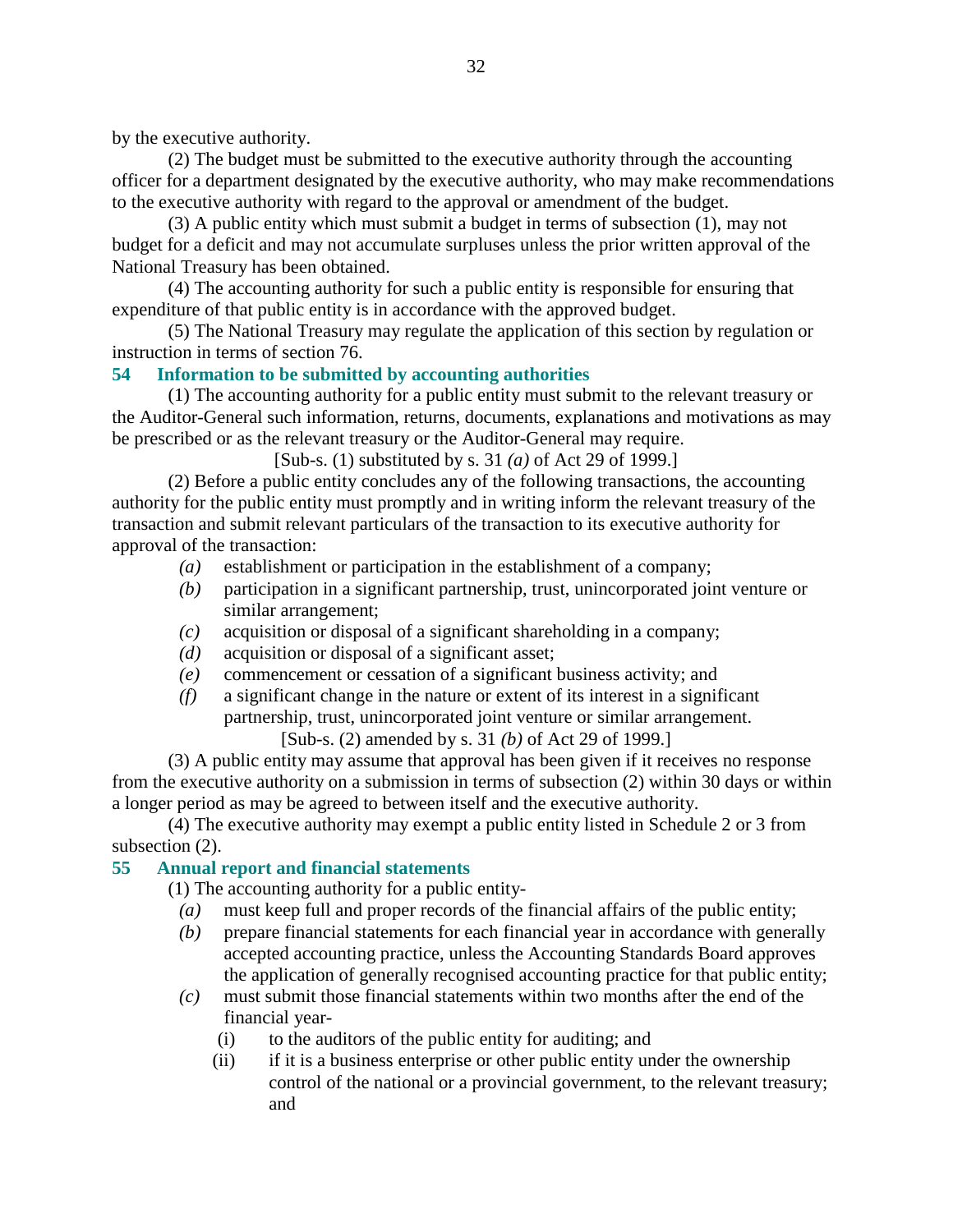- *(d)* must submit within five months of the end of a financial year to the relevant treasury, to the executive authority responsible for that public entity and, if the Auditor-General did not perform the audit of the financial statements, to the Auditor-General-
	- (i) an annual report on the activities of that public entity during that financial year;
	- (ii) the financial statements for that financial year after the statements have been audited; and
	- (iii) the report of the auditors on those statements. [Para. *(d)* amended by s. 32 *(b)* of Act 29 of 1999.]

(2) The annual report and financial statements referred to in subsection (1) *(d)* must-

- *(a)* fairly present the state of affairs of the public entity, its business, its financial results, its performance against predetermined objectives and its financial position as at the end of the financial year concerned;
- *(b)* include particulars of-
	- (i) any material losses through criminal conduct and any irregular expenditure and fruitless and wasteful expenditure that occurred during the financial year;
	- (ii) any criminal or disciplinary steps taken as a consequence of such losses or irregular expenditure or fruitless and wasteful expenditure;
	- (iii) any losses recovered or written off;
	- (iv) any financial assistance received from the state and commitments made by the state on its behalf; and
	- (v) any other matters that may be prescribed; and
- *(c)* include the financial statements of any subsidiaries.

 (3) An accounting authority must submit the report and statements referred to in subsection (1) *(d)*, for tabling in Parliament or the provincial legislature, to the relevant executive authority through the accounting officer of a department designated by the executive authority.

[Sub-s. (3) substituted by s. 32 *(c)* of Act 29 of 1999.]

 (4) The relevant treasury may direct that, instead of a separate report, the audited financial statements of a Schedule 3 public entity which is not a government business enterprise must be incorporated in those of a department designated by that treasury.

[Sub-s. (4) substituted by s. 32 *(d)* of Act 29 of 1999.]

# *Part 3*

# *Other officials of public entities* **(ss 56-57)**

## **56 Assignment of powers and duties by accounting authorities**

(1) The accounting authority for a public entity may-

- *(a)* in writing delegate any of the powers entrusted or delegated to the accounting authority in terms of this Act, to an official in that public entity; or
- *(b)* instruct an official in that public entity to perform any of the duties assigned to the accounting authority in terms of this Act.

(2) A delegation or instruction to an official in terms of subsection (1)-

- *(a)* is subject to any limitations and conditions the accounting authority may impose;
- *(b)* may either be to a specific individual or to the holder of a specific post in the relevant public entity; and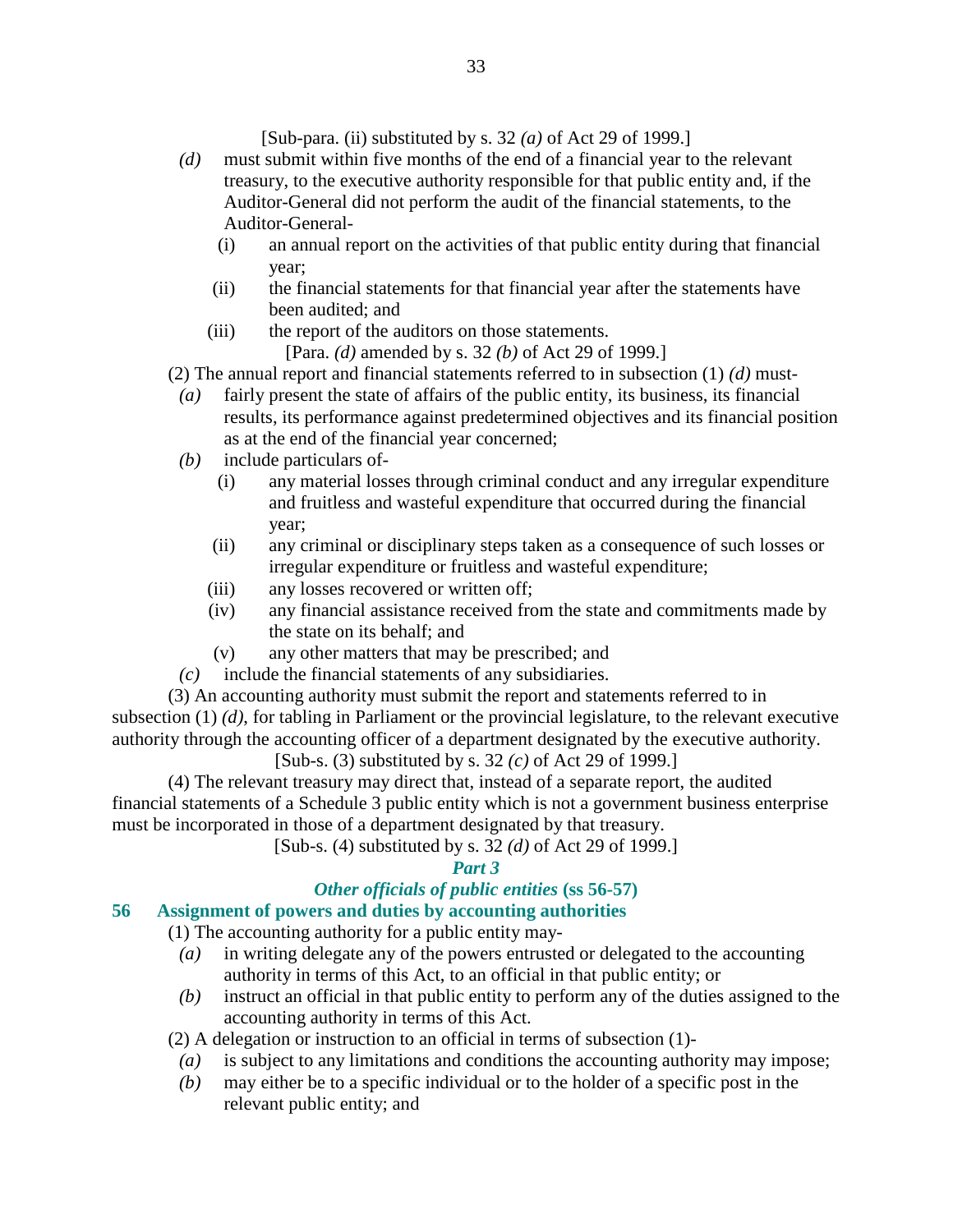*(c)* does not divest the accounting authority of the responsibility concerning the exercise of the delegated power or the performance of the assigned duty.

 (3) The accounting authority may confirm, vary or revoke any decision taken by an official as a result of a delegation or instruction in terms of subsection (1), subject to any rights that may have become vested as a consequence of the decision.

### **57 Responsibilities of other officials**

An official in a public entity-

- *(a)* must ensure that the system of financial management and internal control established for that public entity is carried out within the area of responsibility of that official;
- *(b)* is responsible for the effective, efficient, economical and transparent use of financial and other resources within that official's area of responsibility;
- *(c)* must take effective and appropriate steps to prevent, within that official's area of responsibility, any irregular expenditure and fruitless and wasteful expenditure and any under collection of revenue due;
- *(d)* must comply with the provisions of this Act to the extent applicable to that official, including any delegations and instructions in terms of section 56; and
- *(e)* is responsible for the management, including the safeguarding, of the assets and the management of the liabilities within that official's area of responsibility.

### *Part 4* **(ss 58-62)**

### **58 to 61 inclusive ......**

[Ss. 58 to 61 inclusive repealed by s. 53 of Act 25 of 2004.]

### **62 ......**

[S. 62 amended by s. 33 of Act 29 of 1999 and repealed by s. 53 of Act 25 of 2004.]

## **CHAPTER 7**

# **EXECUTIVE AUTHORITIES (ss 63-65)**

### **63 Financial responsibilities of executive authorities**

 (1) *(a)* Executive authorities of departments must perform their statutory functions within the limits of the funds authorised for the relevant vote.

*(b)* In performing their statutory functions executive authorities must consider the monthly reports submitted to them in terms of section 39 (2) *(b)* and 40 (4) *(c)*.

 (2) The executive authority responsible for a public entity under the ownership control of the national or a provincial executive must exercise that executive's ownership control powers to ensure that that public entity complies with this Act and the financial policies of that executive.

[Sub-s. (2) substituted by s. 34 of Act 29 of 1999.]

# **64 Executive directives having financial implications**

 (1) Any directive by an executive authority of a department to the accounting officer of the department having financial implications for the department must be in writing.

 (2) If implementation of the directive is likely to result in unauthorised expenditure, the accounting officer will be responsible for any resulting unauthorised expenditure unless the accounting officer has informed the executive authority in writing of the likelihood of that unauthorised expenditure.

 (3) Any decision of the executive authority to proceed with the implementation of the directive, and the reasons for the decision, must be in writing, and the accounting officer must promptly file a copy of this document with the National Treasury and the Auditor-General, and if a provincial department is involved, also with the relevant provincial treasury.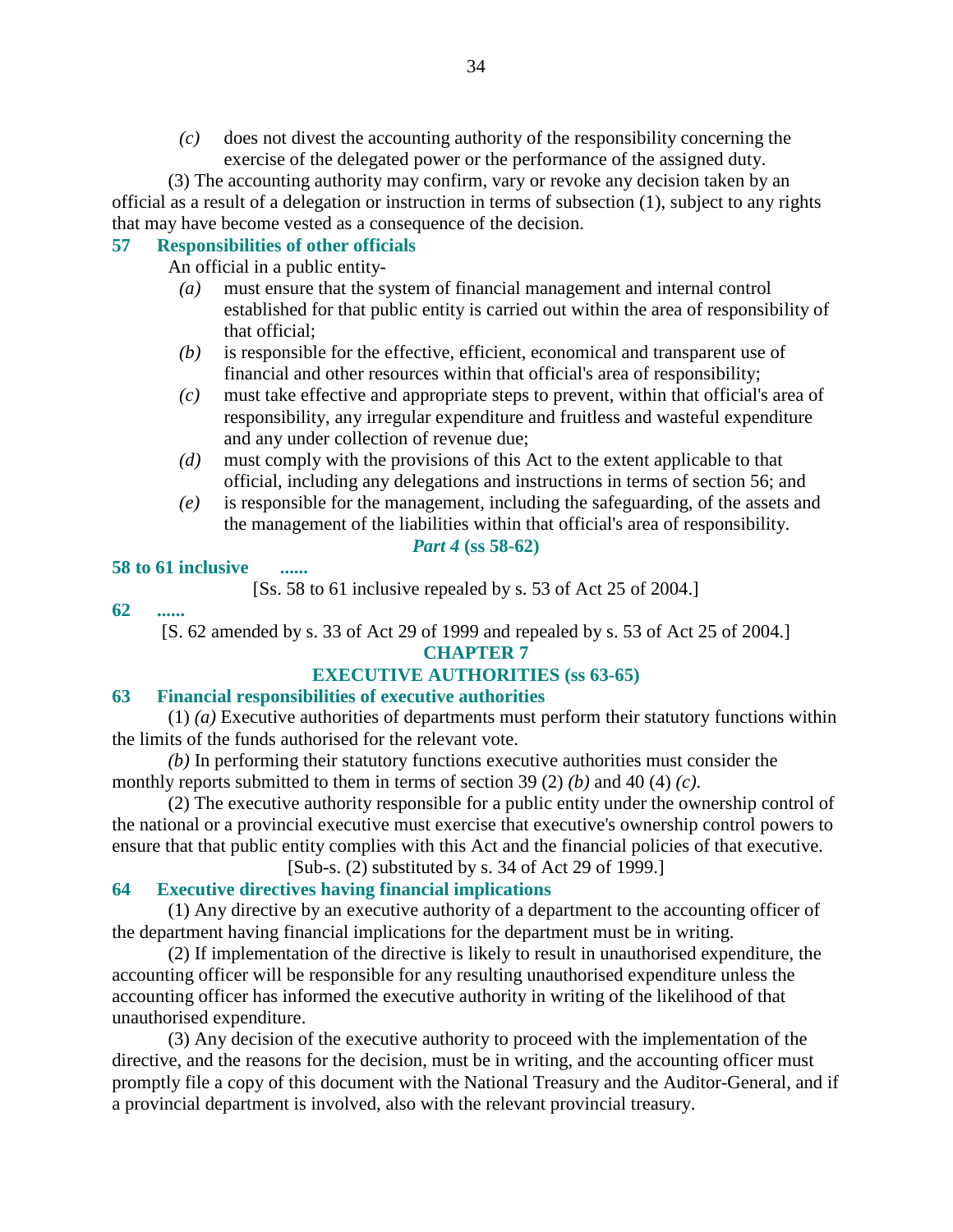[Sub-s. (3) substituted by s. 35 of Act 29 of 1999.]

# **65 Tabling in legislatures**

 (1) The executive authority responsible for a department or public entity must table in the National Assembly or a provincial legislature, as may be appropriate-

- *(a)* the annual report and financial statements referred to in section 40 (1) *(d)* or 55 (1) *(d)* and the audit report on those statements, within one month after the accounting officer for the department or the accounting authority for the public entity received the audit report; and
- *(b)* the findings of a disciplinary board, and any sanctions imposed by such a board, which heard a case of financial misconduct against an accounting officer or accounting authority in terms of section 81 or 83.

[Sub-s. (1) amended by s. 36 of Act 29 of 1999.]

 (2) If an executive authority fails to table, in accordance with subsection (1) *(a)*, the annual report and financial statements of the department or the public entity, and the audit report on those statements, in the relevant legislature within six months after the end of the financial year to which those statements relate-

- *(a)* the executive authority must table a written explanation in the legislature setting out the reasons why they were not tabled; and
- *(b)* the Auditor-General may issue a special report on the delay.

# **CHAPTER 8**

# **LOANS, GUARANTEES AND OTHER COMMITMENTS (ss 66-75)**

# *Part 1*

# *General principles* **(ss 66-70)**

# **66 Restrictions on borrowing, guarantees and other commitments**

 (1) An institution to which this Act applies may not borrow money or issue a guarantee, indemnity or security, or enter into any other transaction that binds or may bind that institution or the Revenue Fund to any future financial commitment, unless such borrowing, guarantee, indemnity, security or other transaction-

- *(a)* is authorised by this Act; and
- *(b)* in the case of public entities, is also authorised by other legislation not in conflict with this Act; and
- *(c)* in the case of loans by a province or a provincial government business enterprise under the ownership control of a provincial executive, is within the limits as set in terms of the Borrowing Powers of Provincial Governments Act, 1996 (Act 48 of 1996).

[Para. *(c)* added by s. 37 *(a)* of Act 29 of 1999.]

 (2) A government may only through the following persons borrow money, or issue a guarantee, indemnity or security, or enter into any other transaction that binds or may bind a Revenue Fund to any future financial commitment:

- *(a)* The National Revenue Fund: The Minister or, in the case of the issue of a guarantee, indemnity or security, the responsible Cabinet member acting with the concurrence of the Minister in terms of section 70.
- *(b)* A Provincial Revenue Fund: The MEC for finance in the province, acting in accordance with the Borrowing Powers of Provincial Governments Act, 1996. [Sub-s. (2) substituted by s. 37 *(b)* of Act 29 of 1999.]
- (3) Public entities may only through the following persons borrow money, or issue a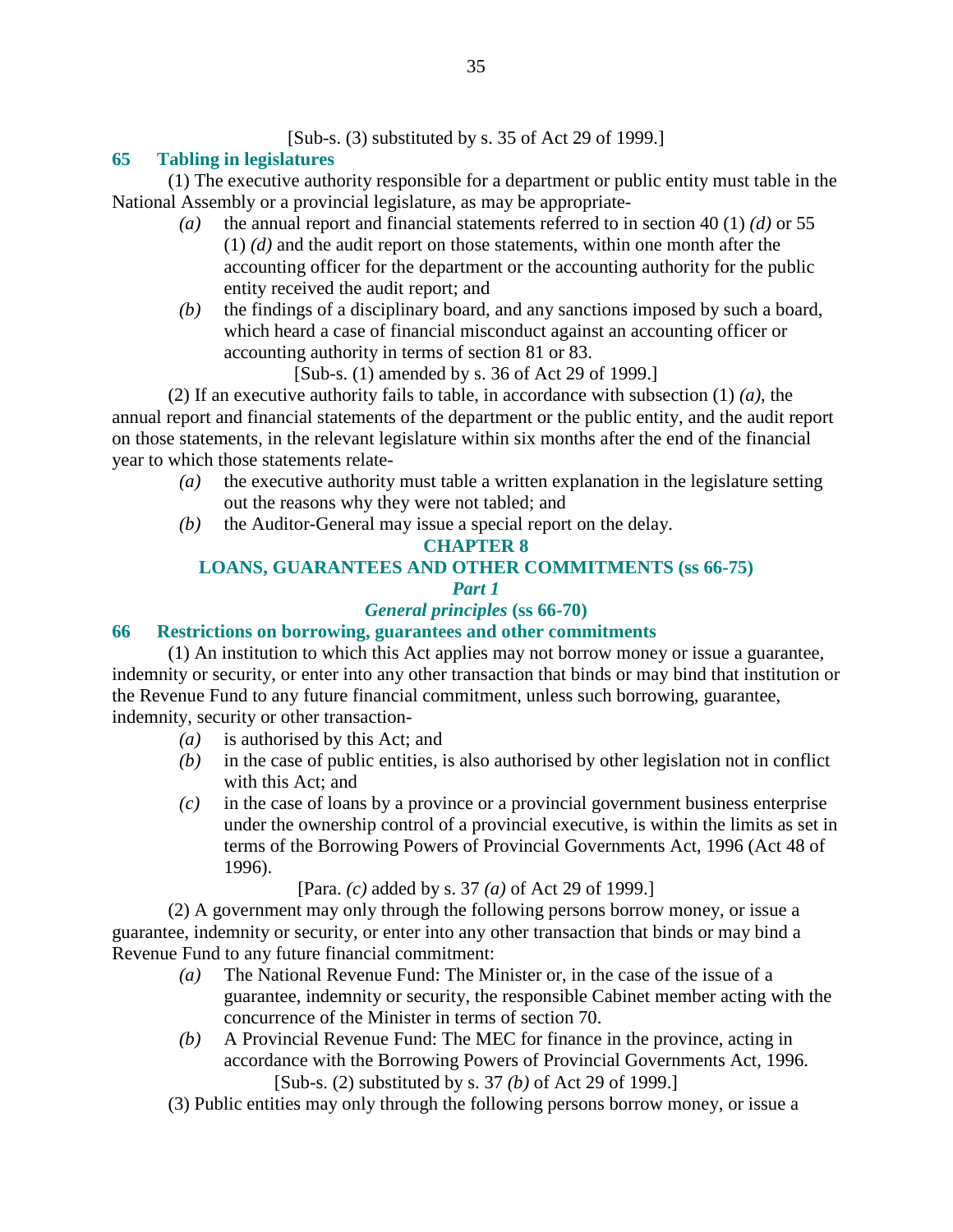guarantee, indemnity or security, or enter into any other transaction that binds or may bind that public entity to any future financial commitment:

- *(a)* A public entity listed in Schedule 2: The accounting authority for that Schedule 2 public entity.
- *(b)* A national government business enterprise listed in Schedule 3 and authorised by notice in the national *Government Gazette* by the Minister: The accounting authority for that government business enterprise, subject to any conditions the Minister may impose.
- *(c)* Any other national public entity: The Minister or, in the case of the issue of a guarantee, indemnity or security, the Cabinet member who is the executive authority responsible for that public entity, acting with the concurrence of the Minister in terms of section 70.
- *(d)* A provincial government business enterprise listed in Schedule 3 and authorised by notice in the national *Government Gazette* by the Minister: The MEC for finance in the province, acting with the concurrence of the Minister, subject to any conditions that the Minister may impose.

[Para. *(d)* added by s. 37 *(c)* of Act 29 of 1999.]

[Date of commencement of sub-s. (3): 1 April 2001.]

 (4) Constitutional institutions and provincial public entities not mentioned in subsection (3) *(d)* may not borrow money, nor issue a guarantee, indemnity or security, nor enter into any other transaction that binds or may bind the institution or entity to any future financial commitment.

[Sub-s. (4) substituted by s. 37 *(d)* of Act 29 of 1999.]

 (5) Despite subsection (4), the Minister may in writing permit a public entity mentioned in subsection (3) *(c)* or *(d)* or a constitutional institution to borrow money for bridging purposes up to a prescribed limit, including a temporary bank overdraft, subject to such conditions as the Minister may impose.

[Sub-s. (5) substituted by s. 37 *(e)* of Act 29 of 1999.]

 (6) A person mentioned in subsection (2) or (3) may not delegate a power conferred in terms of that subsection, except with the prior written approval of the Minister.

(7) A public entity authorised to borrow money-

- *(a)* must annually submit to the Minister a borrowing programme for the year; and
- *(b)* may not borrow money in a foreign currency above a prescribed limit, except when that public entity is a company in which the state is not the only shareholder.

[Date of commencement of para. *(b)*: 1 April 2001.]

# **67 No provincial foreign commitments**

 A provincial government, including any provincial public entity, may not borrow money or issue a guarantee, indemnity or security or enter into any other transaction that binds itself to any future financial commitment, denominated in a foreign currency or concluded on a foreign financial market. $i^i*$ 

[S. 67 inserted by s. 38 of Act 29 of 1999.]

# **68 Consequences of unauthorised transactions**

 If a person, otherwise than in accordance with section 66, lends money to an institution to which this Act applies or purports to issue on behalf of such an institution a guarantee, indemnity or security, or enters into any other transaction which purports to bind such an institution to any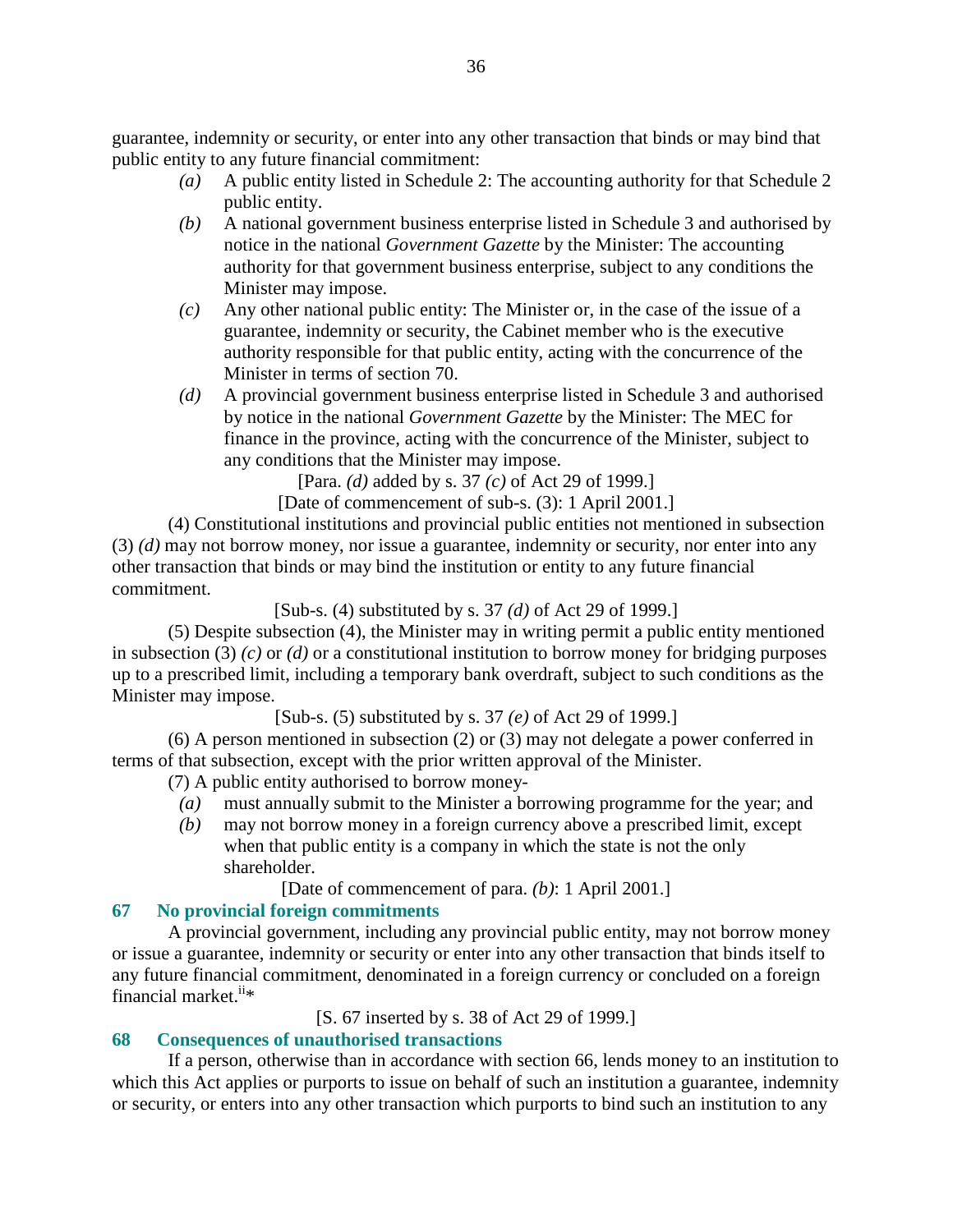future financial commitment, the state and that institution is not bound by the lending contract or the guarantee, indemnity, security or other transaction.

### **69 Regulations on borrowing by public entities**

 The Minister may regulate by regulation in terms of section 76 the borrowing of money by or for or on behalf of public entities referred to in section 66 (3) *(b)*, *(c)* and *(d)*.

[S. 69 substituted by s. 39 of Act 29 of 1999.]

#### **70 Guarantees, indemnities and securities by Cabinet members**

 (1) A Cabinet member, with the written concurrence of the Minister (given either specifically in each case or generally with regard to a category of cases and subject to any conditions approved by the Minister), may issue a guarantee, indemnity or security which binds-

- *(a)* the National Revenue Fund in respect of a financial commitment incurred or to be incurred by the national executive; or
- *(b)* a national public entity referred to in section 66 (3) *(c)* in respect of a financial commitment incurred or to be incurred by that public entity.

[Date of commencement of para. *(b)*: 1 April 2001.]

(2) Any payment under a guarantee, indemnity or security issued in terms of-

- *(a)* subsection (1) *(a)*, is a direct charge against the National Revenue Fund, and any such payment must in the first instance be defrayed from the funds budgeted for the department that is concerned with the issue of the guarantee, indemnity or security in question; and
- *(b)* subsection (1) *(b)*, is a charge against the national public entity concerned.

 (3) A Cabinet member who seeks the Minister's concurrence for the issue of a guarantee, indemnity or security in terms of subsection (1) *(a)* or *(b)*, must provide the Minister with all relevant information as the Minister may require regarding the issue of such guarantee, indemnity or security and the relevant financial commitment.

 (4) The responsible Cabinet member must at least annually report the circumstances relating to any payments under a guarantee, indemnity or security issued in terms of subsection (1) *(a)* or *(b)*, to the National Assembly for tabling in the National Assembly.

#### *Part 2*

## *Loans by national government* **(ss 71-75)**

#### **71 Purposes for which Minister may borrow money**

 The Minister may borrow money in terms of section 66 (2) *(a)* for the following purposes only:

- *(a)* To finance national budget deficits;
- *(b)* to refinance maturing debt or a loan paid before the redemption date;
- *(c)* to obtain foreign currency;
- *(d)* to maintain credit balances on a bank account of the National Revenue Fund;
- *(e)* to regulate internal monetary conditions should the necessity arise; or
- *(f)* any other purpose approved by the National Assembly by special resolution.

## **72 Signing of loan agreements**

.

 The Minister, on conditions determined by the Minister, may authorise another person to sign a loan agreement when the Minister borrows money in terms of section 66 (2) *(a)* 

## **73 Interest and repayments of loans to be direct charges**

 The following payments in connection with loans are direct charges against the National Revenue Fund: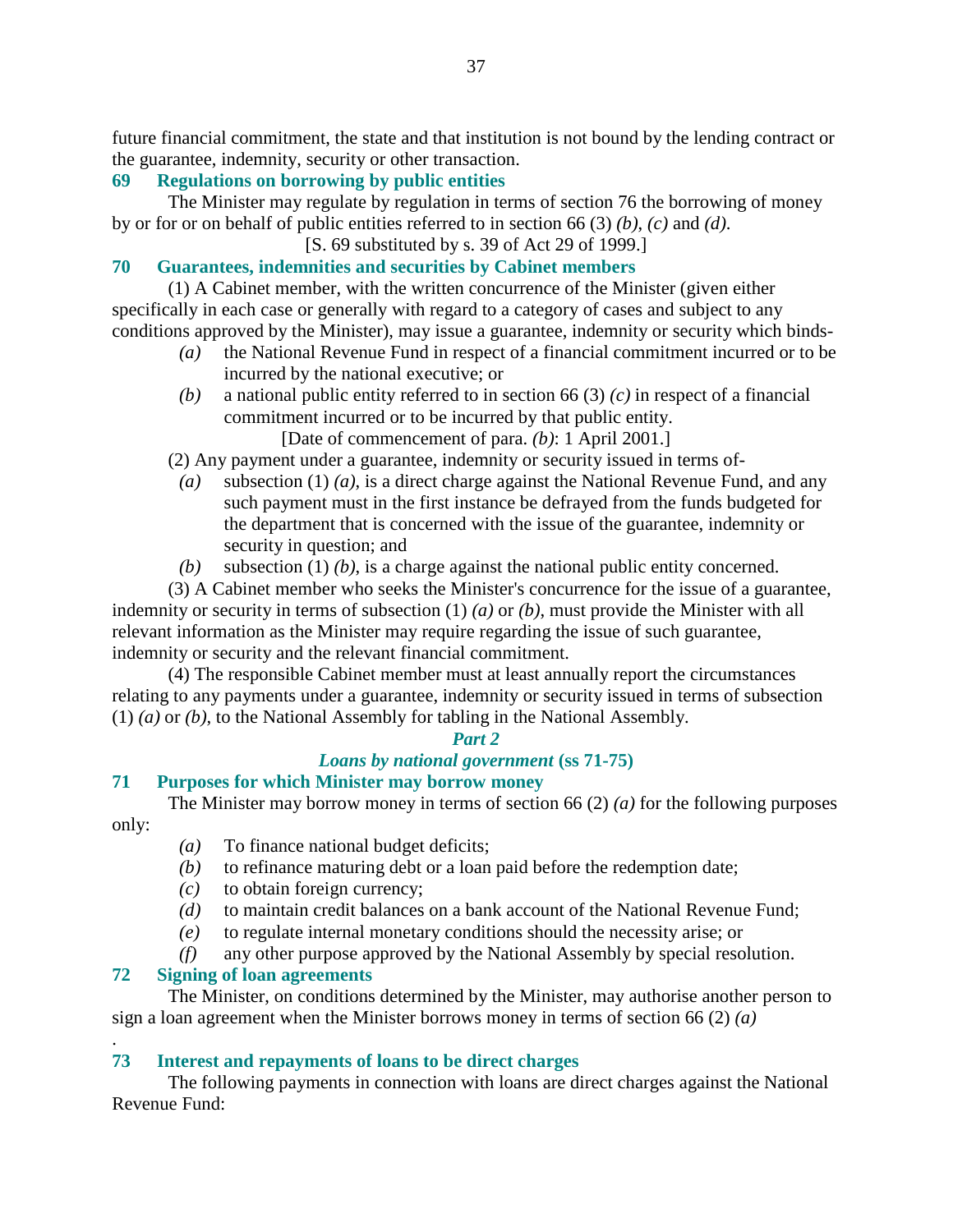- *(a)* the repayment of money borrowed by the Minister in terms of section 66 (2) *(a)* or repaid in terms of section 74;
- *(b)* the interest payable on money borrowed; and

 *(c)* any costs associated with such borrowing and approved by the National Treasury. **74 Repayment, conversion and consolidation of loans**

# The Minister may, on such terms and conditions as the Minister may determine, and,

when necessary, with the concurrence of the lender-

- *(a)* repay any loan prior to the redemption date of that loan;
- *(b)* convert the loan into any other loan; or
- *(c)* consolidate two or more loans into an existing or new loan.

## **75 Obligations from lien over securities**

 Neither the Minister, nor the National Treasury is responsible for the fulfillment of any obligation resulting from any lien, whether expressed, implied or construed, held over any security issued in terms of this Act, despite the fact that the Minister or the National Treasury was notified of the lien.

## **CHAPTER 9**

## **GENERAL TREASURY MATTERS (ss 76-80)**

#### **76 Treasury regulations and instructions**

 (1) The National Treasury must make regulations or issue instructions applicable to departments, concerning-

- *(a)* any matter that must be prescribed for departments in terms of this Act;
- *(b)* the recovery of losses and damages;
- *(c)* the handling of, and control over, trust money and property;
- *(d)* the rendering of free services;
- *(e)* the writing off of losses of state money or other state assets or amounts owed to the state;
- *(f)* liability for losses and damages and procedures for recovery;
- *(g)* the cancellation or variation of contracts to the detriment of the state;
- *(h)* the settlement of claims by or against the state;
- $(i)$  the waiver of claims by the state;
- *(j)* the remission of money due to the Revenue Fund, refunds of revenue and payments from the Revenue Fund, as an act of grace;
- $(k)$  the alienation, letting or other disposal of state assets; and
- *(l)* gifts or donations by or to the state.

 (2) The National Treasury may make regulations or issue instructions applicable to departments, concerning-

- *(a)* any matter that may be prescribed for departments in terms of this Act;
- *(b)* the charging of expenditure against particular votes;
- *(c)* the establishment of and control over trading entities;
- *(d)* the improvement and maintenance of immovable state assets;
- *(e)* fruitless and wasteful, unauthorised and irregular expenditure;
- *(f)* the determination of any scales of fees, other charges or rates relating to revenue accruing to, or expenditure from, a Revenue Fund;
- *(g)* the treatment of any specific expenditure;
- *(h)* vouchers or other proofs of receipts or payments, which are defective or have been lost or damaged;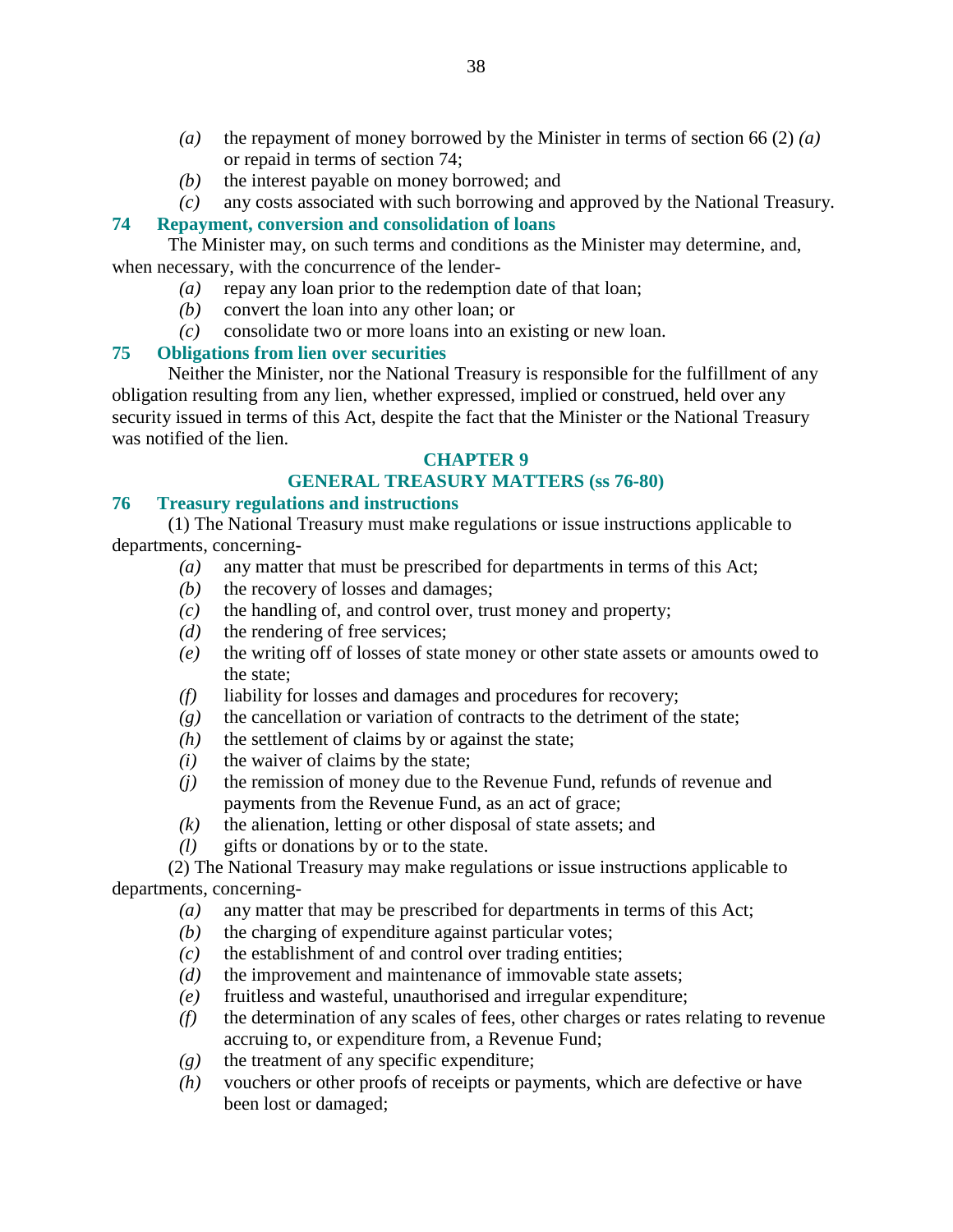- *(i)* assets which accrue to the state by operation of any law; or
- *(j)* any other matter that may facilitate the application of this Act.

 (3) Regulations in terms of subsection (1) or (2) may prescribe matters for which the prior approval of a treasury must be obtained.

 (4) The National Treasury may make regulations or issue instructions applicable to all institutions to which this Act applies concerning-

- *(a)* any matter that may be prescribed for all institutions in terms of this Act;
- *(b)* financial management and internal control;
- *(c)* the determination of a framework for an appropriate procurement and provisioning system which is fair, equitable, transparent, competitive and costeffective;
- *(d)* audit committees, their appointment and their functioning;
- *(e)* internal audit components and their functioning;
- *(f)* the administration of this Act; and
- *(g)* any other matter that may facilitate the application of this Act.
- (5) A treasury regulation or instruction in terms of this section may-
- *(a)* differentiate between different categories of-
	- (i) institutions to which this Act applies;
	- (ii) accounting officers; or
	- (iii) accounting authorities; or
- *(b)* be limited in its application to a specific category of-
	- (i) institutions to which this Act applies;
	- (ii) accounting officers; or
	- (iii) accounting authorities.

#### **77 Audit committees**

An audit committee-

- *(a)* must consist of at least three persons of whom, in the case of a department-
	- (i) one must be from outside the public service;
	- (ii) the majority may not be persons in the employ of the department, except with the approval of the relevant treasury; and
		- [Sub-para. (ii) substituted by s. 40 *(a)* of Act 29 of 1999.]
	- (iii) the chairperson may not be in the employ of the department;
- *(b)* must meet at least twice a year; and
- *(c)* may be established for two or more departments or institutions if the relevant treasury considers it to be more economical.

[Para. *(c)* substituted by s. 40 *(b)* of Act 29 of 1999.]

## **78 Publishing of draft treasury regulations for public comment**

 Draft regulations in terms of section 76 must be published for public comment in the national *Government Gazette* before their enactment.

## **79 Departures from treasury regulations, instructions or conditions**

 The National Treasury may on good grounds approve a departure from a treasury regulation or instruction or any condition imposed in terms of this Act and must promptly inform the Auditor-General in writing when it does so.

## **80 Determination of interest rates for debt owing to state**

(1) The Minister, by notice in the national *Government Gazette*, must determine-

 $(a)$  a uniform interest rate<sup>iii\*</sup> applicable to loans granted out of a Revenue Fund; and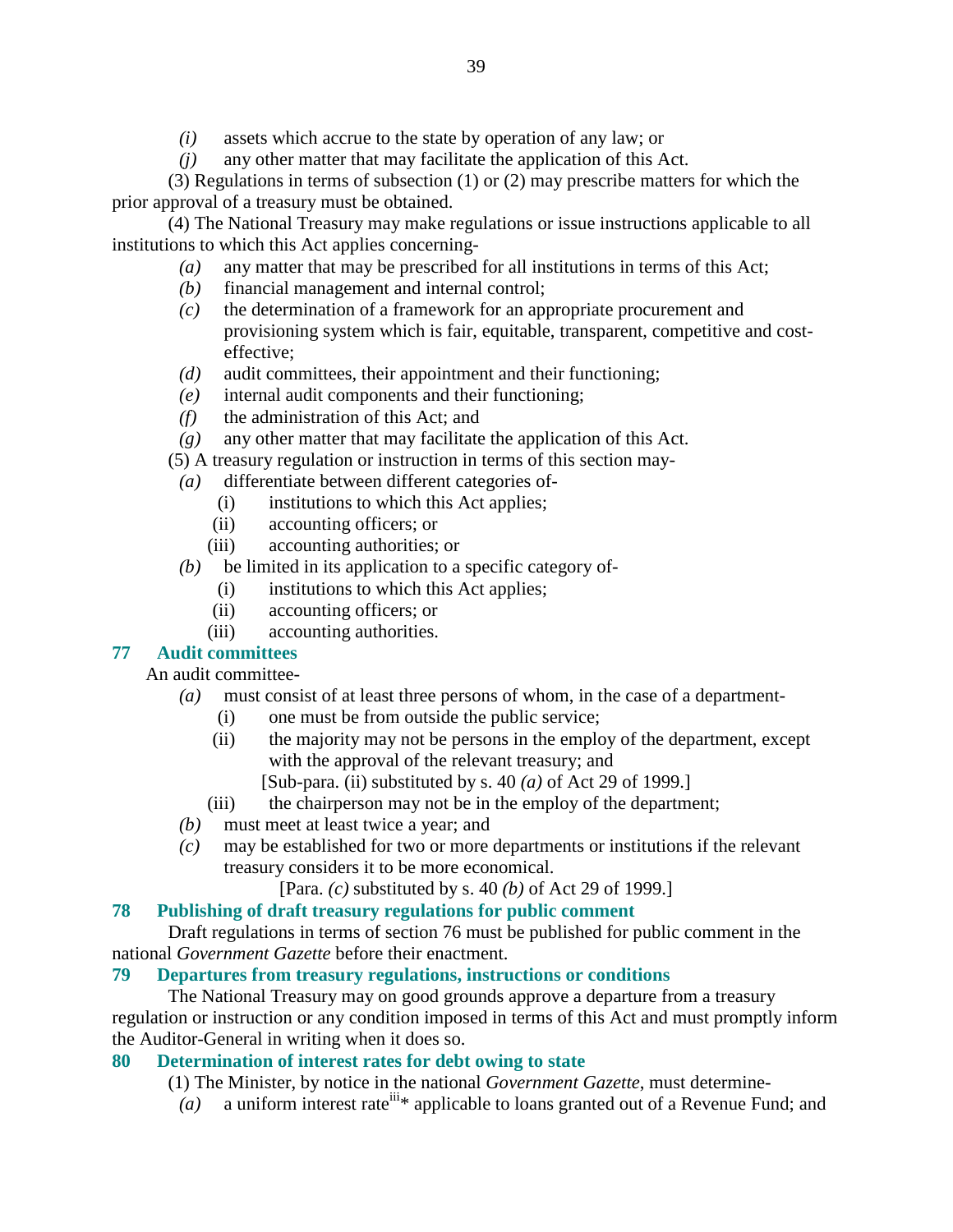(b) a uniform interest rate<sup>iv\*</sup> applicable to all other debts which must be paid into a Revenue Fund.

[Sub-s. (1) substituted by s. 41 of Act 29 of 1999.]

 (2) An interest rate determined in terms of subsection (1) *(b)* may differentiate between different categories of debt. $v^*$ 

#### **CHAPTER 10**

# **FINANCIAL MISCONDUCT (ss 81-86)**

# *Part 1*

## *Disciplinary proceedings* **(ss 81-85)**

#### **81 Financial misconduct by officials in departments and constitutional institutions**

 (1) An accounting officer for a department or a constitutional institution commits an act of financial misconduct if that accounting officer willfully or negligently-

- *(a)* fails to comply with a requirement of section 38, 39, 40, 41 or 42; or
- *(b)* makes or permits an unauthorised expenditure, an irregular expenditure or a fruitless and wasteful expenditure.

 (2) An official of a department, a trading entity or a constitutional institution to whom a power or duty is assigned in terms of section 44 commits an act of financial misconduct if that official willfully or negligently fails to exercise that power or perform that duty.

#### **82 Financial misconduct by treasury officials**

 An official of a treasury to whom a power or duty is assigned in terms of section 10 or 20 commits an act of financial misconduct if that official wilfully or negligently fails to exercise that power or perform that duty.

[S. 82 substituted by s. 42 of Act 29 of 1999.]

#### **83 Financial misconduct by accounting authorities and officials of public entities**

 (1) The accounting authority for a public entity commits an act of financial misconduct if that accounting authority willfully or negligently-

- *(a)* fails to comply with a requirement of section 50, 51, 52, 53, 54 or 55; or
- *(b)* makes or permits an irregular expenditure or a fruitless and wasteful expenditure.

 (2) If the accounting authority is a board or other body consisting of members, every member is individually and severally liable for any financial misconduct of the accounting authority.

 (3) An official of a public entity to whom a power or duty is assigned in terms of section 56 commits an act of financial misconduct if that official willfully or negligently fails to exercise that power or perform that duty.

 (4) Financial misconduct is a ground for dismissal or suspension of, or other sanction against, a member or person referred to in subsection (2) or (3) despite any other legislation.

# **84 Applicable legal regime for disciplinary proceedings**

 A charge of financial misconduct against an accounting officer or official referred to in section 81 or 83, or an accounting authority or a member of an accounting authority or an official referred to in section 82, must be investigated, heard and disposed of in terms of the statutory or other conditions of appointment or employment applicable to that accounting officer or authority, or member or official, and any regulations prescribed by the Minister in terms of section 85.

#### **85 Regulations on financial misconduct procedures**

(1) The Minister must make regulations prescribing-

*(a)* the manner, form and circumstances in which allegations and disciplinary and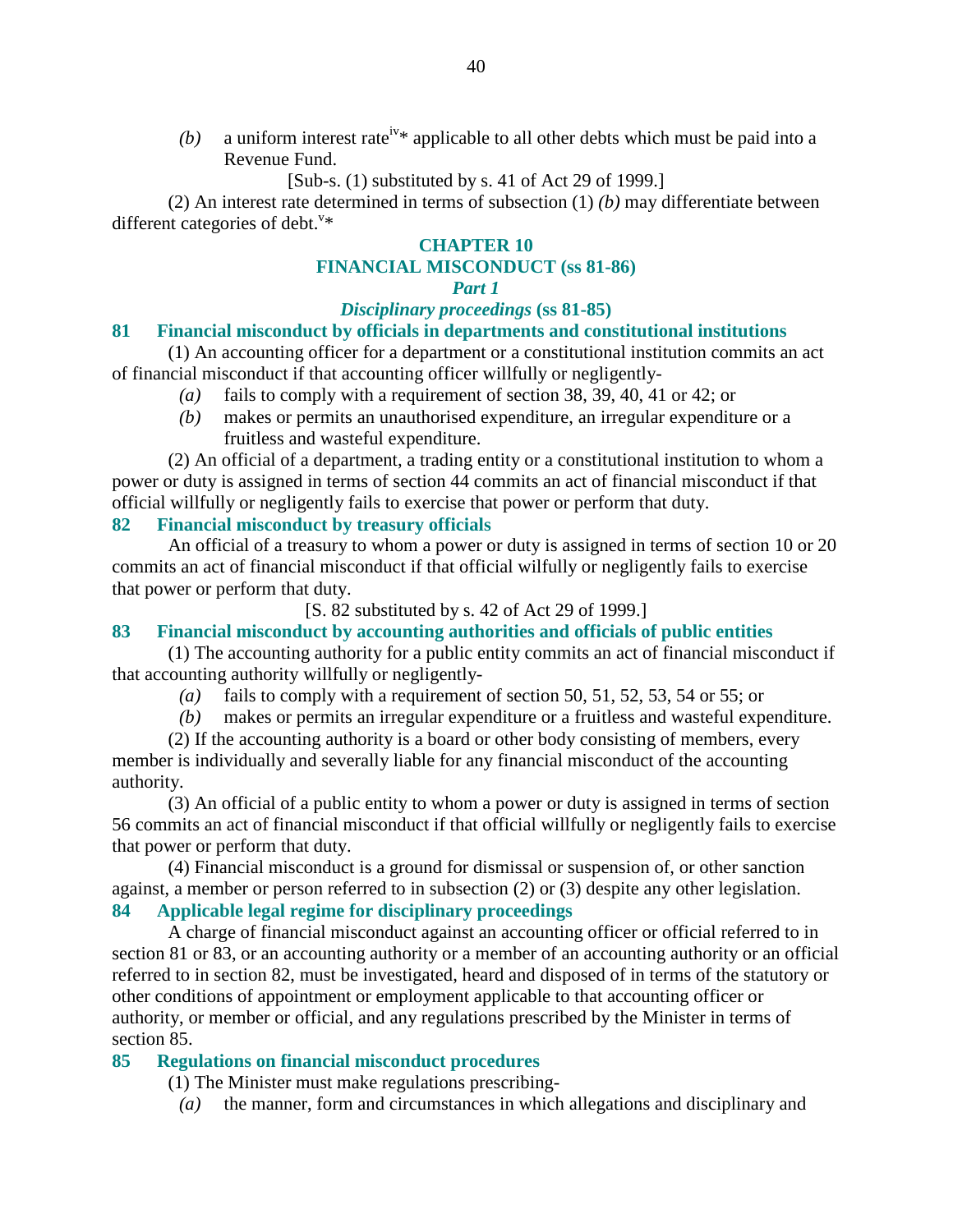criminal charges of financial misconduct must be reported to the National Treasury, the relevant provincial treasury and the Auditor-General, including-

- (i) particulars of the alleged financial misconduct; and
- (ii) the steps taken in connection with such financial misconduct; [Para. *(a)* amended by s. 43 *(a)* of Act 29 of 1999.]
- *(b)* matters relating to the investigation of allegations of financial misconduct;
- *(c)* the circumstances in which the National Treasury or a provincial treasury may direct that disciplinary steps be taken or criminal charges be laid against a person for financial misconduct;

[Para. *(c)* substituted by s. 43 *(b)* of Act 29 of 1999.]

- *(d)* the circumstances in which a disciplinary board which hears a charge of financial misconduct must include a person whose name appears on a list of persons with expertise in state finances or public accounting compiled by the National Treasury;
- *(e)* the circumstances in which the findings of a disciplinary board and any sanctions imposed by the board must be reported to the National Treasury, the relevant provincial treasury and the Auditor-General; and

[Para. *(e)* substituted by s. 43 *(c)* of Act 29 of 1999.]

*(f)* any other matters to the extent necessary to facilitate the object of this Chapter**.** 

(2) A regulation in terms of subsection (1) may-

- *(a)* differentiate between different categories of-
	- (i) accounting officers;
	- (ii) accounting authorities;
	- (iii) officials; and
	- (iv) institutions to which this Act applies; and
- *(b)* be limited in its application to a particular category of accounting officers, accounting authorities, officials or institutions only.

#### *Part 2*

#### *Criminal proceedings* **(s 86)**

#### **86 Offences and penalties**

 (1) An accounting officer is guilty of an offence and liable on conviction to a fine, or to imprisonment for a period not exceeding five years, if that accounting officer willfully or in a grossly negligent way fails to comply with a provision of section 38, 39 or 40.

 (2) An accounting authority is guilty of an offence and liable on conviction to a fine, or to imprisonment for a period not exceeding five years, if that accounting authority wilfully or in a grossly negligent way fails to comply with a provision of section 50, 51 or 55.

 (3) Any person, other than a person mentioned in section 66 (2) or (3), who purports to borrow money or to issue a guarantee, indemnity or security for or on behalf of a department, public entity or constitutional institution, or who enters into any other contract which purports to bind a department, public entity or constitutional institution to any future financial commitment, is guilty of an offence and liable on conviction to a fine or to imprisonment for a period not exceeding five years.

#### **CHAPTER 11 ACCOUNTING STANDARDS BOARD (ss 87-91)**

[Date of commencement of Chapter 11: 2 March 1999.]

**87 Establishment**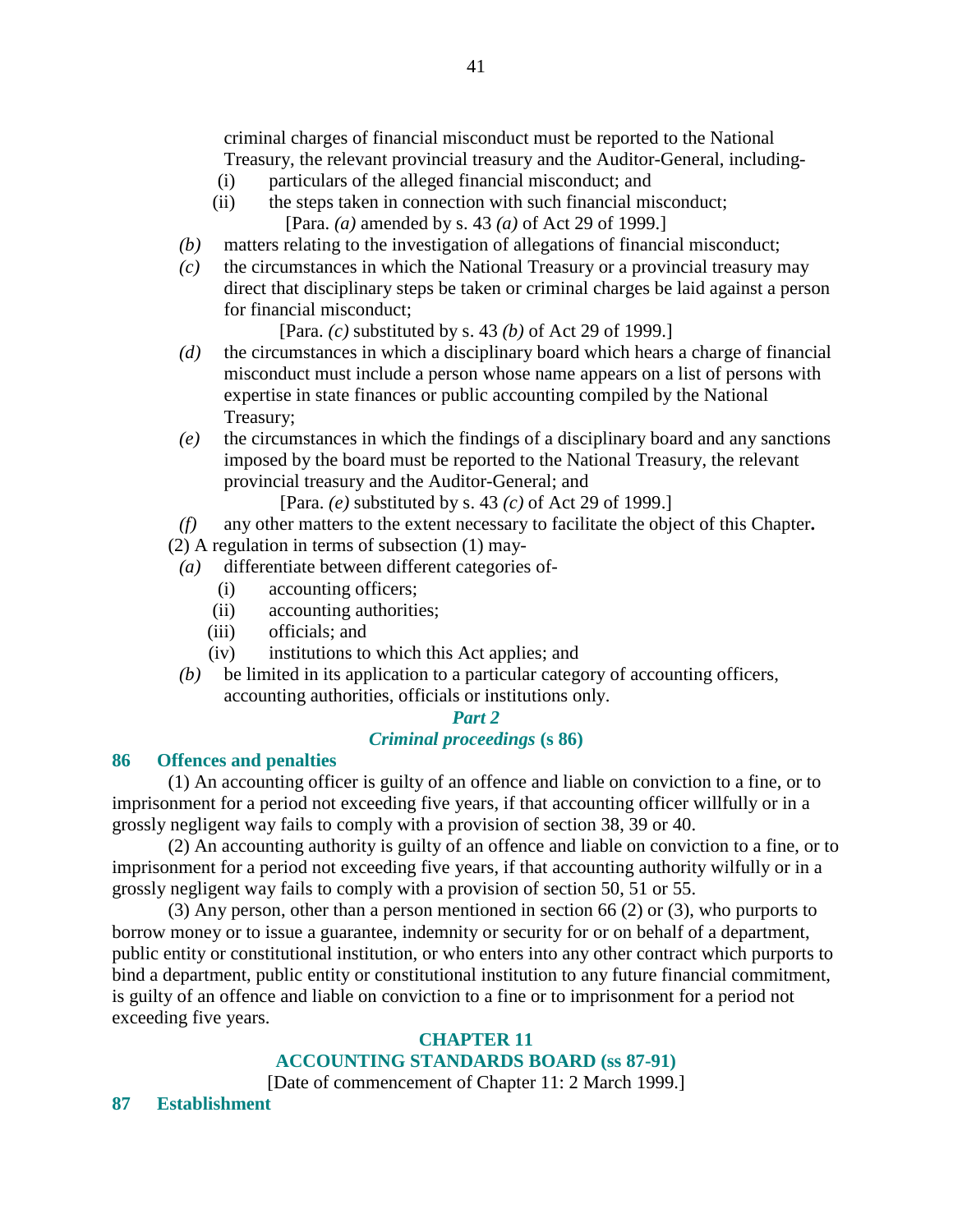(1) The Minister by regulation in terms of section 91 must establish a board to be known as the Accounting Standards Board.

(2) The Accounting Standards Board is a juristic person.

[Date of commencement of s. 87: 2 March 1999.]

## **88 Composition**

 (1) The Accounting Standards Board consists of no more than 10 members as the Minister may determine.

 (2) The Minister, after consulting the Auditor-General, appoints the members of the Board.

(3) The Board may establish its own operating procedures.

[Date of commencement of s. 88: 2 March 1999.]

## **89 Functions of Board**

(1) The Accounting Standards Board must-

- *(a)* set standards of generally recognised accounting practice as required by section 216 (1) *(a)* of the Constitution, for the annual financial statements of-
	- (i) departments;
	- (ii) public entities;
	- (iii) constitutional institutions;
	- (iv) municipalities and boards, commissions, companies, corporations, funds or other entities under the ownership control of a municipality; and
	- (v) Parliament and the provincial legislatures;
		- [Sub-para. (v) substituted by s. 44 of Act 29 of 1999.]
- *(b)* prepare and publish directives and guidelines concerning the standards set in terms of paragraph *(a)*;
- *(c)* recommend to the Minister effective dates of implementation of these standards for the different categories of institutions to which these standards apply; and
- *(d)* perform any other function incidental to advancing financial reporting in the public sector.

(2) In setting standards the Board must take into account all relevant factors, including-

- *(a)* best accounting practices, both locally and internationally; and
- *(b)* the capacity of the relevant institutions to comply with the standards.

 (3) The Board may set different standards for different categories of institutions to which these standards apply.

 (4) The standards set by the Board must promote transparency in and effective management of revenue, expenditure, assets and liabilities of the institutions to which these standards apply.

[Date of commencement of s. 89: 2 March 1999.]

#### **90 Powers of Board**

 The Accounting Standards Board may do all that is necessary or expedient to perform its functions effectively, which includes the power to-

- *(a)* determine its own staff establishment and appoint employees to posts on its staff establishment;
- *(b)* obtain the services of any person or entity to perform any specific act or function;
- *(c)* confer with any person or entity;
- *(d)* acquire or dispose of any right in or to property, but ownership in immovable property may be acquired or disposed of only with the consent of the Minister;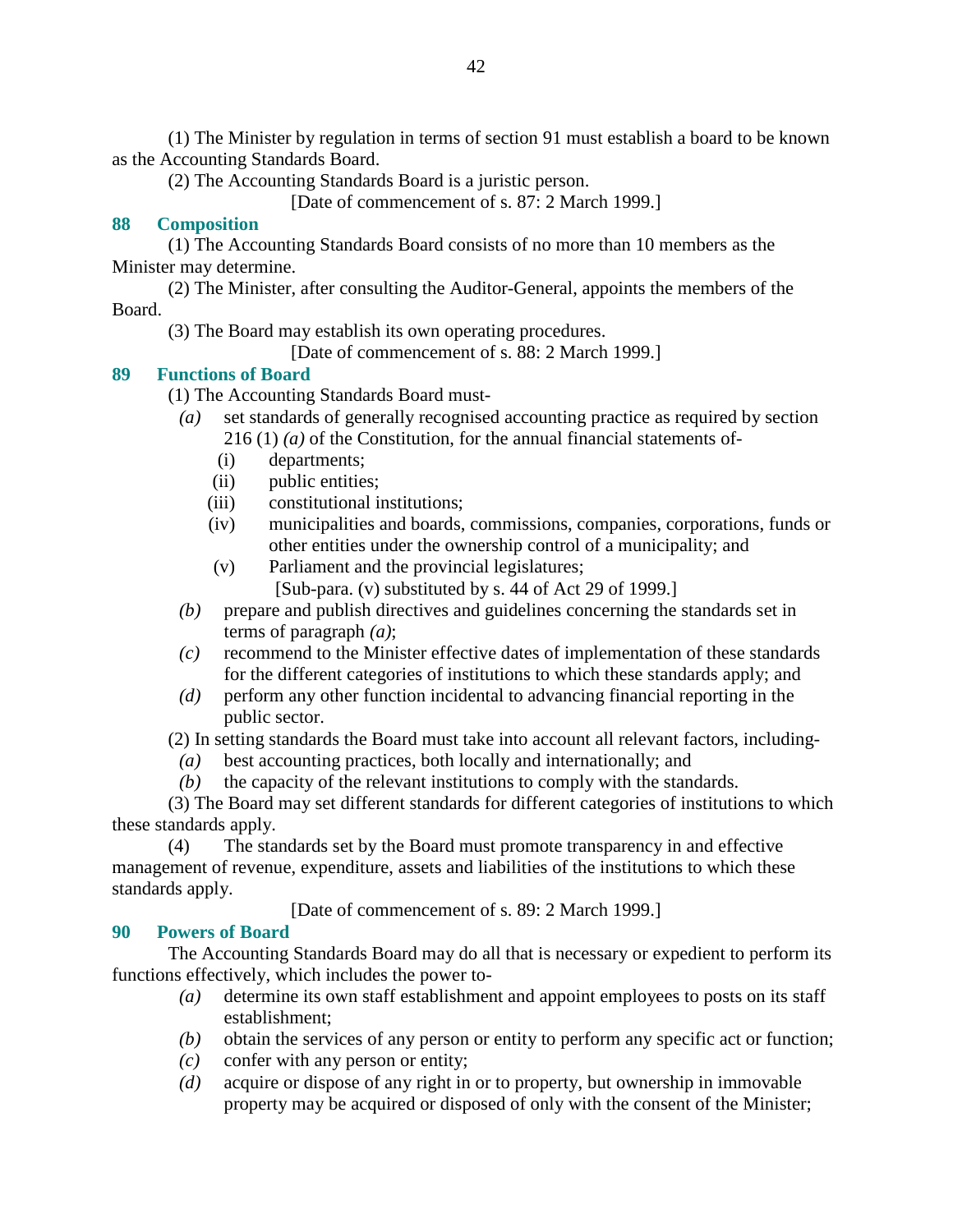- *(e)* insure itself against any loss, damage, risk or liability;
- *(f)* perform legal acts, or institute or defend any legal action in its own name;
- *(g)* do research and publish reports; and
- *(h)* do anything that is incidental to the exercise of any of its powers.
	- [Date of commencement of s. 90: 2 March 1999.]

#### **91 Regulations on accounting standards of Board**

(1) The Minister, after consulting the Auditor-General, may make regulations-

- *(a)* concerning the qualifications, remuneration, term of office and removal of members of the Accounting Standards Board, the filling of vacancies, the chairperson of the Board, and the finances and administration of the Board;
- *(b)* prescribing the standards set by the Board in terms of section 89; and
- *(c)* concerning any other matter that may facilitate the proper functioning of the Board or the implementation of those standards.

 (2) The Minister must consult the Board on the implementation date of a regulation made in terms of subsection (1) *(b)*.

 (3) Different regulations may be made in terms of subsection (1) *(b)* for different categories of institutions to which the standards set in terms of section 89 apply.

 (4) Draft regulations prescribing standards in terms of subsection (1) *(b)* must be published for public comment in the national *Government Gazette* before their enactment.

[Date of commencement of s. 91: 2 March 1999.]

## **CHAPTER 12 MISCELLANEOUS (ss 92-95)**

#### **92 Exemptions**

The Minister, by notice in the national *Government Gazette*,  $\frac{v_i}{v_i}$  with may exempt any institution to which this Act applies, or any category of those institutions, from any specific provisions of this Act for a period determined in the notice.

#### **93 Transitional provisions**

 (1) Anything done in terms of a provision of the Exchequer Act, 1975 (Act 66 of 1975), which can be done in terms of a provision of this Act, must be regarded as having been done in terms of this Act.

 (2) All treasury regulations and instructions made or issued in terms of the Exchequer Act, 1975, remain in force until repealed in terms of section 76 of this Act.

 (3) Until the Accounting Standards Board is established, the National Treasury may perform the functions of the Board.

 (4) The provisions of the Revenue Funds Interim Arrangements Act, 1997 (Act 95 of 1997), despite the fact that they have lapsed, must be regarded as forming part of this Act until 1 April 2000.

[Date of commencement of sub-s. (4): 2 March 1999.]

#### **94 Repeal of legislation**

 The legislation mentioned in Schedule 6 is repealed to the extent specified in the third column.

#### **95 Short title and commencement**

 This Act is called the Public Finance Management Act, 1999, and takes effect on 1 April 2000 except-

 *(a)* Chapter 11 and section 93 (4), which take effect on the date of publication of this Act; and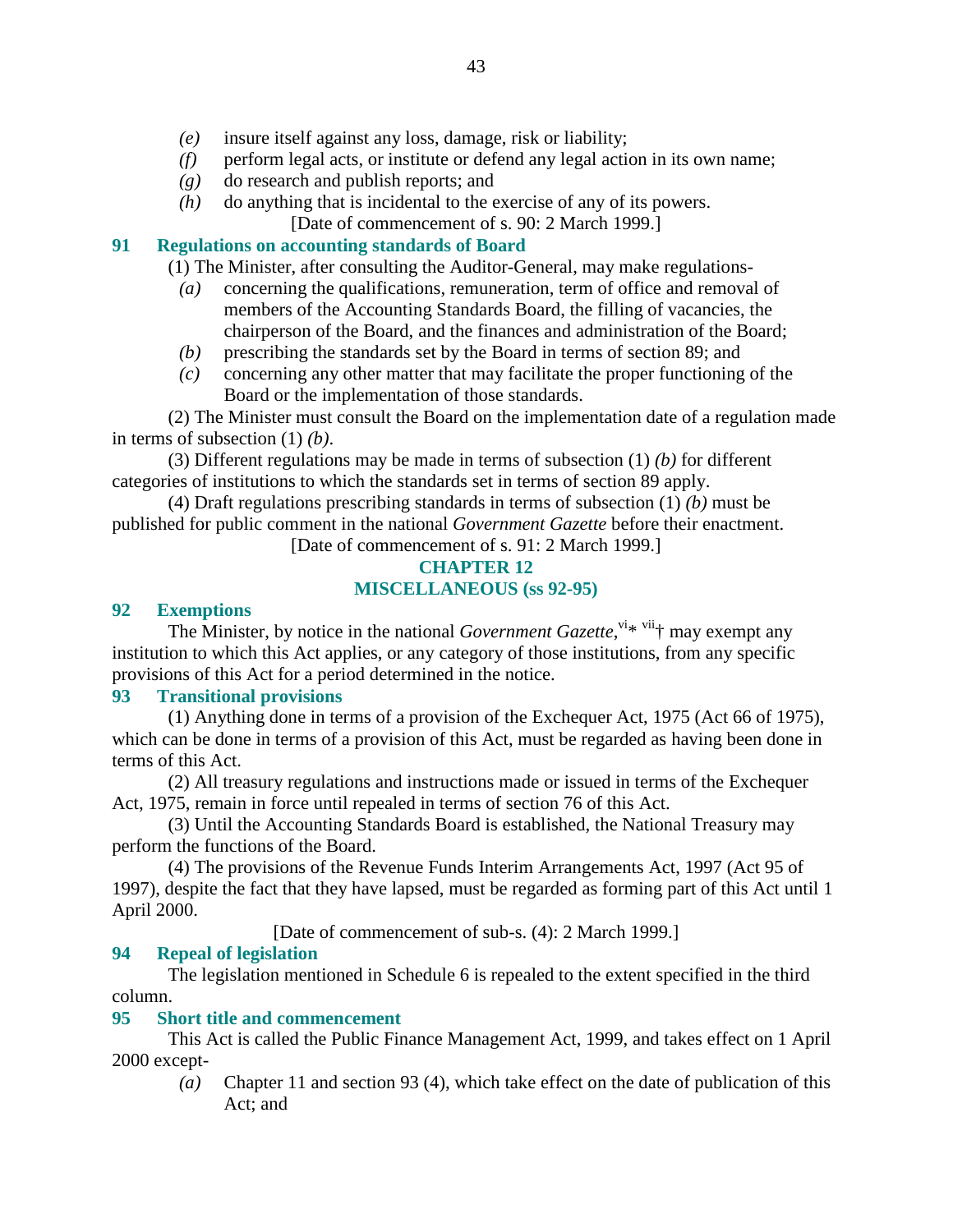*(b)* those provisions determined by the Minister by notice in the national *Government Gazette*, which will take effect on a date determined in the notice, but which may not be a date later than 1 April 2003.

# **Schedule 1**

## **CONSTITUTIONAL INSTITUTIONS**

[Schedule 1 amended by GenN 1863 in *GG* 22577 of 24 August 2001, by GenN 2302 in *GG*

22860 of 30 November 2001 and by GN 1396 in *GG* 24042 of 15 November 2002.] The Commission for Gender Equality

The Commission for the Promotion and Protection of the Rights of Cultural, Religious and Linguistic Communities

......

['The Commission on the Remuneration of Persons Holding Public Office' deleted by GN 1396 of 15 November 2002. $viii*$ ]

The Financial and Fiscal Commission

The Human Rights Commission

......

['The Independent Broadcasting Authority' deleted by GenN 2302 of 30 November 2001.] The Independent Communications Authority<sup>1X\*</sup>

['The Independent Communications Authority' inserted by GenN 1863 of 24 August 2001.] The Independent Electoral Commission

The Municipal Demarcation Board

The Pan South African Language Board

The Public Protector

#### **Schedule 2**

## **MAJOR PUBLIC ENTITIES**

[Schedule 2 amended by GenN 1863 in *GG* 22577 of 24 August 2001, by GenN 2302 in *GG* 22860 of 30 November 2001, by GenN 683 in *GG* 23407 of 17 May 2002, by GenN 1283 in *GG* 23619 of 19 July 2002, by GenN 1261 in *GG* 24731 of 17 April 2003 and by GenN 765 in *GG* 27599 of 27 May 2005.]

**[NB:** Schedule 2 has been amended by s. 9 *(a)* and *(b)* of the South African Airways Act 5 of 2007, provisions which will be put into operation on the 'transfer date'<sup>x\*</sup> and 'conversion date',<sup>xi\*</sup> respectively, as defined in s. 1 of Act 5 of 2005. See PENDLEX. Schedule 2 has also been amended by s. 11 *(a)* and *(b)* of the Broadband Infraco Act 33 of 2007, provisions which will be put into operation on the 'transfer date'<sup>xii</sup>\* and 'conversion date',<sup>xiii</sup>\* respectively, as defined in s. 1 of Act 33 of 2007. See PENDLEX. Schedule 2 has also been amended by s. 9 *(a)* and *(b)* of the South African Express Act 34 of 2007, provisions which will be put into operation on the 'transfer date'<sup>xiv\*</sup> and 'conversion date',<sup>xv\*</sup> respectively, as defined in s. 1 of Act 34 of 2007. See PENDLEX.**]** 

Airports Company

Air Traffic and Navigation Services Company

Alexkor Limited

['Alexkor Limited', previously 'Alexander Bay Development Corporation', previously 'Alexander Bay Development Corporation Limited' substituted by GenN 683 of 17 May 2002 and by GenN 1283 of 19 July 2002.]

Armaments Corporation of South Africa CEF (Pty) Ltd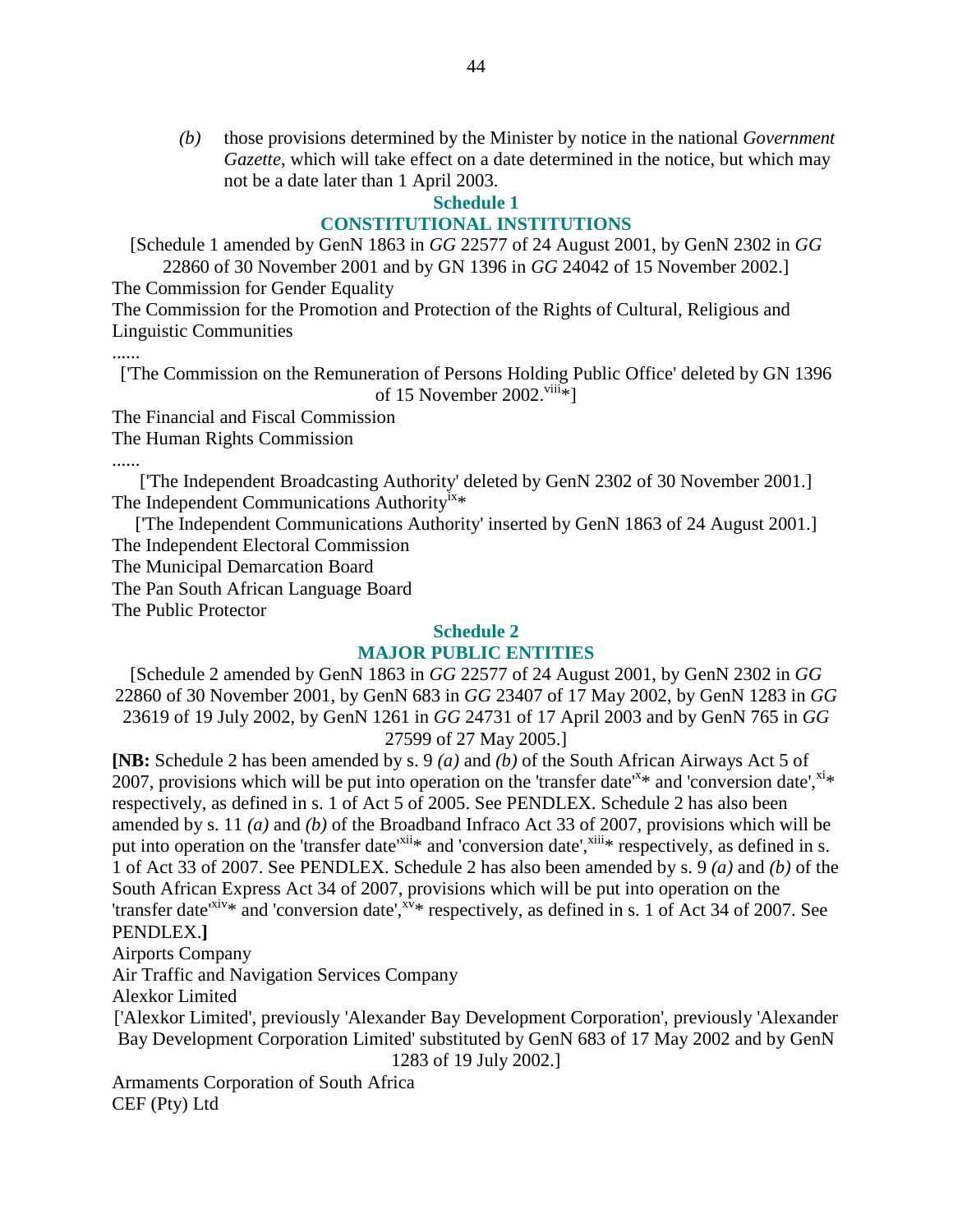['CEF (Pty) Ltd', previously 'Central Energy Fund', previously 'Central Energy Fund (Pty) Ltd', substituted by GenN 1863 of 24 August 2001 and by GenN 765 of 27 May 2005<sup>xvi</sup>\*. DENEL

Development Bank of Southern Africa

ESKOM

Independent Development Trust

Industrial Development Corporation of South Africa Limited

Land and Agricultural Bank of South Africa

......

['SA Abattoir Corporation' deleted by GenN 1863 of 24 August 2001.] SA Broadcasting Corporation Limited

['SA Broadcasting Corporation Limited', previously 'SA Broadcasting Commission', previously

'SA Broadcasting Corporation' substituted by GenN 1863 of 24 August 2001 and by GenN 2302

of 30 November 2001.]

SA Forestry Company Limited

SA Nuclear Energy Corporation

['SA Nuclear Energy Corporation', previously 'Atomic Energy Corporation of South Africa Limited', substituted by GenN 1261 of 17 April 2003.]

SA Post Office Limited

Telkom SA Limited

Trans-Caledon Tunnel Authority

Transnet Limited

Any subsidiary or entity under the ownership control of the above public entities

**Schedule 3** 

#### **OTHER PUBLIC ENTITIES**

[Schedule 3 amended by s. 45 of Act 29 of 1999.]

#### *Part A*

## *National Public Entities***xvii\***

[Part A amended by GenN 402 in *GG* 22047 of 16 February 2001, by GenN 1397 in *GG* 22321 of 1 June 2001, by GN 504 in *GG* 22337 of 8 June 2001, by GenN 1863 in *GG* 22577 of 24 August 2001, by GenN 2302 in *GG* 22860 of 30 November 2001, by GenN 683 in *GG* 23407 of 17 May 2002, by GenN 1283 in *GG* 23619 of 19 July 2002, by GN 1396 in *GG* 24042 of 15 November 2002, by GenN 1261 in *GG* 24731 of 17 April 2003, by GenN 3366 in *GG* 25778 of 5 December 2003, by GenN 1139 in *GG* 26477 of 25 June 2004, by GenN 765 in *GG* 27599 of 27 May 2005, by GenN 1114 in *GG* 27773 of 15 July 2005, by GenNs 1263-1265, 1268, 1269 and 1271 in *GG* 28237 of 25 November 2005, by GenN 230 in *GG* 28519 of 24 February 2006 (as corrected by GenN 436 in *GG* 28651 of 31 March 2006), by GenN 396 in *GG* 28605 of 17 March 2006, by GenN 441 in *GG* 28651 of 31 March 2006, by GenN 667 in *GG* 28847 of 26 April 2006, by GenN 602 in *GG* 28798 of 12 May 2006, by GenNs 1010 and 1011 in *GG* 29050 of 28 July 2006, by GenNs 1476 and 1477 in *GG* 29293 of 20 October 2006, by GN 187 in *GG* 29669 of 9 March 2007, by GNs 1000 and 1003 in *GG* 31417 of 19 September 2008 and by GNs 309 and 310 in *GG* 32013 of 20 March 2009.]

Accounting Standards Board

Africa Institute of South Africa, Pretoria

['Africa Institute of South Africa, Pretoria' inserted by GenN 402 of 16 February 2001.] African Renaissance and International Cooperation Fund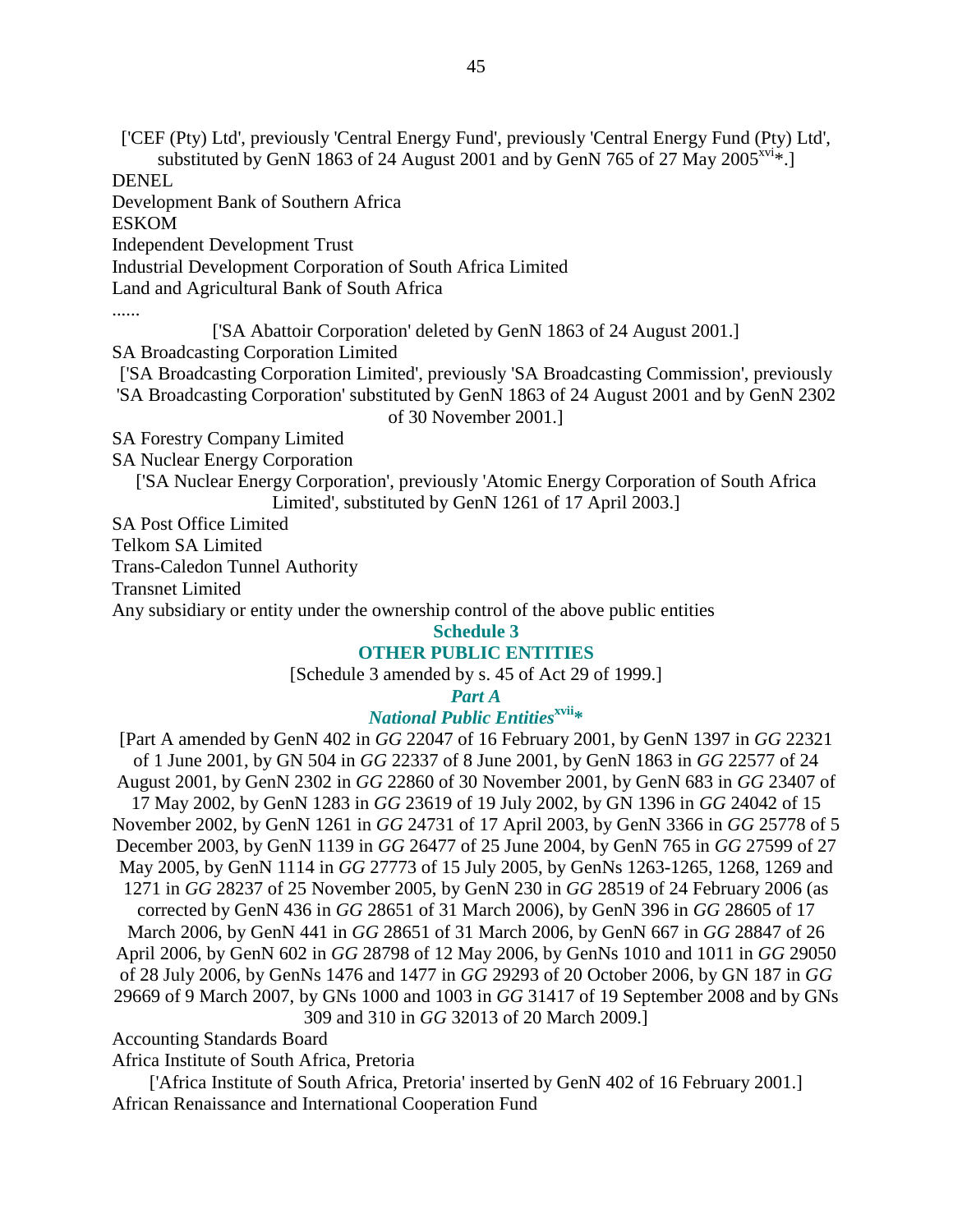['African Renaissance and International Cooperation Fund' inserted by GenN 1139 of 25 June 2004.] Afrikaanse Taalmuseum, Paarl<sup>xviii</sup>\* ['Afrikaanse Taalmuseum, Paarl' inserted by GenN 402 of 16 February 2001.] ...... ['Agricultural Credit Board' deleted by GenN 1863 of 24 August 2001.] Agricultural Research Council AGRISETA ['AGRISETA' inserted by GenN 1010 of 28 July 2006.] ...... ['Air Services Licensing Council' deleted by GN 1396 of 15 November 2002.] Artscape ['Artscape', previously 'Cape Performing Arts Board (CAPAB), Cape Town', inserted by GenN 402 of 16 February 2001 and substituted by GenN 1283 of 19 July 2002.] Banking Sector Education and Training Authority ['Banking Sector Education and Training Authority' inserted by GenN 402 of 16 February 2001.] ...... ['Board on Tariffs and Trade' deleted by GenN 3366 of 5 December 2003.] Boxing South Africa ['Boxing South Africa' inserted by GenN 3366 of 5 December 2003.] ...... ['Business Arts of South Africa, Johannesburg' inserted by GenN 402 of 16 February 2001 and deleted by GenN 441 of 31 March  $2006^{xix}$ . Breede River Catchment Management Agency ['Breede River Catchment Management Agency' inserted by GN 1000 of 19 September 2008.] Castle Control Board ['Castle Control Board', previously 'Castle Management Board', previously 'Caste [sic] Control Board', inserted by GenN 1397 of 1 June 2001 and substituted by GenN 1863 of 24 August 2001 and by GenN 2302 of 30 November 2001.] ...... ['Certification Council for Technikon Education' deleted by GenN 683 of 17 May 2002.] Chemical Industries Education and Training Authority ['Chemical Industries Education and Training Authority' inserted by GenN 402 of 16 February 2001.] Clothing, Textiles, Footwear and Leather Sector Education and Training Authority ['Clothing, Textiles, Footwear and Leather Sector Education and Training Authority' inserted by GenN 402 of 16 February 2001.] Commission for Conciliation, Mediation & Arbitration ...... ['Compensation Board' deleted by GenN 3366 of 5 December 2003.] Compensation Fund, including Reserve Fund ['Compensation Fund, including Reserve Fund' inserted by GenN 402 of 16 February 2001.] ...... ['Competition Board' deleted by GenN 3366 of 5 December 2003.] Competition Commission ['Competition Commission' inserted by GenN 402 of 16 February 2001.]

46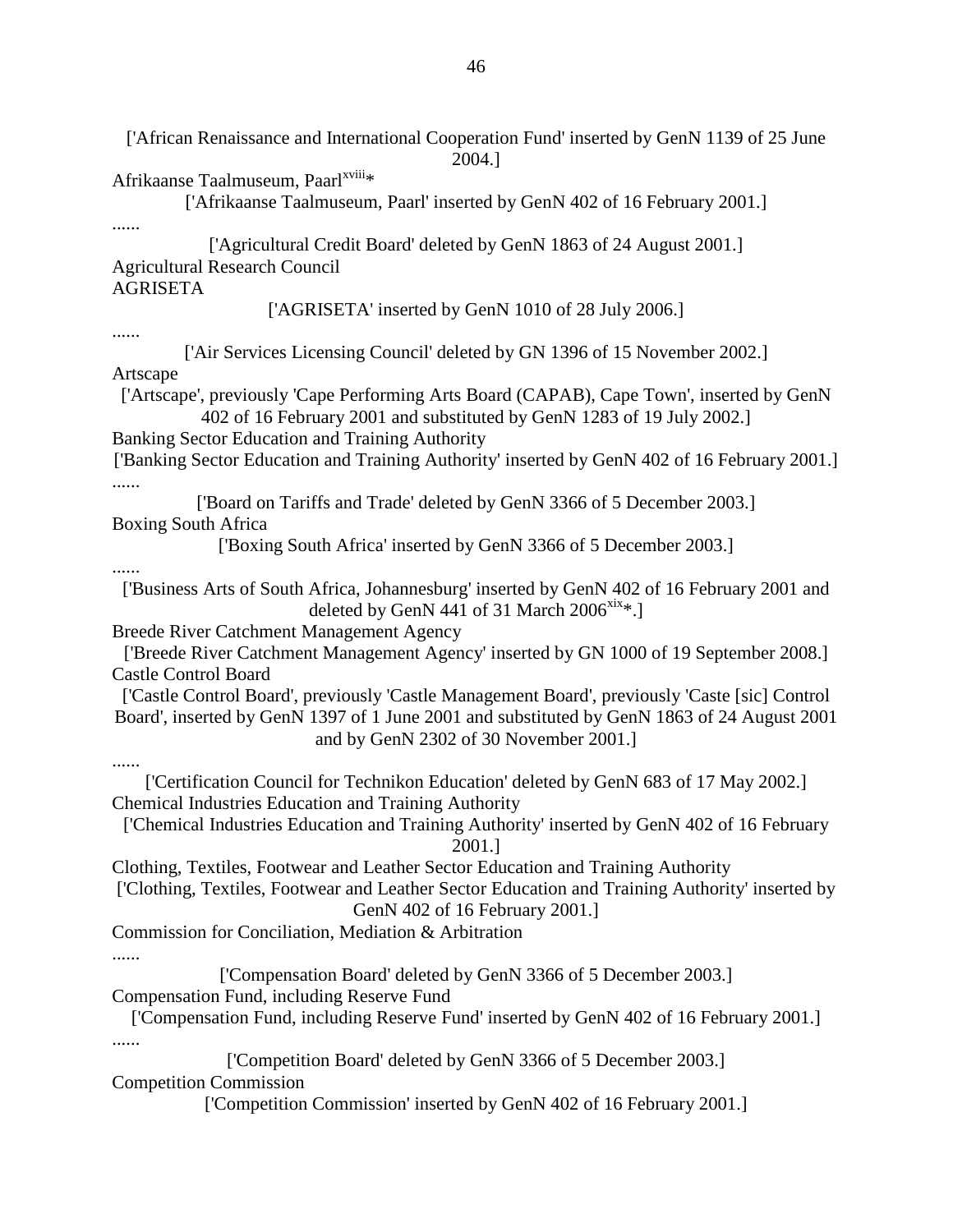Competition Tribunal ['Competition Tribunal' inserted by GenN 402 of 16 February 2001.] Construction Education and Training Authority ['Construction Education and Training Authority' inserted by GenN 402 of 16 February 2001.] Construction Industry Development Board ['Construction Industry Development Board' inserted by GenN 2302 of 30 November 2001.] Council for Geoscience Council for Medical Schemes ['Council for Medical Schemes' inserted by GenN 402 of 16 February 2001.] ...... ['Council for Mineral Technology (Mintek)' deleted and re-inserted in Schedule 3B by GN 504 of 8 June 2001.] ...... ['Council for Nuclear Safety' deleted by GenN 3366 of 5 December 2003.] ...... ['Council for Scientific and Industrial Research' deleted and re-inserted in Schedule 3B by GN 504 of 8 June 2001.] Council for the Built Environment (CBE) ['Council for the Built Environment (CBE)' inserted by GenN 765 of 27 May 2005.] Council on Higher Education ['Council on Higher Education' inserted by GenN 402 of 16 February 2001.] Cross-Border Road Transport Agency ['Cross-Border Road Transport Agency' inserted by GenN 1397 of 1 June 2001.] ...... ['Diplomacy, Intelligence, Defence and Trade & Industry Sector Education and Training Authority' inserted by GenN 402 of 16 February 2001 and deleted by GN 1000 of 19 September 2008.] Education and Labour Relations Council ['Education and Labour Relations Council' inserted by GN 1396 of 15 November 2002.] Education, Training and Development Practices Sector Education and Training Authority ['Education, Training and Development Practices Sector Education and Training Authority' inserted by GenN 402 of 16 February 2001.] Electricity Distribution Industry Holdings (Pty) Ltd ['Electricity Distribution Industry Holdings (Pty) Ltd' inserted by GenN 3366 of 5 December 2003.] Electronic Communications Security (Pty) Ltd ['Electronic Communications Security (Pty) Ltd' inserted by GN 311 of 20 March 2009.] ...... ['Employment's Condition Commission' inserted by GenN 402 of 16 February 2001 and deleted by GenN 765 of 27 May 2005<sup>xx</sup>\*.] Energy Sector Education and Training Authority ['Energy Sector Education and Training Authority' inserted by GenN 402 of 16 February 2001.] ['Engelenburg House Art Collection, Pretoria' inserted by GenN 402 of 16 February 2001 and deleted by GN 1396 of 15 November 2002.] ......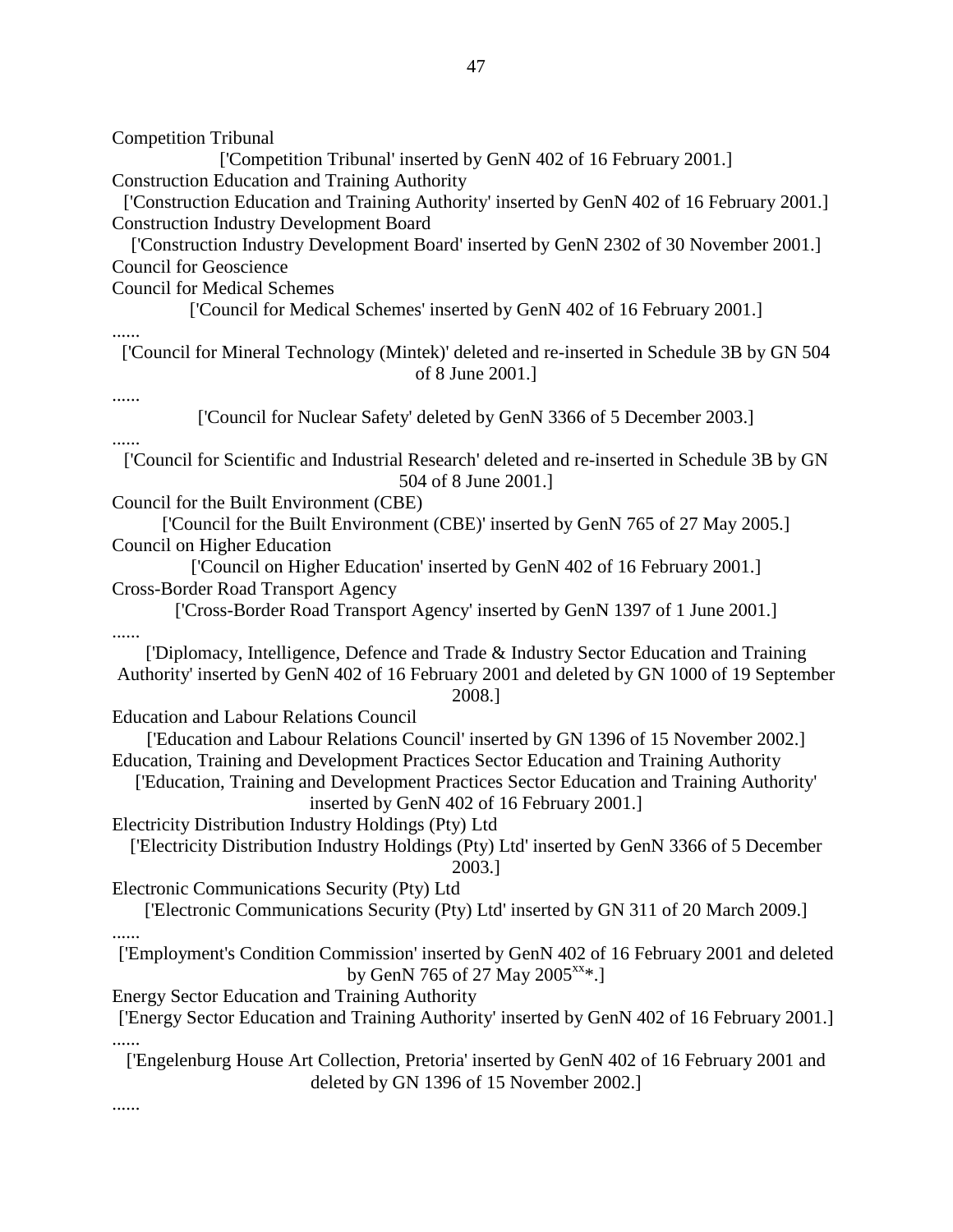['English Dictionary Unit of South Africa, Grahamstown' inserted by GenN 402 of 16 February 2001 and deleted by GenN 1283 of 19 July 2002.] Estate Agency Affairs Board ['Estate Agency Affairs Board' inserted by GenN 1397 of 1 June 2001.] ...... ['Export Credit Reinsurance Fund' inserted by GenN 1397 of 1 June 2001 and deleted by GenN 683 of 17 May 2002.] Film and Publication Board ['Film and Publication Board' inserted by GenN 1397 of 1 June 2001.] ...... ['Film & Publications Review Board' inserted by GenN 402 of 16 February 2001 and deleted by GenN 1261 of 17 April 2003.] Financial and Accounting Services Training Authority ['Financial and Accounting Services Training Authority' inserted by GenN 402 of 16 February 2001.] Financial Intelligence Centre ['Financial Intelligence Centre' inserted by GenN 3366 of 5 December 2003.] Financial Services Board Food and Beverages Manufacturing Industry Sector Education and Training Authority ['Food and Beverages Manufacturing Industry Sector Education and Training Authority' inserted by GenN 402 of 16 February 2001.] Forest Industries Sector Education and Training Authority ['Forest Industries Sector Education and Training Authority' inserted by GenN 402 of 16 February 2001.] ...... ['Foundation for Education, Science and Technology, Pretoria' inserted by GenN 402 of 16 February 2001 and deleted by GenN 1139 of 25 June  $2004^{xxi}*$ . ...... ['Foundation for Research and Development' inserted by GenN 402 of 16 February 2001 and deleted by GenN 1283 of 19 July 2002.] Freedom Park Trust ['Freedom Park Trust' inserted by GenN 1261 of 17 April 2003.] ...... ['Godisa Trust' inserted by GenN 1139 of 25 June 2004 and deleted by GN 1000 of 19 September 2008.] Health and Welfare Sector Education and Training Authority ['Health and Welfare Sector Education and Training Authority' inserted by GenN 402 of 16 February 2001.] Housing Development Agency ['Housing Development Agency' inserted by GN 311 of 20 March 2009.] Human Sciences Research Council<sup>xxii\*</sup> ...... ['Immigrants Selection Board' inserted by GenN 402 of 16 February 2001 and deleted by GN 1396 of 15 November 2002.] ......

['Independent Communications Authority' inserted by GenN 402 of 16 February 2001 and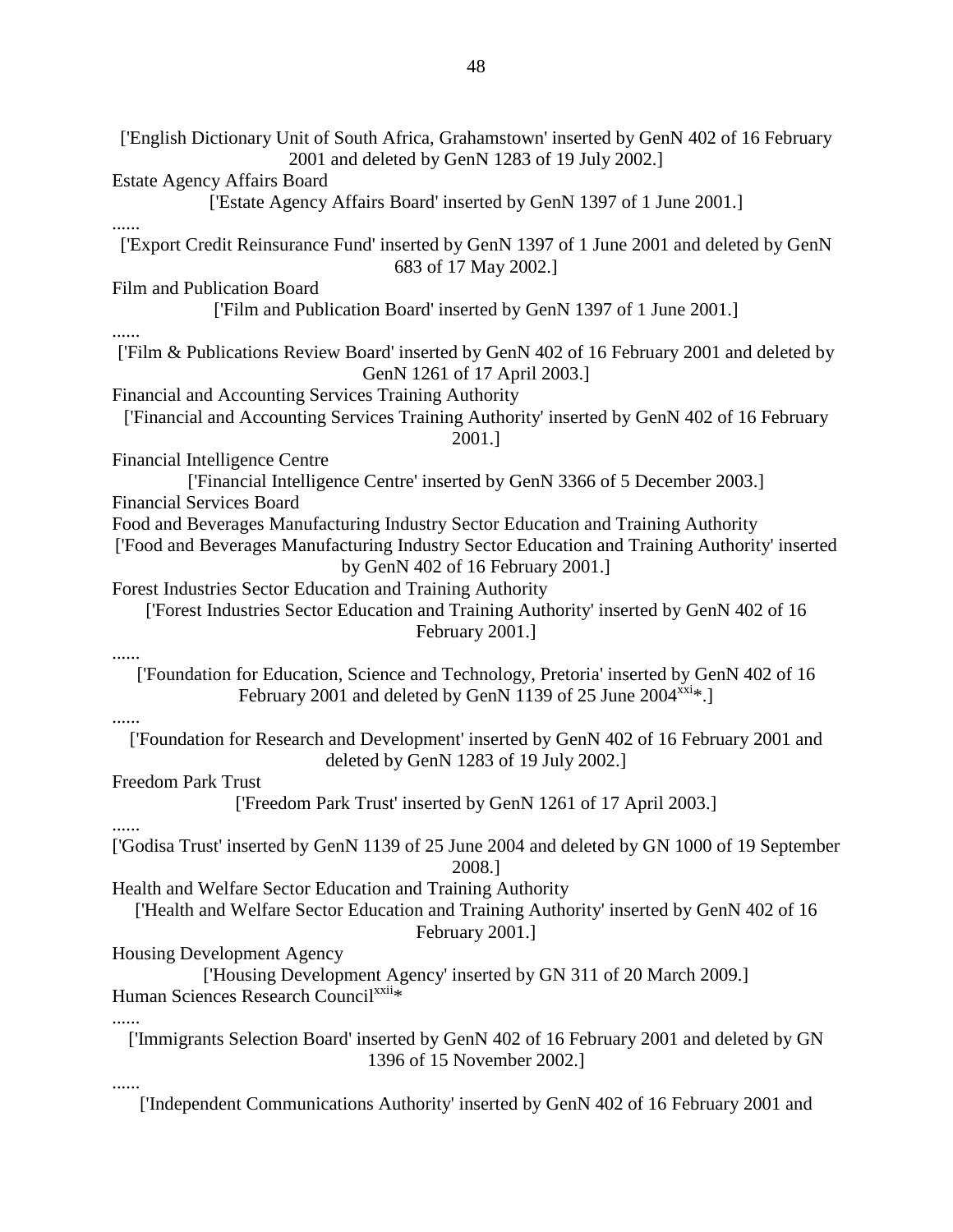deleted by GenN 1863 of 24 August 2001.] Independent Regulatory Board for Auditors ['Independent Regulatory Board for Auditors' inserted by GenN 1011 of 28 July 2006.] Information Systems, Electronics and Telecommunications Technologies Training Authority ['Information Systems, Electronics and Telecommunications Technologies Training Authority' inserted by GenN 402 of 16 February 2001.] Ingonyama Trust Board ['Ingonyama Trust Board' inserted by GenN 402 of 16 February 2001.] Inkomati Catchment Management Agency ['Inkomati Catchment Management Agency' inserted by GenN 396 of 17 March 2006.] Insurance Sector Education and Training Authority ['Insurance Sector Education and Training Authority' inserted by GenN 402 of 16 February 2001.] International Marketing Council (IMC) ['International Marketing Council (IMC)' inserted by GenN 1476 of 20 October 2006.] International Trade Adminstration Commission ['International Trade Adminstration Commission', previously 'International Trade Adminstration', inserted by GenN 1139 of 25 June 2004 and substituted by GenN 765 of 27 May 2005.] ...... ['Investment South Africa' inserted by GenN 402 of 16 February 2001 and deleted by GenN 1863 of 24 August 2001.] iSimangaliso Wetland Park ['iSimangaliso Wetland Park', previously 'Greater St. Lucia Wetland Park Authority' inserted by GenN 1283 of 19 July 2002 and substituted by GN 1003 of 19 September 2008.] Iziko Museums of Cape Town ['Iziko Museums of Cape Town', previously 'Southern Flagship Institution, Cape Town', inserted by GenN 402 of 16 February 2001 and substituted by GenN 1283 of 19 July 2002.] ...... ['JLB Institute of Ichthyology' inserted by GenN 402 of 16 February 2001 and deleted by GenN 1283 of 19 July 2002.] ...... ['Johannesburg World Summit', previously 'Johannesburg Earth Summit', inserted by GenN 1397 of 1 June 2001, substituted by GenN 683 of 17 May 2002 and deleted by GenN 1139 of 25 June  $2004^{xxiii}$ .] ...... ['Judicial Services Commission' deleted by GenN 683 of 17 May 2002.] ...... ['KwaZulu Ingonyama Trust' inserted by GenN 402 of 16 February 2001 and deleted by GenN 1261 of 17 April 2003.] Legal Aid Board Local Government, Water and Related Services Sector Education and Training Authority ['Local Government, Water and Related Services Sector Education and Training Authority' inserted by GenN 402 of 16 February 2001.] Luthuli Museum ['Luthuli Museum' inserted by GenN 1269 of 25 November 2005.]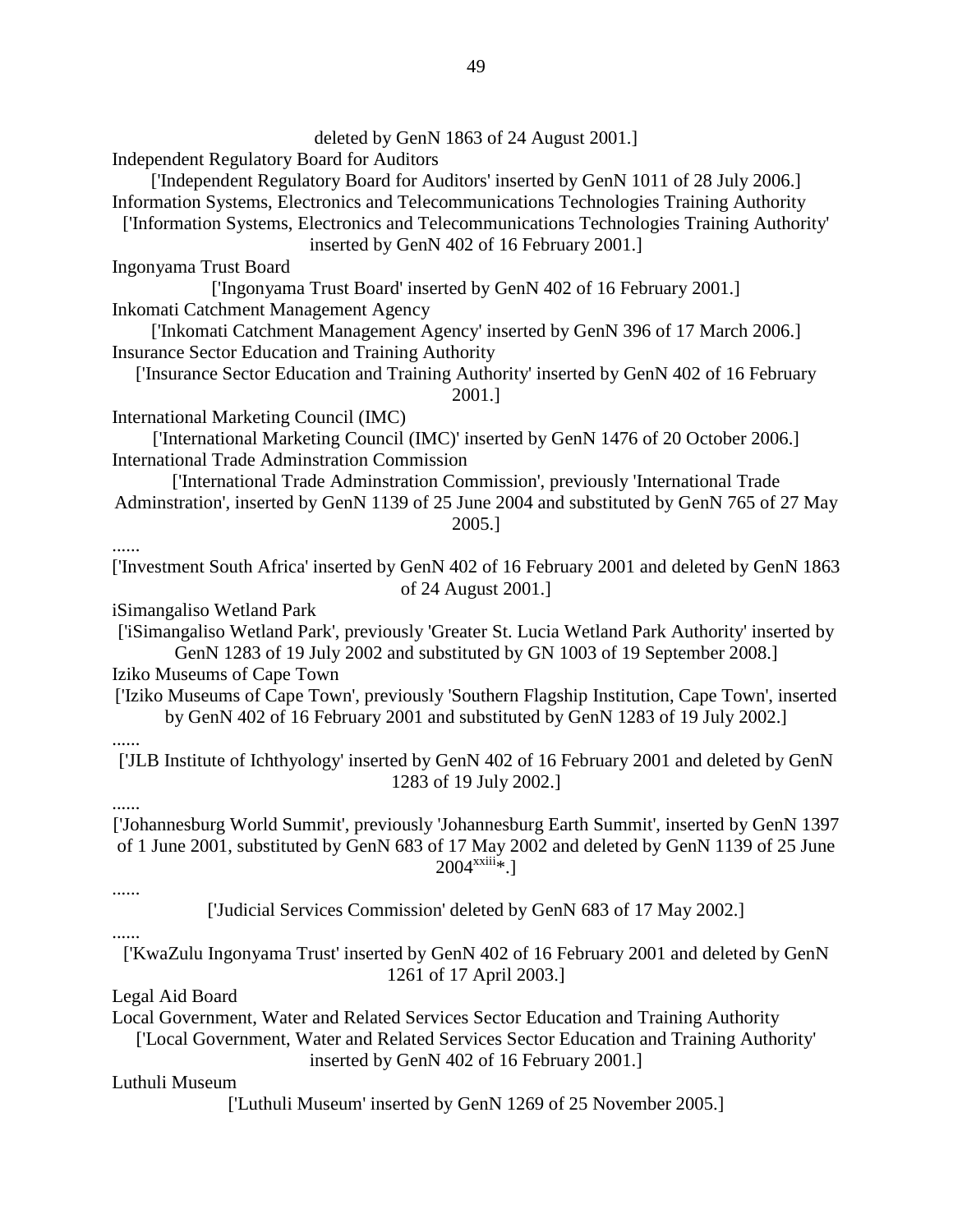......

['Manufacturing Advisory Council' inserted by GenN 1397 of 1 June 2001 and deleted by GN 1000 of 19 September 2008.] ...... ['Manufacturing Development Board' inserted by GenN 1397 of 1 June 2001 and deleted by GenN 3366 of 5 December 2003.] Manufacturing, Engineering and Related Services Education and Training Authority ['Manufacturing, Engineering and Related Services Education and Training Authority' inserted by GenN 402 of 16 February 2001.] Marine Living Resources Fund ['Marine Living Resources Fund' inserted by GenN 402 of 16 February 2001.] Market Theatre Foundation ['Market Theatre Foundation' inserted by GenN 1283 of 19 July 2002.] ...... ['Market Theatre, Johannesburg' inserted by GenN 402 of 16 February 2001 and deleted by GN 1396 of 15 November 2002.] Media, Advertising, Publishing, Printing and Packaging Training Authority ['Media, Advertising, Publishing, Printing and Packaging Training Authority' inserted by GenN 402 of 16 February 2001.] Media Development and Diversity Agency ['Media Development and Diversity Agency' inserted by GenN 1261 of 17 April 2003.] Mine Health and Safety Council ['Mine Health and Safety Council' inserted by GenN 402 of 16 February 2001.] ...... ['Mines and Works Compensation Fund' inserted by GenN 402 of 16 February 2001 and deleted by GenN 3366 of 5 December 2003.] Mining Qualifications Authority ['Mining Qualifications Authority' inserted by GenN 402 of 16 February 2001.] Municipal Infrastructure Investment Unit ['Municipal Infrastructure Investment Unit' inserted by GenN 1397 of 1 June 2001.] Natal Museum, Pietermaritzburg ['Natal Museum, Pietermaritzburg' inserted by GenN 402 of 16 February 2001.] National Agricultural Marketing Council ['National Agricultural Marketing Council', previously 'National Agriculture Marketing Council', substituted by GenN 1283 of 19 July 2002.] ...... ['National Archives Commission' inserted by GenN 402 of 16 February 2001 and deleted by GenN 1283 of 19 July 2002.] National Arts Council ['National Arts Council' inserted by GenN 402 of 16 February 2001.] ...... ['National Botanical Institute' inserted by GenN 402 of 16 February 2001 and deleted by GenN 765 of 27 May 2005.] National Consumer Commission ['National Consumer Commission' inserted by GN 1000 of 19 September 2008.] National Consumer Tribunal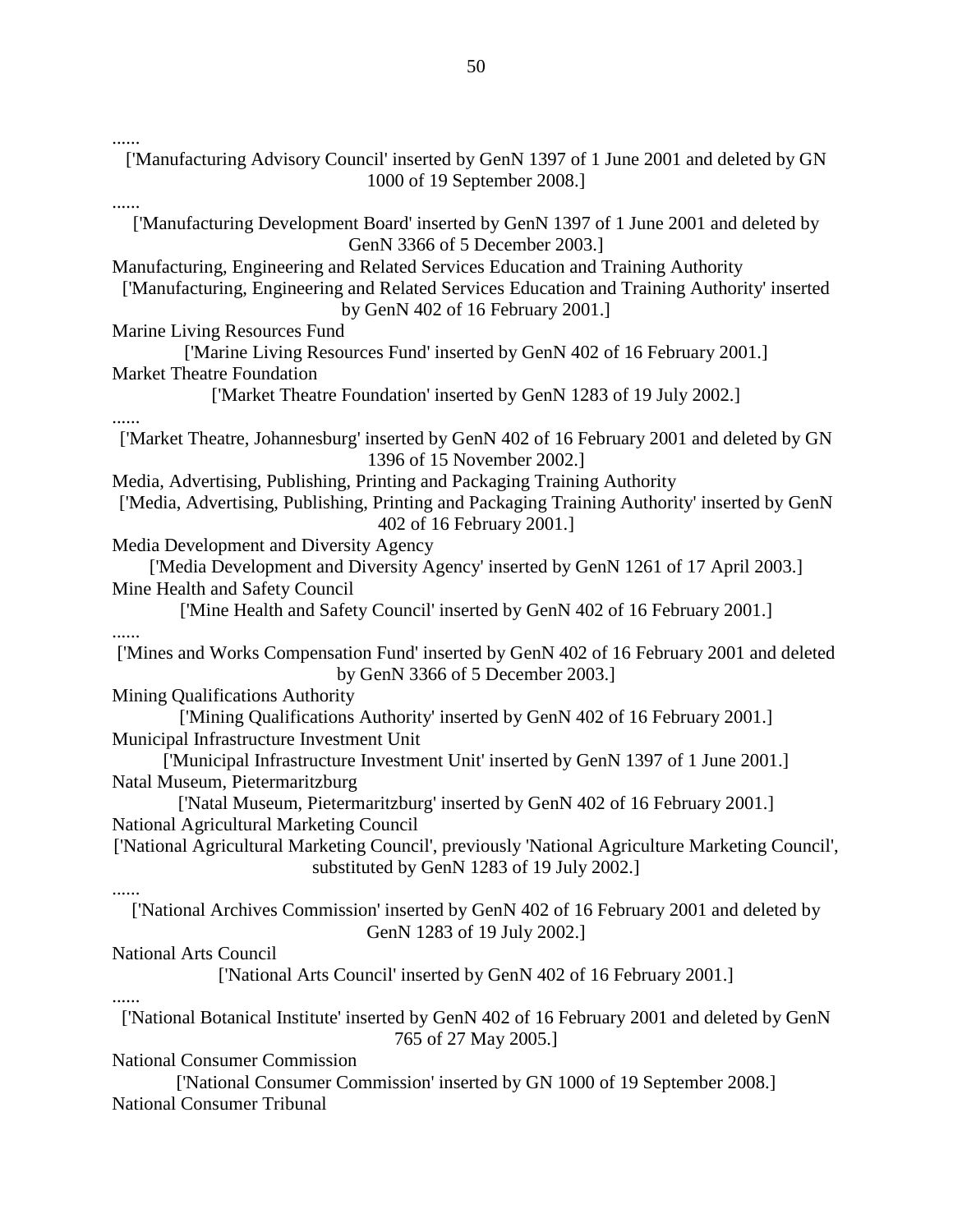['National Consumer Tribunal' inserted by GenN 602 of 12 May 2006.] ...... ['National Coordination Office of the Manufacturing Advisory Centre Programme-NAMAC' inserted by GenN 402 of 16 February 2001 and deleted by GenNs 1263, 1264 and 1265 of 25 November 2005<sup>xxiv</sup>\*.] National Credit Regulator ['National Credit Regulator' inserted by GenN 602 of 12 May 2006.] National Development Agency ['National Development Agency' inserted by GenN 402 of 16 February 2001.] National Economic, Development and Labour Council ...... ['National Electricity Regulator' deleted by GenN 1271 of 25 November 2005.] National Electronic Media Institute of SA ['National Electronic Media Institute of SA' inserted by GenN 1397 of 1 June 2001.] National Empowerment Fund ['National Empowerment Fund' inserted by GenN 402 of 16 February 2001.] National Energy Regulator of South Africa<sup>xxv</sup>\* ['National Energy Regulator of South Africa' inserted by GenN 1271 of 25 November 2005.] National English Literary Museum, Grahamstown<sup>xxvi</sup>\* ['National English Literary Museum, Grahamstown' inserted by GenN 402 of 16 February 2001.] National Film and Video Foundation ['National Film and Video Foundation' inserted by GenN 402 of 16 February 2001.] ...... ['National Film Board' deleted by GenN 3366 of 5 December 2003.] National Gambling Board of SA<sup>xxvii</sup>\* ['National Gambling Board of SA' inserted by GenN 402 of 16 February 2001.] National Health Laboratory Service ['National Health Laboratory Service' inserted by GenN 683 of 17 May 2002.] National Heritage Council (NHC) ['National Heritage Council (NHC)' inserted by GenN 765 of 27 May 2005.] National Home Builders Registration Council-NHBRC<sup>xxviii</sup>\* ['National Home Builders Registration Council-NHBRC' inserted by GenN 402 of 16 February 2001.] National Housing Finance Corporation National Library, Pretoria/Cape Town ['National Library, Pretoria/Cape Town' inserted by GenN 402 of 16 February 2001.] National Lotteries Board ['National Lotteries Board' inserted by GenN 402 of 16 February 2001.] National Metrology Institute of South Africa ['National Metrology Institute of South Africa' inserted by GN 1000 of 19 September 2008.] ...... ['National Monuments Council' deleted by GenN 1283 of 19 July 2002.] National Museum, Bloemfontein ['National Museum, Bloemfontein' inserted by GenN 402 of 16 February 2001.] National Nuclear Regulator ['National Nuclear Regulator' inserted by GenN 402 of 16 February 2001.]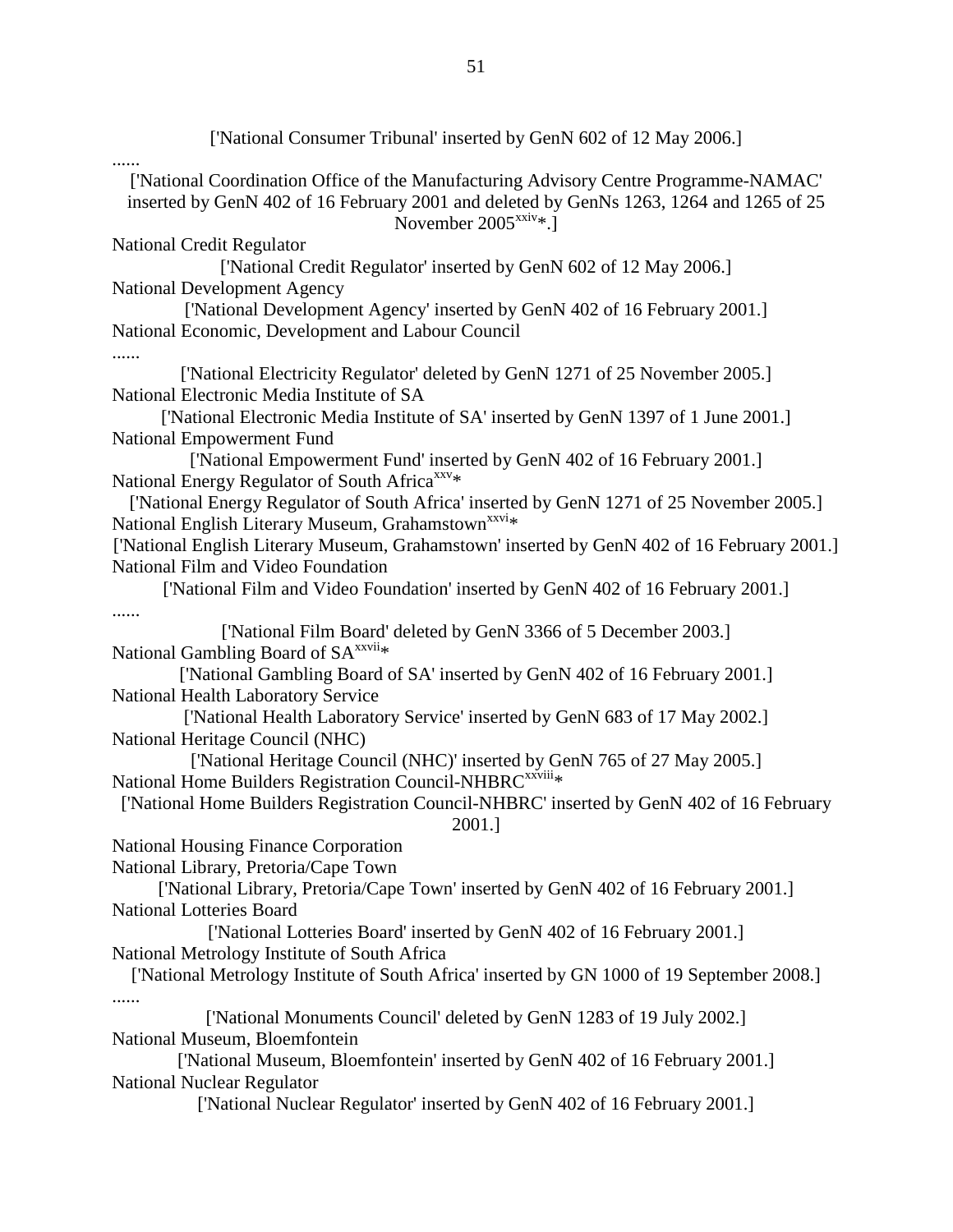National Regulator for Compulsory Specifications ['National Regulator for Compulsory Specifications' inserted by GN 1000 of 19 September 2008.] National Research Foundation ['National Research Foundation' inserted by GenN 402 of 16 February 2001.] ...... ['National Small Business Council' deleted by GenN 3366 of 5 December 2003.] National Student Financial Aid Scheme ['National Student Financial Aid Scheme' inserted by GenN 402 of 16 February 2001.] National Urban Reconstruction and Housing Agency-NURCHA<sup>xxix</sup>\* ['National Urban Reconstruction and Housing Agency-NURCHA' inserted by GenN 402 of 16 February 2001.] ...... ['National Year 2000 Decision Support Centre' inserted by GenN 402 of 16 February 2001 and deleted by GenN 3366 of 5 December 2003.] National Youth Commission National Youth Development Agency ['National Youth Development Agency' inserted by GN 311 of 20 March 2009.] ...... ['National Zoological Gardens of SA, Pretoria' inserted by GenN 402 of 16 February 2001 and deleted by GenN 1477 of 20 October  $2006^{xxx}.$ ] Nelson Mandela Museum, Umtata ['Nelson Mandela Museum, Umtata' inserted by GenN 402 of 16 February 2001.] Northern Flagship Institution, Pretoria ['Northern Flagship Institution, Pretoria' inserted by GenN 402 of 16 February 2001.] Office of the Ombudsman for Financial Services Providers ['Office of the Ombudsman for Financial Services Providers' inserted by GN 1000 of 19 September 2008.] Office of the Pension Funds Adjudicator ['Office of the Pension Funds Adjudicator' inserted by GN 1000 of 19 September 2008.] Performing Arts Council of the Free State ['Performing Arts Council of the Free State', previously 'Performing Arts Council Orange Free State (PACOFS), Bloemfontein', inserted by GenN 402 of 16 February 2001 and substituted by GenN 1283 of 19 July 2002.] Perishable Products Export Control Board ['Perishable Products Export Control Board' inserted by GenN 1283 of 19 July 2002.] Playhouse Company, Durban<sup>xxxi</sup>\* ['Playhouse Company, Durban' inserted by GenN 402 of 16 February 2001.] ...... ['Police, Private Security, Legal and Correctional Services Training Authority', previously 'Police, Private Security, Legal and Correctional Services', inserted by GenN 402 of 16 February 2001, substituted by GenN 1863 of 24 August 2001 and deleted by GN 1000 of 19 September 2008.] Ports Regulator of South Africa ['Ports Regulator of South Africa' inserted by GN 1000 of 19 September 2008.]

......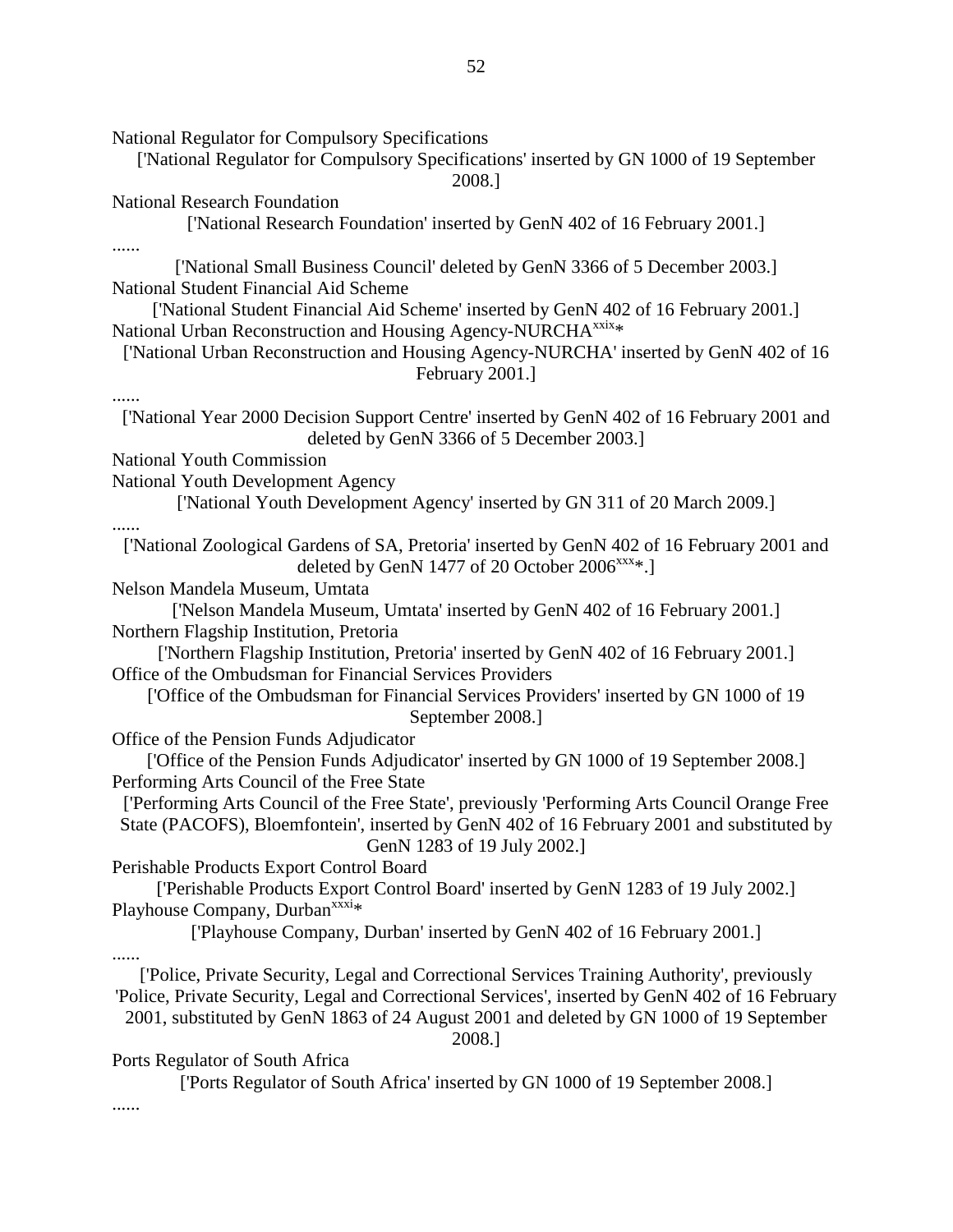['Primary Agricultural Education and Training Authority' inserted by GenN 402 of 16 February 2001 and deleted by GenN 1010 of 28 July 2006.] Private Security Industry Regulatory Authority ['Private Security Industry Regulatory Authority' inserted by GN 1000 of 19 September 2008.] Productivity SA ['Productivity SA', previously 'National Productivity Institute' inserted by GenN 402 of 16 February 2001 and substituted by GN 1003 of 19 September 2008.] ...... ['Public Investment Commissioners' inserted by GenN 1397 of 1 June 2001 and deleted by GenN 1114 of 15 July 2005.] ...... ['Public Protector' inserted by GenN 402 of 16 February 2001 and deleted by GenN 1863 of 24 August 2001.] Public Sector Education and Training Authority ['Public Sector Education and Training Authority' inserted by GenN 667 of 26 April 2006.] ...... ['Public Services Sector Education and Training Authority' inserted by GenN 402 of 16 February 2001 and deleted by GenN 1863 of 30 November 2001.] Railway Safety Regulator ['Railway Safety Regulator' inserted by GenN 3366 of 5 December 2003.] ...... ['Rent Control Board' inserted by GenN 1283 of 19 July 2002 and deleted by GenN 765 of 27 May 2005.] Road Accident Fund Road Traffic Management Corporation ['Road Traffic Management Corporation' inserted by GN 1396 of 15 November 2002.] Robben Island Museum, Cape Town ['Robben Island Museum, Cape Town' inserted by GenN 402 of 16 February 2001.] Rural Housing Loan Fund ['Rural Housing Loan Fund' inserted by GenN 3366 of 5 December 2003.] ...... ['SA Blind Workers Organization, Johannesburg' inserted by GenN 402 of 16 February 2001 and deleted by GenN 441 of 31 March  $2006^{xxxii*}$ . ...... ['SA Bureau of Standards' deleted and re-inserted in Schedule 3B by GenN 504 of 8 June 2001.] SA Civil Aviation Authority ...... ['SA Communications Regulatory Authority' inserted by GenN 402 of 16 February 2001 and deleted by GenN 1863 of 24 August 2001.] ...... ['SA Council for Architects' inserted by GenN 1397 of 1 June 2001 and deleted by GenN 1139 of 25 June 2004.] SA Council for Educators ['SA Council for Educators' inserted by GenN 402 of 16 February 2001.] ...... ['SA Diamond Board' inserted by GenN 402 of 16 February 2001 and deleted by GN 187 of 9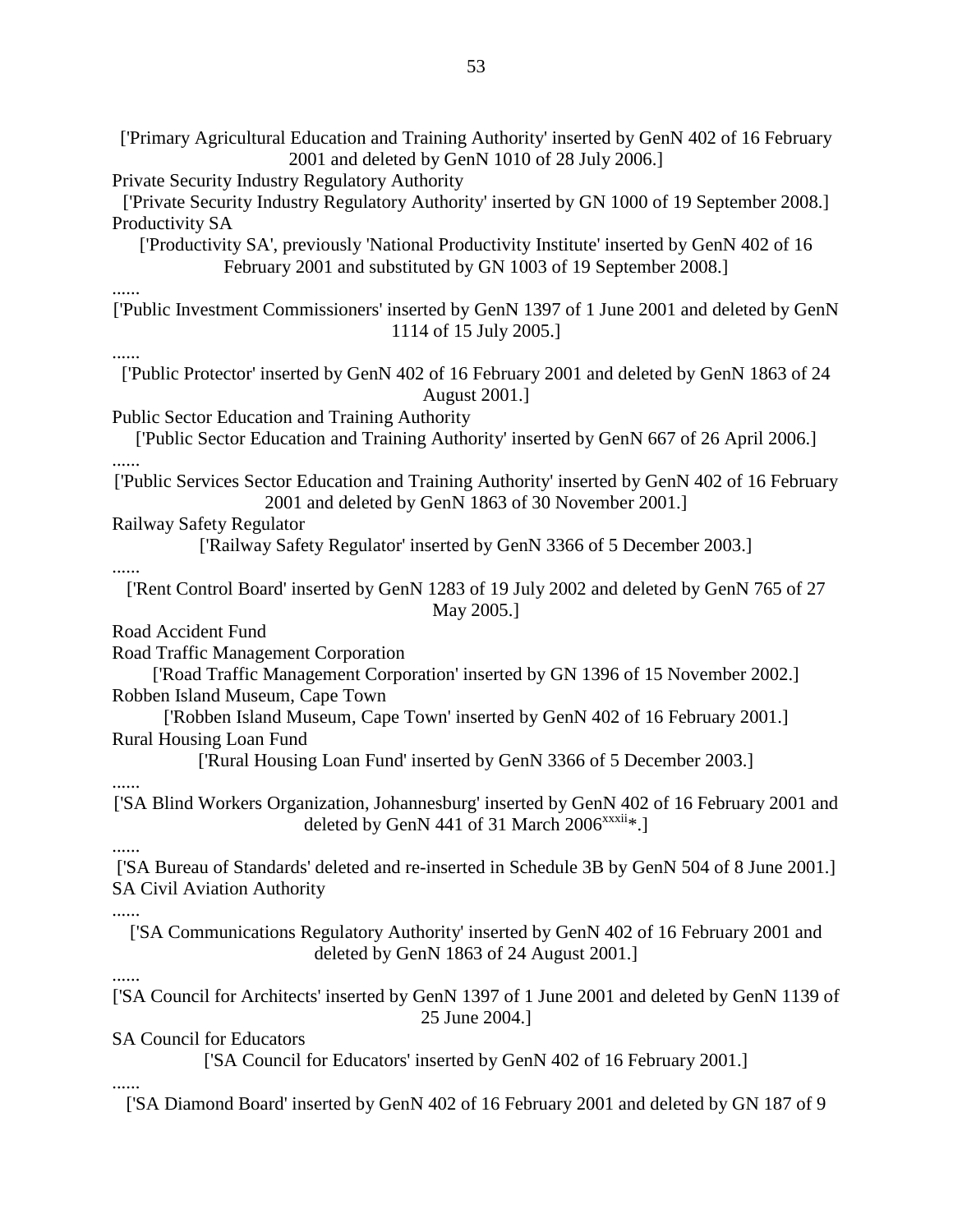# March  $2007^{\text{xxxiii}}$ \*.]

| ['SA Excellence Foundation' inserted by GenN 402 of 16 February 2001 and deleted by GenN<br>1268 of 25 November 2005 <sup>xxxiv</sup> *.]                                                                                                                                                                                                                                                                                                                                                                                                                                                                                                                                                                                                                                                                                                                                                                                                                                                                                                                  |
|------------------------------------------------------------------------------------------------------------------------------------------------------------------------------------------------------------------------------------------------------------------------------------------------------------------------------------------------------------------------------------------------------------------------------------------------------------------------------------------------------------------------------------------------------------------------------------------------------------------------------------------------------------------------------------------------------------------------------------------------------------------------------------------------------------------------------------------------------------------------------------------------------------------------------------------------------------------------------------------------------------------------------------------------------------|
| ['SA Geographical Names Commission' inserted by GenN 402 of 16 February 2001 and deleted<br>by GenN 1283 of 19 July 2002.]                                                                                                                                                                                                                                                                                                                                                                                                                                                                                                                                                                                                                                                                                                                                                                                                                                                                                                                                 |
| <b>SA Heritage Resources Agency</b><br>['SA Heritage Resources Agency', previously 'National Heritage Council', inserted by GenN 402<br>of 16 February 2001 and substituted by GenN 683 of 17 May 2002. XXXV*]                                                                                                                                                                                                                                                                                                                                                                                                                                                                                                                                                                                                                                                                                                                                                                                                                                             |
| ['National Housing Board' amended by GenN 1863 of 24 August 2001 and deleted by GenN<br>1283 of 19 July 2002.]                                                                                                                                                                                                                                                                                                                                                                                                                                                                                                                                                                                                                                                                                                                                                                                                                                                                                                                                             |
| ['SA Housing Fund' deleted by GenN 3366 of 5 December 2003.]                                                                                                                                                                                                                                                                                                                                                                                                                                                                                                                                                                                                                                                                                                                                                                                                                                                                                                                                                                                               |
| <br>['SA Housing Trust Limited' deleted by GenN 3366 of 5 December 2003.]<br>SA Institute for Drug-free Sport<br>['SA Institute for Drug-free Sport' inserted by GenN 402 of 16 February 2001.]<br>SA Library for the Blind, Grahamstown<br>['SA Library for the Blind, Grahamstown' inserted by GenN 402 of 16 February 2001.]<br>SA Local Government Association <sup>xxxvi</sup> *<br>['SA Local Government Association' inserted by GenN 1283 of 19 July 2002.]<br><b>SA Maritime Safety Authority</b><br>['SA Maritime Safety Authority' inserted by GenN 402 of 16 February 2001.]<br><b>SA Medical Research Council</b><br><b>SA National Accreditation System</b><br>['SA National Accreditation System' inserted by GenN 402 of 16 February 2001.]<br><b>SA National Roads Agency</b><br>['SA National Roads Agency', previously 'National Road Fund', substituted by GenN 1863 of 24<br><b>August 2001.]</b><br>SA Nuclear Energy Corporation <sup>xxxvii</sup> *<br>['SA Nuclear Energy Corporation' inserted by GenN 402 of 16 February 2001.] |
| <b>SA Qualifications Authority</b><br>['SA Quality Institute' inserted by GenN 402 of 16 February 2001 and deleted by GN 1000 of 19                                                                                                                                                                                                                                                                                                                                                                                                                                                                                                                                                                                                                                                                                                                                                                                                                                                                                                                        |
| September 2008.]                                                                                                                                                                                                                                                                                                                                                                                                                                                                                                                                                                                                                                                                                                                                                                                                                                                                                                                                                                                                                                           |
| <b>SA Revenue Service</b>                                                                                                                                                                                                                                                                                                                                                                                                                                                                                                                                                                                                                                                                                                                                                                                                                                                                                                                                                                                                                                  |
| ['SA Road Board' deleted by GN 1396 of 15 November 2002.]                                                                                                                                                                                                                                                                                                                                                                                                                                                                                                                                                                                                                                                                                                                                                                                                                                                                                                                                                                                                  |
| ['SA Road Safety Council' deleted by GN 1396 of 15 November 2002.]                                                                                                                                                                                                                                                                                                                                                                                                                                                                                                                                                                                                                                                                                                                                                                                                                                                                                                                                                                                         |
| ['SA Sport Commission' inserted by GenN 1397 of 1 June 2001 and deleted by GN 1000 of 19<br>September 2008.]<br>                                                                                                                                                                                                                                                                                                                                                                                                                                                                                                                                                                                                                                                                                                                                                                                                                                                                                                                                           |
|                                                                                                                                                                                                                                                                                                                                                                                                                                                                                                                                                                                                                                                                                                                                                                                                                                                                                                                                                                                                                                                            |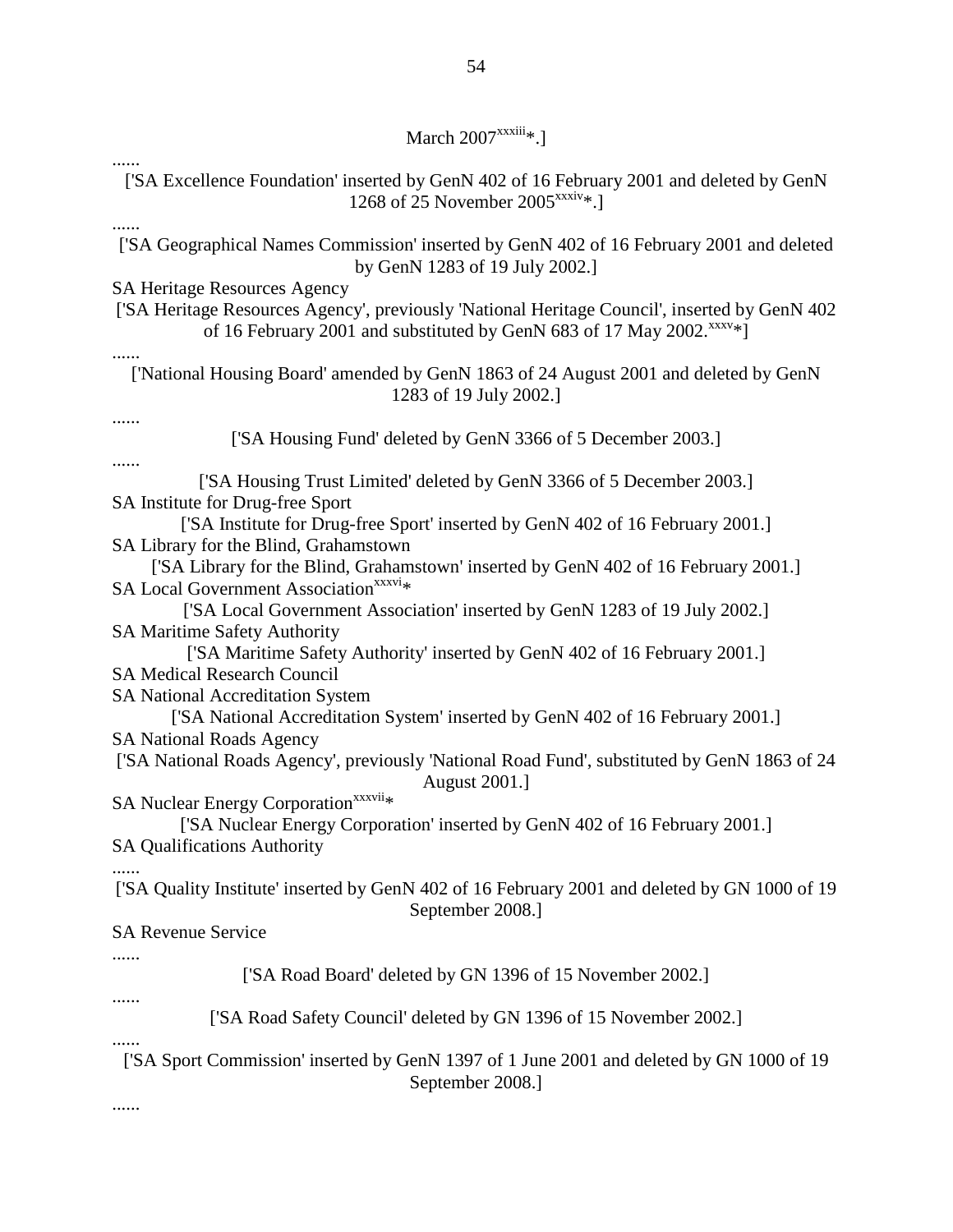['SA Telecommunications Regulatory Authority' deleted by GenN 1863 of 24 August 2001.] SA Tourism Board

...... ['Secondary Agricultural Sector Education and Training Authority' inserted by GenN 402 of 16 February 2001 and deleted by GenN 1010 of 28 July 2006.] Servcon ['Servcon' inserted by GenN 402 of 16 February 2001.] Services Sector Education and Training Authority ['Services Sector Education and Training Authority' inserted by GenN 402 of 16 February 2001.] Small Enterprise Development Agency (SEDA)<sup>xxxviii</sup>\* ['Small Enterprise Development Agency (SEDA)' inserted by GenNs 1263, 1264 and 1265 of 25 November 2005.] Social Housing Foundation ['Social Housing Foundation' inserted by GenN 1397 of 1 June 2001.] South African Diamond and Precious Metals Regulator<sup>xxxix</sup>\* ['South African Diamond and Precious Metals Regulator' inserted by GN 187 of 9 March 2007.] South African National Biodiversity Institute  $(SANBI)^{x|*}$ ['South African National Biodiversity Institute (SANBI)' inserted by GenN 765 of 27 May 2005.] South African National Parks $^{xli*}$ ['National Parks Board' amended by GenN 683 of 17 May 2002.] South African National Space Agency ['South African National Space Agency' inserted by GN 311 of 20 March 2009.] South African Social Security Agency<sup>xlii</sup>\* ['South African Social Assistance Agency' inserted by GenN 230 of 24 February 2006, as corrected by GenN 436 of 31 March 2006.] South African Weather Service<sup>xliii</sup>\* ['South African Weather Service' inserted by GenN 2302 of 30 November 2001.] Special Investigation Unit ['Special Investigation Unit' inserted by GenN 402 of 16 February 2001.] State Information Technology Agency State Theatre, Pretoria ['State Theatre, Pretoria' inserted by GenN 402 of 16 February 2001.] Technology Innovation Agency ['Technology Innovation Agency' inserted by GN 311 of 20 March 2009.] The Co-Operative Banks Development Agency ['The Co-Operative Banks Development Agency' inserted by GN 1000 of 19 September 2008.] Thubelisha Homes ['Thubelisha Homes' inserted by GenN 402 of 16 February 2001.] Tourism and Hospitality Education and Training Authority ['Tourism and Hospitality Education and Training Authority' inserted by GenN 402 of 16 February 2001.] ...... ['Trade and Investment South Africa' inserted by GenN 2302 of 30 November 2001 and deleted by GN 1000 of 19 September 2008.] Transport Education and Training Authority

['Transport Education and Training Authority' inserted by GenN 402 of 16 February 2001.]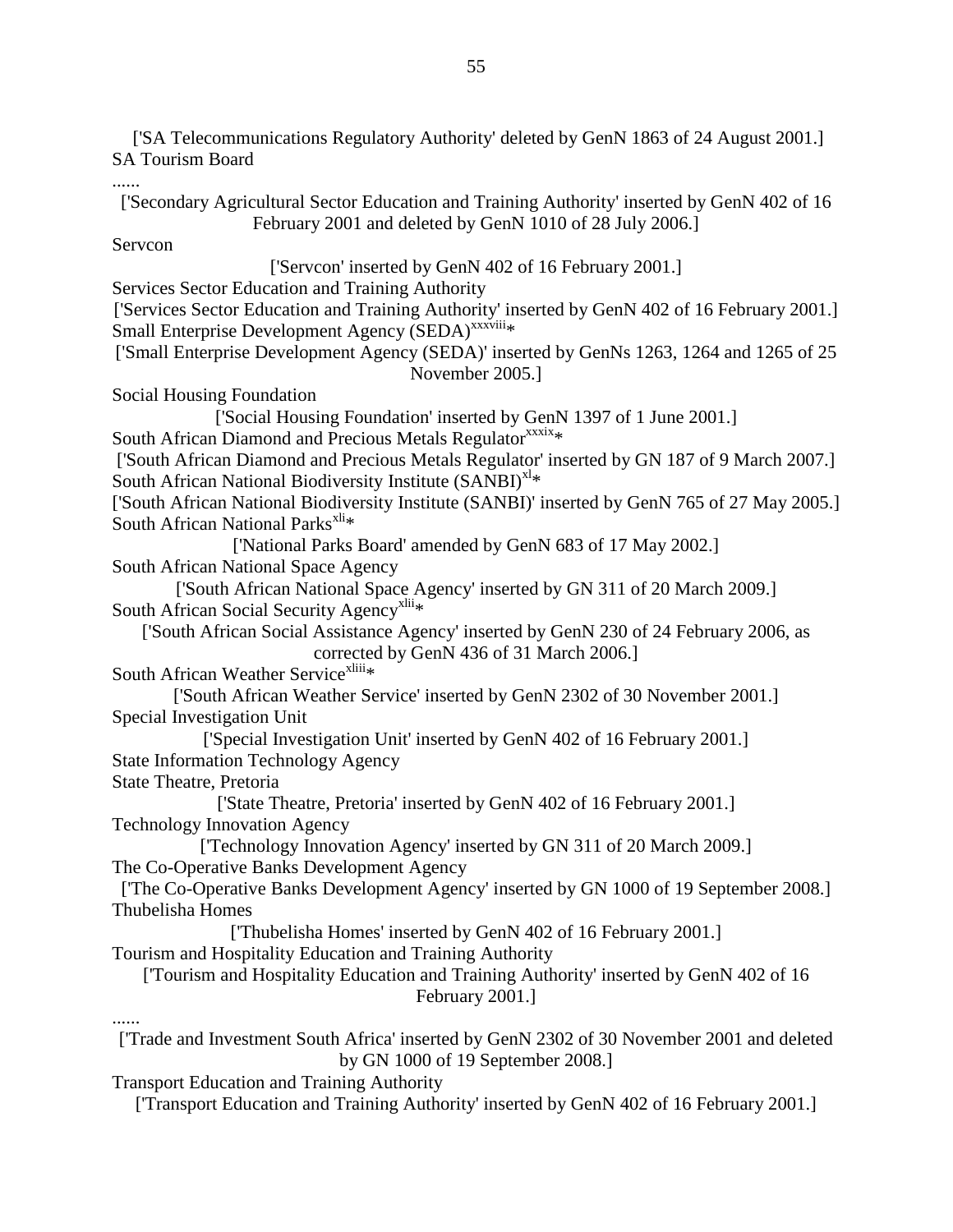Umalusi Council for Quality Assurance in General and Further Education and Training<sup>xliv\*</sup> ['Umalusi Council for Quality Assurance in General and Further Education and Training', previously 'SA Certification Council', substituted by GN 1396 of 15 November 2002.] Unemployment Insurance Fund Universal Service and Access Agency of South Africa ['Universal Service and Access Agency of South Africa', previously 'Universal Service Agency', originally 'Universal Services Agency', inserted by GenN 402 of 16 February 2001, amended by GenN 1863 of 24 August 2001 and substituted by GN 1003 of 19 September 2008.] Universal Service and Access Fund ['Universal Service and Access Fund', previously 'Universal Service Fund', originally 'Universal Services Fund', inserted by GenN 402 of 16 February 2001, amended by GenN 2302 of 30 November 2001 and substituted by GN 1003 of 19 September 2008.] Urban Transport Fund ['Urban Transport Fund' inserted by GenN 1397 of 1 June 2001.] Voortrekker Museum, Pietermaritzburg ['Voortrekker Museum, Pietermaritzburg' inserted by GenN 402 of 16 February 2001.] ...... ['Wage Board' deleted by GenN 3366 of 5 December 2003.] War Museum of the Boer Republics, Bloemfontein ['War Museum of the Boer Republics, Bloemfontein' inserted by GenN 402 of 16 February 2001.] Water Research Commission Wholesale and Retail Sector Education and Training Authority ['Wholesale and Retail Sector Education and Training Authority' inserted by GenN 402 of 16 February 2001.] William Humphreys Art Gallery ['William Humphreys Art Gallery' inserted by GenN 402 of 16 February 2001 and by GenN 1283 in *GG* 23619 of 19 July 2002.] Windybrow Centre ['Windybrow Centre' inserted by GenN 683 of 17 May 2002.] ...... ['Woordeboek van die Afrikaanse Taal (WAT), Paarl' inserted by GenN 402 of 16 February 2001 and deleted by GenN 1283 of 19 July 2002.] Any subsidiary or entity under the ownership control of the above public entities *Part B National Government Business Enterprises*  [Part B amended by GenN 402 in *GG* 22047 of 16 February 2001, by GN 504 in *GG* 22337 of 8 June 2001, by GenN 1863 in *GG* 22577 of 24 August 2001, by GenN 2302 in *GG* 22860 of 30 November 2001, by GenN 1283 in *GG* 23619 of 19 July 2002, by GenN 1261 in *GG* 24731 of 17 April 2003, by GenN 3366 in *GG* 25778 of 5 December 2003, by GenN 1114 in *GG* 27773 of 15 July 2005, by GenNs 1263-1265 in *GG* 28237 of 25 November 2005, by GenN 431 in *GG* 28630 of 24 March 2006 and by GN 647 in *GG* 30074 of 20 July 2007.]

Albany Coast Water Board

['Albany Coast Water Board', previously 'Albaniekus Waterraad', substituted by GenN 1863 of 24 August 2001.]

Amatola Water Board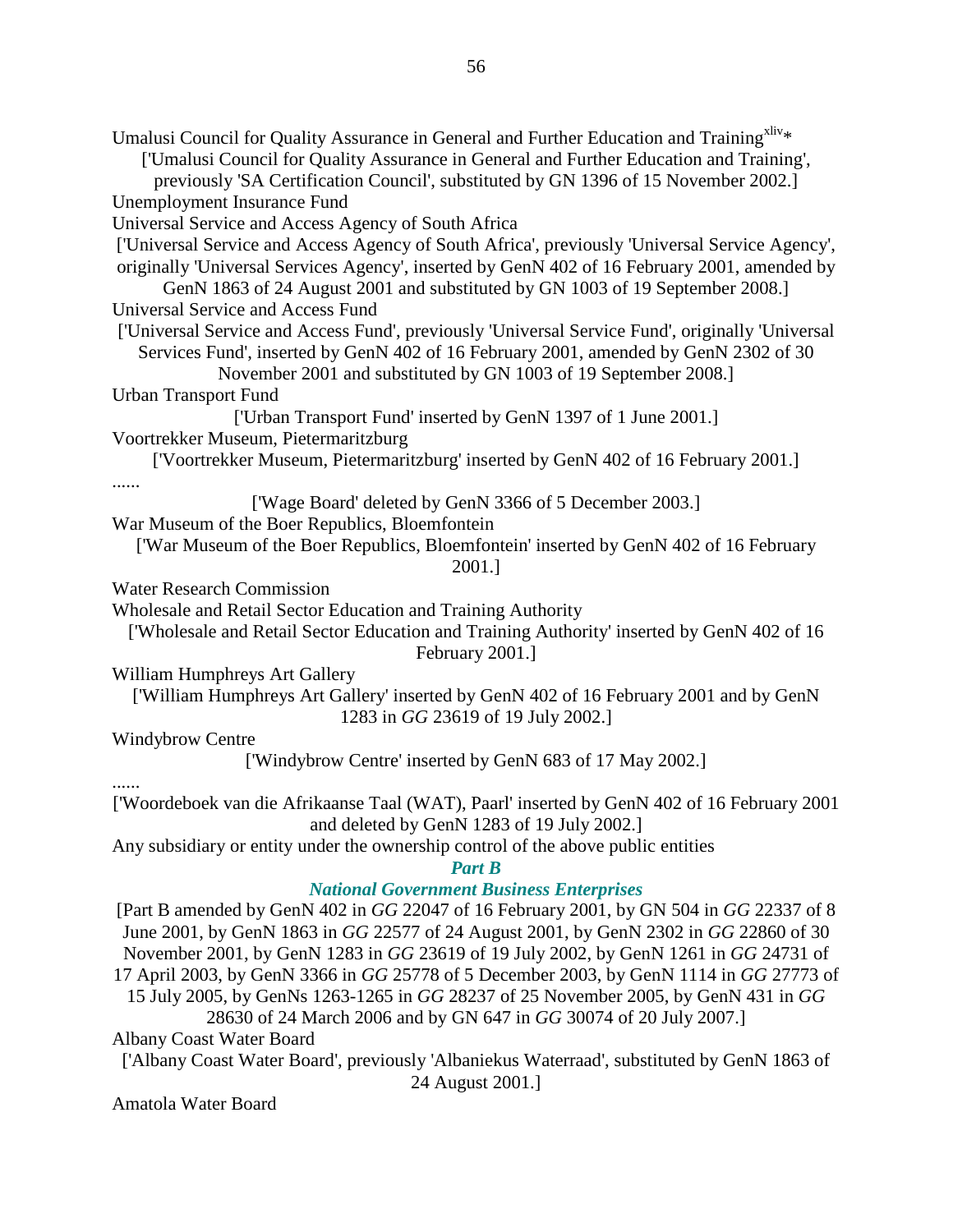| ['Amatola Water Board', previously 'Amatola Water', inserted by GenN 402 of 16 February 2001<br>and substituted by GenN 1863 of 24 August 2001.]                                      |
|---------------------------------------------------------------------------------------------------------------------------------------------------------------------------------------|
| Aventura                                                                                                                                                                              |
| ['Aventura' inserted by GenN 402 of 16 February 2001.]                                                                                                                                |
| ['Bala Farms (Pty) Ltd', previously 'Bala-Bala Farms (Pty) Ltd', amended by GenN 1863 of 24<br>August 2001 and deleted by GenN 431 of 24 March 2006.]                                 |
| <b>Bloem Water</b>                                                                                                                                                                    |
| <b>Botshelo Water</b>                                                                                                                                                                 |
| ['Botshelo Water', previously 'North West Water Supply Authority Board', inserted by GenN<br>1863 of 24 August 2001 and substituted by GenN 3366 of 5 December 2003 <sup>x1v</sup> *. |
| <b>Bushbuckridge Water Board</b>                                                                                                                                                      |
| ['Bushbuckridge Water Board', previously 'Bushbuckridge Water', inserted by GenN 402 of 16<br>February 2001 and substituted by GenN 1863 of 24 August 2001.]                          |
| Council for Mineral Technology (Mintek)                                                                                                                                               |
| ['Council for Mineral Technology (Mintek)' inserted by GN 504 of 8 June 2001.]                                                                                                        |
| Council for Scientific and Industrial Research (CSIR)                                                                                                                                 |
| ['Council for Scientific and Industrial Research' inserted by GN 504 of 8 June 2001.]                                                                                                 |
| Export Credit Insurance Corporation of South Africa Limited                                                                                                                           |
| ['Export Credit Insurance Corporation of South Africa Limited', previously 'Export Credit                                                                                             |
| Insurance Corporation of South Africa', inserted by GenN 2302 of 30 November 2001 and                                                                                                 |
| amended by GenN 1283 of 19 July 2002.]                                                                                                                                                |
| Ikangala Water                                                                                                                                                                        |
| ['Ikangala Water' inserted by GenN 1863 of 24 August 2001.]                                                                                                                           |
| Inala Farms (Pty) Ltd                                                                                                                                                                 |
| ['Inala Farms (Pty) Ltd', previously 'Iniala Farms (Pty) Ltd', amended by GenN 1261 of 17 April<br>2003.]                                                                             |
| ['Kalahari East Water Board', previously 'Kalahari-Oos Waterraad', substituted by GenN 1863 of<br>24 August 2001 and deleted by GenN 3366 of 5 December 2003.]                        |
| ['Kalahari West Water Board', previously 'Kalahari-Wes Waterraad', substituted by GenN 1863<br>of 24 August 2001 and deleted by GenN 3366 of 5 December 2003.                         |
| ['Karos-Geelkoppen Waterraad' deleted by GenN 1863 of 24 August 2001.]<br>Khula Enterprises                                                                                           |
| Lepelle Northern Water                                                                                                                                                                |
| ['Lepelle Northern Water', previously 'Bosveld Waterraad', 'Noord Transvaal Water / Meetse' and<br>'Phalaborwa Water', substituted by GenN 1863 of 24 August 2001.]                   |
| <b>Magalies Water</b>                                                                                                                                                                 |
| <b>Mhlathuze Water</b>                                                                                                                                                                |
|                                                                                                                                                                                       |
| ['Mjindi Farming (Pty) Ltd' deleted and re-inserted in Schedule 3D by GenN 1863 of 24 August<br>2001.]                                                                                |
| ['Mpendle-Ntambanana Agricultural Company (Pty) Ltd' deleted and re-inserted in Schedule 3D                                                                                           |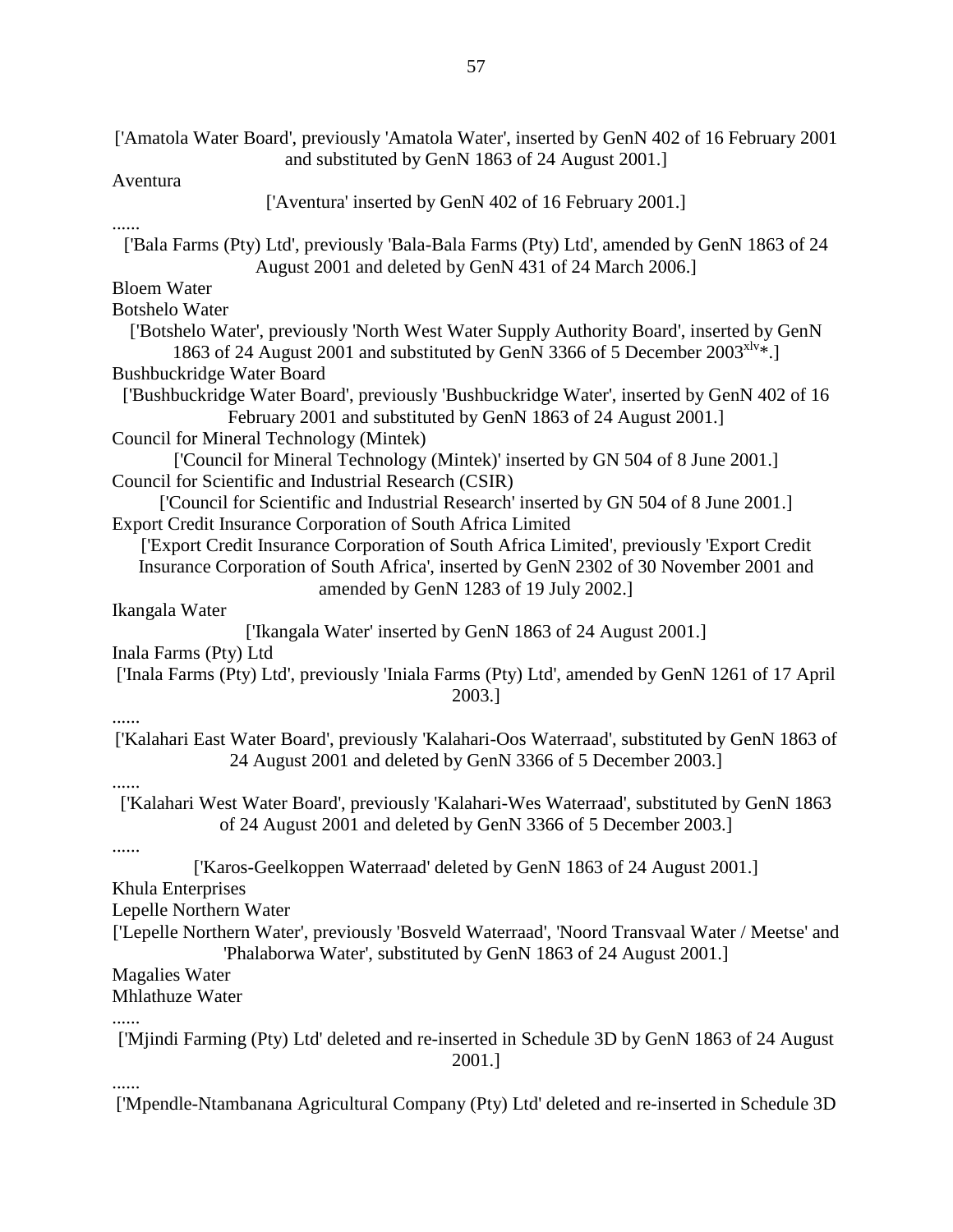by GenN 1863 of 24 August 2001.]

Namakwa Water Ncera Farms (Pty) Ltd ...... ['Ntsika Enterprises' deleted by GenNs 1263, 1264 and 1265 of 25 November  $2005^{xlvi}*$ .] Onderstepoort Biological Products ['Onderstepoort Biological Products' inserted by GenN 402 of 16 February 2001.] Overberg Water Pelladrift Water Board ['Pelladrift Water Board', previously 'Pelladrift Water', amended by GenN 1863 of 24 August 2001.] Public Investment Corporation Limited ['Public Investment Corporation Limited' inserted by GenN 1114 in *GG* 27773 of 15 July 2005.] Rand Water ['Rand Water', previously 'Rand Water Board', amended by GenN 1863 of 24 August 2001.] SA Bureau of Standards (SABS) ['SA Bureau of Standards' inserted by GenN 504 of 8 June 2001.] SA Rail Commuter Corporation Limited Sasria $x^{1}$ vii $*$ ['Sasria' inserted by GenN 402 of 16 February 2001.] Sedibeng Water ['Sedibeng Water', previously 'Goudveld Water', substituted by GenN 1863 of 24 August 2001.] Sentech ['Sentech' inserted by GenN 402 of 16 February 2001.] State Diamond Trader ['State Diamond Trader' inserted by GN 647 of 20 July 2007.] ...... ['Trade and Investment South Africa', previously 'Investment South Africa', inserted by GenN 402 of 16 February 2001, amended by GenN 1863 of 24 August 2001 and deleted and re-inserted in Schedule 3A by GenN 2302 of 30 November 2001.] Umgeni Water ['Umgeni Water', previously 'Umgeni Water Board', substituted by GenN 1863 of 24 August 2001.] Umsombomvu Youth Fund ['Umsombomvu Youth Fund', previously 'Umsombomvu Fund', inserted by GenN 1261 of 17 April 2003 and substituted by GenN 3366 of 5 December 2003<sup>xlviii</sup>\*. Any subsidiary or entity under the ownership control of the above public entities *Part C Provincial Public Entities*<sup>xlix</sup><sup>\*</sup> [Part C added by s. 45 of Act 29 of 1999, by GenN 402 in *GG* 22047 of 16 February 2001, by GenN 1397 in *GG* 22321 of 1 June 2001, amended by GenN 1863 in *GG* 22577 of 24 August 2001, by GenN 2302 in *GG* 22860 of 30 November 2001, by GenN 683 in *GG* 23407 of 17 May 2002, by GenN 1283 in *GG* 23619 of 19 July 2002, by GN 1396 in *GG* 24042 of 15 November

2002, by GenN 1261 in *GG* 24731 of 17 April 2003, by GenN 3366 in *GG* 25778 of 5 December 2003, by GenN 1139 in *GG* 26477 of 25 June 2004, by GenN 765 in *GG* 27599 of 27 May 2005, by GenNs 1266, 1267 and 1270 in *GG* 28237 of 25 November 2005, by GenNs 462 and 476 in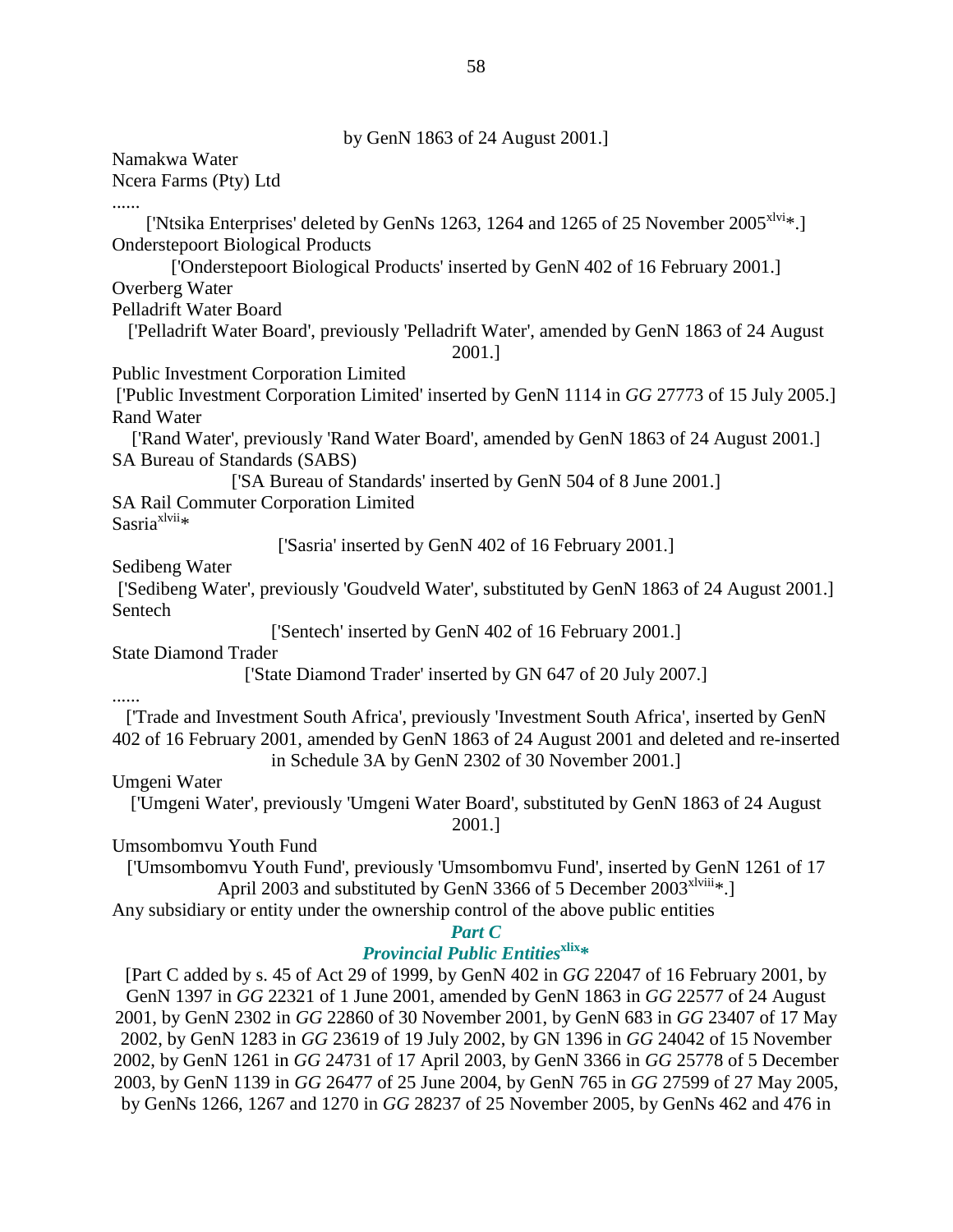*GG* 28679 of 7 April 2006, by GenN 1475 in *GG* 29293 of 20 October 2006, by GN 7 in *GG* 30650<sup>l</sup> \* of 4 January 2008, by GNs 1001 and 1003 in *GG* 31417 of 19 September 2008 and by GNs 309 and 310 in *GG* 32013 of 20 March 2009.]

#### **Eastern Cape:**

['Centre for Investment and Marketing in the Eastern Cape' deleted by GN 1001 of 19 September 2008.]

Eastern Cape Appropriate Technology Unit

Eastern Cape Arts Council

......

......

['Eastern Cape Consumer Affairs Court' deleted by GN 1001 of 19 September 2008.]

...... ['Eastern Cape Development Corporation' deleted and re-inserted in Schedule 3D by GenN 1863 of 24 August 2001.]

#### ......

['Eastern Cape Development Tribunal' deleted by GN 1396 of 15 November 2002.] Eastern Cape Gambling and Betting Board Eastern Cape Liquor Board

......

['Eastern Cape Local Road Transport Board' deleted by GN 1001 of 19 September 2008.] ......

['Eastern Cape Museums' deleted by GN 1001 of 19 September 2008.] Eastern Cape Parks Board

['Eastern Cape Parks Board' inserted by GenN 1270 of 25 November 2005.]

......

['Eastern Cape Provincial Housing Board' deleted by GN 1001 of 19 September 2008.] Eastern Cape Provincially Aided Libraries

#### ......

['Eastern Cape Regional Authorities' deleted by GN 1001 of 19 September 2008.] Eastern Cape Rural Finance Corporation Limited

['Eastern Cape Rural Finance Corporation Limited', previously 'Eastern Cape Agricultural Bank', substituted by GenN 1283 of 19 July 2002.]

Eastern Cape Socio-Economic Consultative Council

#### ......

['Eastern Cape Tender Board' deleted by GenN 1283 of 19 July 2002.] Eastern Cape Tourism Board

#### ......

['Eastern Cape Township Board' deleted by GN 1396 of 15 November 2002.] Eastern Cape Youth Commission

['Eastern Cape Youth Commission' inserted by GenN 1261 of 17 April 2003.]

......

......

['East London Industrial Development Zone Corporation' inserted by GenN 3366 of 5 December  $2003^{\text{li}}*$  and deleted and re-inserted in Schedule 3D by GenN 1267 of 25 November 2005.]

## **Free State:**

['Free State Consumer Affairs' inserted by GN 1396 of 15 November 2002 and deleted by GenN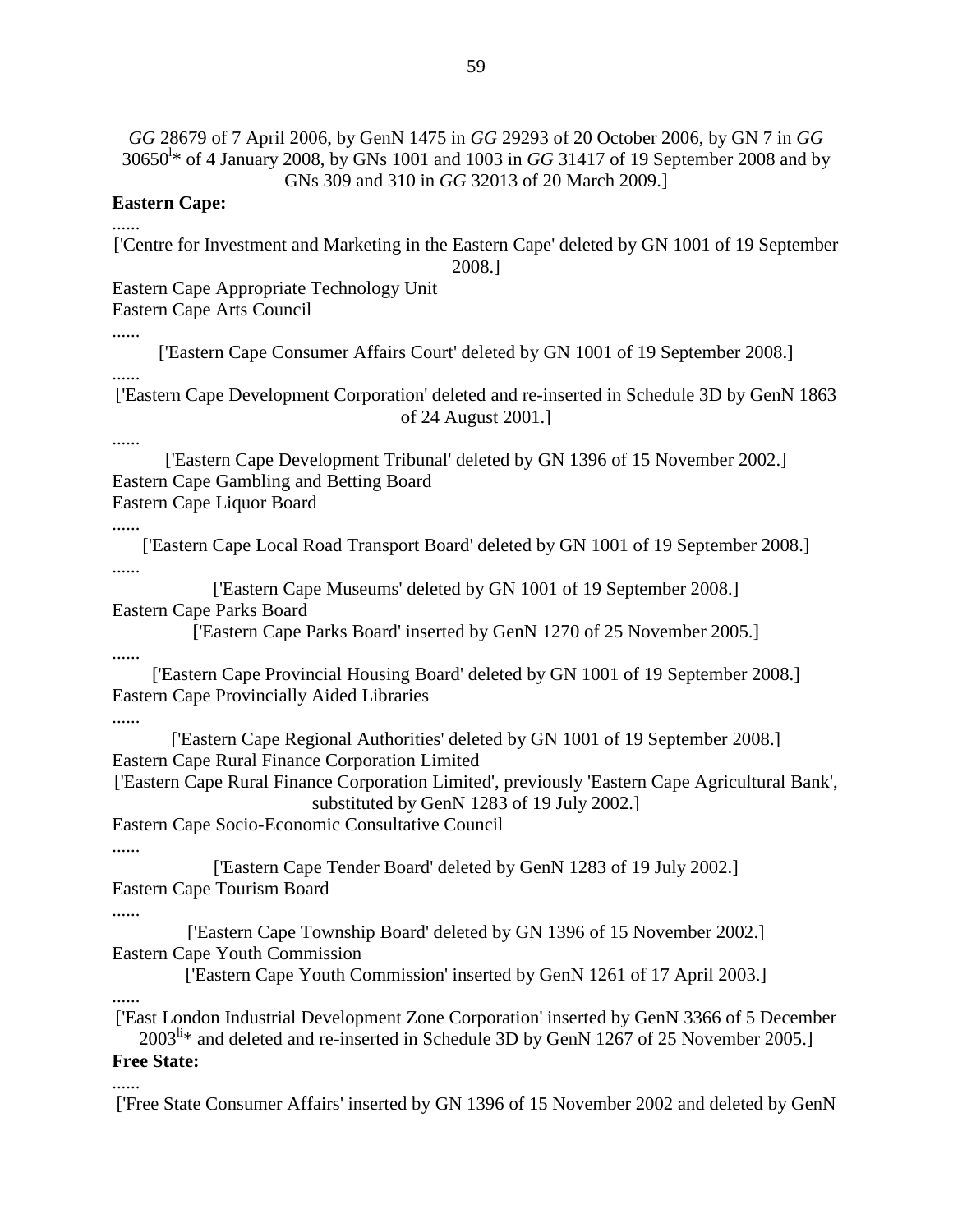| ['Free State Council for Citizenship, Education and Conflict Resolution' inserted by GenN 683 of<br>17 May 2002 and deleted by GN 1001 of 19 September 2008.]                   |
|---------------------------------------------------------------------------------------------------------------------------------------------------------------------------------|
| Free State Gambling and Racing Board<br>['Free State Gambling and Racing Board', previously 'Free State Gambling and Gaming Board',<br>substituted by GenN 765 of 27 May 2005.] |
| ['Free State Investment Agency' inserted by GN 1396 of 15 November 2002 and deleted by<br>GenN 462 of 7 April 2006.]                                                            |
| Free State Investment Promotion Agency<br>['Free State Investment Agency' inserted by GN 310 of 20 March 2009.]                                                                 |
| ['Free State Liquor Board' deleted by GenN 462 of 7 April 2006.]                                                                                                                |
| ['Free State Mangaung Nursing College <sup>lii*</sup> ' deleted by GenN 462 of 7 April 2006.]                                                                                   |
| ['Free State Rural Foundation' deleted by GN 1396 of 15 November 2002.]                                                                                                         |
| ['Free State Rural Strategy Unit' deleted by GN 1396 of 15 November 2002.]                                                                                                      |
| ['Free State Tender Board' deleted by GenN 1283 of 19 July 2002.]                                                                                                               |
| <br>['Free State Tourism Board' deleted by GN 1396 of 15 November 2002.]<br>Free State Youth Commission                                                                         |
| Phakisa Major Sport and Development Corporation<br>['Phakisa Major Sport and Development Corporation' inserted by GN 1396 of 15 November<br>$2002$ . $\frac{\text{liii}}{8}$ ]  |
| Gauteng:<br>Blue IQ Investment Holdings (Pty) Ltd<br>['Blue IQ Investment Holdings (Pty) Ltd' inserted by GenN 1139 of 25 June 2004. <sup>liv*</sup> ]                          |
| ['Gauteng Agriculture and Farming Development Trust' inserted by GenN 1863 of 24 August<br>2001 and deleted by GenN 1475 of 20 October 2006 <sup>IV*</sup> .]                   |
| ['Gauteng Consumer Affairs Court' deleted by GenN 1283 of 19 July 2002.]                                                                                                        |
| ['Gauteng Development Tribunal' deleted by GenN 1261 of 17 April 2003.]<br>Gauteng Economic Development Agency                                                                  |
| ['Gauteng Education and Training Board' deleted by GenN 1283 of 19 July 2002.]<br>Gauteng Enterprise Propeller                                                                  |
| ['Gauteng Enterprise Propeller' inserted by GN 1001 of 19 September 2008.]<br><b>Gauteng Gambling Board</b>                                                                     |
| Gautrain Management Agency<br>['Gautrain Management Agency' inserted by GN 1001 of 19 September 2008.]                                                                          |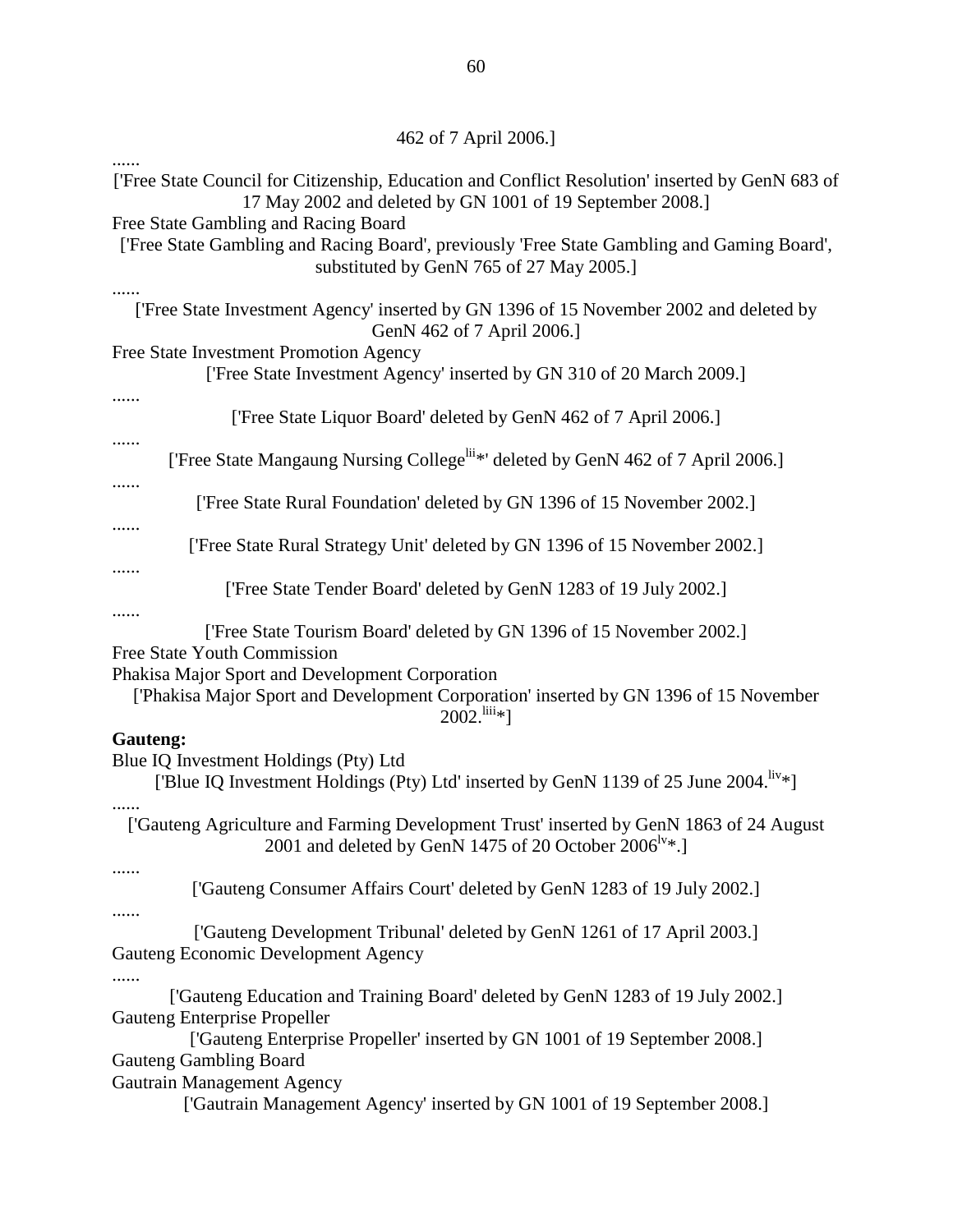| ['Gauteng Municipal Demarcation Board' deleted by GenN 1283 of 19 July 2002.]<br>Gauteng Partnership Fund (GPF)                                                    |
|--------------------------------------------------------------------------------------------------------------------------------------------------------------------|
| ['Gauteng Partnership Fund (GPF)' inserted by GenN 1266 of 25 November 2005.]                                                                                      |
| ['Gauteng Housing Fund', previously 'Gauteng Provincial Housing Board', substituted by GenN<br>2302 of 30 November 2001 and deleted by GenN 1283 of 19 July 2002.] |
| ['Gauteng Rental Housing Tribunal' inserted by GenN 1283 of 19 July 2002 and deleted by<br>GenN 3366 of 5 December 2003.]                                          |
| ['Gauteng Services Appeal Board' deleted by GenN 1283 of 19 July 2002.]<br><b>Gauteng Tourism Authority</b>                                                        |
| ['Gauteng Townships Board' deleted by GenN 1261 of 17 April 2003.]<br><b>XHASA ATC Agency</b>                                                                      |
| ['XHASA ATC Agency' inserted by GN 1001 of 19 September 2008.]<br>KwaZulu-Natal:                                                                                   |
| Amafa Akwazulu Natali                                                                                                                                              |
| ['Amafa Akwazulu Natali', previously 'KwaZulu-Natal Monuments Council', substituted by<br>GenN 1261 of 17 April 2003.]                                             |
| Ezemvelo KwaZulu-Natal Wildlife                                                                                                                                    |
| ['Ezemvelo KwaZulu-Natal Wildlife', previously 'KwaZulu-Natal Conservation Services',<br>substituted by GenN 1261 of 17 April 2003.]                               |
| ['KwaZulu-Natal Appeals Tribunal' deleted by GenN 1261 of 17 April 2003.]                                                                                          |
| ['KwaZulu-Natal Development Tribunal' deleted by GenN 1261 of 17 April 2003.]                                                                                      |
| ['KwaZulu-Natal Economic Council' deleted by GenN 1261 of 17 April 2003.]<br>KwaZulu-Natal Agricultural Development Trust                                          |
| ['KwaZulu-Natal Agricultural Development Trust' inserted by GenN 1139 of 25 June 2004.]<br>KwaZulu-Natal Gambling Board                                            |
| KwaZulu-Natal House of Traditional Leaders                                                                                                                         |
| ['KwaZulu-Natal International Airport Development Initiative' deleted by GenN 1261 of 17 April<br>2003.]                                                           |
|                                                                                                                                                                    |
| ['KwaZulu-Natal Liquor Board' deleted by GenN 1261 of 17 April 2003.]                                                                                              |
| ['KwaZulu-Natal Local Roads Transportation Board' deleted by GenN 1283 of 19 July 2002.]                                                                           |
| ['KwaZulu-Natal Marketing Initiative' deleted by GenN 1261 of 17 April 2003.]                                                                                      |
| ['KwaZulu-Natal Private Townships Board' deleted by GenN 1261 of 17 April 2003.]                                                                                   |
|                                                                                                                                                                    |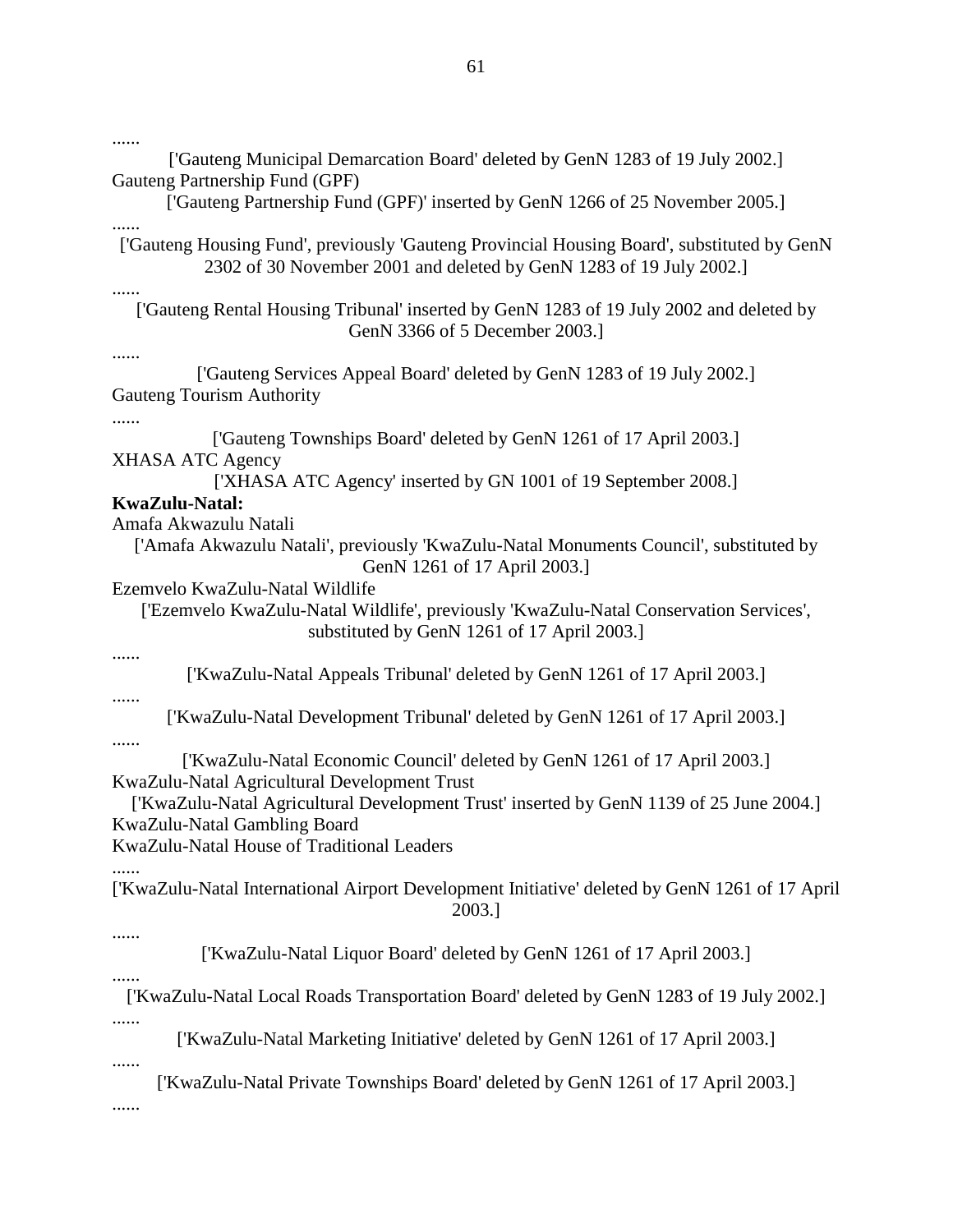['KwaZulu-Natal Provincial Peace Committee' deleted by GenN 1261 of 17 April 2003.] KwaZulu-Natal Provincial Planning and Development Commission

['KwaZulu-Natal Provincial Planning and Development Commission', previously 'KwaZulu-Natal Town and Regional Planning Commission', substituted by GenN 1261 of 17 April 2003.] ......

['KwaZulu-Natal Taxi Council', previously 'KwaZulu-Natal Taxi Task Team' deleted by GenN 1283 of 19 July 2002, inserted by GN 1396 of 15 November 2002 and deleted by GN 1001 of 19 September 2008.]

......

['KwaZulu-Natal Tender Board' deleted by GenN 1283 of 19 July 2002.] KwaZulu-Natal Tourism Authority

......

......

['KwaZulu-Natal Townships Board' deleted by GenN 1261 of 17 April 2003.]

['KwaZulu-Natal Youth Commission' inserted by GenN 402 of 16 February 2001 and deleted by GenN 1260 of 17 April 2003.]

......

['Natal Arts Trust' deleted by GenN 3366 of 5 December 2003.]

Natal Sharks Board

......

['Natal Trust Fund' deleted by GenN 3366 of 5 December 2003.]

......

['S.A. Life Saving' deleted by GenN 1261 of 17 April 2003.]

uMsekeli Municipal Support Services

['uMsekeli Municipal Support Services', previously 'KwaZulu-Natal Development & Services Board', substituted by GenN 2302 of 30 November 2001.]

#### **Limpopo:**

......

['Gateway International Airport' deleted by GenN 476 of 7 April 2006.<sup>lvi</sup>\*] Limpopo Appeal Tribunals ['Limpopo Appeal Tribunals', previously 'Northern Province Appeal Tribunals', substituted by GN 1003 of 19 September 2008.] Limpopo Development Enterprise ['Limpopo Development Enterprise' inserted by GenN 476 of 7 April 2006.] Limpopo Development Tribunals ['Limpopo Development Tribunals', previously 'Northern Province Development Tribunals', substituted by GN 1003 of 19 September 2008.] Limpopo Gambling Board ['Limpopo Gambling Board' inserted by GenN 476 of 7 April 2006.] Limpopo Housing Board ['Limpopo Housing Board', previously 'Northern Province Housing Board', substituted by GN 1003 of 19 September 2008.] Limpopo Liquor Board ['Limpopo Liquor Board', previously 'Northern Province Liquor Board', substituted by GN 1003 of 19 September 2008.] Limpopo Local Business Centres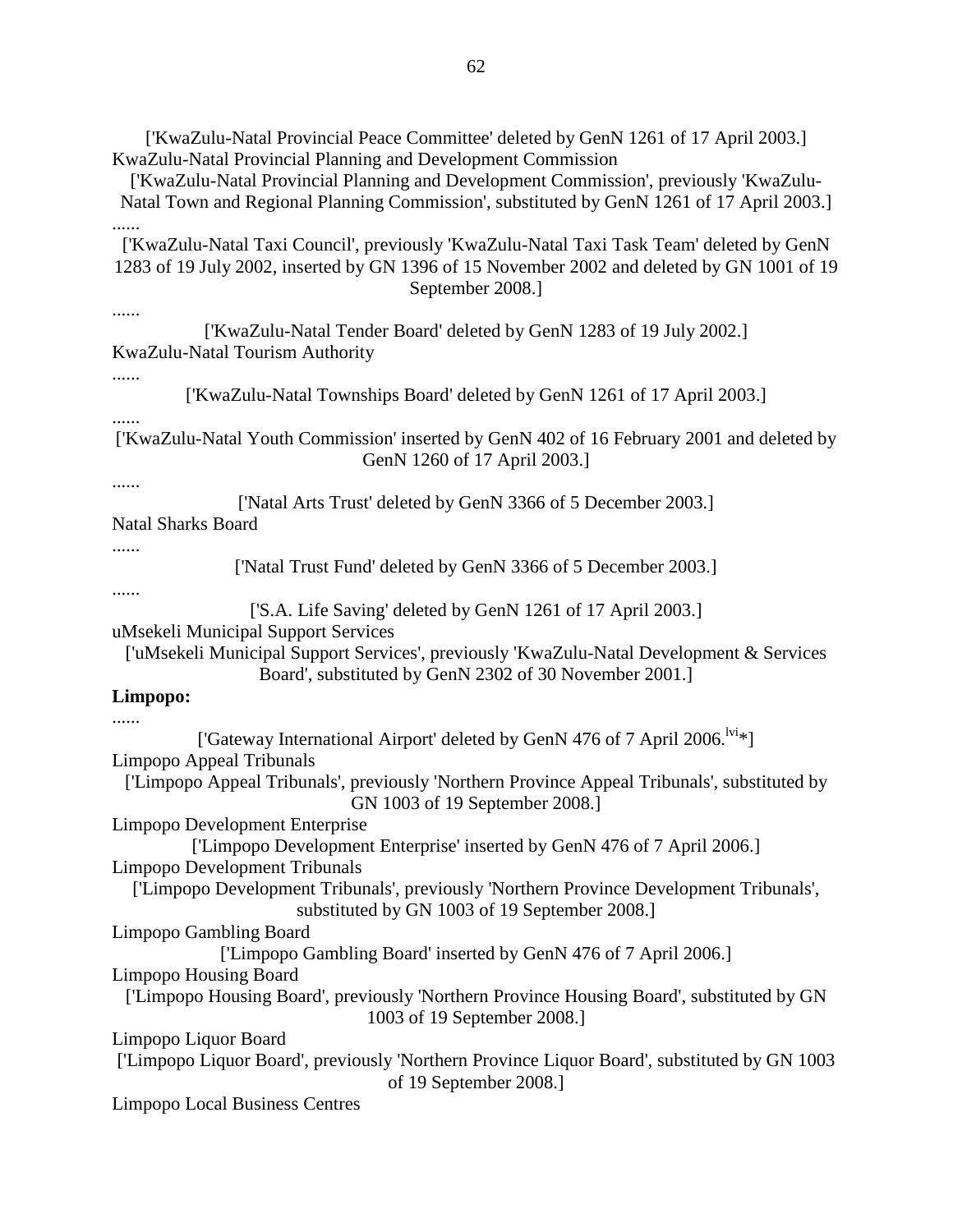| ['Limpopo Local Business Centres', previously 'Northern Province Local Business Centres',<br>substituted by GN 1003 of 19 September 2008.]                                                                                                                                                |
|-------------------------------------------------------------------------------------------------------------------------------------------------------------------------------------------------------------------------------------------------------------------------------------------|
| <b>Limpopo Panel of Mediators</b>                                                                                                                                                                                                                                                         |
| ['Limpopo Panel of Mediators', previously 'Northern Province Panel of Mediators', substituted by<br>GN 1003 of 19 September 2008.]                                                                                                                                                        |
| <b>Limpopo Planning Commission</b>                                                                                                                                                                                                                                                        |
| ['Limpopo Planning Commission', previously 'Northern Province Planning Commission',<br>substituted by GN 1003 of 19 September 2008.]                                                                                                                                                      |
| Limpopo Roads Agency                                                                                                                                                                                                                                                                      |
| ['Limpopo Roads Agency', previously 'Northern Province Roads Agency', inserted by GenN 402<br>of 16 February 2001 and substituted by GN 1003 of 19 September 2008.]                                                                                                                       |
| <b>Limpopo Tourism and Parks Board</b><br>['Limpopo Tourism and Parks Board' inserted by GenN 476 of 7 April 2006.]                                                                                                                                                                       |
| ['Northern Province Agricultural and Rural Development Corporation' deleted by GenN 476 of 7<br>April 2006.]                                                                                                                                                                              |
| ['Northern Province Gaming Board' deleted by GenN 476 of 7 April 2006 <sup>lvii</sup> *.]                                                                                                                                                                                                 |
| .<br>['Northern Province Investment Initiative' deleted by GenN 476 of 7 April 2006.]                                                                                                                                                                                                     |
| .<br>['Northern Province Provincial Tender Board' deleted by GenN 1283 of 19 July 2002.]<br>.                                                                                                                                                                                             |
| ['Northern Province Tourism Board' deleted by GenN 476 of 7 April 2006.]<br><b>Trade and Investment Limpopo</b>                                                                                                                                                                           |
| ['Trade and Investment Limpopo' inserted by GenN 476 of 7 April 2006.]<br>Mpumalanga:                                                                                                                                                                                                     |
| Mpumalanga Economic Empowerment Corporation <sup>lviii</sup> *                                                                                                                                                                                                                            |
| ['Mpumalanga Economic Empowerment Corporation' inserted by GenN 683 of 17 May 2002.]<br>Mpumalanga Gambling Board                                                                                                                                                                         |
| ['Mpumalanga Gambling Board', previously 'Mpumalanga Gaming Board', originally<br>'Mpumalanga Gambing [sic] Board', inserted by GenN 683 of 17 May 2002, substituted by<br>GenN 1283 of 19 July 2002, deleted by GN 1001 of 19 September 2008 and renamed by GN 309<br>of 20 March 2009.] |
| ['Mpumalanga Housing Board' deleted by GN 1001 of 19 September 2008.]                                                                                                                                                                                                                     |
| ['Mpumalanga Investment Initiative' inserted by GenN 1397 of 1 June 2001 and by GenN 683 of<br>17 May 2002 and deleted by GN 1001 of 19 September 2008.]                                                                                                                                  |
| ['Mpumalanga Parks Board' deleted by GN 1001 of 19 September 2008.]<br>Mpumalanga Regional Training Trust<br>['Mpumalanga Regional Training Trust' inserted by GenN 1283 of 19 July 2002.]                                                                                                |
| .<br>['Mpumalanga Tender Board' deleted by GenN 1283 of 19 July 2002.]<br>Mpumalanga Tourism and Parks Board                                                                                                                                                                              |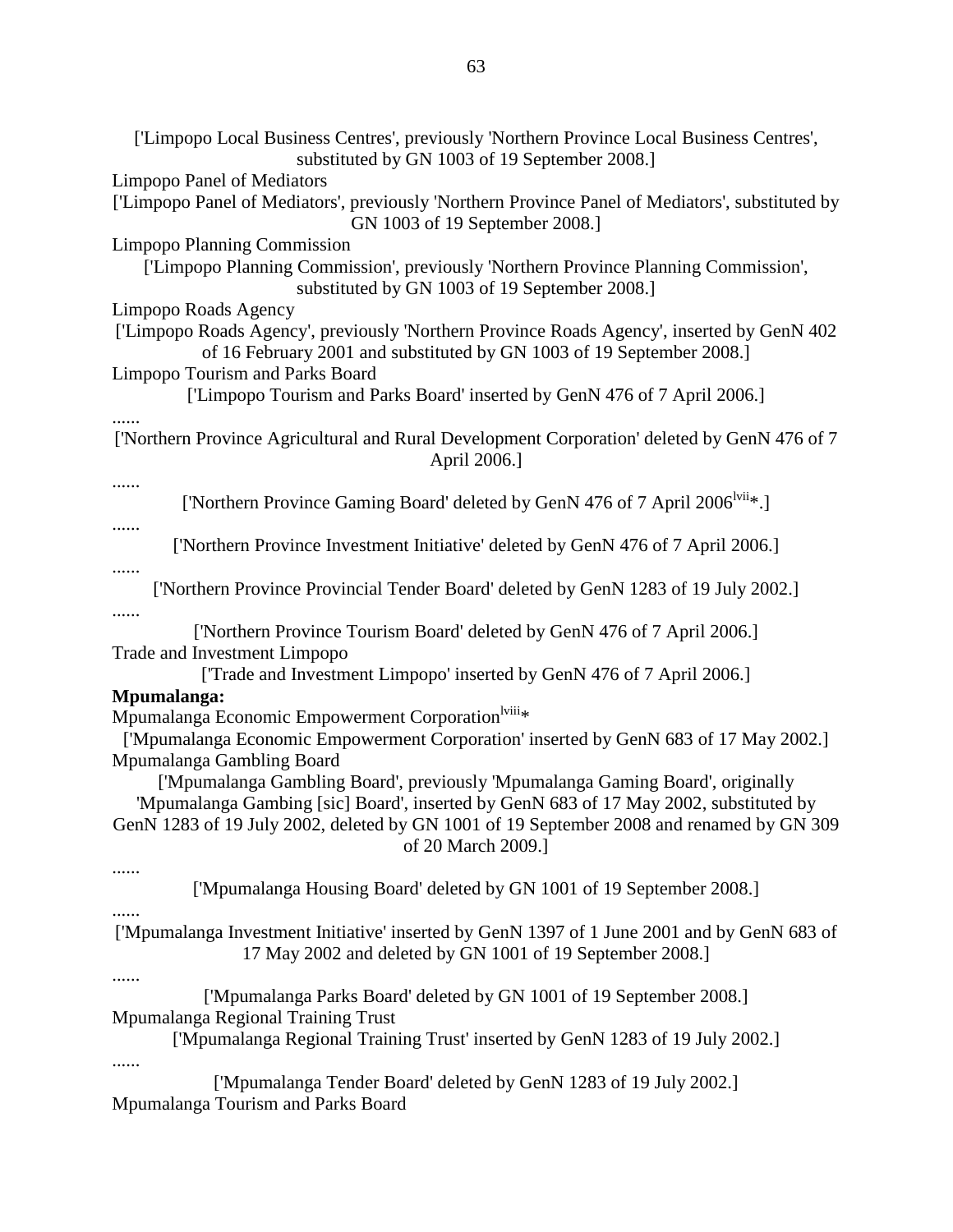['Mpumalanga Tourism and Parks Board' inserted by GN 1001 of 19 September 2008.]

...... ['Mpumalanga Tourism Authority' inserted by GenN 683 of 17 May 2002 and deleted by GN 1001 of 19 September 2008.]

## **Northern Cape:**

......

['Northern Cape Economic Development Unit' deleted by GenN 1261 of 17 April 2003.] Northern Cape Gambling Board

['Northern Cape Gambling Board' amended by GenN 683 of 17 May 2002<sup>lix\*</sup>, deleted by GenN 1261 of 17 April 2003 and inserted by GN 1001 of 19 September 2008.]

......

['Northern Cape Housing Board' deleted by GenN 1261 of 17 April 2003.]

......

['Northern Cape Liquor Board' deleted by GenN 1261 of 17 April 2003.]

......

['Northern Cape Local Transportation Board' deleted by GenN 1261 of 17 April 2003.]

......

['Northern Cape Provincial Tender Board' deleted by GenN 1283 of 19 July 2002.] Northern Cape Tourism Authority

......

['Northern Cape Youth Commission' deleted by GenN 1139 of 25 June 2004.]

## **North West:**

Eastern Region Entrepreneurial Support Centre

['Eastern Region Entrepreneurial Support Centre' inserted by GenN 1283 of 19 July 2002.<sup>lx\*</sup>] Invest North West

['Invest North West' inserted by GenN 1283 of 19 July 2002.]

Mmabana Arts, Culture and Sport Foundation

['Mmabana Arts, Culture and Sport Foundation', previously 'NW Arts Council' and 'NW Mmabana Cultural Foundation', substituted by GenN 1283 of 19 July 2002.]

North West Provincial Heritage Resources Authority

['North West Provincial Heritage Resources Authority' inserted by GN 1001 of 19 September 2008.]

......

['North West Agricultural Services Corporation' deleted by GN 1001 of 19 September 2008.] ......

['North West Communication Service' deleted by GN 1001 of 19 September 2008.] NW Gambling Board

NW Housing Corporation

NW Parks and Tourism Board

NW Provincial Aids Council

['NW Provincial Aids Council' inserted by GenN 1283 of 19 July 2002.]

......

['NW Ombudsman' deleted by GenN 1283 of 19 July 2002.]

......

['NW Tender Board' deleted by GenN 1283 of 19 July 2002.]

NW Youth Development Trust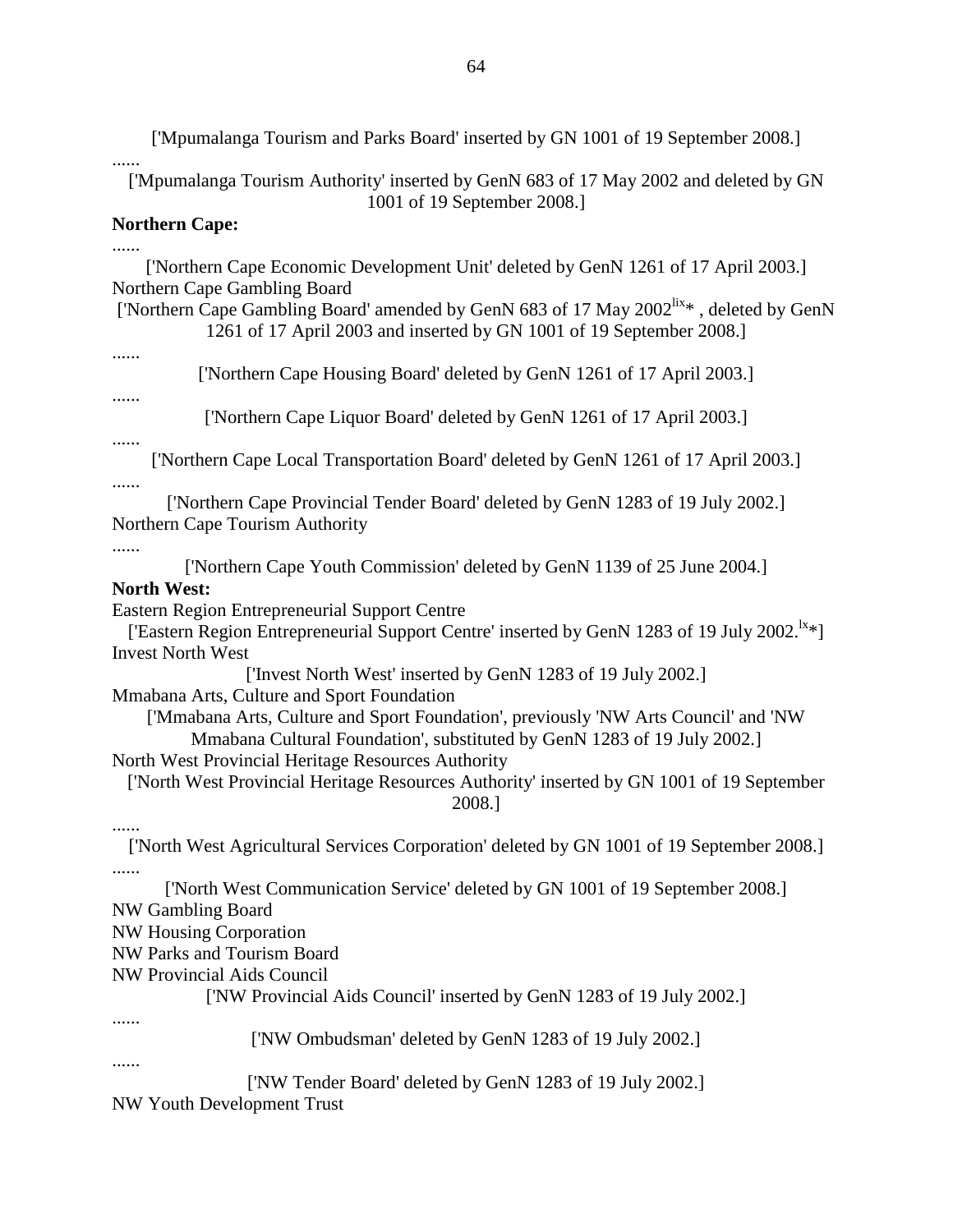['NW Youth Development Trust' inserted by GenN 1283 of 19 July 2002.] Provincial Arts and Culture Council $x_i$ 

['Provincial Arts and Culture Council' inserted by GenN 1283 of 19 July 2002.<sup>lxii</sup>\*] **Western Cape:** 

Commissioner for the Environment ${}^{l*xiii*}*$ 

['Commissioner for the Environment' inserted by GenN 765 of 27 May 2005<sup>lxiv</sup>\*.] Destination Marketing Organisation

['Destination Marketing Organisation', previously 'Destinations Marketing Organisation', inserted

by GN 7 of 4 January 2008 and substituted by GN 1003 of 19 September 2008.] WC Gambling and Racing Board

......

['WC Housing Development Board' deleted by GenN 1283 of 19 July 2002.] WC Investment and Trade Promotion Agency<sup>lxv\*</sup>

WC Liquor Board

WC Provincial Development Council

......

['WC Provincial Tender Board' deleted by GenN 1283 of 19 July 2002.]

......

['WC Tourism Board' deleted by GN 7 of 4 January 2008.]

Western Cape Cultural Commission ${}^{\text{kvi}*}$ 

['Western Cape Cultural Commission' inserted by GenN 1397 of 1 June 2001.] Western Cape Language Committee<sup>lxvii</sup>\*

['Western Cape Language Committee' inserted by GenN 1397 of 1 June 2001.] Western Cape Nature Conservation Board<sup>lxviii</sup>\*

['Western Cape Nature Conservation Board' inserted by GenN 402 of 16 February 2001.] Western Cape Provincial Youth Commission<sup>lxix</sup>\*

['Western Cape Provincial Youth Commission' inserted by GenN 765 of 27 May 2005.] Any subsidiary or entity under the ownership control of the above public entities

#### *Part D*

#### *Provincial Government Business Enterprises*

[Part D added by s. 45 of Act 29 of 1999, amended by GenN 402 in *GG* 22047 of 16 February 2001, by GenN 1863 in *GG* 22577 of 24 August 2001, by GenN 2302 in *GG* 22860 of 30 November 2001, by GenN 318 in *GG* 23204 of 7 March 2002, by GenN 1283 in *GG* 23619 of 19 July 2002, by GenN 1315 in *GG* 23661 of 2 August 2002, by GN 1396 in *GG* 24042 of 15 November 2002, by GenN 1261 in *GG* 24731 of 17 April 2003, by GenN 1139 in *GG* 26477 of 25 June 2004, by GenN 1267 in *GG* 28237 of 25 November 2005, by GenN 476 in *GG* 28679 of 7 April 2006 and by GN 1002 of 19 September 2008.]

#### **Entity**:

......

['Algoa Bus Company' deleted by GenN 1283 of 19 July 2002.]

Casidra (Pty) Ltd

['Casidra (Pty) Ltd', previously 'Lanok (Pty) Ltd', substituted by GenN 1261 of 17 April  $2003.^{\text{lxx}}$ \*]

Cowslip Investment (Pty) Ltd<sup>lxxi\*</sup>

['Cowslip Investment (Pty) Ltd', previously 'Cowslip (Pty) Ltd', inserted by GenN 318 of 7 March 2002 and amended  $\frac{dx}{dt}$  by GenN 1315 of 2 August 2002.]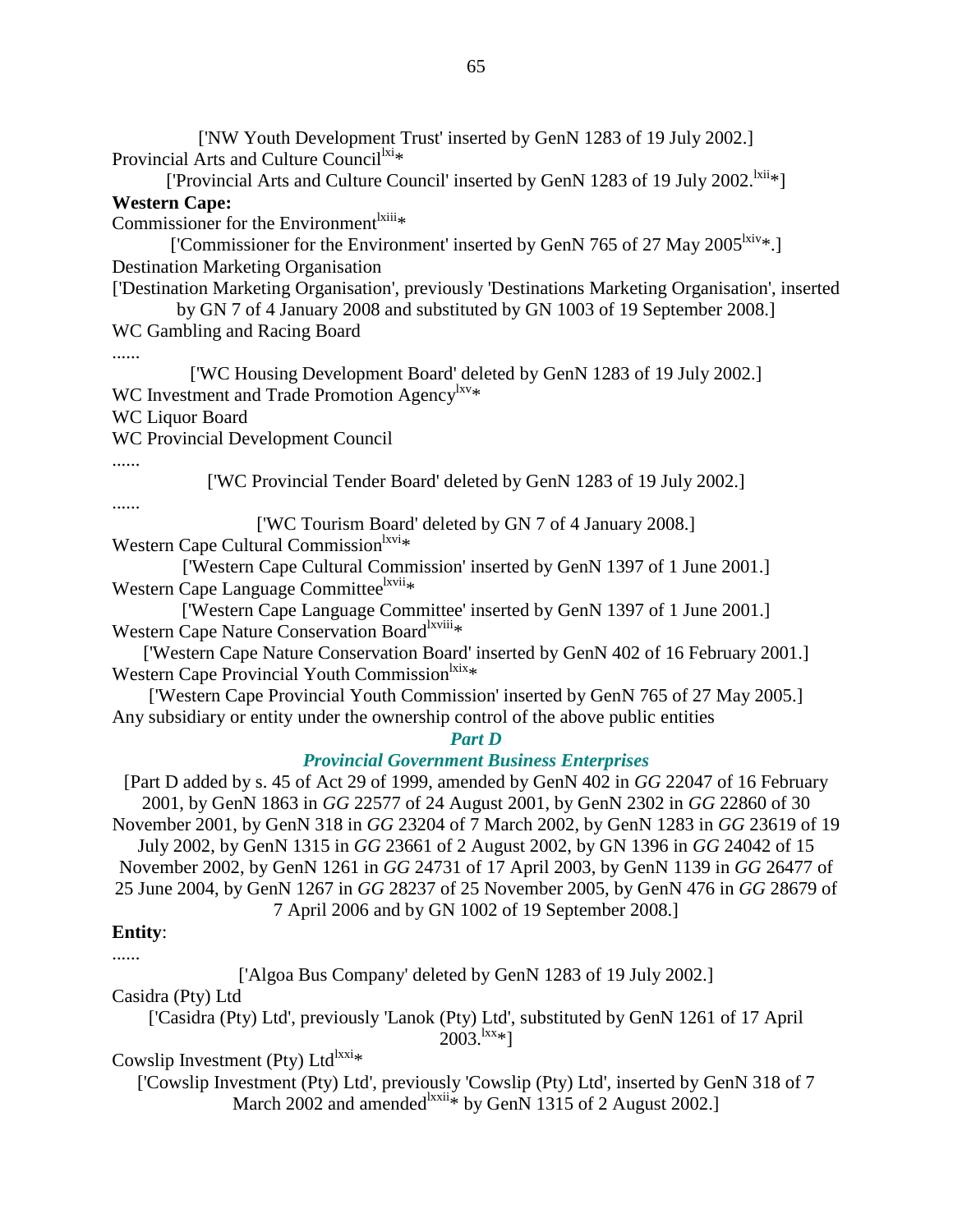Eastern Cape Development Corporation

['Eastern Cape Development Corporation' inserted by GenN 1863 of 24 August 2001.] East London Industrial Development Zone Corporation

['East London Industrial Development Zone Corporation' inserted by GenN 1267 of 25 November 2005.]

......

['Free State Agri-Eco (Pty) Ltd' deleted by GN 1396 of 15 November 2002.] Free State Development Corporation

Gateway Airport Authority Limited

['Gateway Airport Authority Limited' inserted by GenN 476 of 7 April 2006.] Ithala Development Finance Corporation

['Ithala Development Finance Corporation', previously 'KwaZulu-Natal Finance & Investment Corporation', previously 'Ithala Finance Corporation', substituted by GenN 1863 of 24 August

2001 and by GenN 2302 of 30 November 2001.]

KwaZulu-Natal Mjindi Farming (Pty) Ltd<sup>lxxiii</sup>\*

#### ......

['KwaZulu Transport Corporation Ltd' inserted by GenN 402 of 16 February 2001 and deleted by GenN 1139 of 25 June 2004<sup>lxxiv</sup>\*.]

Mafikeng Industrial Development Zone (Pty) Ltd

['Mafikeng Industrial Development Zone (Pty) Ltd' inserted by GN 1002 of 19 September 2008.] Mayibuye Transport Corporation

Mjindi Farming (Pty) Ltd

['Mjindi Farming (Pty) Ltd' inserted by GenN 1863 of 24 August 2001.]

Mpendle-Ntambanana Agricultural Company (Pty) Ltd

['Mpendle-Ntambanana Agricultural Company (Pty) Ltd' inserted by GenN 1863 of 24 August 2001.]

Mpumalanga Agricultural Development Corporation

['Mpumalanga Agricultural Development Corporation' inserted by GenN 1283 of 19 July 2002.] ......

['Mpumalanga Economic Empowerment Corporation', previously 'Mpumalanga Development Corporation' and 'Mpumalanga Finance Corporation', substituted by GenN 1863 of 24 August 2001 and deleted by GN 1002 of 19 September 2008.]

Mpumalanga Economic Growth Agency

['Mpumalanga Economic Growth Agency' inserted by GN 1002 of 19 September 2008.] Mpumalanga Housing Finance Company

['Mpumalanga Housing Finance Company' inserted by GenN 1283 of 19 July 2002.]

......

['Natal Trust Farms (Pty) Ltd' deleted by GenN 1261 of 17 April 2003.<sup>lxxv</sup>\*]

Northern Province Development Corporation

NW Development Corporation

Any subsidiary or entity under the ownership control of the above public entities.

**Schedule 4** 

# **EXCLUSIONS FROM REVENUE FUNDS**

(In terms of section 13 $(1)$  or 22 $(1)$ )

[Schedule 4 amended by s. 46 of Act 29 of 1999 and by s. 121 of Act 32 of 2000.]

1. SA Schools Act (covering school fees)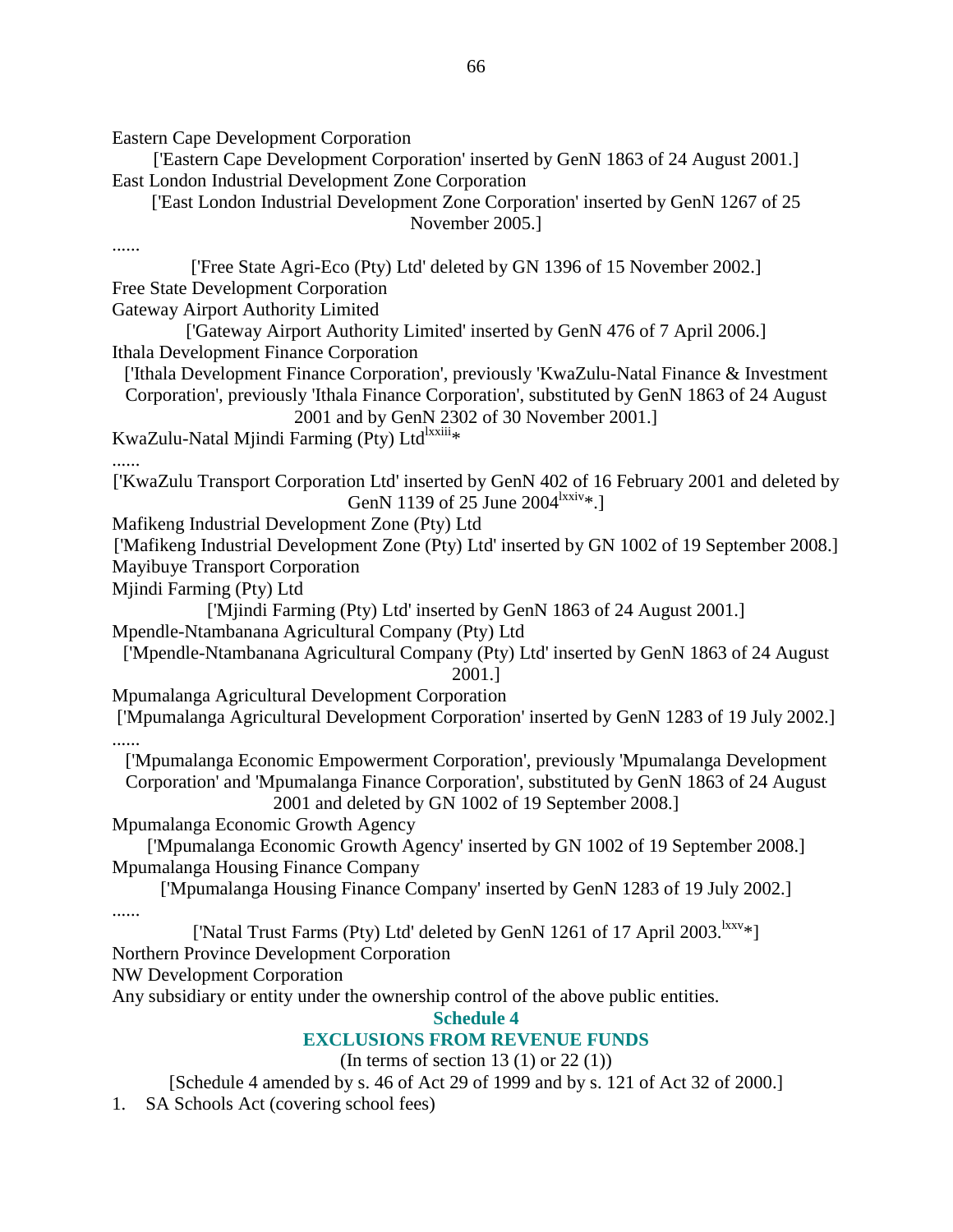- 2. Fines and estreated bails paid in respect of offences and alleged offences in terms of-
	- *(a)* by-laws enacted by municipalities; or
	- *(b)* national or provincial legislation, the administration of which is assigned to municipalities.

## **Schedule 5**

## **DIRECT CHARGES AGAINST NATIONAL REVENUE FUND**

[Schedule 5 amended by s. 13 of Act 28 of 2003.]

Payments in terms of the following Acts:

- 1. Remuneration of Public Office Bearers Act, 1998 (Act 20 of 1998) (Covering the President's salary and the salaries of members of Parliament sections 2 (7) and 3 (7));
- 2. Remuneration and Allowances of Deputy Presidents, Ministers and Deputy Ministers Act, 1994 (Act 53 of 1994) (Covering the salary of the Deputy President section 4*(a)*);
- 3. Judges' Remuneration and Conditions of Employment Act, 1989 (Act 88 of 1989) (Covering salaries and allowances of Judges and Judges seconded to governments of other countries in terms of section 2).

4. Magistrates Act, 1993 (Act 90 of 1993) (covering remuneration of magistrates in terms of section 12).

[Item 4 added by s. 13 of Act 28 of 2003.]

# **Schedule 6 REPEAL OF LEGISLATION**

(Section 94)

| No and year of Act       | Short title                                                           | <b>Extent of repeal</b>                                                             |
|--------------------------|-----------------------------------------------------------------------|-------------------------------------------------------------------------------------|
| (a) Act 66 of 1975       | Exchequer Act, 1975                                                   | The whole, except sections<br>28, 29, 30                                            |
| Act 106 of 1976          | Financial Arrangements with the Transkei<br>Act. 1976                 | The whole                                                                           |
| Act 93 of 1977           | Financial Arrangements with<br>Bophuthatswana Act, 1977               | The whole                                                                           |
| Act 105 of 1979          | Financial Arrangements with Venda Act,<br>1979                        | The whole                                                                           |
| Proclamation R85 of 1968 | South West Africa Constitution Act, 1968<br>(Act 39 of 1968)          | Part 3                                                                              |
| Act 67 of 1980           | Railways and Harbours Acts Amendment<br>Act, 1980                     | Section 19                                                                          |
| Act 29 of 1981           | Railways and Harbours Acts Amendment<br>Act, 1981                     | Section 21                                                                          |
| Act 118 of 1981          | Financial Arrangements with Ciskei Act,<br>1981                       | The whole                                                                           |
| Act 100 of 1984          | Exchequer and Audit Amendment Act,<br>1984                            | The whole                                                                           |
| Act 9 of 1989            | Legal Succession of the South African<br>Transport Services Act, 1989 | Schedule 2 Part 6 of the Act<br>insofar as it relates to the<br>Exchequer Act, 1975 |
| Act 120 of 1991          | Finance Act, 1991                                                     | Sections 14, 15 and 16                                                              |
| Act 96 of 1992           | Part Appropriation Acts Abolition Act, 1992                           | The whole                                                                           |
| Act 69 of 1993           | Exchequer Amendment Act, 1993                                         | The whole                                                                           |
| Act 123 of 1993          | Finance Act. 1993                                                     | The whole                                                                           |
| Act 142 of 1993          | Exchequer Second Amendment Act, 1993                                  | The whole                                                                           |
| Act 182 of 1993          | Exchequer Third Amendment Act, 1993                                   | The whole                                                                           |
| Act 41 of 1994           | Finance Act, 1994                                                     | Sections 17 and 18                                                                  |
| (b) Act 93 of 1992       | Reporting by Public Entities Act, 1992                                | The whole                                                                           |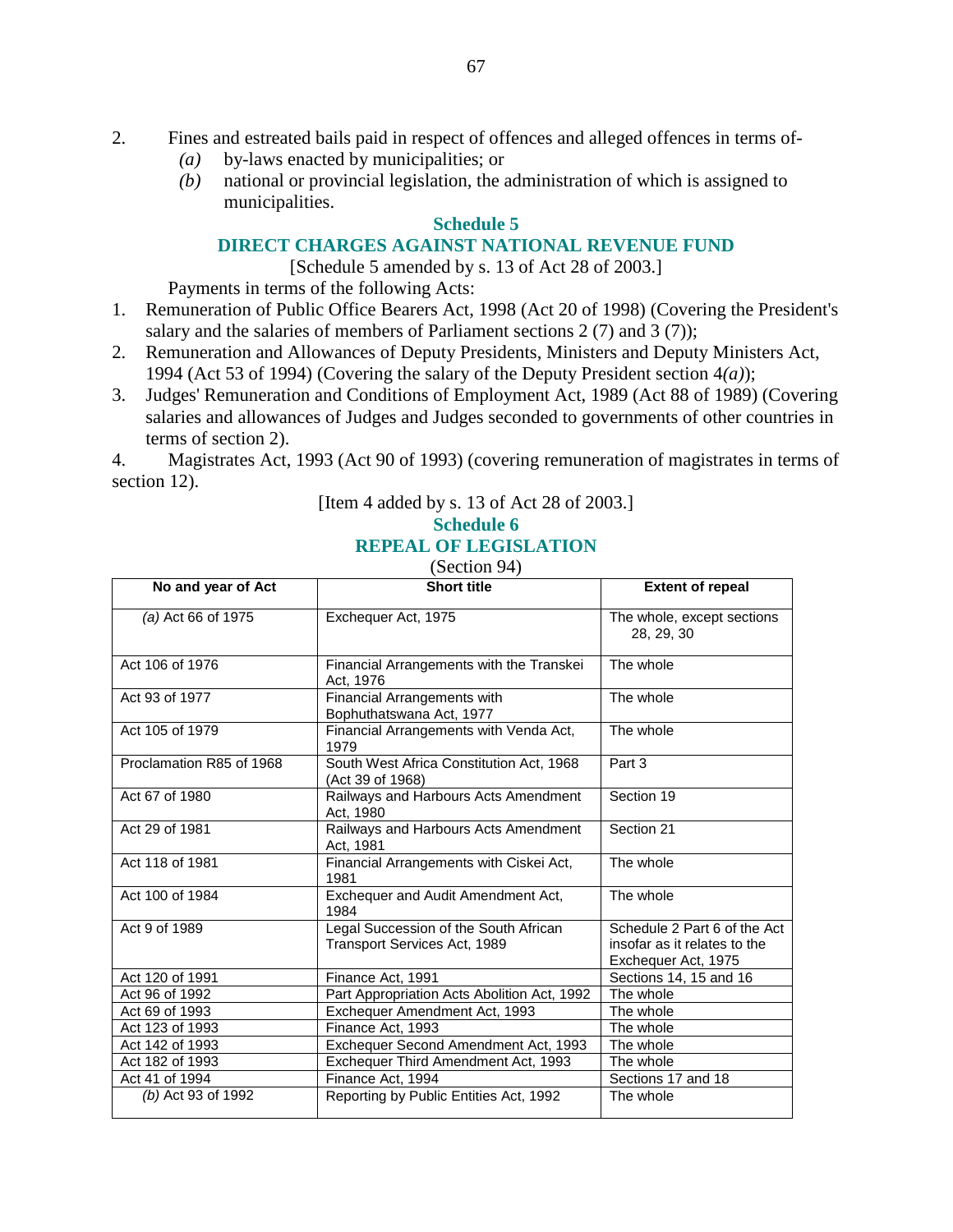| (c) Act 66 of 1975                     | Exchequer and Audit Act, 1975              | The whole insofar as it is in<br>force in the area of the<br>former Republic of<br>Transkei              |
|----------------------------------------|--------------------------------------------|----------------------------------------------------------------------------------------------------------|
| Act 102 of 1976                        | Finance Act, 1976                          | Sections 23, 24 and 25<br>insofar as it is in force in the<br>area of the former Republic<br>of Transkei |
| (d) Act 29 of 1992<br>(Bophuthatswana) | Exchequer Act, 1992                        | The whole                                                                                                |
| Act 16 of 1993<br>(Bophuthatswana)     | Exchequer Amendment Act, 1993              | The whole                                                                                                |
| (e) Act 66 of 1975                     | Exchequer and Audit Act, 1975              | The whole insofar as it is in<br>force in the area of the<br>former Republic of<br>Venda                 |
| Act 111 of 1977                        | Finance Act, 1977                          | Sections 9, 10 and 11<br>insofar as it is in force in the<br>area of the former Republic<br>of Venda     |
| Act 94 of 1978                         | Finance Act, 1978                          | Sections 12, 13 and 14<br>insofar as it is in force in the<br>area of the former Republic<br>of Venda    |
| Proclamation R.85 of 1979              | <b>Exchequer and Audit Proclamation</b>    | Sections 16 and 17 insofar<br>as it is in force in the area<br>of the former Republic of<br>Venda        |
| Act 21 of 1983 (Venda)                 | Exchequer and Audit Amendment Act,<br>1983 | The whole                                                                                                |
| Act 18 of 1987 (Venda)                 | Exchequer and Audit Amendment Act,<br>1987 | The whole                                                                                                |
| Act 28 of 1989 (Venda)                 | Exchequer and Audit Amendment Act,<br>1989 | The whole                                                                                                |
| Proclamation 25 of 1993<br>(Venda)     | Exchequer and Audit Amendment Act,<br>1993 | The whole                                                                                                |
| (f) Act 28 of 1985 (Ciskei)            | Exchequer and Audit Act, 1985              | The whole                                                                                                |

*PENDLEX: Public Finance Management Act 1 of 1999* **after amendment by the South African Airways Act 5 of 2007 Schedule 2 - item 16A after amendment by s. 9** *(a)*  South African Airways (Proprietary) Limited **Schedule 2 - item 16A after amendment by s. 9** *(b)*  South African Airways Limited *PENDLEX: Public Finance Management Act 1 of 1999* **after amendment by the Broadband Infraco Act 33 of 2007 Schedule 2 - item 11A after insertion by s. 11** *(a)*  Broadband Infraco (Proprietary) Limited **Schedule 2 - item 11A after substitution by s. 11** *(b)*  Broadband Infraco Limited *PENDLEX: Public Finance Management Act 1 of 1999* **after amendment by the South African Express Act 34 of 2007**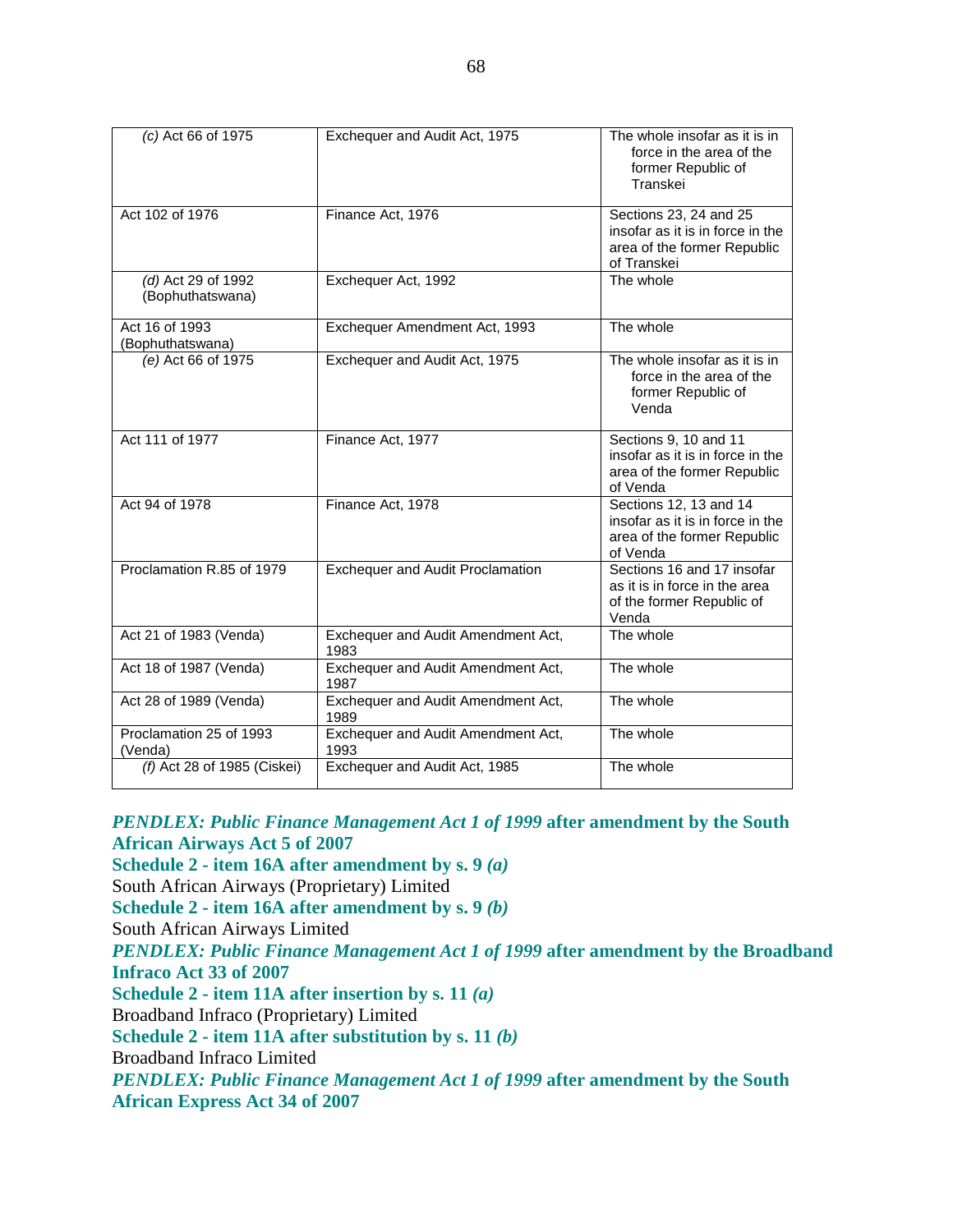**Schedule 2 - item 16A after insertion by s. 9** *(a)*  South African Express (Proprietary) Limited **Schedule 2 - item 16A after substitution by s. 9** *(b)*  South African Express (Proprietary) Limited

<u>.</u>

**<sup>i</sup>Rule concerning conflicting legislation: The provisions of this Act prevail to the extent that there is any conflict with Chapter 2 of the National Credit Act 34 of 2005 with effect from 1 June 2006. See Schedule 1 (s. 172 (1)) to the National Credit Act 34 of 2005.**

iiGauteng Provincial Government exempted from this section for 5 years by GN 966 in *GG* 29262 of 28 September 2006.

iii<sub>11,50</sub> % per annum with effect from 1 June 2009 - GenN 619 in *GG* 32253 of 29 May 2009 iv11,50 % per annum with effect from 1 June 2009 - GenN 619 in *GG* 32253 of 29 May 2009 <sup>v</sup>In terms of GenN 1410 in *GG* 23727 of 8 August 2002 the differentiation between categories of debt which must be paid into a Revenue Fund in terms of s. 80 (1) *(b)* apply:

"1. Debts to the State resulting from the service relationship between public servants and the State shall be recovered **without** interest, with the exception of the following categories of debt, which shall be levied **with** interest at a rate as determined by the Minister in terms of section 80 (1) *(b)* of the Public Finance Management Act of 1999:

*a* Wrongly granted remuneration, as defined in section 38 of the Public Service Act, 1994 where the person concerned has left the employ of the State, or where the monetary advantage resulted from his or her own fraudulent action; or

*b* Loss and/or damage which originates as a result of circumstances where *mala fides* (evil intention) or the intentional causing of losses or damage were present, or where the person concerned has left the employ of the State; or

*c* Breach of contract or any delictual claim relating to the contractual relationship.

2. Debts to the State by debtors who are not in the employ of the State, are to be recovered **with** interest at a rate as determined by the Minister in terms of section 80 (1) *(b)* of the Public Finance Management Act of 1999, with the exception of the following categories of debt, which are to be recovered **without** interest:

*a* Overpayment of amounts paid to a debtor for social and unemployment benefits; or

*b* Debts resulting from support provided by State medical institutions to State patients.".

viGauteng Provincial Government exempted from s 67 for 5 years by GN 966 in *GG* 29262 of 28 September 2006.

viiTelkom SA Limited and its subsidiaries and any entities under its ownership control exempted for three years from the provisions of sections  $6(2)$  *(e)* and *(f)*,  $7(2)$  and  $(4)$ ,  $49$ ,  $50(1)$  *(c)* and *(d)*, 51 (1) *(b)* (ii), 51 (1) *(f)* and *(g)*, 52, 54 (1), (2) and (4), 55, 56, 58-62 inclusive, 66 (1), (3), (6) and (7), 68, 76 (4), 83 and 86.

viii<sup>The</sup> Commission on the Remuneration of Persons Holding Public Office' remains on the National Treasury website.

ixListed as 'The Independent Communications Authority **of South Africa**' on the National Treasury website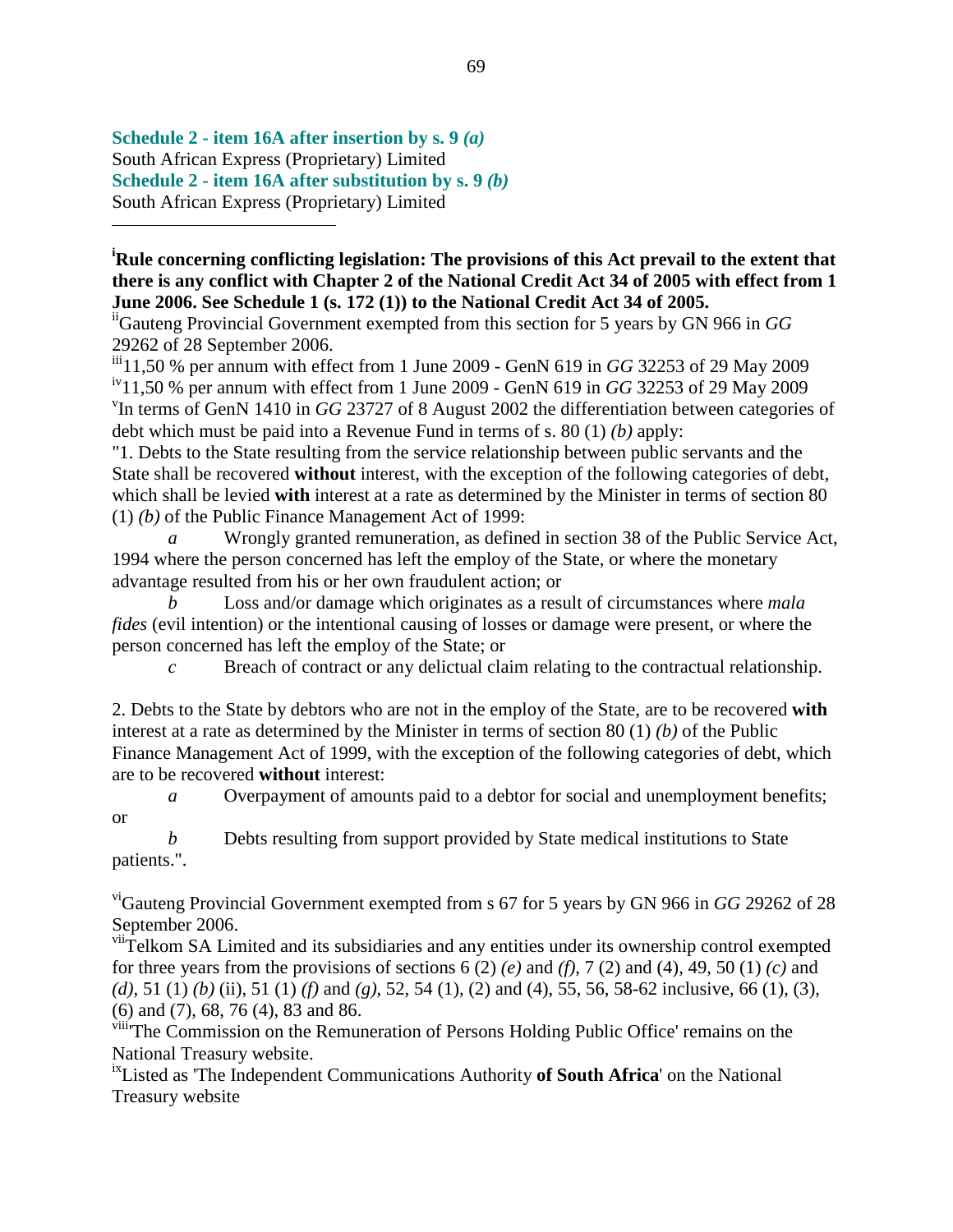x **'transfer date'** means the date on which the transfer of the shares and claims is finalised under the agreement between Transnet and the State;

**'conversion date'** means the date on which the conversion of South African Airways (Pty) Ltd into a public company is registered in terms of section 4 (3);<br> $\frac{x}{y}$ 

**'transfer date'** means the date on which the transfer of shares and claims is finalised under an agreement between Eskom and the State;<br>xiii **the State of the State of the State of the State** 

<sup>xiii</sup> **conversion date'** means the date determined by the Minister in terms of section  $8(1)$ ; xiv **'transfer date'** means the date on which the transfer of shares and claims is finalised

under an agreement between Transnet and the State;

 $\overline{a}$ 

**''conversion date'** means the date on which the conversion of South African Express (Propriety) Limited into a public company is registered in terms of section 6 (1);

 $xvi$ GenN 765 of 27 May 2005 refers to a 'Central Energy Fund'. The editors believe the notice refers to this listing.

**xvii**Standards of generally recognised accounting practice effective for all Constitutional Institutions and Public Entities listed in Schedule 3A prescribed in GN 516 in *GG* **31021 of 9 May 2008 with effect from 1 April 2009.**

xviiiListed as 'Afrikaanse Taal Museum, Paarl' on the National Treasury website

xix GenN 441 of 31 March 2006 refers to a 'Business and Arts South Africa (BASA)'. The editors believe that the notice refers to this listing.

xxGenN 765 of 27 May 2005 refers to an 'Employment Conditions Commission'. The editors believe the notice refers to this listing.

xxiGenN 1139 of 25 June 2004 refers to 'Foundation for Education, Science and Technology', without mention of 'Pretoria'. However, the editors feel sure that the notice refers to this listing. xxiiListed as 'Human Sciences Research Council (HSRC)' on National Treasury website

xxiiiGenN 1139 of 25 June 2004 refers to a 'Johannesburg World Summit Company'. The editors believe the notice refers to this listing.

xxivGenN 1263 of 25 November 2005 refers to a 'National Co-ordination Office of the Manufacturing Advisory Centre Programme (NAMAC)'. The editors believe the notice refers to this lisiting.

xxvListed as 'National Energy Regulator of South Africa (NERSA)' on National Treasury website xxviListed as '**The** National English Literary Museum, Grahamstown' on National Treasury website

xxviiListed as 'National Gambling Board of South Africa' on National Treasury website xxviiiListed as 'National Home Builders Registration Council (NHBRC)' on National Treasury website

xxixListed as 'National Urban Reconstruction and Housing Agency (NURCHA)' on National Treasury website

xxxGenN 1477 of 20 October 2006 refers to a 'National Zoological Gardens'. The editors believe the notice refers to this listing.

xxxiListed as '**The** Playhouse Company, Durban' on National Treasury website

xxxiiGenN 441 of 31 March 2006 refers to a 'South African Blind Workers Association (SABWO)'. The editors believe the notice refers to this listing.

xxxiii<sub>GN</sub> 187 of 9 March 2007 refers to a 'South African Diamond Board. The editors believe the notice refers to this listing.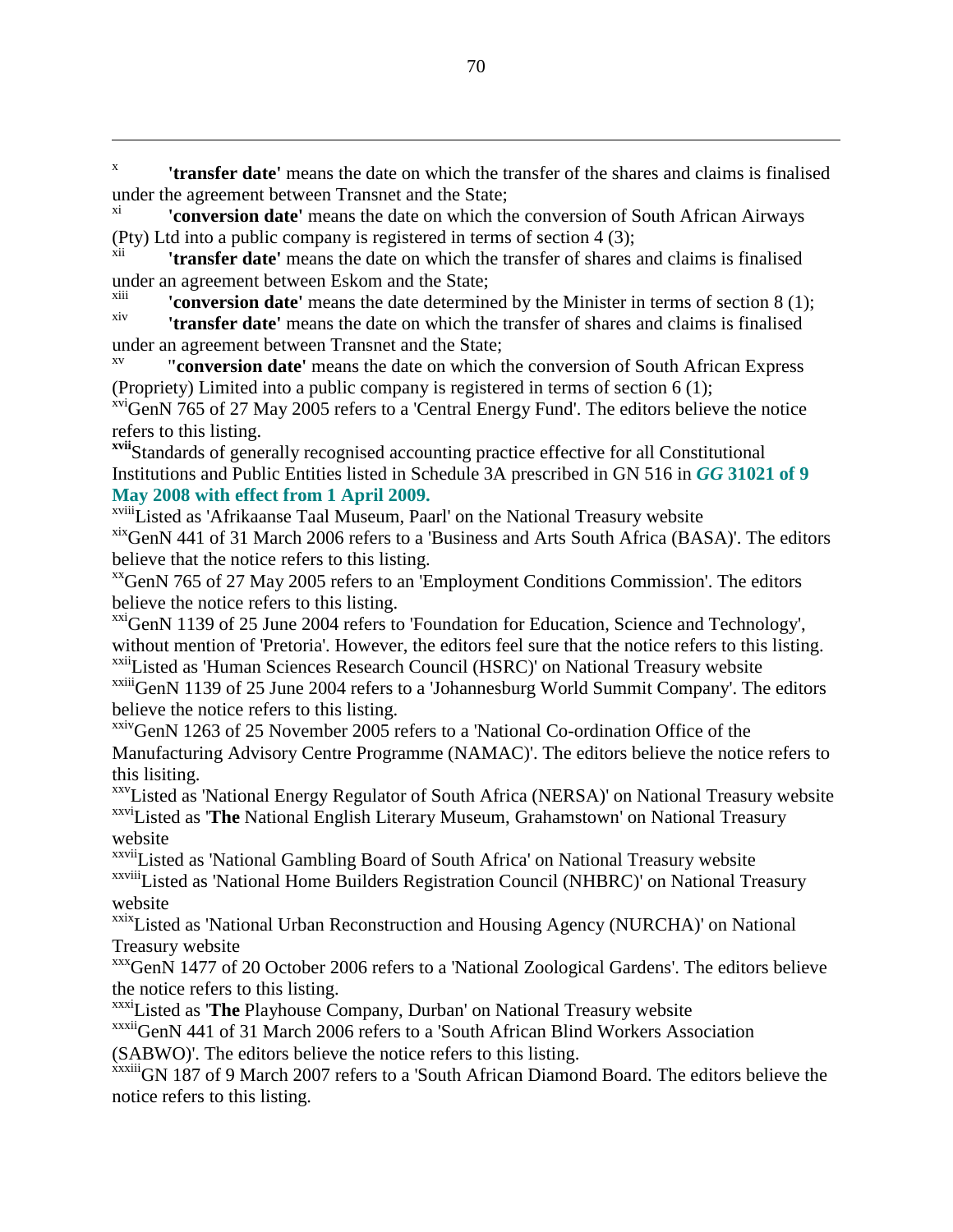xxxivGenN 1268 of 25 November 2005 refers to a 'South African Excellence Foundation (SAEF)'. The editors believe the notice refers to this listing.

xxxvGenN 402 of 16 February 2001 also inserted 'SA Heritage Resources Agency, Cape Town'. GenN 683 of 17 May 2002 amended 'National Heritage Council' to read 'SA Heritage Resources Agency'. The editors believe that this was an oversight. As there is no listing for 'SA Heritage Resources Agency, Cape Town' on the National Treasury website, the editors omit it here. xxxviListed as 'SA Local Government Association (SALGA)' on National Treasury website xxxvii Not listed in Schedule 3A on National Treasury website. It appears only in Schedule 2. xxxviiiListed as 'Small Enterprise Development Agency' on National Treasury website xxxixListed as 'SA Diamond and Precious Metals Regulator' on National Treasury website xlListed as 'SA National Biodiversity Institute (SANBI)' on National Treasury website

xliListed as 'SA National Parks' on National Treasury website

 $\overline{a}$ 

xliiListed as 'SA Social Security Agency' on National Treasury website

xliiiListed as 'SA Weather Service' on National Treasury website

xlivListed as 'uMalusi Council for Quality Assurance in General and Further Education and Training' on National Treasury website

xlvGenN 3366 of 5 December 2003 refers to a 'North-West Water Supply Authority'. The editors believe 'North-West Water Supply Authority Board' was meant.

xlviGenN 1263 of 25 November 2005 refers to a 'Ntsika'. The editors believe the notice refers to this listing.

xlviiListed as 'SA Special Risk Insurance Association (SASRIA)' on National Treasury website xlviiiThe editors believe that GenN 3366 of 5 December 2003 contains a spelling error and have chosen to leave 'Umso**m**bomvu' instead of replacing it with 'Umsobomvu'.

**xlix**Standards of generally recognised accounting practice effective for all Constitutional Institutions and Public Entities listed in Schedule 3C prescribed in GN 516 in *GG* **31021 of 9 May 2008 with effect from 1 April 2009.**

<sup>l</sup>*Gazette* originally numbered 30637, rectified by *GG* 30666.

<sup>li</sup>GenN 3366 of 5 December 2003 does not specify under which province 'East London Industrial Development Zone Corporation' is meant to be listed. The National Treasury website lists it here, under Eastern Cape.

liiGN 1396 in *GG* 24042 of 15 November 2002 instructs that 'Free State Mangaung Nursing College' be listed as a new entry. However, Act 29 of 1999 had already inserted this entry.

liiiIt is unclear under which province this entry was meant to be listed. The National Treasury website puts it here, under the Free State.

livGenN 1139 of 25 June 2004 does not indicate under which province 'Blue IQ Investment Holdings (Pty) Ltd' is meant to be listed. The National Treasury website lists in here, in Gauteng. lvGenN 1475 of 20 October 2006 refers to a 'Gauteng Agriculture and Farming Trust'. The editors believe the notice refers to this listing.

<sup>lvi</sup>GenN 476 of 7 April 2006 refers to 'Gateway International Airport' as being listed in Schedule 3D. This listing was, however, inserted in Schedule 3C by s. 45 of Act 29 of 1999.

lviiGenN 476 of 7 April 2006 refers to a 'Northern Province Gambling Board'. The editors believe the notice refers to this listing.

lviiiListed only in Schedule 3D on National Treasury website

lix<sub>amended</sub> to 'Northern Cape Gambling and Racing Board'